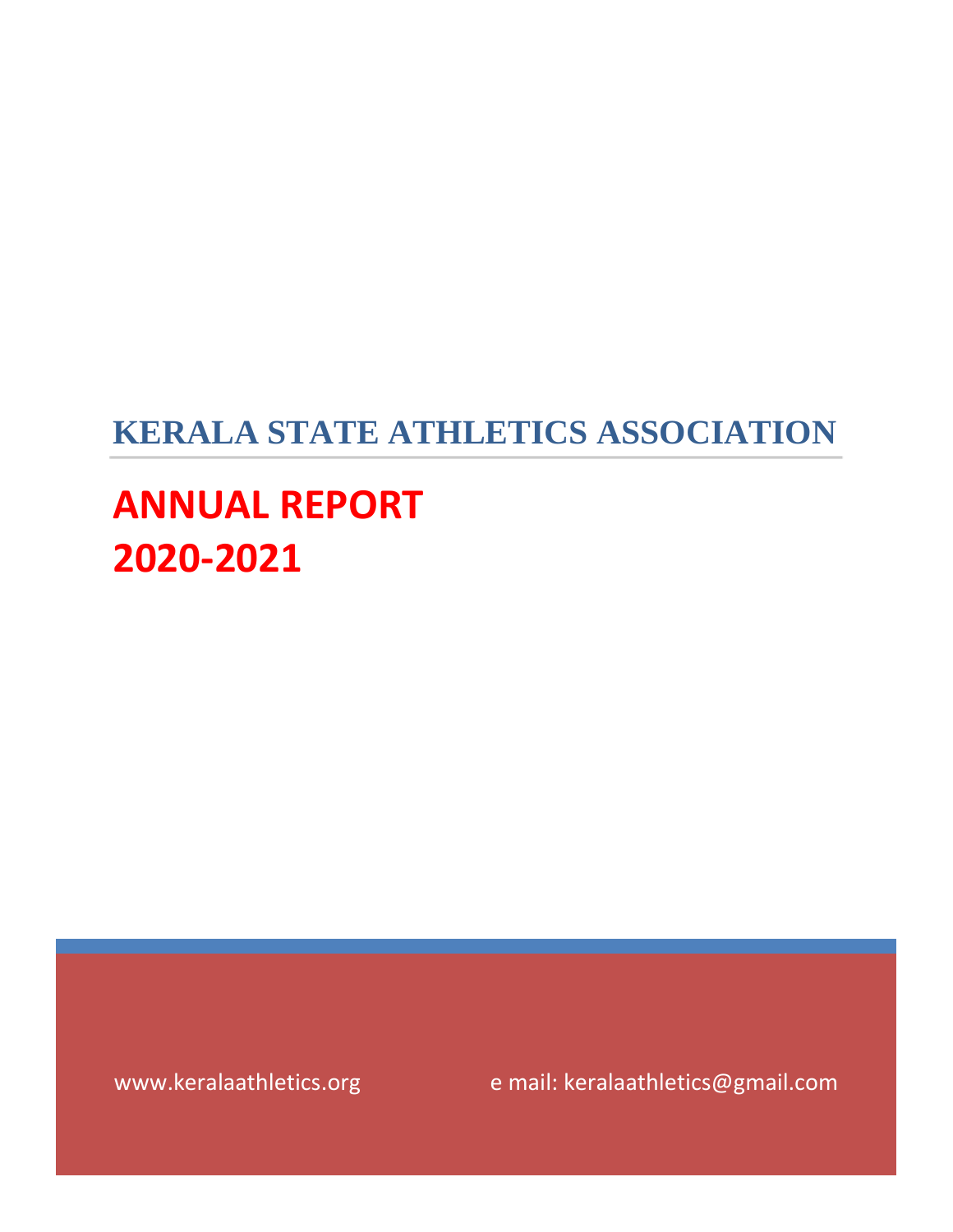

# **Annual Report 2020-21**

Let me have the pleasure of presenting before you the Annual Report of the activities of the Association during the period from 01-04-2020 to 31-03-2021.

The Kerala State Athletics Association is a registered body under the Societies Registration Act ACT No. XXI of 1860 vide Reg. No. 434/08 dated 06/08/2008 and registered with the Kerala State Sports Council No. 21/91 dated 07/01/1991.

Kerala State Athletics Association is affiliated to Athletics Federation of India and Kerala Olympic Association

### **Office Bearers:**

**.**

The following Office Bearers were elected in the Annual General Council Meeting held at Kochi Marriott Hotel, Edappilly, Ernakulam on 15<sup>th</sup> December 2020.

| <b>Patron</b>                                             | <b>Sri. Baby Mathew Somatheeram</b>                                                                                                                                                       |  |  |  |
|-----------------------------------------------------------|-------------------------------------------------------------------------------------------------------------------------------------------------------------------------------------------|--|--|--|
| <b>President</b><br><b>Executive Vice President</b>       | <b>Dr. Anvar Ameen Chelat, Malappuram</b><br>Prof. M Velayudhan Kutty, Malppuram                                                                                                          |  |  |  |
| <b>Vice-Presidents</b>                                    | <b>Smt. Mercy Kuttan, Ernakulam</b><br>Dr. V C Alex, Kottayam<br>Sri. V K Thankachan, Kozhikode<br>Prof. P M Narayanan Namboodiri, Thrissur                                               |  |  |  |
| <b>Hony.</b> Secretary                                    | Sri. Babu P I, Ernakulam                                                                                                                                                                  |  |  |  |
| <b>Joint Secretaries</b>                                  | Sri. K Chandrasekharan Pillai, Pathanamthitta<br>Sri. Anilkumar M, Kollam<br>Sri. C Haridas, Palakkad<br>Sri. Ramachandran K, Thiruvananthapuram<br><b>Smt. Preethimol T R, Kasaragod</b> |  |  |  |
| <b>Hony.Treasurer</b>                                     | Sri. M Ramachandran, Palakkad                                                                                                                                                             |  |  |  |
| <b>Representatives</b><br>To Kerala State Sports Council: | Prof. B Raju, Kollam                                                                                                                                                                      |  |  |  |
| <b>To Kerala Olympic Association:</b>                     | Sri. Babu P.I., Ernakulam<br>Dr. Stalin Raphel, Thrissur<br>Sri. T M Abdurehiman, Kozhikode                                                                                               |  |  |  |

Page 1 of 69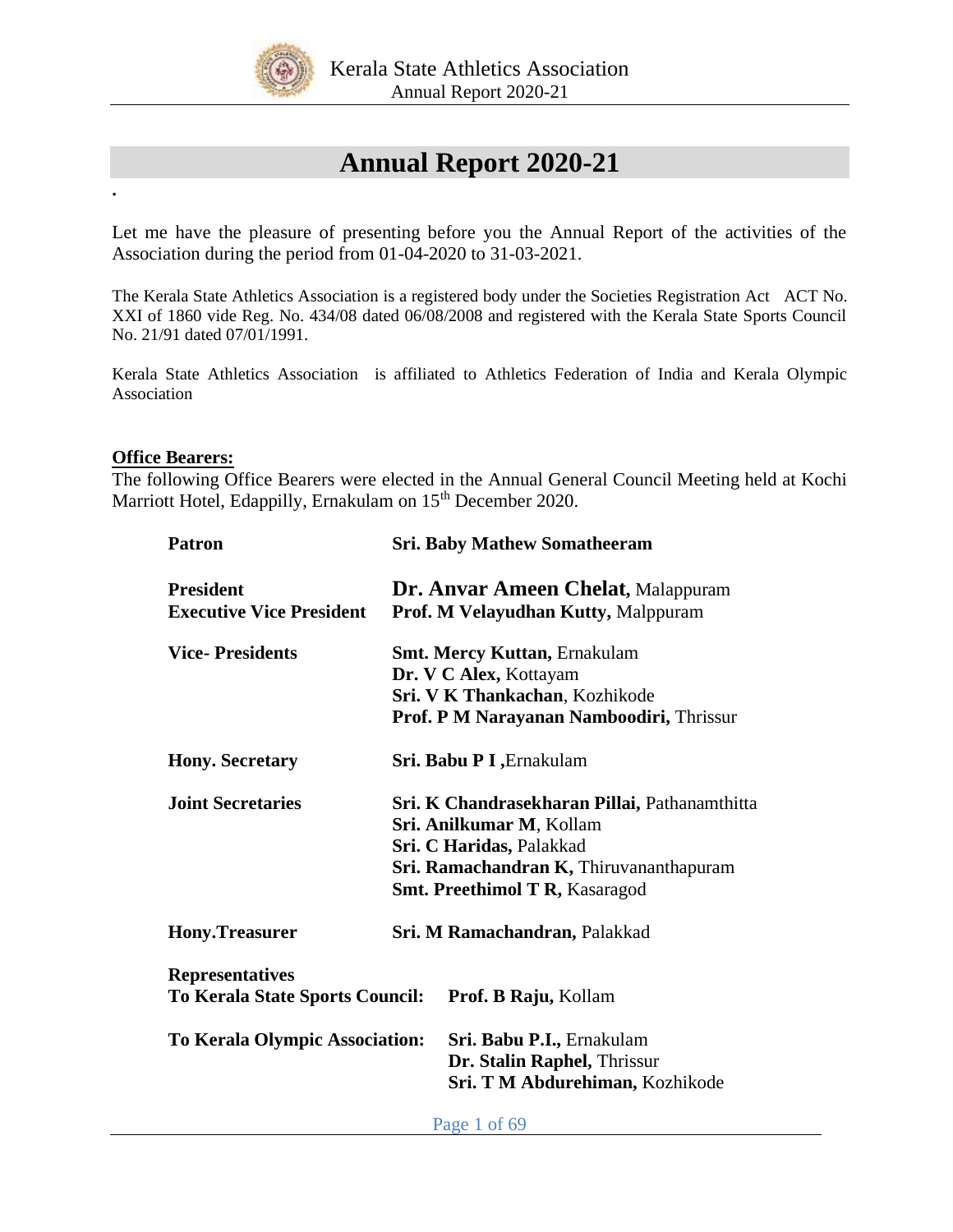

|                                              | To Athletics Federation of India: Dr. Sakeer Hussain V P, Malappuram<br>Sri. Babu P I, Ernakulam                                                         |
|----------------------------------------------|----------------------------------------------------------------------------------------------------------------------------------------------------------|
| Sub-Committees:                              |                                                                                                                                                          |
| 1. Technical Committee                       |                                                                                                                                                          |
| Chairman                                     | Sri. M. Edward                                                                                                                                           |
| Convener                                     | Sri. U. Haridas                                                                                                                                          |
| 2. Selection Committee                       |                                                                                                                                                          |
| Chairman                                     | Dr. P T Joseph                                                                                                                                           |
| Convener                                     | Sri. K.K. Prathapan                                                                                                                                      |
| 3. Age Verification Committee                |                                                                                                                                                          |
| Chairman                                     | Dr. Thankachan Mathew                                                                                                                                    |
| Convener                                     | Sri. Janardhanan P V                                                                                                                                     |
| 4. Planning, Publicity & Marketing Committee |                                                                                                                                                          |
| Chairman                                     | Sri. Muhammed Ashique Kainikkara                                                                                                                         |
| Convener                                     | Sri. Roy Varghese                                                                                                                                        |
| 5. Kids' Athletics Committee                 |                                                                                                                                                          |
| Chairman                                     | Dr. Stalin Raphel                                                                                                                                        |
| Convener                                     | Sri. Raveendran K.K.                                                                                                                                     |
| 6. Coaches Education Committee               |                                                                                                                                                          |
| Chairman                                     | Sri. Gopalakrishna Pillai K                                                                                                                              |
| <b>Chief Coach</b>                           |                                                                                                                                                          |
|                                              | Sri. Avinashkumar A, Athletics Coach of Kerala State Sports Council has been nominated<br>as the Chief Coach of the Association, for the year 2020-2021. |
| <b>Auditors</b>                              |                                                                                                                                                          |
|                                              | M/s George & Joseph Associates, Chatered Accountants, Kochi were nominated as the                                                                        |
|                                              | Chartered Accountants of the Association for the year 2020-2021.                                                                                         |

**Support and Guidance** 

Kerala State Sports Council supported the Association in conducting the State Championships and in participating the National Championships.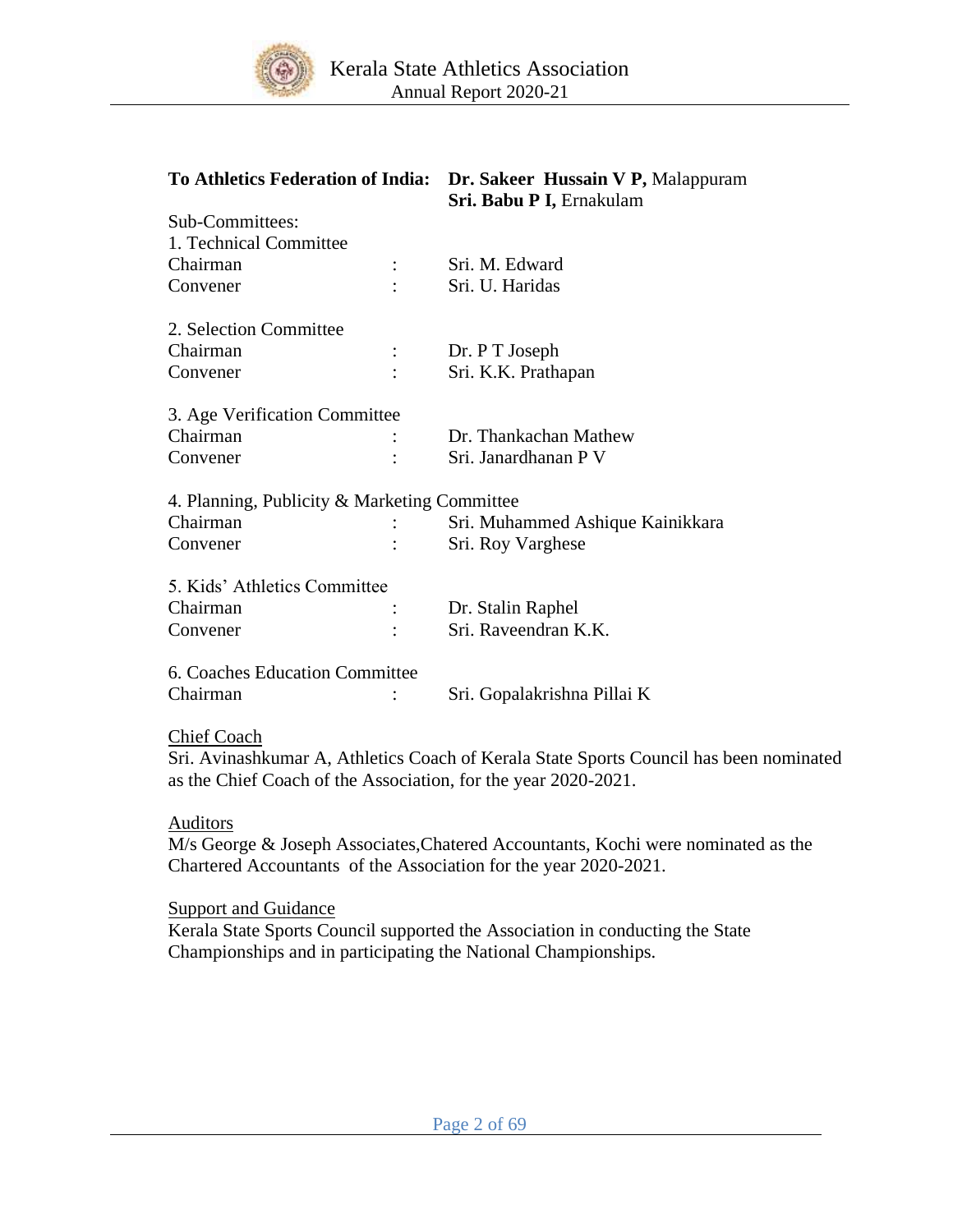

## **Districts affiliated to State Association**

| Sl.No.         | Name of District   | Units affiliated |
|----------------|--------------------|------------------|
|                | Thiruvananthapuram | 41               |
| $\overline{2}$ | Kollam             | 41               |
| 3              | Pathanamthitta     | 56               |
| $\overline{4}$ | Alappuzha          | 47               |
| 5              | Kottayam           | 32               |
| 6              | Idukki             | 47               |
| $\mathcal{I}$  | Ernakulam          | 35               |
| 8              | Thrissur           | 41               |
| 9              | Malappuram         | 70               |
| 10             | Palakkad           | 101              |
| 11             | Wayanad            | 42               |
| 12             | Kozhikode          | 68               |
| 13             | Kannur             | 54               |
| 14             | Kasaragod          | 23               |

# **ACTIVITIES:**

# **I. Meetings**

# **A. The following Executive Committee and General Council meetings were held during the year 2020-2021**

- a. Executive Committee Meeting held at 5.00 pm on 23/08/2020 online.
- b. Executive Committee Meeting held at 7.00 pm on 09/09/2020 online.
- c. Executive Committee Meeting held at 5.00 pm on 14/09/2020 online.
- d. Annual General Council Meeting held at 11.00 am on 29/09/2020 online.
- e. Executive Committee Meeting held at 5.00 pm on 30/11/2020 online.
- f. General Council Meeting and Election of Office bearers held at 10.00 am on 15 December 2020 at Kochi Marriott Hotel, Edappally, Ernakulam
- g. Executive Committee Meeting held at 5.00 pm on 17/12/2020 online.
- h. Executive Committee Metting held at 6.30 pm on 01/01/2021 online
- i. Executive Committee Meeting held at 6.00 pm on 17/01/2021 online.
- j. Executive Committee Meeting held at 6.00 pm on 22/01/2021 online.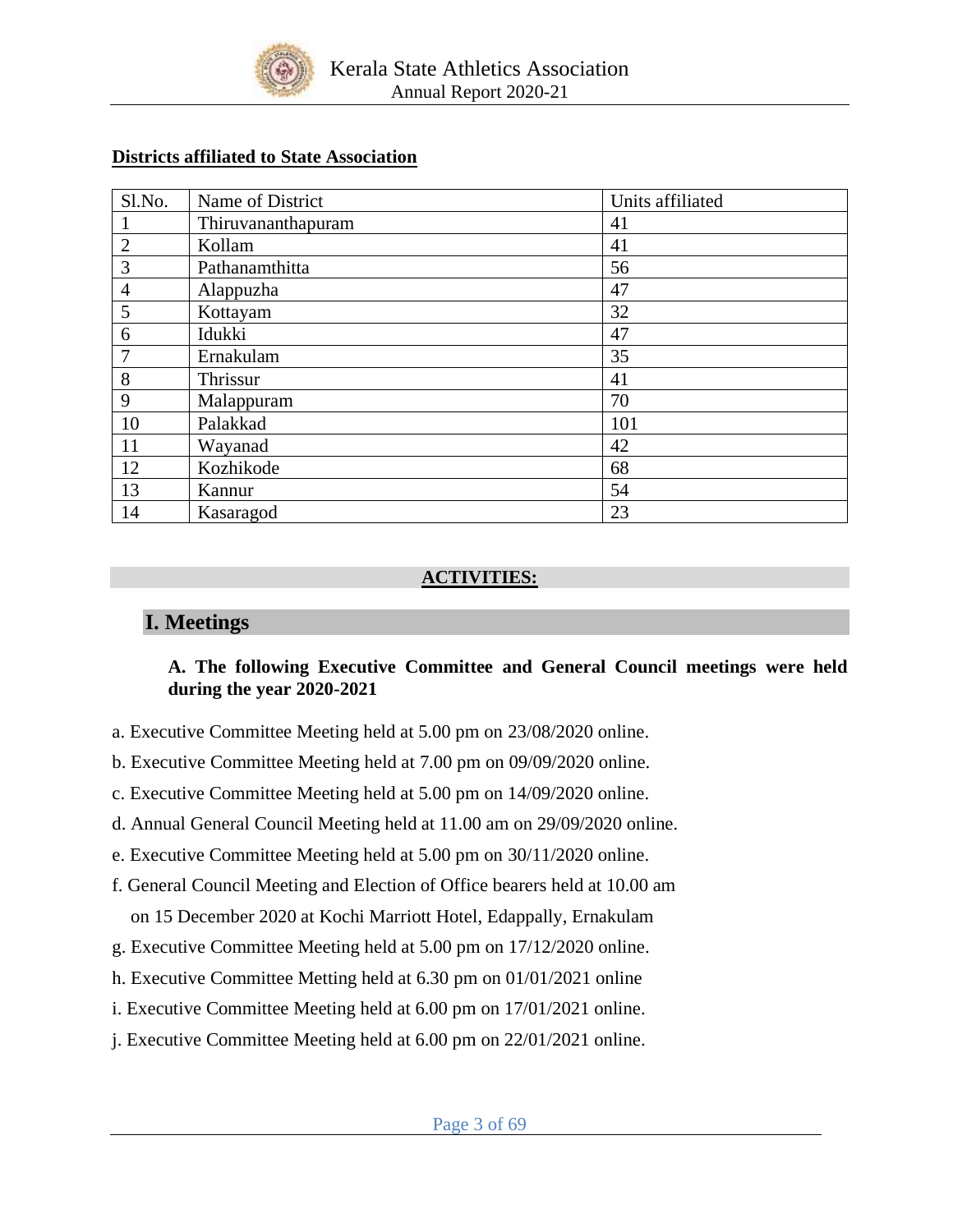

# **II. State Championships:**

The following State Championships were conducted during the year 2020-'21

# **1. 64 th Kerala State Senior Athletics Championship 2020-21**

Dr. Tony Daniel Memorial 64<sup>th</sup> Kerala State Athletics Championship was held at CH Mohammed Koya Stadium, University of Calicut, Thenhipalam, Malappuram District on 15<sup>th</sup> & 18<sup>th</sup> February 2021. 392 athletes including 131 girls have participated in the meet.

Competitions were held for Men and Women.

The following teams won the championship.

| Category       | <b>Position</b> | <b>Team</b>      | <b>Points</b> |
|----------------|-----------------|------------------|---------------|
| Men            |                 | Ernakulam        |               |
| Women          |                 | Kottayam         | 178           |
| <b>Overall</b> |                 | Kottayam         | 206           |
|                | П               | <b>Ernakulam</b> | 174           |
|                | Ш               | <b>Palakkad</b>  | 103           |

# **2. 64 th Kerala State Junior Athletics Championship 2021**

The 64<sup>th</sup> Kerala State Junior Athletics Championship was held at C H Mohammed Koya Stadium, University of Calicut, Thenhipalam, Malappuram District on 15<sup>th</sup> & 18<sup>th</sup> February 2021. 1598 athletes including 605 girls have participated in the meet.

Competitions were held for Boys and Girls under 14, 16, Youth Boys & Youth Girls under 18 and Junior Women & Men under 20.

The following teams won the championship.

| Category            | <b>Position</b> | <b>Team</b> | <b>Points</b> |
|---------------------|-----------------|-------------|---------------|
| Boys under 14       |                 | Kozhikode   | 48            |
| Boys Under 16       |                 | Palakkad    | 66            |
| Youth Boys Under 18 |                 | Palakkad    | 108           |
| Junior Men Under 20 |                 | Palakkad    | 93            |
| Girls Under 14      |                 | Kozhikode   | 43            |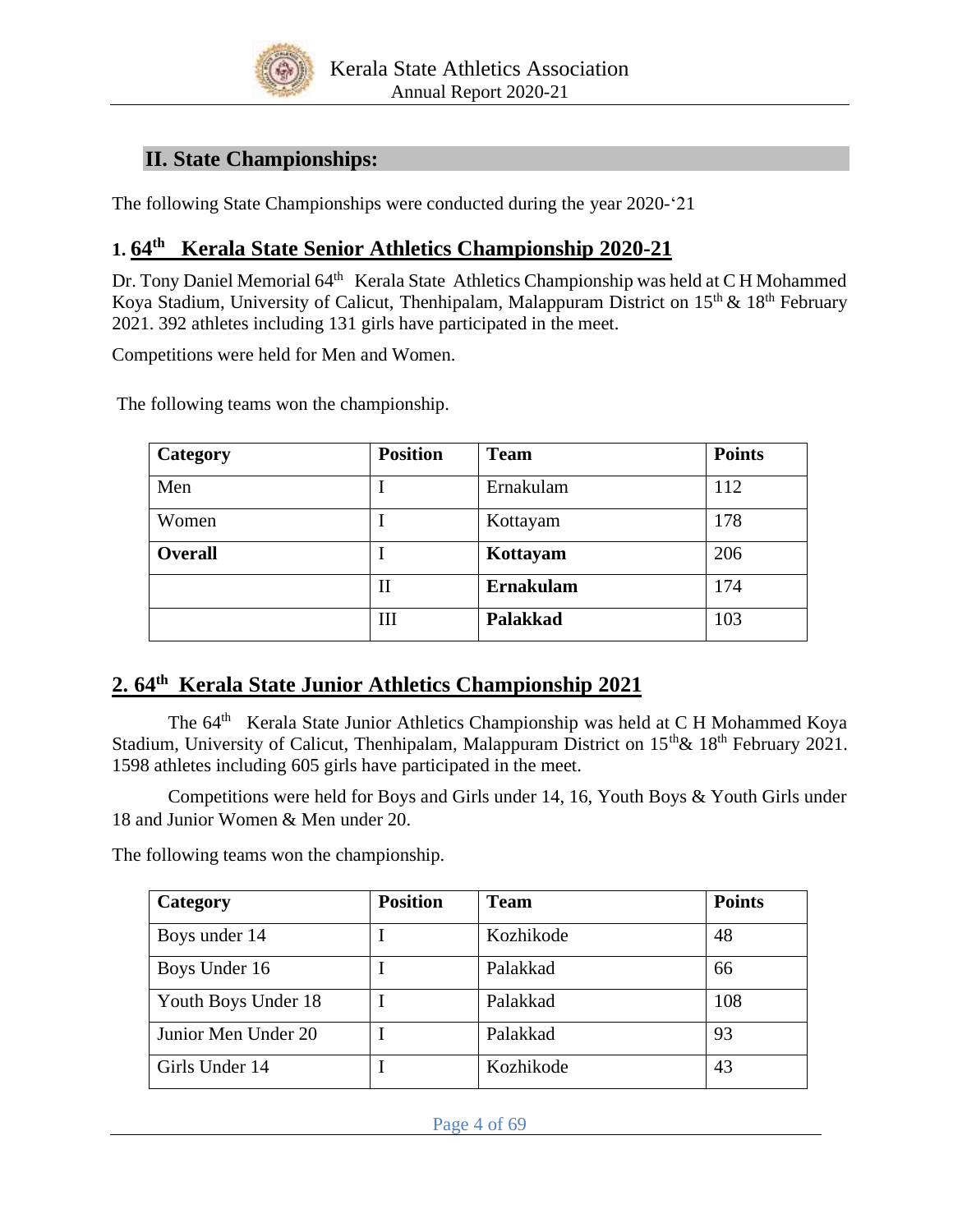

| Girls Under 16        |   | Kozhikode        | 76.5  |
|-----------------------|---|------------------|-------|
| Youth Girls Under 18  |   | Kozhikode        | 94    |
| Junior Women Under 20 |   | Thrissur         | 98    |
| <b>Overall</b>        |   | <b>Palakkad</b>  | 482   |
|                       | Н | Kozhikode        | 441   |
|                       | Ш | <b>Ernakulam</b> | 375.5 |

# **3.\_25 th Kerala State Cross Country Championship 2020-21**

The 25<sup>th</sup> Kerala State Cross Country Championship was held at Thrissur on Sunday 07<sup>th</sup> February 2021.

332 athletes including 114 female athletes, representing thirteen districts, have participated in this Championship.

| <b>Age Group Category</b>   | 1 <sup>st</sup> Position | 2 <sup>nd</sup> Position | $3rd$ Position |
|-----------------------------|--------------------------|--------------------------|----------------|
| Boys Under 16               | Palakkad                 | Kozhikode                | Kottayam       |
| Youth Boys Under 18         | Palakkad                 | Malappuram               | Ernakulam      |
| Junior Men Under 20         | Palakkad                 | Ernakulam                | Kozhikode      |
| Men                         | Pathanamthitta           | Palakkad                 | Thrissur       |
| Girls Under 16              | Palakkad                 | Kozhikode                | Kottayam       |
| Youth Girls Under 18        | Palakkad                 | Ernakulam                |                |
| Junior Women Under 20       | Kottayam                 | Kozhikode                | Idukki         |
| Women                       | Kottayam                 | Palakkad                 | Thrissur       |
| <b>Overall Championship</b> | <b>Palakkad</b>          | Kottayam                 | Kozhikode      |
|                             |                          |                          |                |

# **Championship positions**

# **III. Selection Trials**

Selection trials were conducted at Calicut University Stadium, Malappuram District on 17<sup>th</sup> & 18<sup>th</sup> January 2021 to select the Kerala Team for the 36<sup>th</sup> National Junior Athletics Championship held at Guwahati, Assam from 6<sup>th</sup> to 10<sup>th</sup> February 2021 and the 18<sup>th</sup> National Federation Cup Junior (U-20) Athletics Championship held at Bhopal, Madhya Pradesh from  $25<sup>th</sup>$  to  $27<sup>th</sup>$  January 2021.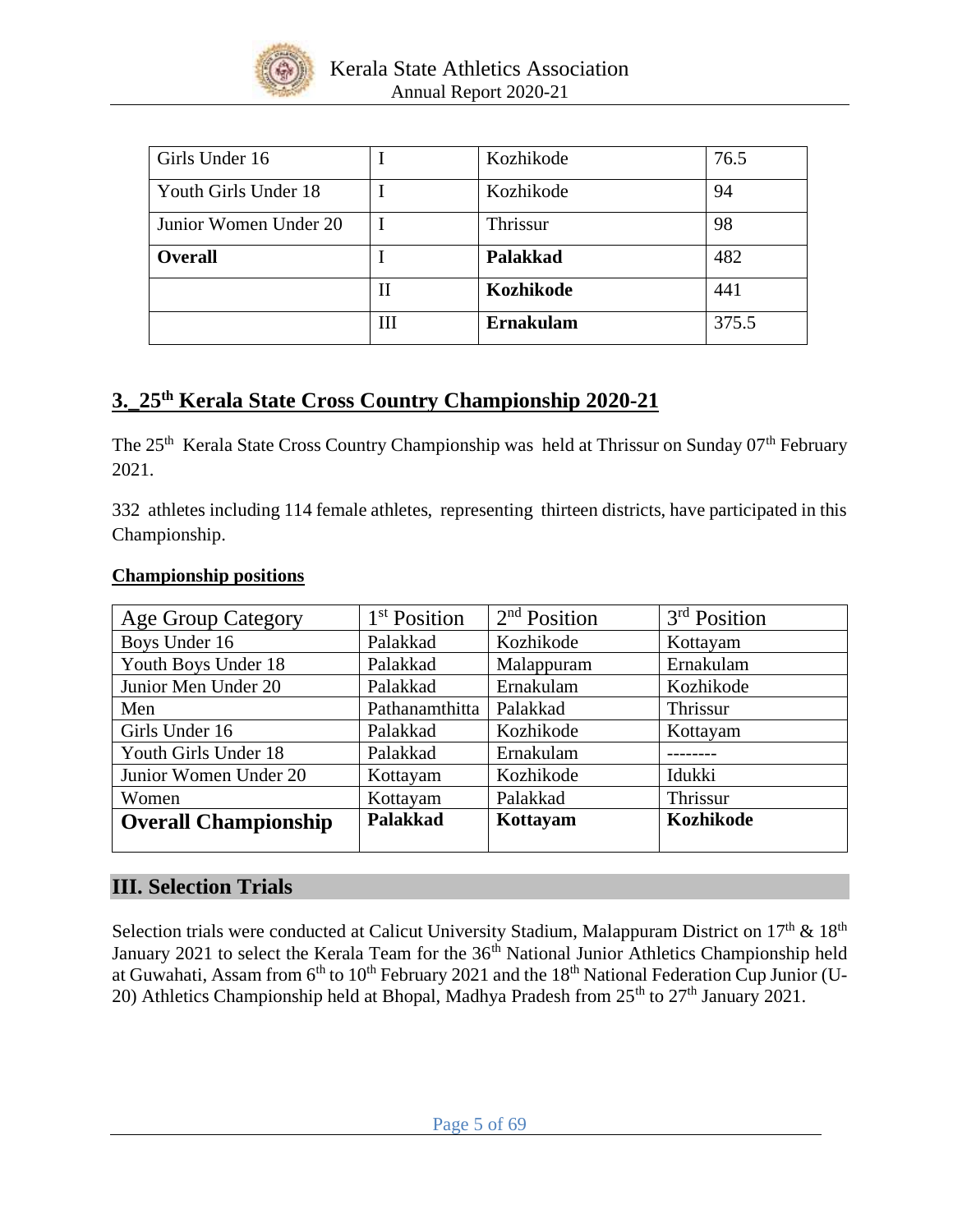

# **IV.Conduct of South Zone National Junior Athletics Championships**

The 32<sup>nd</sup> South Zone Junior Athletics Championship was conducted at Calicut University Stadium, Thenhippalam from 26 to 28 February 2021. The Championship was organized by the Malppuram District Athletics Association under the aegis of Kerala State Athletics Association. Athletes representing Kerala, Karnataka, Andhra Pradesh, Telangana, Tamil Nadu, Puducherry and Lakshadweep were participated in the three days Championship. Competitions were conducted for Boys and Girls under 14, 16, Youth Boys & Youth Girls under 18 and Junior Women & Men under 20.

Tamil Nadu won the Overall Championship. Kerala and Karnataka finished Second and Third positions respectively.

# **V.Participation in National Athletics Championships**

# **1. 36th NATIONAL JUNIOR ATHLETICS CHAMPIONSHIP- 2020-21**

51 member team consists of 25 female and 26 male athletes were selected to represent Kerala in the 36<sup>th</sup> National Junior Athletics Championship held at Guwahati, Assam from 06 to 10 February 2021.

| Sl.            | Name                              | Position      | Event            | Age          | DoB        | Perform        |
|----------------|-----------------------------------|---------------|------------------|--------------|------------|----------------|
| <u>No.</u>     |                                   |               |                  | <b>Group</b> |            | ance           |
| $\mathbf{1}$   | <b>SAI NANDANA</b>                | <b>GOLD</b>   | <b>LONG JUMP</b> | GIRLS-14     | 26-05-2007 | 4.99M          |
| $\overline{2}$ | SIVAPRIYA E S                     | <b>SILVER</b> | <b>LONG JUMP</b> | GIRLS-14     | 15-02-2005 | 5.45M          |
| 3              | <b>MIYA ROSE</b>                  | <b>BRONZE</b> | 3000MR W         | GIRLS-16     | 12-04-2005 | 17.00.31       |
| $\overline{4}$ | <b>ROSHNA</b><br><b>AUGUSTINE</b> | <b>SILVER</b> | <b>HIGH JUMP</b> | GIRLS-18     | 31-03-2003 | 1.68 M         |
| 5              | <b>LAKSHIPRIYA K V</b>            | <b>SILVER</b> | 400MH            | GIRLS-18     | 06-08-2004 | 1.05.99        |
| 6              | <b>MEERA SHIBU</b>                | <b>GOLD</b>   | <b>HIGH JUMP</b> | GIRLS-20     | 25-07-2002 | 1.68 M         |
| $\overline{7}$ | <b>ANCY SOJAN</b>                 | <b>GOLD</b>   | <b>LONG JUMP</b> | GIRLS-20     | 01-03-2001 | 6.20 M         |
|                | <b>ANCY SOJAN</b>                 | <b>GOLD</b>   | 200M             | GIRLS-20     | 01-03-2001 | 24.51 sec      |
| 8              | <b>APARNA ROY</b>                 | <b>GOLD</b>   | 100MH            | GIRLS20      | 31-05-2001 | 13.85 sec      |
| 9              | <b>VISHNUPRIYA J</b>              | <b>GOLD</b>   | 400MH            | GIRLS-20     | 13-03-2001 | 1.01.69<br>sec |

# **Medal Winners**

Page 6 of 69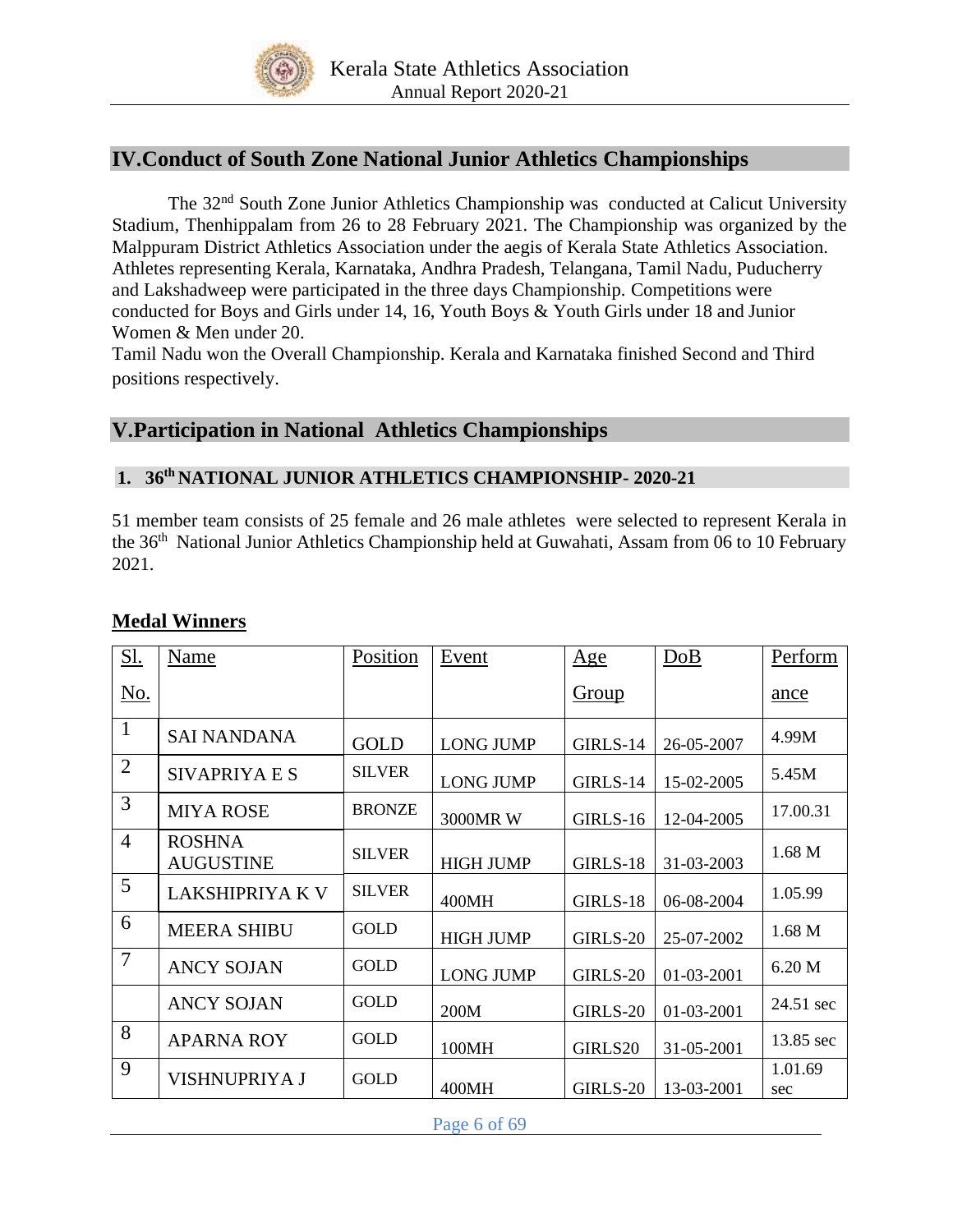

| 10 | <b>VISHNUPK</b>                    | <b>SILVER</b> | <b>BALL THROW</b>  | <b>BOYS-14</b> | 15-04-2007       | 67.61 M    |
|----|------------------------------------|---------------|--------------------|----------------|------------------|------------|
| 11 | <b>AYUSH KRISHNA</b>               | <b>SILVER</b> | 60M                | <b>BOYS-14</b> | 28-05-2007       | $7.63$ sec |
| 12 | <b>MUHAMMED</b><br><b>HANAN V</b>  | <b>GOLD</b>   | 110MH              | BOYS-18        | 22-02-2003       | 13.94      |
| 13 | <b>RIJOY J</b>                     | <b>SILVER</b> | 1500M              | BOYS-18        | 21-12-2003       | 3.53.66    |
| 14 | <b>BHARATH RAJ B</b>               | <b>SILVER</b> | <b>HIGH JUMP</b>   | <b>BOYS-18</b> | $02 - 01 - 2004$ | 1.99M      |
| 15 | <b>ABHINAND S</b>                  | <b>GOLD</b>   | <b>LONG JUMP</b>   | BOYS-18        | 19-11-2004       | 7.11M      |
| 16 | <b>ABHINAVE</b><br><b>SAJEEVAN</b> | <b>BRONZE</b> | 800M               | <b>BOYS-18</b> | 09-11-2003       | 1.55.40    |
| 17 | <b>SEBASTIAN V S</b>               | <b>BRONZE</b> | <b>TRIPLE JUMP</b> | BOYS-18        | $04 - 10 - 2003$ | 14.72M     |
| 18 | ABDUL RAZAK C R                    | <b>GOLD</b>   | 400M               | <b>BOYS-20</b> | 23-05-2002       | 48.48 sec  |

# **Medal Position**

| Category              | Gold           | <b>Silver</b>  | <b>Bronze</b> |
|-----------------------|----------------|----------------|---------------|
| Boys under 14         | $\Omega$       | $\overline{2}$ |               |
| Boys Under 16         | $\theta$       | $\Omega$       |               |
| Youth Boys Under 18   | $\overline{2}$ | $\overline{2}$ | 1             |
| Junior Men Under 20   | 1              | $\Omega$       | ∩             |
| Girls Under 14        | 1              | 1              |               |
| Girls Under 16        | $\Omega$       | ∩              |               |
| Youth Girls Under 18  | ∩              | $\overline{2}$ | 0             |
| Junior Women Under 20 | 5              | ∩              | ∩             |
| <b>Total</b>          | 9              | 7              | っ             |

## **2. 24 th FEDERATION CUP NATIONAL SENIOR ATHLETICS CHAMPIONSHIP 2020-21**

The Federation Cup National Senior Athletics Championships held at NS NIS, Patiala from 15 to 19 March 2021.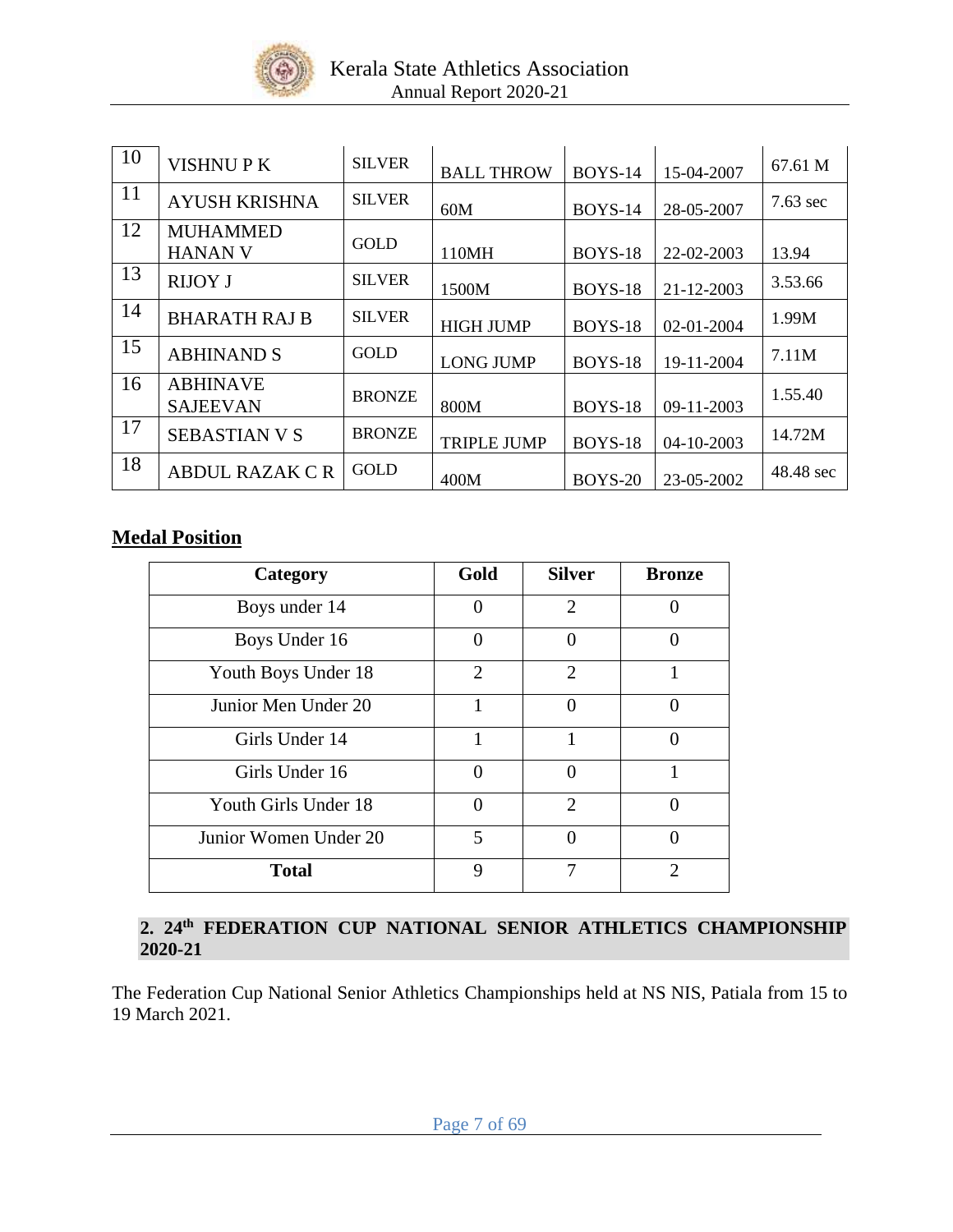

# **Medal Winners**

| <u>S1.</u>     | <b>Name</b>            | Position | Event      | Age          | DoB         | Performance   |
|----------------|------------------------|----------|------------|--------------|-------------|---------------|
| <u>No.</u>     |                        |          |            | Group        |             |               |
|                |                        |          |            |              | $27-03-$    |               |
| 1              | <b>SREESHANKAR M</b>   | 1ST      | IJ         | <b>MEN</b>   | 1999        | 8.26m         |
|                | <b>MUHAMMED ANEES</b>  |          |            |              | $12 - 03 -$ |               |
| $\overline{2}$ | YAHIYA                 | 2ND      | IJ         | <b>MEN</b>   | 1995        | 8.00m         |
|                |                        |          |            |              | $06-03-$    |               |
| 3              | <b>KARTHIKU</b>        | 1ST      | TJ         | <b>MEN</b>   | 1993        | 16.73m        |
|                |                        |          |            |              | $17 - 01 -$ |               |
| 4              | ABDULLA                | 2ND      | TJ         | <b>MEN</b>   | 1996        | 16.59m        |
|                |                        |          |            |              | $11 - 07 -$ |               |
| 5              | <b>ELDHOSE PAUL</b>    | 3RD      | TJ         | <b>MEN</b>   | 1996        | 16.53m        |
|                |                        |          |            |              | $24-09-$    |               |
| 6              | GEO JOS                | 3RD      | HJ         | <b>MEN</b>   | 1998        | 2.10m         |
|                |                        |          |            |              | 10-09-      |               |
| $\overline{7}$ | ANAS E B               | 3RD      | Pole Vault | <b>MEN</b>   | 1995        | 4.90m         |
|                | <b>CHITRA PALAKEEZ</b> |          |            |              | 06-09-      |               |
| 8              | <b>UNNIKRISHNA</b>     | 2NT      | 1500M      | <b>WOMEN</b> | 1995        | 4MIN 17.56SEC |
|                | SALINI VALUPARAMBIL    |          |            |              | $01 - 10 -$ |               |
| 9              | <b>KRISHNA</b>         | 3RD      | 400MH      | <b>WOMEN</b> | 1998        | 01:00.6       |
|                |                        |          |            |              | $23-09-$    |               |
| 10             | <b>MARIYA JAISON</b>   | 3RD      | Pole Vault | <b>WOMEN</b> | 1997        | 3.70M         |
|                |                        |          |            |              | $27 - 05 -$ |               |
| 11             | <b>RINTU MATHEW</b>    | 2ND      | IJ         | <b>WOMEN</b> | 1992        | 6.07m         |
|                |                        |          |            |              | $04-02-$    |               |
| 12             | <b>MAREENA GEORGE</b>  | 2ND      | Heptathlon | <b>WOMEN</b> | 1995        | 5516pts       |

# **Medal Position**

|              | <b>Medal won</b> |               |               |  |  |
|--------------|------------------|---------------|---------------|--|--|
| Category     | Gold             | <b>Silver</b> | <b>Bronze</b> |  |  |
| Men          |                  |               |               |  |  |
| Women        |                  |               |               |  |  |
| <b>Total</b> |                  |               |               |  |  |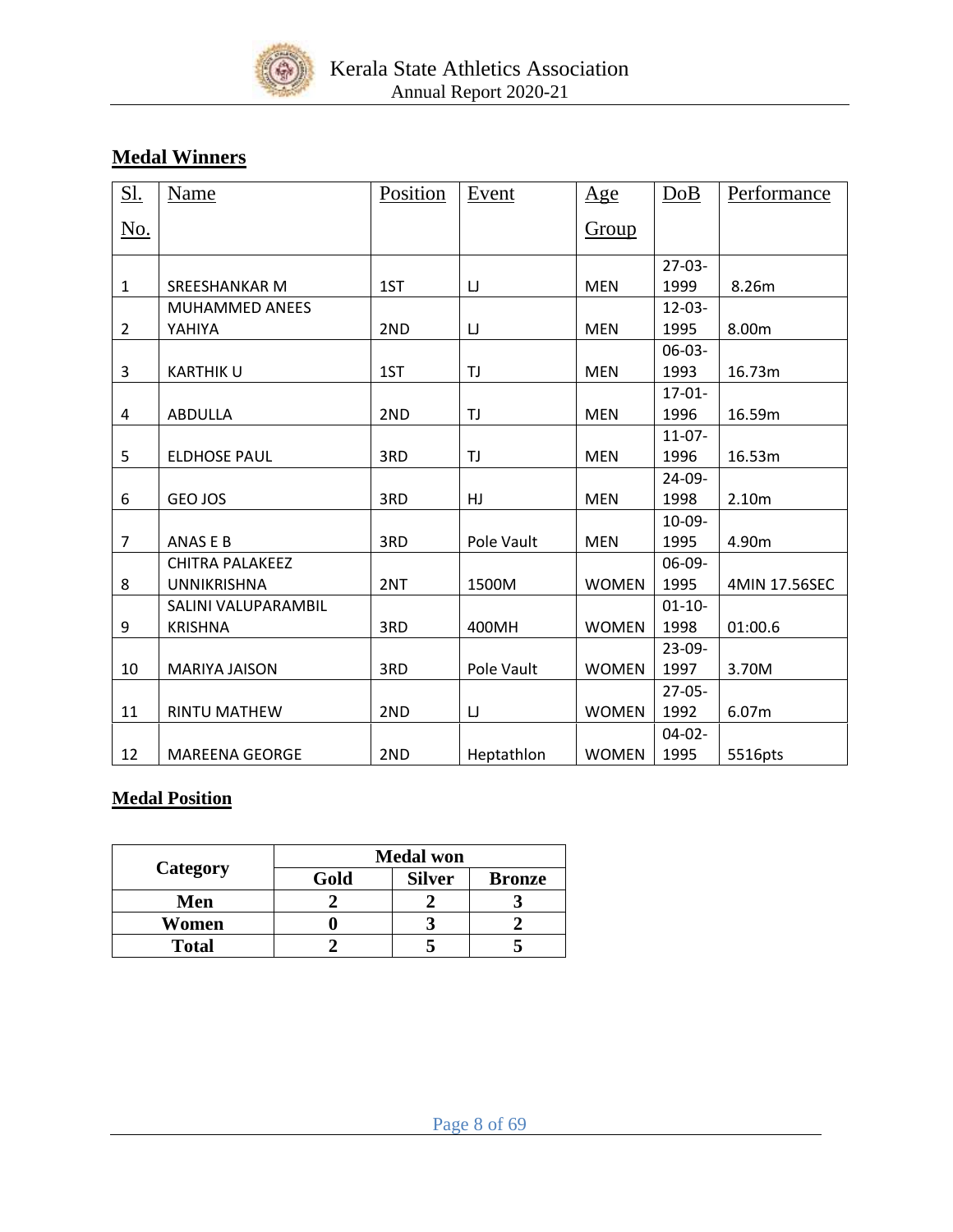

# **3. 18th FEDERATION CUP NATIONAL JUNIOR ATHLETICS CHAMPIONSHIP 2020- 21**

The 18<sup>th</sup> Federation Cup National Junior Athletics Championship was organized by Department of Sports & Youth Welfare , Government of Madhya Pradesh at T.T.Nagar Stadium, Bhopal from 25 to 27 January 2021.

14 member team (8 female and 6 male athletes ) participated in the championship.

# **Medal Winners**

| <u>S1.</u>     | Name                  | Position      | Event       | Age    | Performance |
|----------------|-----------------------|---------------|-------------|--------|-------------|
| No.            |                       |               |             | Group  |             |
| $\mathbf{1}$   | ANCY SOJAN.E          | GOLD          | LONG JUMP   | $U-20$ | 6.12 MTS    |
| $\overline{2}$ | <b>ANN ROSE TOMY</b>  | GOLD          | 100 MH      | $U-20$ | 14.45 SEC   |
| 3              | VISHNUPRIYA.J         | GOLD          | 400 M H     | $U-20$ | 1.02.57 SEC |
| $\overline{4}$ | ANCY SOJAN.E          | <b>SILVER</b> | 200 M       | $U-20$ | 24.24       |
| 5              | ANJALY.P.D            | <b>SILVER</b> | 100 M       | $U-20$ | 11.88 SEC   |
| 6              | <b>SURYAJITH R.K.</b> | <b>SILVER</b> | 400 M H     | $U-20$ | 53.83 SEC   |
| $\overline{7}$ | AKHIL.KUMAR.C         | <b>BRONZE</b> | TRIPLE JUMP | $U-20$ | 15.80 MTS   |

### **Medal Position**

|                 | <b>Medal won</b> |               |               |  |  |  |
|-----------------|------------------|---------------|---------------|--|--|--|
| Category        | Gold             | <b>Silver</b> | <b>Bronze</b> |  |  |  |
| Jr. Men         |                  |               |               |  |  |  |
| <b>Jr.Women</b> |                  |               |               |  |  |  |
| <b>Total</b>    |                  |               |               |  |  |  |

## **4. 32 nd SOUTH ZONE JUNIOR ATHLETICS CHAMPIONSHIP 2020-21**

The 32nd South Zone Junior Athletics Championship was conducted at Calicut University Stadium, Thenhippalam from 26 to 28 February 2021.169 member team (80 female and 89 male athletes ) participated in the Championship.

# **Medal Winners**

| $\Omega$ 1<br><u>. גר</u> | <u>Name</u> | Position | Event | Age   | <u>DoB</u> | Performance |
|---------------------------|-------------|----------|-------|-------|------------|-------------|
| <u>No.</u>                |             |          |       | Group |            |             |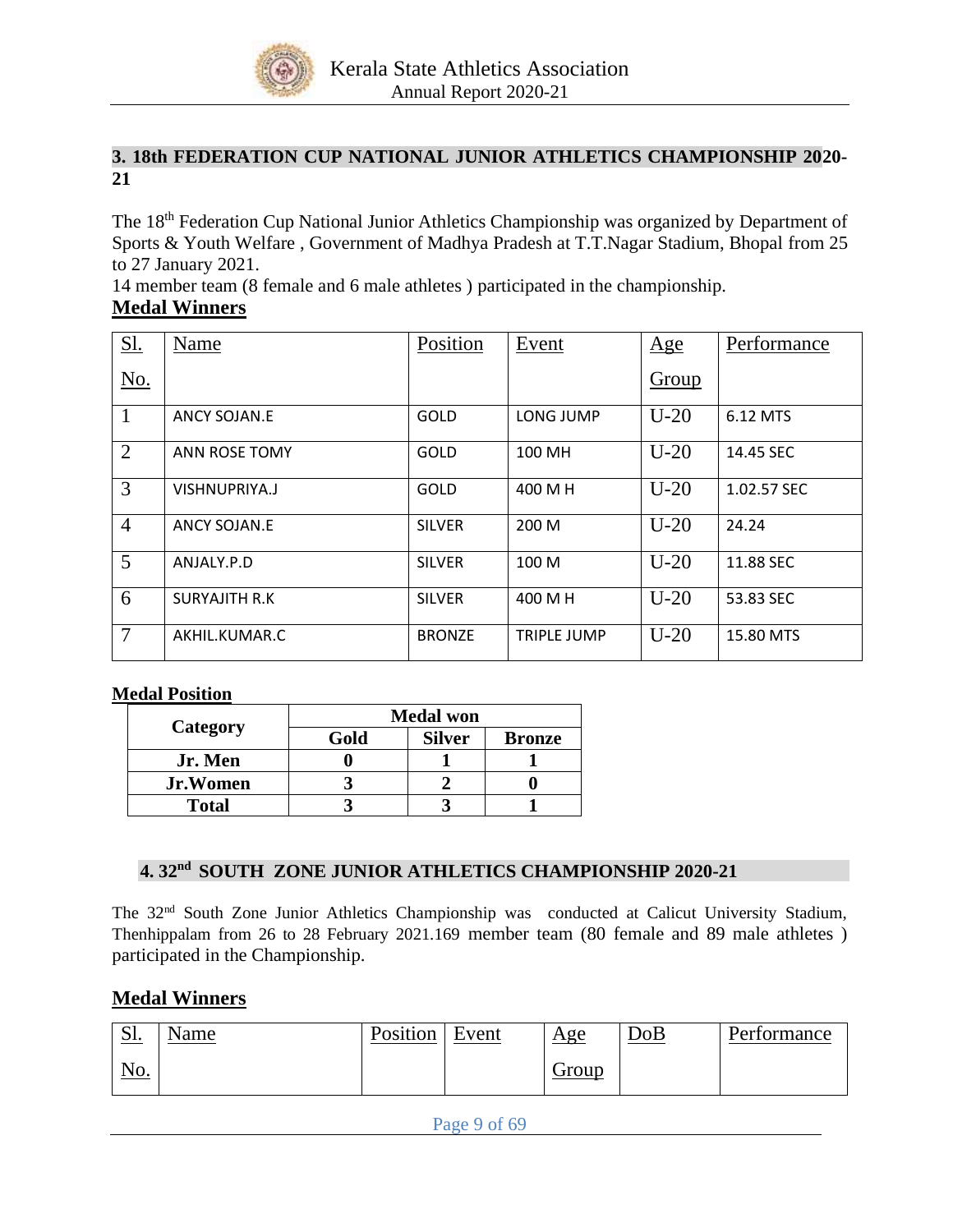

|                | <b>ALPHONSA TREES</b>  |                |             |         |            |                 |  |  |  |
|----------------|------------------------|----------------|-------------|---------|------------|-----------------|--|--|--|
| $\mathbf{1}$   | <b>TERIN</b>           | 2ND            | 60M         | GIRL14  | 21-02-2007 | 8.20Sec         |  |  |  |
| $\overline{2}$ | SAINANDHANA S          | 1ST            | IJ          | GIRLS14 | 26-05-2007 | 5.27m           |  |  |  |
| 3              | <b>ANJALIES</b>        | 2ND            | IJ          | GIRKS14 | 19-02-2007 | 4.96m           |  |  |  |
| 4              | MINSARA PRASAD K V     | 1ST            | HJ          | GIRLS14 | 24-04-2008 | 1.46m           |  |  |  |
| 5              | <b>HENIN ELIZABATH</b> | 3RD            | SP          | GIRLS14 | 21-05-2007 | 11.32m          |  |  |  |
| 6              | SANDRA MOL SABU        | 2ND            | 100M        | GIRLS16 | 08-07-2005 | 12.71Sce        |  |  |  |
| 7              | <b>SANDRA MOL SABU</b> | 3RD            | 300M        | GIRLS16 | 08-07-2005 | 42.04Sce        |  |  |  |
| 8              | <b>MEGHAM</b>          | 2ND            | 800M        | GIRLS16 | 18-12-2006 | 2 Min23.52Sec   |  |  |  |
| 9              | <b>MAYUKHA VINOD</b>   | 3RD            | 800M        | GIRLS16 | 18-04-2006 | 2 min24.18Sec   |  |  |  |
| 10             | <b>SIVAPRIYA E S</b>   | 1ST            | IJ          | GIRLS16 | 15-02-2005 | 5.49 M          |  |  |  |
| 11             | <b>ALBA MANOJ</b>      | 2ND            | HJ          | GIRLS16 | 07-10-2005 | 1.55M           |  |  |  |
| 12             | <b>AKILA RAJU</b>      | 3RD            | SP          | GIRLS16 | 19-03-2005 | 11.40M          |  |  |  |
| 13             | <b>AKILA RAJU</b>      | 1ST            | DT          | GIRLS16 | 19-03-2005 | 36.94 M         |  |  |  |
| 14             | <b>ANUPRIYA V S</b>    | 2ND            | DT          | GIRLS16 | 17-06-2006 | 34.99 M         |  |  |  |
| 15             | <b>SIVAPRIYA E S</b>   | 2ND            | 80MH        | GIRLS16 | 15-02-2005 | 12.03 Sec       |  |  |  |
|                | <b>SANIYA TREESA</b>   |                |             |         |            |                 |  |  |  |
| 16             | <b>TOMY</b>            | 2ND            | 400M        | GIRL18  | 01-09-2004 | 58.07 sec       |  |  |  |
|                | <b>PRATHIBHA</b>       |                |             |         |            |                 |  |  |  |
| 17             | <b>VARGHESE</b>        | 3RD            | 400M        | GIRLS18 | 12-08-2004 | 59.36 sec       |  |  |  |
| 18             | STEPHY SARA KOSHY      | 1ST            | 800M        | GIRLS18 | 22-03-2003 | 2 min 17.89 sec |  |  |  |
| 19             | <b>SANIKA KP</b>       | 2ND            | 3000M       | GIRLS18 | 17-02-2003 | 10min52.77sec   |  |  |  |
| 20             | LAKSHMI PRIYA K V      | 1ST            | 400MH       | GIRLS18 | 06-08-2004 | 1min 06.05sec   |  |  |  |
| 21             | <b>ABHIRAMI V M</b>    | 3RD            | IJ          | GIRLS18 | 27-03-2003 | 5.83 M          |  |  |  |
| 22             | <b>ADITHYAPS</b>       | 1ST            | TJ          | GIRLS18 | 10-03-2003 | 11.81M          |  |  |  |
| 23             | ROSHNA AUGUSTINE       | 1ST            | HJ          | GIRLS18 | 31-03-2003 | 1.70M           |  |  |  |
| 24             | <b>ANJIMA K C</b>      | 2ND            | HJ          | GIRLS18 | 25-05-2003 | 1.60M           |  |  |  |
|                |                        |                | <b>POLE</b> |         |            |                 |  |  |  |
| 25             | <b>NEKHA ELDHO</b>     | 1 <sub>S</sub> | VAULT       | GIRLS18 | 05-03-2003 | 3.20M           |  |  |  |
|                | ROSE MARIYA JOSEPH     |                | <b>POLE</b> |         |            |                 |  |  |  |
| 26             |                        | 3RD            | VAULT       | GIRLS18 | 12-10-2004 | 2.60M           |  |  |  |
| 27             | <b>GOPIKA SUNIL</b>    | 3RD            | <b>SP</b>   | GIRLS18 | 19-11-2004 | 11.47M          |  |  |  |
| 28             | <b>BLESSY DEVASIA</b>  | 2NT            | HT          | GIRLS18 | 25-05-2003 | 47.36M          |  |  |  |
| 29             | AISWARYA SURESH        | 2ND            | JT          | GIRLS18 | 31-07-2004 | 34.40M          |  |  |  |
| 30             | <b>AYONA JAISON</b>    | 3RD            | JT          | GIRLS18 | 25-04-2004 | 30.72M          |  |  |  |
| 31             | <b>ANJALIPD</b>        | 1ST            | 100M        | GIRLS20 | 22-03-2001 | 11.94 sec       |  |  |  |
| 32             | <b>ANN ROSE TOMY</b>   | 3RD            | 100M        | GIRLS20 | 25-02-2002 | 12.10 sec       |  |  |  |
| 33             | <b>ANJALIPD</b>        | 1ST            | 200M        | GIRLS20 | 22-03-2001 | 24.42 sec       |  |  |  |
| 34             | ANCY SOJAN E           | 2ND            | 200M        | GIRLS20 | 01-03-2001 | 24.70 sec       |  |  |  |
| 35             | <b>JAMSHEELAT J</b>    | 2ND            | 400M        | GIRLS20 | 13-05-2001 | 57.59 sec       |  |  |  |
| 36             | <b>CHANTHINI C</b>     | 2ND            | 800M        | GIRLS20 | 21-04-2002 | 2min18.80sec    |  |  |  |
| 37             | <b>AKHILA M R</b>      | 3RD            | 5000M       | GIRLS20 | 04-01-2001 | 21min16.41sec   |  |  |  |
| 38             | <b>APARNA ROY</b>      | 1ST            | 100MH       | GIRLS20 | 31-05-2001 | 14.14 sec       |  |  |  |
| 39             | ANN ROSE TOMY          | 3RD            | 100MH       | GIRLS20 | 25-02-2002 | 15.09 sec       |  |  |  |
| 40             | <b>ARATHIR</b>         | 1ST            | 400MH       | GIRLS20 | 21-05-2001 | 1min 03.43sec   |  |  |  |
|                | Page 10 of 69          |                |             |         |            |                 |  |  |  |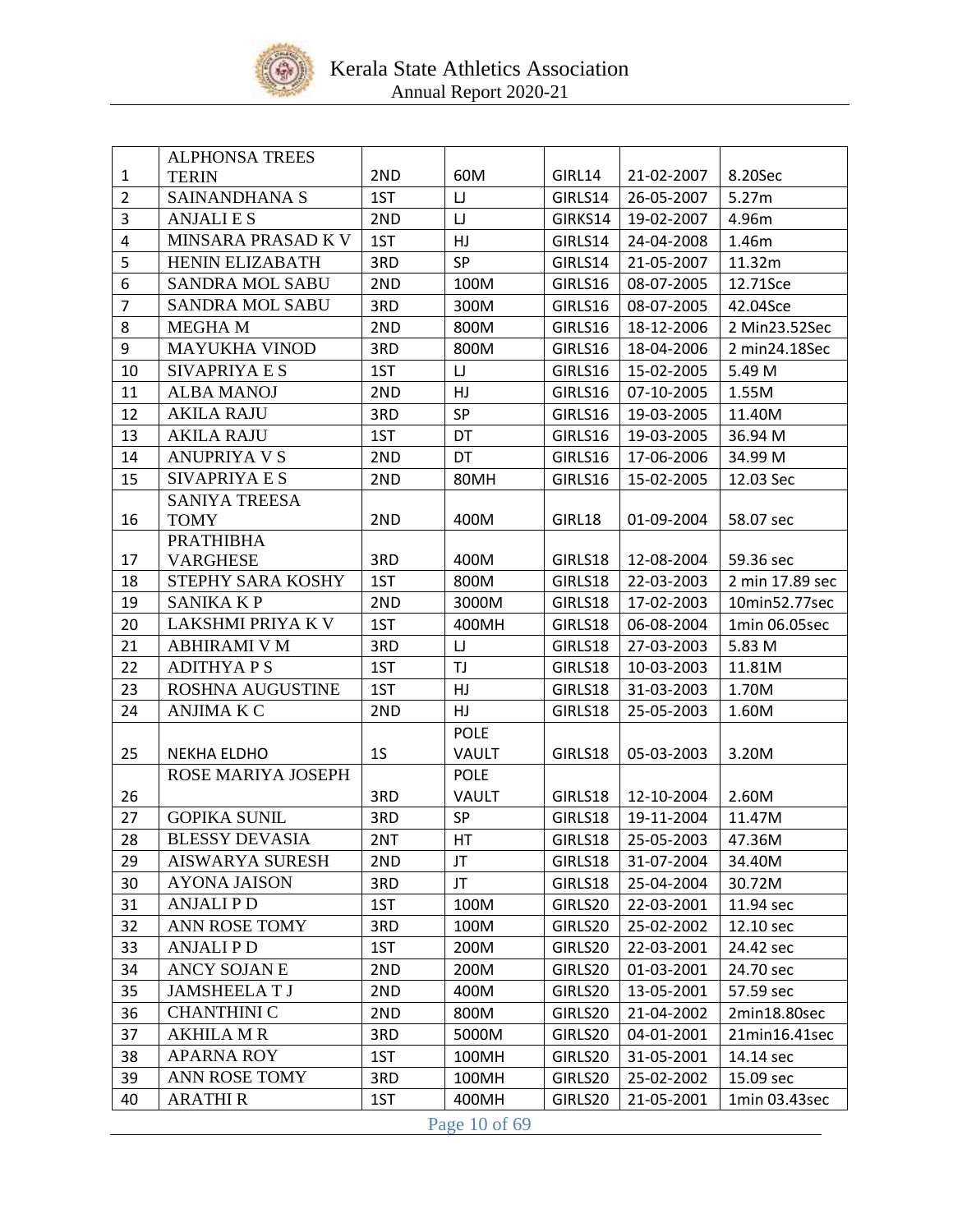

| 41 | ANCY SOJAN E             | 1ST | IJ           | GIRLS20 | 01-03-2001 | 6.28M         |
|----|--------------------------|-----|--------------|---------|------------|---------------|
| 42 | <b>SANDRA BABU</b>       | 2ND | IJ           | GIRLS20 | 03-07-2001 | 5.99M         |
| 43 | <b>SANDRA BABU</b>       | 1ST | TJ           | GIRLS20 | 03-07-2001 | 12.81M        |
|    | <b>GAYATHRY</b>          |     |              |         |            |               |
| 44 | <b>SIVAKUMAR</b>         | 2ND | TJ           | GIRLS20 | 26-02-2001 | 11.96M        |
|    | <b>GAYATHRY</b>          |     |              |         |            |               |
| 45 | <b>SIVAKUMAR</b>         | 2ND | HJ           | GIRLS20 | 26-02-2001 | 1.55M         |
|    | <b>ARATHY A NAIR</b>     |     | <b>POLE</b>  |         |            |               |
| 46 |                          | 2ND | VAULT        | GIRLS20 | 20-01-2003 | 3.25M         |
|    | <b>KESSIA MARIAM</b>     |     |              |         |            |               |
| 47 | <b>BENNY</b>             | 2ND | SP           | GIRLS20 | 09-09-2002 | 10.79M        |
| 48 | <b>ATHULYAPA</b>         | 3RD | DT           | GIRLS20 | 26-04-2002 | 35.95m        |
|    | <b>KESSIA MARIAM</b>     |     |              |         |            |               |
| 49 | <b>BENNY</b>             | 1ST | HT           | GIRLS20 | 09-09-2002 | 49.00m        |
| 50 | <b>ATHULYAPA</b>         | 2ND | HT           | GIRLS20 | 26-04-2002 | 39.39M        |
|    | THALEETHA KUMMI          |     |              |         |            |               |
| 51 | <b>SUNIL</b>             | 2ND | JT           | GIRLS20 | 07-03-2002 | 34.87M        |
| 52 | <b>ASHIKAP</b>           | 3RD | JT           | GIRLS20 | 10-10-2002 | 33.52m        |
| 53 | <b>AYUSH KRISHNA</b>     | 1ST | 60M          | BOYS14  | 28-05-2007 | 7.57Sec       |
| 54 | <b>BINOY B</b>           | 3RD | HJ           | BOYS14  | 25-03-2007 | 1.53M         |
|    | <b>VISHNUPK</b>          |     | <b>BALL</b>  |         |            |               |
| 55 |                          | 1ST | <b>THROW</b> | BOYS14  | 15-04-2007 | 75.16M        |
|    | <b>MUHAMMED</b>          |     | <b>BALL</b>  |         |            |               |
| 56 | <b>SIRAJUDHEEN K</b>     | 2ND | <b>THROW</b> | BOYS14  | 14-11-2007 | 70.09M        |
| 57 | <b>INDRANATHAN S</b>     | 2ND | 800M         | BOYS16  | 18-04-2005 | 1Min59.98Sec  |
|    | <b>MOHAMMED</b>          |     |              |         |            |               |
| 58 | <b>MUHSSIN</b>           | 3RD | HJ           | BOYS16  | 06-08-2005 | 1.80Mts       |
| 59 | K.JGOKULKRISHNAN         | 3RD | HJ           | BOYS16  | 19-06-2005 | 1.80M         |
| 60 | <b>DON BIJU</b>          | 3RD | <b>SP</b>    | BOYS16  | 22-09-2005 | 14.35M        |
| 61 | <b>SARVANKC</b>          | 1ST | DT           | BOYS16  | 13-10-2006 | 51.74M        |
| 62 | <b>MAHESH</b>            | 2ND | HT           | BOYS16  | 20-04-2005 | 43.94M        |
| 63 | MUHAMMED NIHAL           | 3RD | HT           | BOYS16  | 30-10-2006 | 43.66M        |
| 64 | <b>RAHAN P</b>           | 3RD | JT           | BOYS16  | 14-09-2005 | 47.79M        |
| 65 | <b>NOAH SEBY ANTONY</b>  | 2ND | 80MH         | BOYS16  | 19-03-2005 | 11.14Sec      |
| 66 | ABIJITH K                | 2ND | 200M         | BOYS18  | 11-05-2003 | 22.57Sec      |
| 67 | <b>ABIJITH K</b>         | 3RD | 400M         | BOYS18  | 11-05-2003 | 48.67Sec      |
| 68 | <b>ABHINAVE SAJEEVAN</b> | 2ND | 800M         | BOYS18  | 09-11-2003 | 1Min.58.07Sec |
| 69 | <b>AJAY K VISWANTH</b>   | 1ST | 800M         | BOYS18  | 01-04-2003 | 1Min.58.03se  |
|    | MUHAMMED HANAN           |     |              |         |            |               |
| 70 | V                        | 1ST | 110MH        | BOYS18  | 22-02-2003 | 13.80Sec      |
|    | <b>MADHAV G</b>          |     |              |         |            |               |
| 71 | <b>PATTATHIL</b>         | 1ST | 400MH        | BOYS18  | 17-04-2004 | 54.64Sec      |
| 72 | <b>BEYON GEORGE</b>      | 1ST | IJ           | BOYS18  | 08-04-2003 | 6.95M         |
| 73 | <b>VISHNUP</b>           | 2nd | $\sqcup$     | BOYS18  | 26-03-2004 | 6.74M         |
| 74 | SEBASTIAN V S            | 1ST | TJ           | BOYS18  | 04-10-2003 | 14.96M        |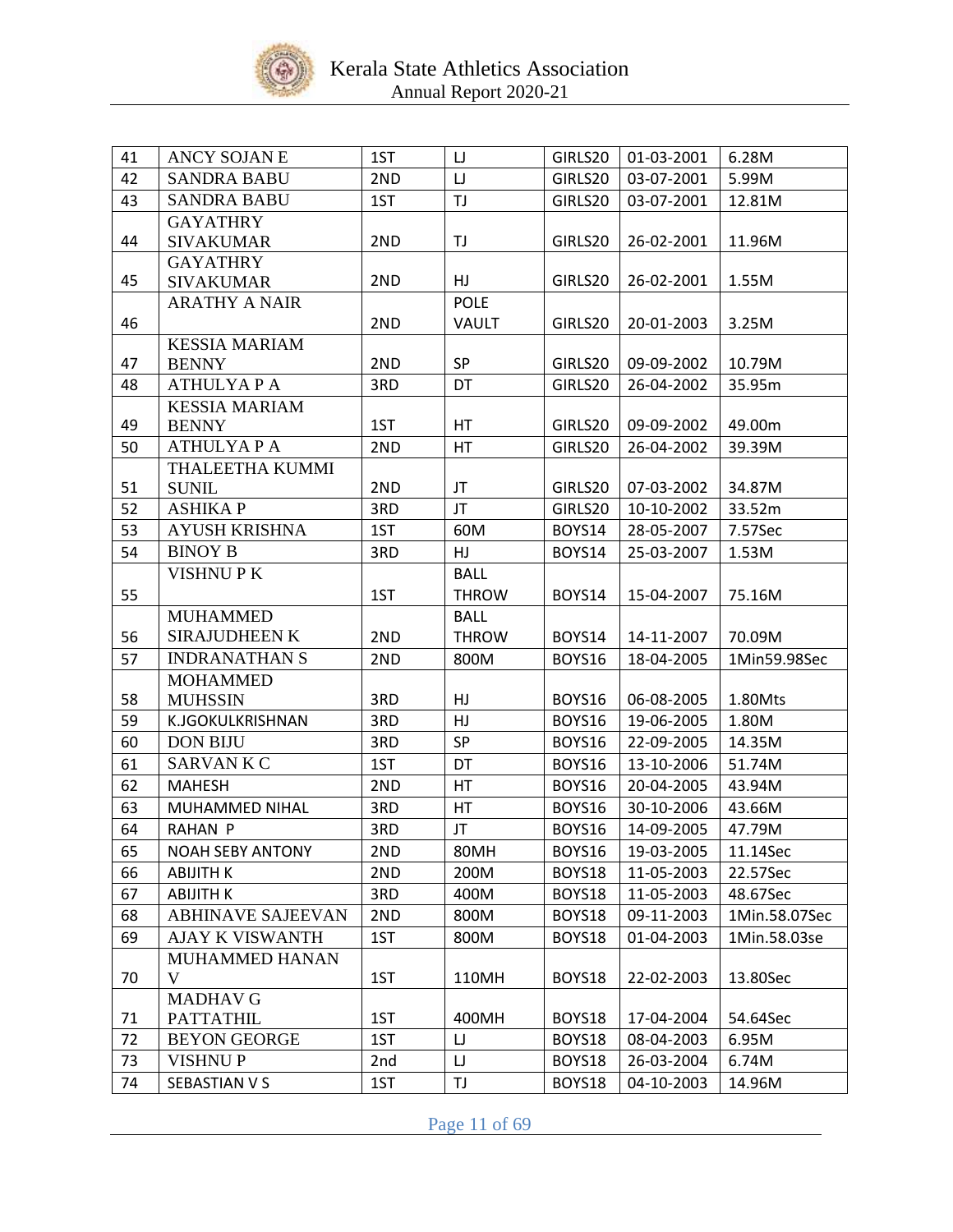

|    | AFNAN MUHAMMED           |     |                  |        |            |                |
|----|--------------------------|-----|------------------|--------|------------|----------------|
| 75 | <b>SABIN MK</b>          | 2ND | HJ.              | BOYS18 | 07-01-2004 | 1.85M          |
| 76 | ANAND MANOJ              | 2ND | <b>POLEVAULT</b> | BOYS18 | 07-11-2003 | 3.80M          |
| 77 | ABIJITH J                | 3RD | 100M             | BOYS20 | 03-01-2001 | 11.04 sec      |
| 78 | ABDUL RAZAK C R          | 2ND | 200M             | BOYS20 | 23-05-2002 | 22.08 sec      |
| 79 | MANU T S                 | 2ND | 400M             | BOYS20 | 17-10-2001 | 49.84 sec      |
| 80 | MANOOP M                 | 3RD | 400M             | BOYS20 | 22-08-2001 | 50.22 sec      |
| 81 | MANU T S                 | 1ST | 800M             | BOYS20 | 17-10-2001 | 1min57.86sec   |
| 82 | <b>CHRISTAPHER T</b>     | 1ST | 1500M            | BOYS20 | 16-03-2001 | 4min07.62 sec  |
|    | <b>MOHAMMED JABIR</b>    |     |                  |        |            |                |
| 83 | <b>RAHMAN</b>            | 3RD | 1500M            | BOYS20 | 28-07-2002 | 4min08.62 sec  |
| 84 | AMITH N V                | 3RD | 5000M            | BOYS20 | 02-06-2002 | 15min55.57 sec |
| 85 | ANIL . A                 | 3RD | 10000M           | BOYS20 | 16-04-2001 | 35min30.09sec  |
| 86 | <b>ROHITH A</b>          | 2ND | 400MH            | BOYS20 | 14-06-2002 | 54.48sec       |
| 87 | <b>DENIT PAUL BIJU</b>   | 3RD | 400MH            | BOYS20 | 01-04-2004 | 55.82 sec      |
| 88 | <b>JOSEPHTJ</b>          | 2ND | IJ               | BOYS20 | 20-12-2002 | 7.53 M         |
| 89 | AKHIL KUMAR CD           | 2ND | TJ               | BOYS20 | 26-06-2001 | 15.70M         |
| 90 | <b>ALBERT JOSE</b>       | 2ND | HJ               | BOYS20 | 17-01-2003 | 2.00M          |
| 91 | ATHULRAJ K               | 1ST | POLEVAULT        | BOYS20 | 14-05-2001 | 4.20M          |
| 92 | <b>ALAN BIJU</b>         | 2ND | POLEVAULT        | BOYS20 | 12-09-2002 | 4.10M          |
| 93 | <b>SREESANTH S</b>       | 3RD | <b>SHOT PUT</b>  | BOYS20 | 31-10-2002 | 14.01M         |
| 94 | <b>BIMAL C B</b>         | 3RD | DT               | BOYS20 | 11-03-2001 | 40.94M         |
| 95 | <b>JIBIN THOMAS</b>      | 1ST | JT               | BOYS20 | 28-10-2002 | 56.80M         |
| 96 | <b>VIGNESH R NAMBIAR</b> | 2ND | JT               | BOYS20 | 12-03-2001 | 54.51M         |

# **Medal Position**

| Category              | Gold           | <b>Silver</b>  | <b>Bronze</b> |
|-----------------------|----------------|----------------|---------------|
| Boys under 14         | $\overline{2}$ |                |               |
| Boys Under 16         | 1              | 3              | 5             |
| Youth Boys Under 18   | 5              | 5              | 1             |
| Junior Men Under 20   | $\overline{A}$ | 8              | 8             |
| Girls Under 14        | $\overline{2}$ | $\overline{2}$ | 1             |
| Girls Under 16        | $\overline{2}$ | 5              | 3             |
| Youth Girls Under 18  | 5              | 5              | 5             |
| Junior Women Under 20 | 7              | 10             | 5             |
| <b>Total</b>          | 28             | 39             | 29            |

# **Kerala finished Second in the Overall position.**

Page 12 of 69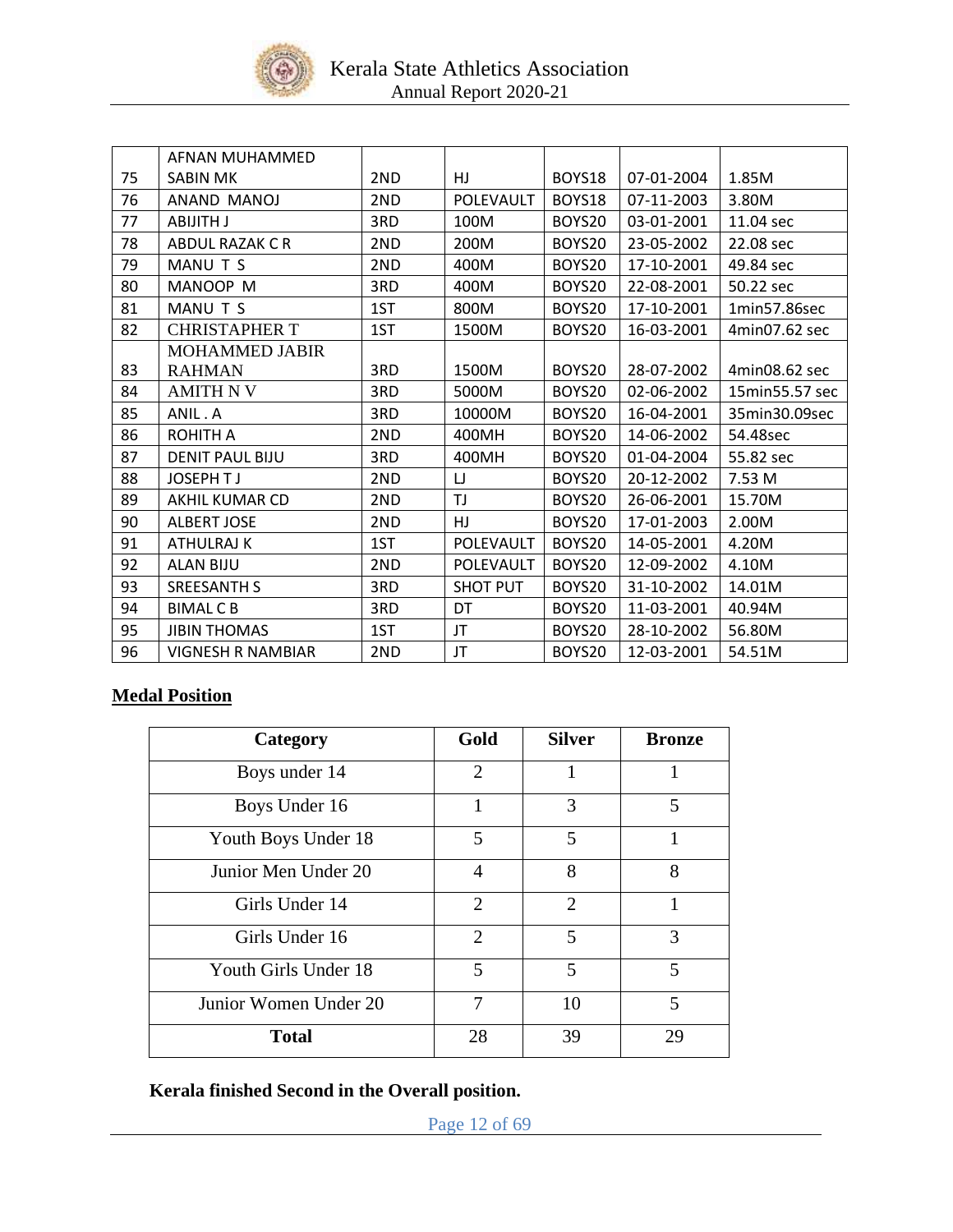

# **5. 55 th NATIONAL CROSS COUNTRY CHAMPIONSHIP- 2020-21**

28 member team (12 male, 16 female athletes) from Kerala participated in the 55<sup>th</sup> National Cross Country Championship, Organised by Chandigarh Athletics Association on 21<sup>st</sup> February 2021.

# **6. 8th NATIONAL OPEN RACE WALKING CHAMPIONSHIP- 2020-21**

The 8th National & 4th International Open Race Walking Championship conducted at Ranchi,

Jharkand o 13th & 14th February 2021. Athletes from Kerala participated.

# **VI. Honours and Awards received in 2020 - 2021**

# **G V Raja Awards instituted by the Kerala State Sports Council.**

**Sri.Kunhi Muhammed,** specialized in 400 meters distance won the G V Raja Award (Male) for the Best Sports Person of the year 2019-2020.

**Smt. Mayookha Johny**, specialized in Long Jump & Triple Jump won the G V Raja Award (Female) for the Best Sports Person of the year 2019-2020.

**Smt. Suja Mary George,** Best Physical Education Teacher at College level.

**C.F.D.H.S. Mathur**, Best School.

**P.O.Sayana**, Best Student (Sports Hostel)

# **VII. Athletes and Coaches participated in Tokyo Olypic Games**

## **Athletes**

| : 4 x 400M Relay, 4 x 400M Mixed Relay<br>2. Muhammed Anas Y<br>: $4 \times 400M$ Relay<br>3. Nirmal Noah Tom<br>: $4 \times 400M$ Mixed Relay<br>4. Alex Antony<br>5. Irfan K T<br>: 20 km Race Walk<br>6. Jabir M P<br>: 400M Hurdles<br><b>Coaches</b><br>1. P Radhakrishnan<br>: Chief Coach, Athletics Federation of India<br>2. Raj Mohan M K<br>3. M Murali<br>: Personal Coach to M Sreeshanker | 1. M Sreeshanker | : Long Jump                                     |
|---------------------------------------------------------------------------------------------------------------------------------------------------------------------------------------------------------------------------------------------------------------------------------------------------------------------------------------------------------------------------------------------------------|------------------|-------------------------------------------------|
|                                                                                                                                                                                                                                                                                                                                                                                                         |                  |                                                 |
|                                                                                                                                                                                                                                                                                                                                                                                                         |                  |                                                 |
|                                                                                                                                                                                                                                                                                                                                                                                                         |                  |                                                 |
|                                                                                                                                                                                                                                                                                                                                                                                                         |                  |                                                 |
|                                                                                                                                                                                                                                                                                                                                                                                                         |                  |                                                 |
|                                                                                                                                                                                                                                                                                                                                                                                                         |                  |                                                 |
|                                                                                                                                                                                                                                                                                                                                                                                                         |                  |                                                 |
|                                                                                                                                                                                                                                                                                                                                                                                                         |                  | : Delegate Coach, Athletics Federation of India |
|                                                                                                                                                                                                                                                                                                                                                                                                         |                  |                                                 |

### **Responsibilities entrusted:**

- 1. **Sri. Babu P I** as the Joint Secretary of Athletics Federation of India.
- 2. **Sri. P. Radhakrishnan** as the Chief Coach of Athletics Federation of India**.**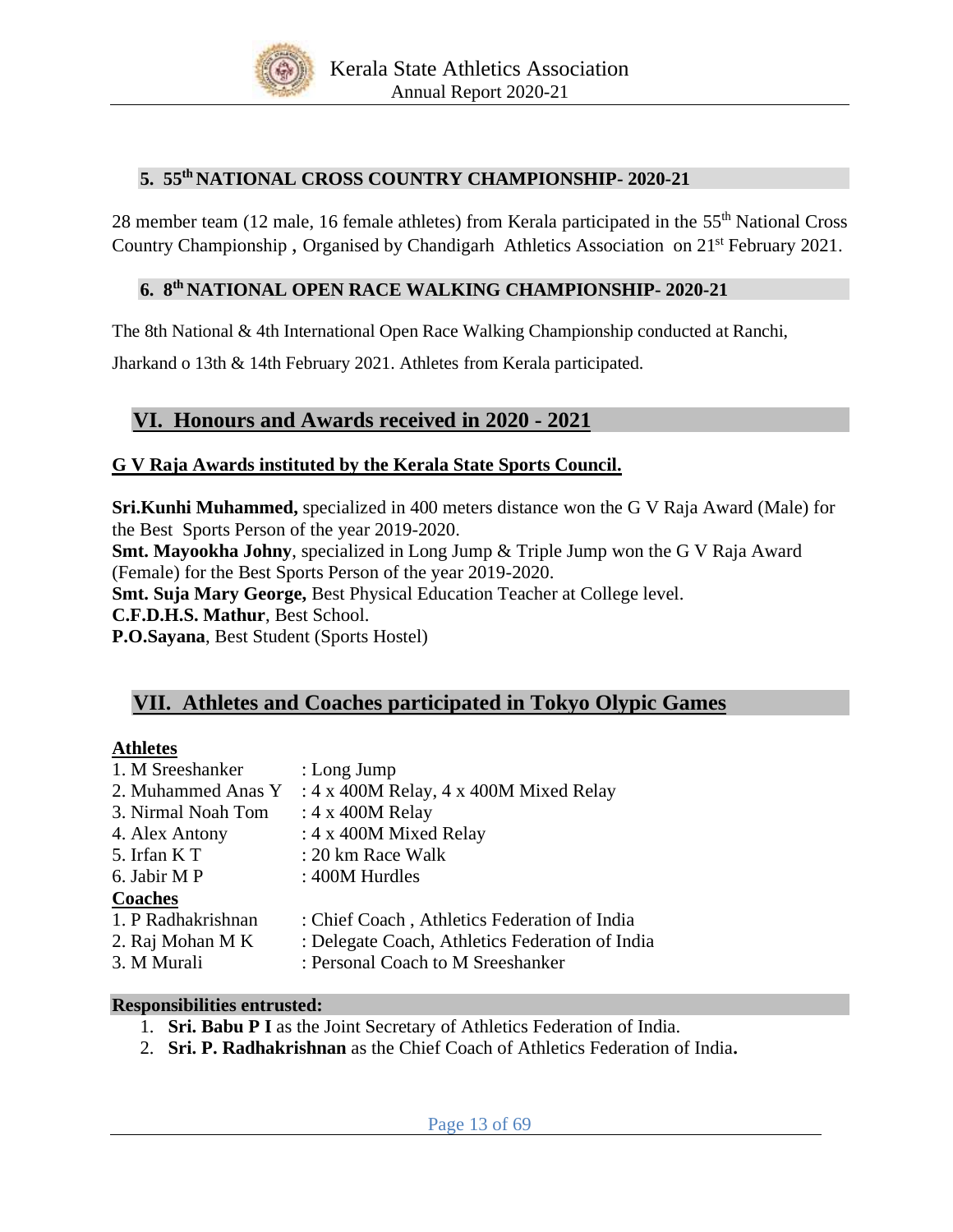

# **VII. Report from Districts**

# **1. KASARGOD**

# **OFFICE BEARERS OF THE ASSOCIATION**

President :K.Vijayakrishnan ,PET ,DHSS Kanhangad 9746367534 [vijayakrishnankalakkara@gmail.com](mailto:vijayakrishnankalakkara@gmail.com)

Secretary : P.V .Janardhanan ,Achamthuruthi ,Kasaragod 956720450 [Janardhanan509@gmail.com](mailto:Janardhanan509@gmail.com)

Treasurer : Sreedharan T S/o Kunhambu nair .E,Sri Nilayam Koombala (H) P.O Mulleria

,Kasaragod. sreedharant844@gmail.com

## Representative KSAA

1.Sreedharan T [sreedharant844@gmail.com](mailto:sreedharant844@gmail.com)

- 2. Preethimol T R Madathil House Alinkeel Nileshwaram [preethimadathil@gmail.com](mailto:preethimadathil@gmail.com)
- 3. K Vijayakrishnan [vijayakrishnankalakkara@gmail.com](mailto:vijayakrishnankalakkara@gmail.com)
- 4. P.V Janardhanan [Janardhanan509@gmail.com](mailto:Janardhanan509@gmail.com)

Representative DSC

K Vijayakrishnan [vijayakrishnankalakkara@gmail.com](mailto:vijayakrishnankalakkara@gmail.com)

## Representative to olympic Association

- 1.Sreedharan T [sreedharant844@gmail.com](mailto:sreedharant844@gmail.com)
- 2. K Vijayakrishnan [vijayakrishnankalakkara@gmail.com](mailto:vijayakrishnankalakkara@gmail.com)
- 3. P.V Janardhanan [Janardhanan509@gmail.com](mailto:Janardhanan509@gmail.com)

## **Last Election Of Our Association 21-11-2020**

## **DETAILS OF THE DISTRICT CHAMPIONSHIPS ORGANISED (JUNIOR/SENIOR)**

The District Athletics Championship for all categories was conducted on 9<sup>th</sup>, 10<sup>th</sup> February 2021 at Municipal Mini Statium, Chirappuram, Nileshwar.

MP International School Kasaragod secured first place with 206 points and Cosmos pallikkara secured second place with 144 points in the district championship overall. In the Junior category MP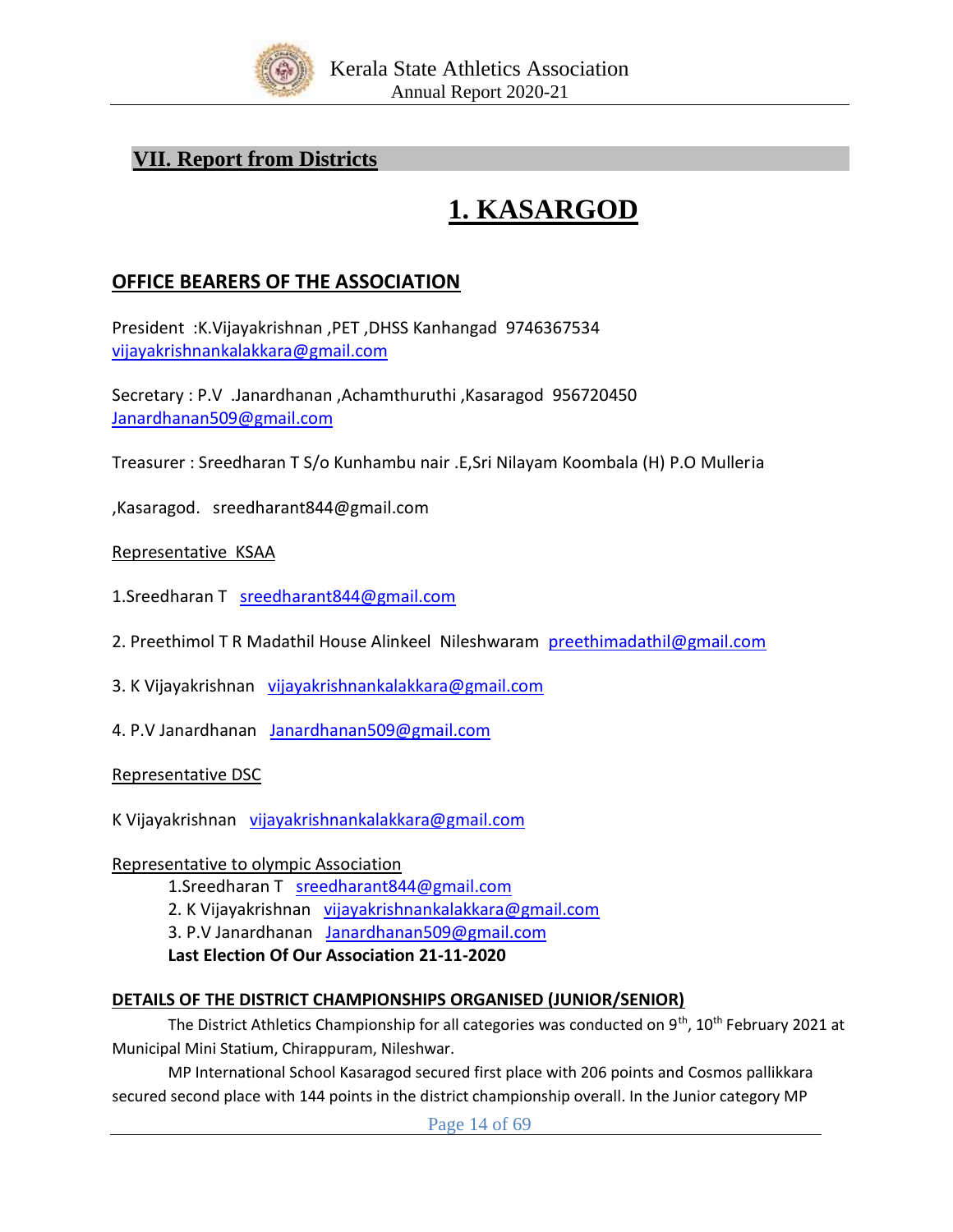

International School Kasaragod with 125 points and Cosmos Pallikkara with 57 points secured first and second places.

The District level cross country selection trial was conducted at DHSS Kanhangad.

# **List of Affiliated Clubs/Institutions**

- 1. SPORTING CLUB NILESHWAR
- 2. RSAC POOVADUKKA
- 3. COSMOS PALLIKKARA
- 4. JAYHIND ACHAMTHURUTHI
- 5. PRABHATH KATTUKULANGARA
- 6. DURGHA HSS KANHANGAD
- 7. JANABODHINI KALAKAIYIKAKENDRAM THACHARNAMPOIL
- 8. GHSS KAKKAT
- 9. DSA KASARAGOD
- 10.PRABHA ARTS & SPORTS CLUB, SANTHINAGAR
- 11.ST.MARYS ENGLISH MEDIUM SCHOOL CHERUPANATHADI
- 12.SA.ADIYA ENGLISH MEDIUM SCHOOL KASARAGOD
- 13.ST.ELISABATH CONVENT SCHOOL VELLARIKUND
- 14.PRIYADARSHINI ACHAMTHURUTHI
- 15.AMBIKA ENGLISH MEDIUM SCHOOL PALAKKUNNU
- 16.KADAKAM FRIENDS COMBAINS KARADUKKA
- 17.GHSS BALAL
- 18.GHSS MALOTH KASABA
- 19.EK NAYANAR FOOTBALL ACADEMY
- 20.GHSS PRAPPA
- 21.KUNIL EDUCATION INSTITUTION BADIADKA
- 22.MP INTERNATIONAL SCHOOL KASARAGOD
- 23.GVHSS KARADKA

Janardharnan P V Honorary Secretary

# **2.KANNUR**

Page 15 of 69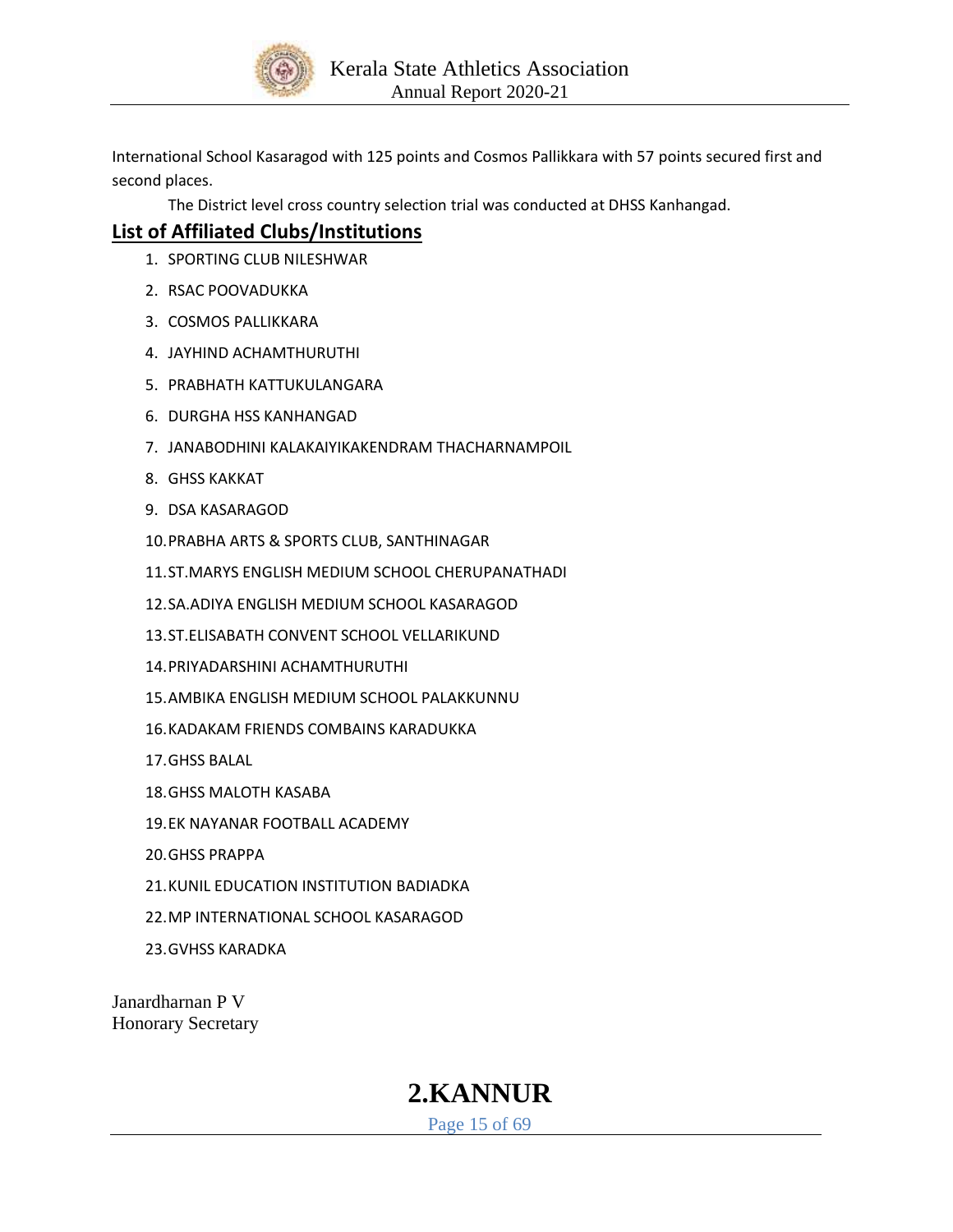

# **(A) OFFICE BEARERS OF THE ASSOCIATION**

| SI.No.         | Position                  | Name & Address                                                                                                    | Phone      | E mail id                     |
|----------------|---------------------------|-------------------------------------------------------------------------------------------------------------------|------------|-------------------------------|
|                |                           |                                                                                                                   | number     |                               |
| $\mathbf{1}$   | President                 | Dr. P.T. JOSEPH<br>PUTHUPARAMBIL<br>KANOOL (P.O)<br>BAKKALAM-670562<br><b>KANNUR</b>                              | 9447635863 | drptjdpe@gmail.com            |
| $\overline{2}$ | <b>Secretary</b>          | P. NARAYANAN KUTTY<br><b>SWASTHI</b><br><b>KODALOOR</b><br>KOLMOTTA (VIA)<br>NANICHERY (P.O)<br>KANNUR-670563     | 9447637825 | narayanankuttyp1964@gmail.com |
| 3              | <b>Treasurer</b>          | <b>BABY ANTONY</b><br><b>INDEEVARAM</b><br>PARAKKADAVU<br>ANCHAMPEEDIKA (P.O)<br>MOTTAMMAL (VIA0<br>KANNUR-670331 | 9446028711 | babyantony07@gmail.com        |
| 4 (i)          | Representative<br>to KSAA | Dr. K. JOSEPH THOMAS<br>KOCHUMURIYIL<br>NO.1 RAJEEV NAGAR<br>PALLIKUNNU (P.O)<br><b>KANNUR-670004</b>             | 9447146123 | drjoseknr@rediffmail.com      |
| 4 (ii)         |                           | K. PRABHAVATHI<br>PRAYAGA<br>EDACHOVVA (P.O), CHOVVA<br>KANNUR-670006                                             | 9496074628 | prabhakakkat@gmail.com        |
| 4 (iii)        |                           | Dr. P.T. JOSEPH<br>PUTHUPARAMBIL<br>KANOOL (P.O)<br>BAKKALAM-670562<br><b>KANNUR</b>                              | 9447635863 | drptjdpe@gmail.com            |
| 4 (iv)         |                           |                                                                                                                   |            |                               |
| 5              | Representative            | P. NARAYANAN KUTTY                                                                                                | 9447637825 | narayanankuttyp1964@gmail.com |
|                | to District               | SWASTHI                                                                                                           |            |                               |
|                | <b>Sports Council</b>     | <b>KODALOOR</b>                                                                                                   |            |                               |
|                |                           | KOLMOTTA (VIA)                                                                                                    |            |                               |
|                |                           | NANICHERY (P.O)<br>KANNUR-670563                                                                                  |            |                               |
|                |                           | SHINIL KURIAKOSE                                                                                                  | 9447695189 | shinilkuriakose@gmail.com     |
| 6 (i)          |                           |                                                                                                                   |            |                               |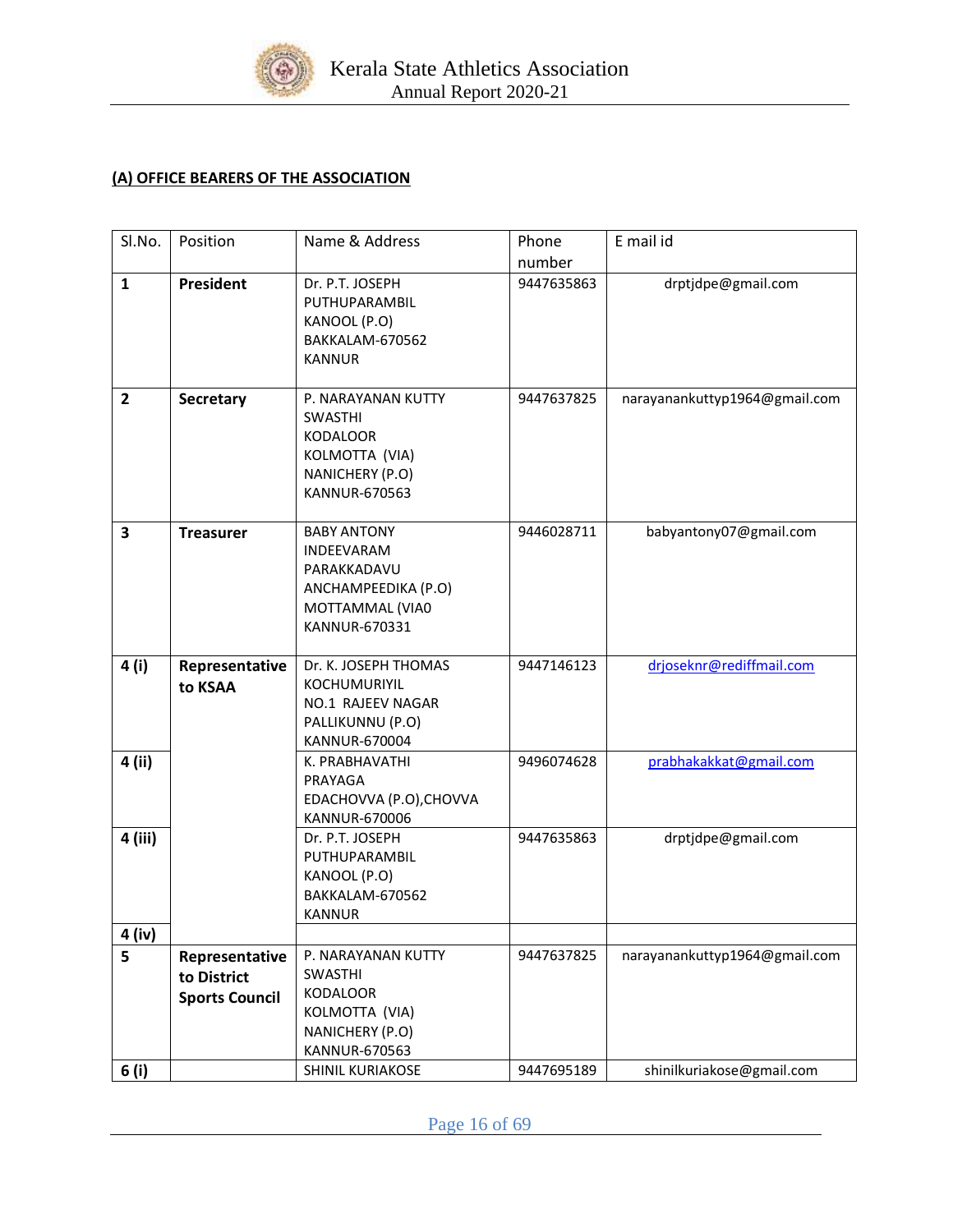

|         | Representative<br>to District<br><b>Olympic Assn.</b> | THERAKATHINAL HOUSE, P.O.<br>KELAKAM<br>KANNUR-670650                                                         |            |                               |
|---------|-------------------------------------------------------|---------------------------------------------------------------------------------------------------------------|------------|-------------------------------|
| 6 (ii)  |                                                       | Dr. P.T. JOSEPH<br>PUTHUPARAMBIL<br>KANOOL (P.O)<br>BAKKALAM-670562<br><b>KANNUR</b>                          | 9447635863 | drptjdpe@gmail.com            |
| 6 (iii) |                                                       | P. NARAYANAN KUTTY<br><b>SWASTHI</b><br><b>KODALOOR</b><br>KOLMOTTA (VIA)<br>NANICHERY (P.O)<br>KANNUR-670563 | 9447637825 | narayanankuttyp1964@gmail.com |

### **(b) Last election held : 20.11.2020**

## **(A) DETAILS OF THE DISTRICT CHAMPIONSHIPS ORGANISED (SENIOR / JUNIOR)**

| SI.No. | Name of the Meet                  | Venue               | Dates      |              | No. of |
|--------|-----------------------------------|---------------------|------------|--------------|--------|
|        |                                   |                     |            | Participants |        |
|        |                                   |                     |            | Male         | Female |
|        | Senior & Junior Championship      | University Stadium, | 2021       | 298          | 212    |
|        |                                   | Mangattuparamba     | February   |              |        |
|        |                                   |                     | 9,10,11    |              |        |
|        | <b>Cross Country Championship</b> | Dharmasala          | 31.01.2021 | 60           | 31     |

### **(B) PARTICIPATION IN VARIOUS STATE MEETS (SENIORS / JUNIORS)**

|    | Name of Meet (s)                                   | No. of       |        | Modals Win |        |               |
|----|----------------------------------------------------|--------------|--------|------------|--------|---------------|
|    |                                                    | participants |        |            |        |               |
|    |                                                    | Male         | Female | Gold       | Sliver | <b>Bronze</b> |
|    | 64 <sup>th</sup> Kerala State Senior & Junior Meet | 51           | 27     | 6          |        |               |
|    |                                                    |              |        |            |        |               |
| 2. | <b>Cross Country Championship</b>                  | 15           |        | Nil        | Nil    | Nil           |
|    |                                                    |              |        |            |        |               |

### **(C) PARTICIPATION IN NATIONAL INTER DISTRICT MEET**

| Name of Meet | No. of       | <b>Modals Win</b> |
|--------------|--------------|-------------------|
|              | participants |                   |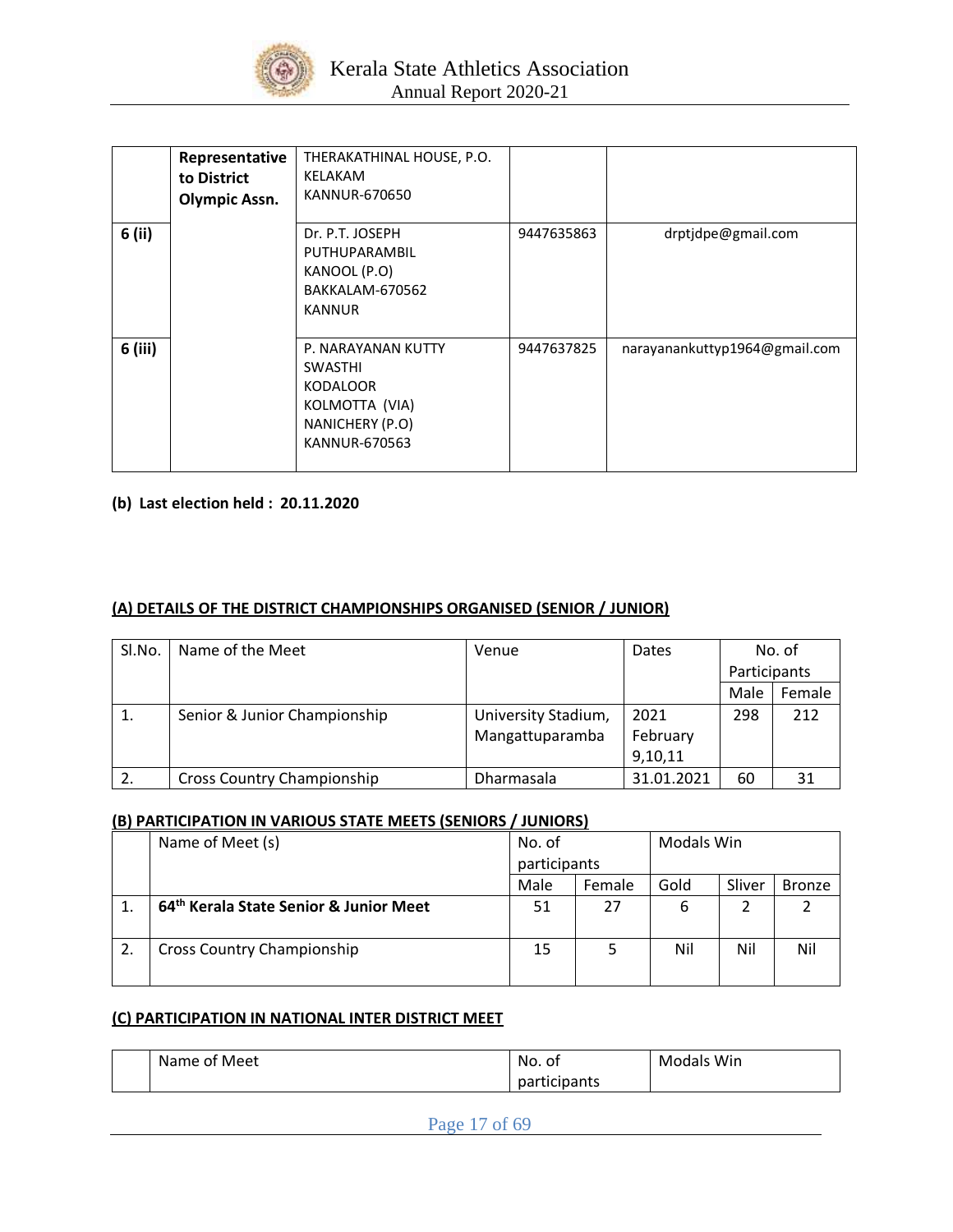

|                    | Male | -emale | $\overline{\phantom{0}}$<br>Golc | $\sim$ $\sim$<br><b>Sliver</b> | Bronze<br>DI. |
|--------------------|------|--------|----------------------------------|--------------------------------|---------------|
| Meet not conducted |      |        |                                  |                                |               |

#### **(C-i) DETAILS OF ATHLETES WON MEDALS IN NATIONAL/INTERNATIONAL CHAMPIONSHIPS**

| SI.No. | Name of           | Address       | Name of the                 | Event          | Position        | Coach     |
|--------|-------------------|---------------|-----------------------------|----------------|-----------------|-----------|
|        | Athlete           |               | Championship                |                |                 |           |
| 1.     | Aiswarya          | Kannur        | 32 <sup>nd</sup> South Zone | Javellin       | 2 <sup>nd</sup> | Sreesh    |
|        | Suresh            | Athletics,    |                             | Throw          |                 |           |
|        |                   | Kannur        |                             |                |                 |           |
| 2.     | <b>Bimal</b> .C.V | Govt. Brennen | 32 <sup>nd</sup> South Zone | <b>Discuss</b> | 3 <sup>rd</sup> | Jino      |
|        |                   | College,      |                             | Throw          |                 | Sebastian |
|        |                   | Thalassery    |                             |                |                 |           |
| 3.     | Nibin John        | Govt. Brennen | 32 <sup>nd</sup> South Zone | Javellin       | 3 <sup>rd</sup> | Jino      |
|        |                   | College,      |                             | Throw          |                 | Sebastian |
|        |                   | Thalassery    |                             |                |                 |           |

#### **(D) AFFILIATED UNITS**

No. of Clubs/ Institutions affiliated

| Sl.No.         | Name of the Club/Institution                     |
|----------------|--------------------------------------------------|
| $\mathbf{1}$   | ARCHANGELS SCHOOLS CHERUPUZHA                    |
| $\overline{2}$ | ALPHONSA ENGLISH MEDIUM SCHOOL, KEEZHPALLY       |
| 3              | BROTHERS SPORTS CLUB, MANGAD                     |
| 4              | CO-OPERATIVE ARTS & SCIENCE COLLEGE, MADAI       |
| 5              | C.H. MEMORIAL HIGHER SECONDARY SCHOOL, ELAYAVOOR |
| 6              | FLOVERST ENGLISH MEDIUM SCHOOL                   |
| 7              | <b>GHSS MORAZHA</b>                              |
| 8              | GOVT. MUNICIPAL V.H.S.S, KANNUR                  |
| 9              | <b>GOVT. BRENNEN COLLEGE THALASSERY</b>          |
| 10             | JAWAHAR SPORTS ACADEMY KANNUR                    |
| 11             | KRISHNAVILASAM U P SCHOOL, KAPPAD                |
| 12             | MAMBRAM ENGLISH MEDIUM SCHOOL                    |
| 13             | MERIGIRI SENIOR SECONDARY SCHOOL, SREEKANDAPURAM |
| 14             | MARY MATHA SENIOR SECONDARY SCHOOL, PILATHARA    |
| 15             | NAVACHETHANA ARTS AND SPORTS CLUB, PARAKKADAV    |
| 16             | NERUVAMBRAM U P SCHOOL, NERUVAMBRAM              |
| 17             | N.S.S.H.S.S. ALAKODE                             |
| 18             | NIRMALAGIRI COLLEGE, KUTHUPARAMBA                |
| 19             | PARIYARAM MEDICAL COLLEGE PUBLIC SCHOOL          |
| 20             | PAISAKARI SPORTS ACADEMY, PAISAKRI               |
| 21             | RED STAR SPORTS CLUB, KANNUR                     |
| 22             | RANIJAI H.S.S., NIRMALAGIRI                      |
| 23             | SAJEEVKUMAR ARTS AND SPORTS CLUB, KALLIASERY     |
| 24             | SIRSYED COLLEGE, TALIPARAMBA                     |
| 25             | ST MICHAELS ANGLO INDIAN H.S.S, KANNUR 670001    |
| 26             | ST THERESAS ANGLO INDIAN H.S.S, KANNUR 670001    |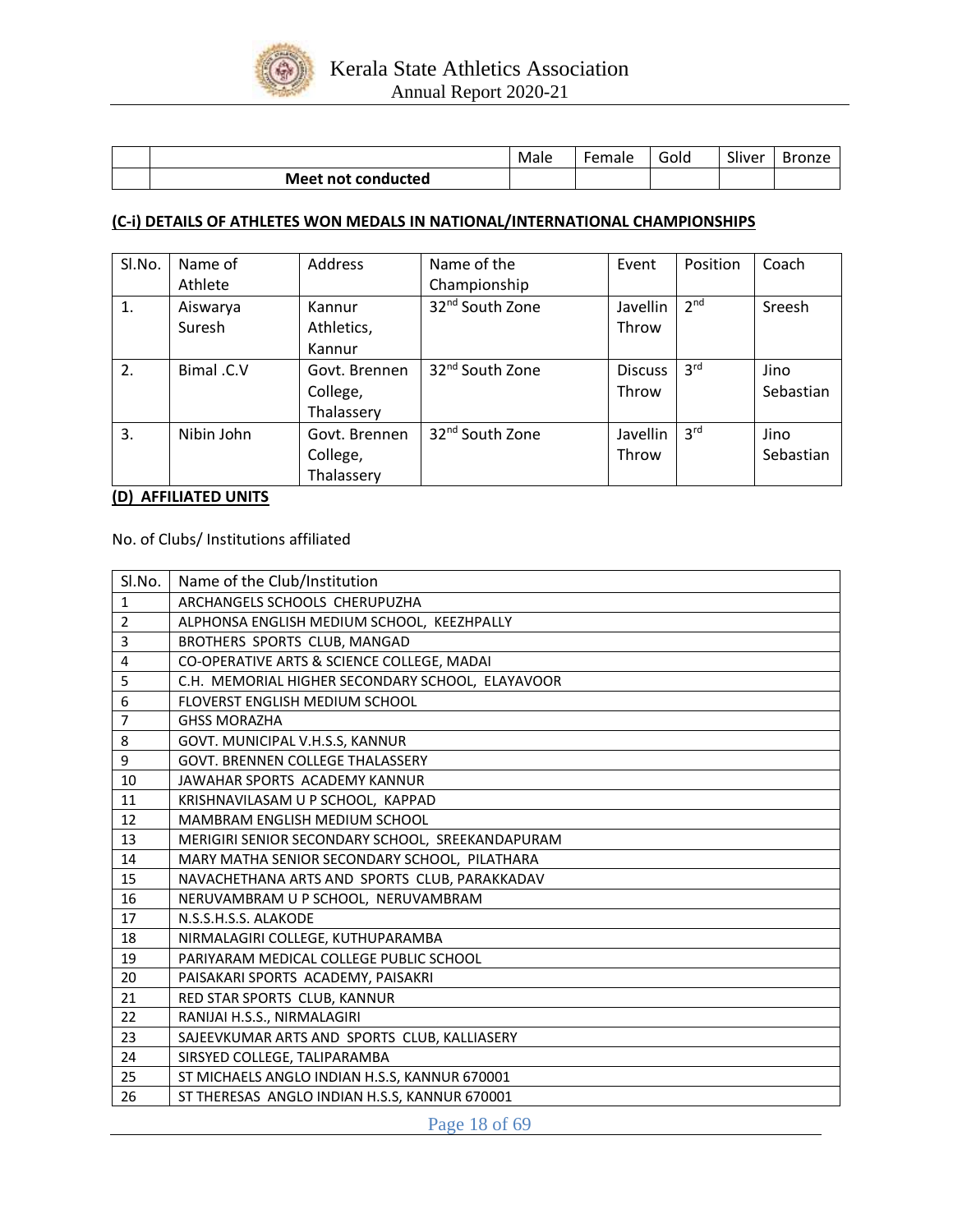

| 27  | SPORTS AUTHORITY OF INDIA (SAI), THALASSERY 670101 |
|-----|----------------------------------------------------|
| 28  | SCHOOL OF PHYSICAL EDUCATION, KANNUR UNIVERSITY    |
| 29  | SREE NARAYANA COLLEGE, THOTTADA                    |
| 30  | ST JOSEPH COLLEGE, PILATHARA                       |
| 31  | ST. THOMAS PUBLIC SCHOOL, NEDUMPURAMCHAL           |
| 32  | ST. ELIZABETH PUBLIC SCHOOL, KARIAPALLY            |
| 33  | STEIN MONT PUBLIC SCHOOL, THOLAMBRA                |
| 34  | FUSCO SENIOR SECONDARY SCHOOL, POOPARAMBA          |
| 35  | URSULINE SENIOR SECONDARY SCHOOL, VILAYANCODE      |
| 36  | UNIVERSAL CLUB, THILANUR, THAZHE CHOVVA, KANNUR    |
| 37  | YMCA KANNUR                                        |
| 38  | YUVACHETHANA, PANONNERI, ADOOR                     |
| 39  | KRISHNAPILLA SMARAKA SAMSKARIKA KENDRAM            |
| 40  | OXFORD ENGLISH SCHOOL, PERUMPADAVU                 |
| 41  | ST MARY'S ENGLISH MEDIUM H.S.S NADUVIL             |
| 42  | <b>GMRS PATTUVAM</b>                               |
| 43  | <b>GHSS PRAPOYIL</b>                               |
| 44. | KANNUR ATHLETIC ACADEMY                            |
| 45. | E.K. NAYANAR SMARAKA MANDIRAM                      |
| 46. | DRONA ATHLETICS ACADEMY                            |
| 47. | AMIGOS SPORTS CLUB, PRAPOYIL,                      |
| 48. | RED WINGS ARTS & SPORTS CLUB, CHALODE              |
| 49. | P.P. NANUMASTER SMARAKA KENDRAM                    |
| 50. | <b>CMI CHRIST SCHOOL</b>                           |
| 51. | RIMS INTERNATIONAL SCHOOL                          |
| 52. | INDIRAGANDHI PUBLIC SCHOOL,                        |
| 53. | <b>GHSS KADANNAPALLY</b>                           |
| 54. | KAOSER ENGLISH SCHOOL                              |
|     |                                                    |

Narayanan Kutty P Honorary Secretary

# **3. KOZHIKODE**

# **ANNUAL ACTIVITY REPORT FOR THE YEAR : 2020 -21**

------------------------------------------------------------------------------------------------------------------------------------------

**(A) OFFICE BEARERS OF THE ASSOCIATION**

| Sl.No | Position | Name & Address | Phone number   E mail id |  |
|-------|----------|----------------|--------------------------|--|
|       |          |                |                          |  |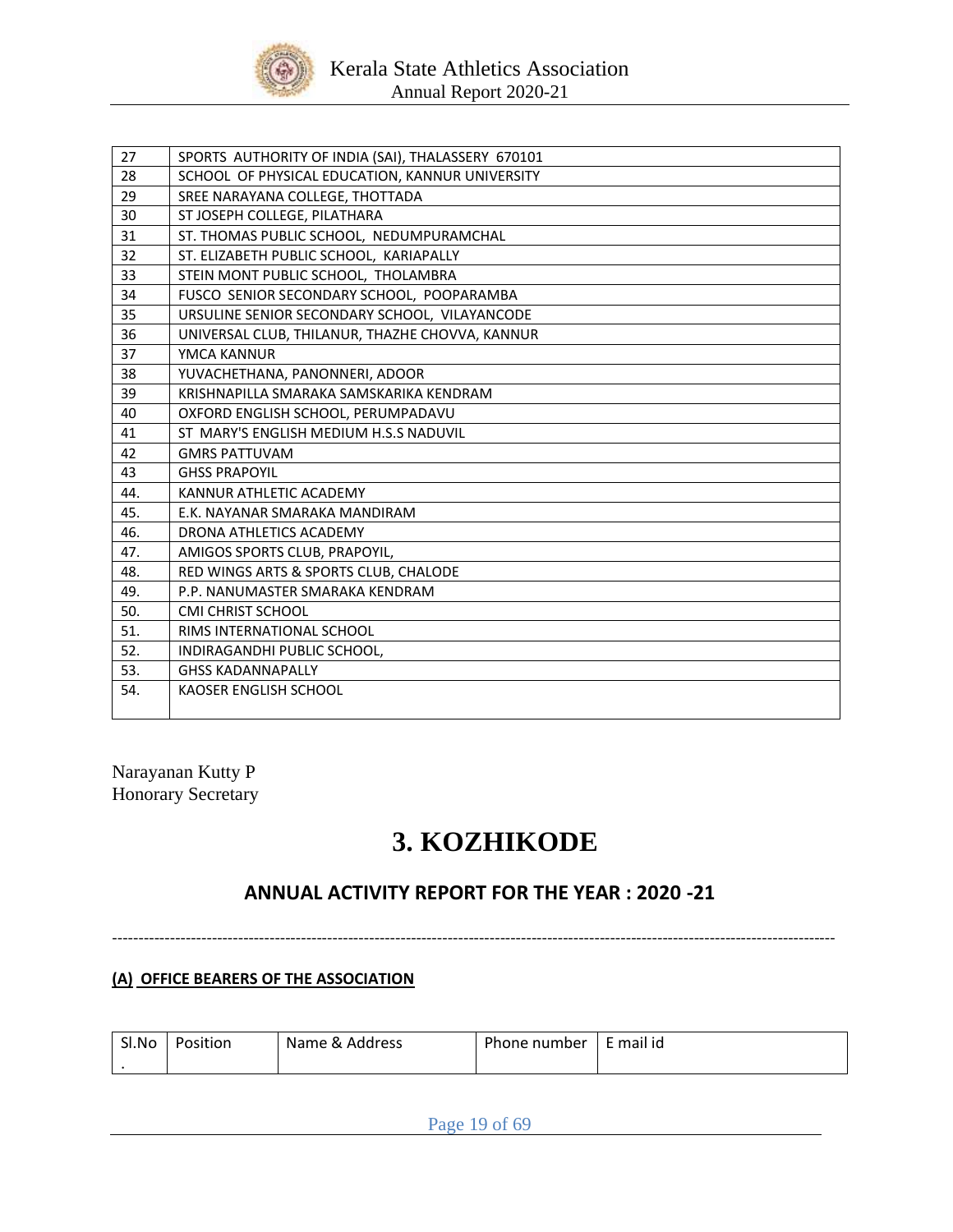

| $\mathbf{1}$<br>$\overline{2}$ | <b>President</b><br>Secretary                              | Mehroof Manalody,<br>Chairman & Managing<br>Director, G-TEC<br>Education, Indus<br>Avenue, Calicut,<br>673002,<br>Joseph. K. M, Kunnath | 9388003944<br>$\lambda$<br>9745819485 | cmd@gteceducation.com<br>josephkunnathmaman@gma      |
|--------------------------------|------------------------------------------------------------|-----------------------------------------------------------------------------------------------------------------------------------------|---------------------------------------|------------------------------------------------------|
|                                |                                                            | House, Kodanchery,<br>Kozhikode- 673586                                                                                                 |                                       | il.com                                               |
| 3                              | <b>Treasurer</b>                                           | Hurshakumar K,<br>Pulikkoolkandy,<br>Kariyathankave<br>PO,Balussery,<br>Kozhikode, 673512,                                              | 9400220094                            |                                                      |
| 4 (i)                          | Representati<br>ve to KSAA                                 | V K Thankachan,<br>Vellilamthadathil,<br>Kakkad - PO,<br>Puthuppady, 673586                                                             | 9895545929<br>9447637377              | vkt757@gmail.com                                     |
| 4 (ii)                         |                                                            | TM Abdurehiman,<br>Vengatharammel,<br>Puthuppady PO,<br>673586                                                                          | 944719701<br>4                        | tmabdurehimantm@gmail.c<br>$\underline{\mathbf{om}}$ |
| 4 (iii)                        |                                                            | Molly Hussan, New<br>Pathirakodan House,<br><b>Puttatu Temple</b><br>Road<br>Kunnamangalam,<br>Kozhikode- 673571                        | 949708164<br>8                        |                                                      |
| 4 (iv)                         |                                                            | Joseph. K. M, Kunnath<br>House, Kodanchery,<br>Kozhikode- 673586                                                                        | 9745819485                            | josephkunnathmaman@gma<br>il.com                     |
| 5                              | Representati<br>ve to District<br><b>Sports</b><br>Council | Ajana Chandran. P. A.<br>Kanmani, Kuruvangad,<br>Koylandy, 673620                                                                       | 9562203335                            | ajibapi@gmail.com                                    |
| 6 (i)                          | Representati<br>ve to District<br>Olympic<br>Assn.         | Mehroof Manalody,<br>Chairman & Managing<br>Director, G-TEC<br>Education, Indus                                                         | 9388003944                            | cmd@gteceducation.com                                |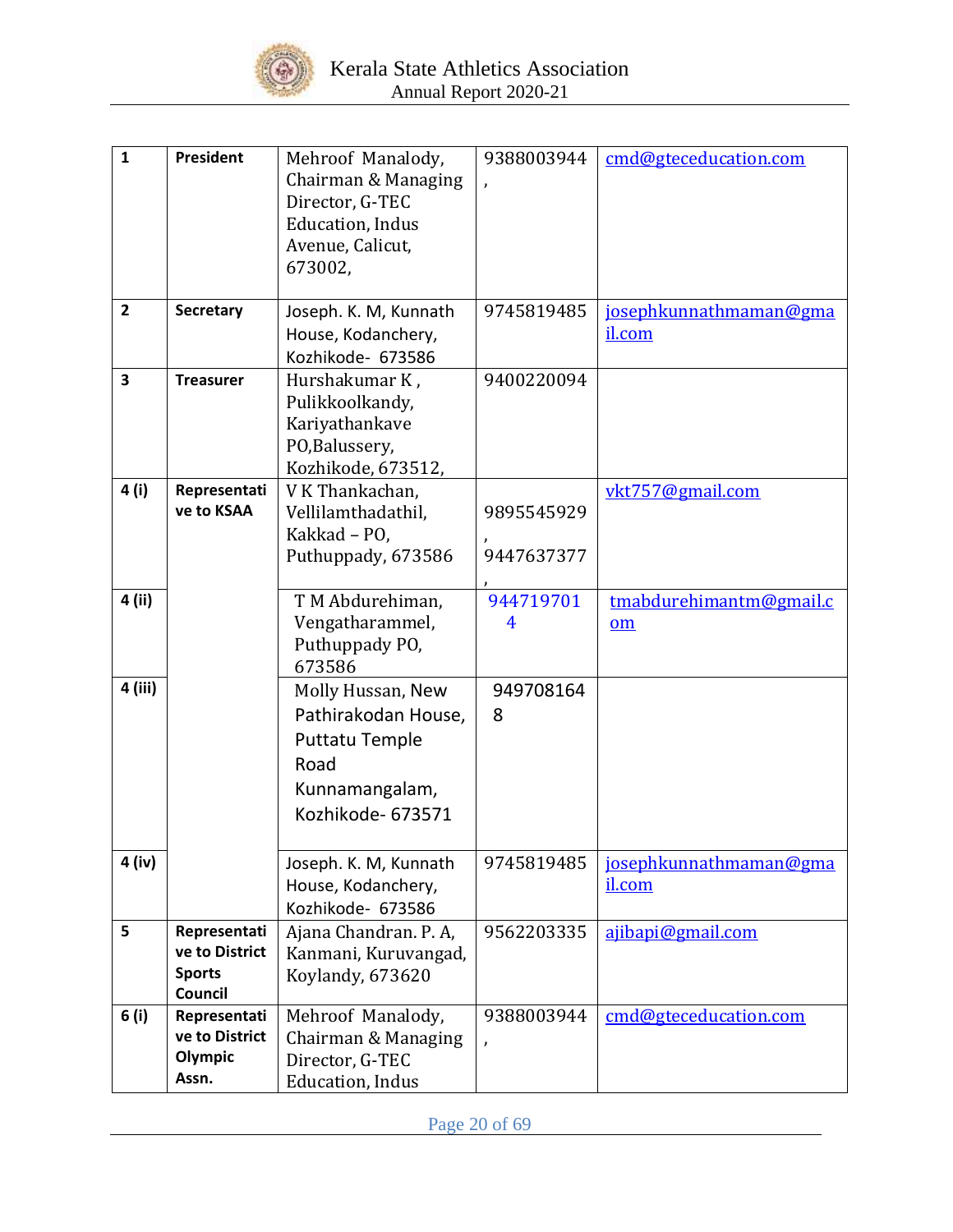

|         | Avenue, Calicut,<br>673002,           |            |                       |
|---------|---------------------------------------|------------|-----------------------|
| 6 (ii)  | V K Thankachan,<br>Vellilamthadathil, | 9895545929 | vkt757@gmail.com      |
|         | Kakkad - PO,                          |            |                       |
|         | Puthuppady, 673586                    | 9447637377 |                       |
|         |                                       |            |                       |
| 6 (iii) | Rajeevan P                            |            | rajeevanp56@yahoo.com |
|         | ABHIRAMI, Parekat,                    | 9946112750 |                       |
|         | Malaparamba PO,                       |            |                       |
|         | Calicut, Pin: 673009                  |            |                       |

### **(b) When was the last election of your Association held : 25/11/2020**

### **(A) DETAILS OF THE DISTRICT CHAMPIONSHIPS ORGANISED (SENIOR / JUNIOR)**

| Sl.No. | Name of the Meet               | Venue                  | Dates      | No. of              |        |
|--------|--------------------------------|------------------------|------------|---------------------|--------|
|        |                                |                        |            | <b>Participants</b> |        |
|        |                                |                        |            | Male                | Female |
|        | Senior & Junior Athletics Meet | <b>Medical College</b> | 09-02-2021 | 156                 | 124    |
|        | <b>Cross Country</b>           | Kodancherv             | 02-02-2021 | 52                  | 54     |

#### **(B) PARTICIPATION IN VARIOUS STATE MEETS (SENIORS / JUNIORS)**

| Name of Meet (s)               | No. of       |        | <b>Modals Win</b> |        |               |
|--------------------------------|--------------|--------|-------------------|--------|---------------|
|                                | participants |        |                   |        |               |
|                                | Male         | Female | Gold              | Sliver | <b>Bronze</b> |
| Senior & Junior Athletics Meet | 94           | 60     | 19                | 9      | 10            |
| <b>Cross Country</b>           | 21           | 17     |                   |        |               |

### **(C) PARTICIPATION IN NATIONAL INTER DISTRICT MEET**

| Name of Meet       | No. of<br>participants |        | Modals Win |        |        |
|--------------------|------------------------|--------|------------|--------|--------|
|                    | Male                   | Female | Gold       | Sliver | Bronze |
| Meet not conducted |                        |        |            |        |        |

#### **(C-i) DETAILS OF ATHLETES WON MEDALS IN NATIONAL/INTERNATIONAL CHAMPIONSHIPS**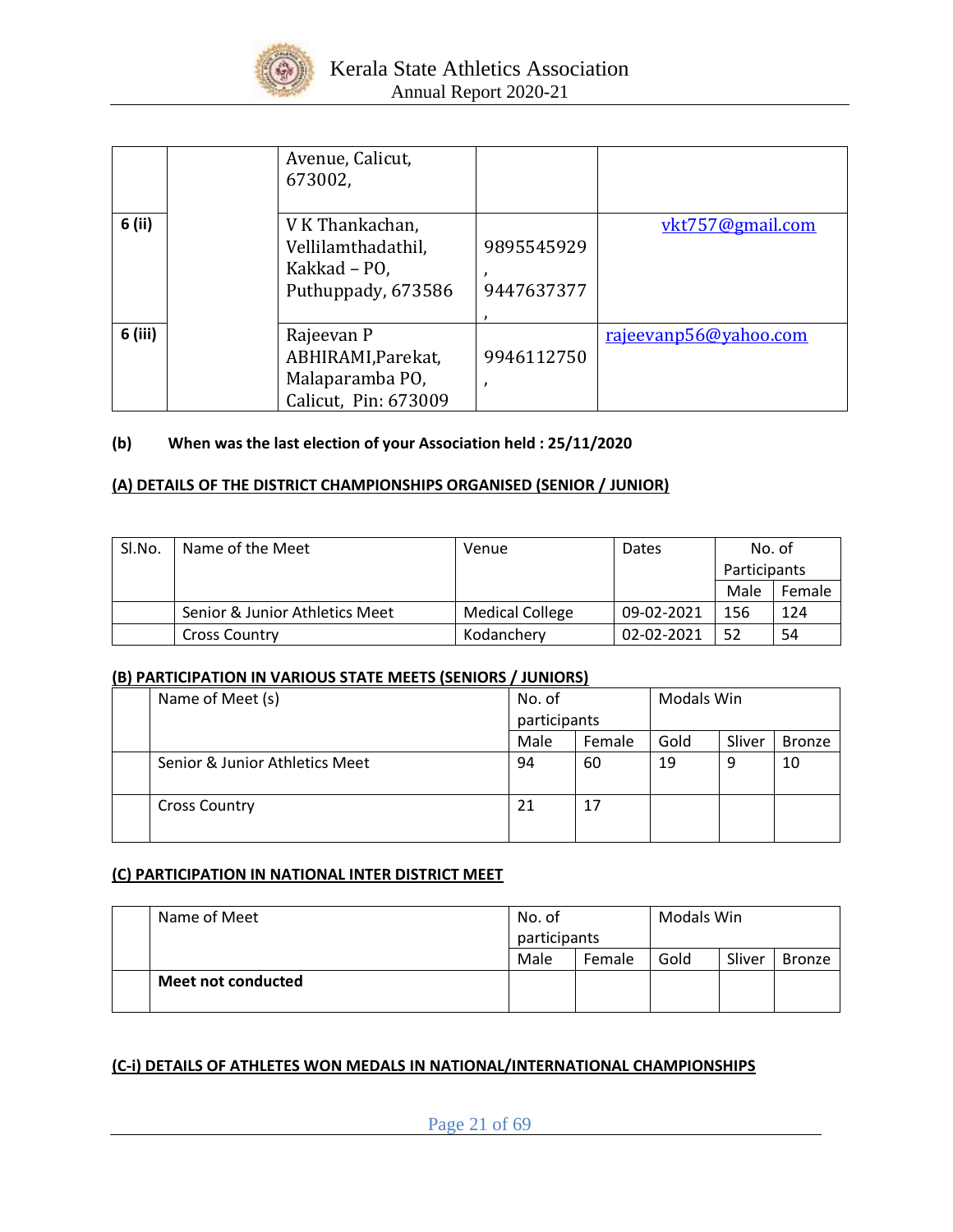

| Sl.No. | Name of    | <b>Address</b> | Name of the                      | Event            | Position | Coach |
|--------|------------|----------------|----------------------------------|------------------|----------|-------|
|        | Athlete    |                | Championship                     |                  |          |       |
|        | Aparna Roy |                | 36 <sup>th</sup> National Junior | 100 <sub>m</sub> | Gold     |       |
|        |            |                | <b>Athletics Championship</b>    | Hurdle           |          |       |
|        | Roshna     |                | 36 <sup>th</sup> National Junior | High             | Silver   |       |
|        | Agustian   |                | <b>Athletics Championship</b>    | Jump             |          |       |

| $\overline{3}$ | Lakshmipriya   | 36 <sup>th</sup> National Junior   | 400 M   | Silver        |  |
|----------------|----------------|------------------------------------|---------|---------------|--|
|                | K.V            | <b>Athletics Championship</b>      | Hurdle  |               |  |
| $\overline{4}$ | Miya Rose      | 36 <sup>th</sup> National Junior   | 3 km    | <b>Bronze</b> |  |
|                |                | <b>Athletics Championship</b>      | Walk    |               |  |
| 5              | Ayona Jaison   | 32 <sup>nd</sup> South Zone Junior | Javelin | <b>Bronze</b> |  |
|                |                | <b>Athletics Championship</b>      |         |               |  |
| 6              | Saniya Treesa  | 32 <sup>nd</sup> South Zone Junior | 400 m   | Silver        |  |
|                | Tomy           | <b>Athletics Championship</b>      |         |               |  |
| $\overline{7}$ | Minsara Prasad | 32 <sup>nd</sup> South Zone Junior | High    | Gold          |  |
|                | K.V            | <b>Athletics Championship</b>      | Jump    |               |  |
| 8              | Abhirami V.M   | 32 <sup>nd</sup> South Zone Junior | Long    | <b>Bronze</b> |  |
|                |                | <b>Athletics Championship</b>      | Jump    |               |  |
| 9              | Albha Manoj    | 32 <sup>nd</sup> South Zone Junior | High    | Silver        |  |
|                |                | <b>Athletics Championship</b>      | Jump    |               |  |
| 10             | Sanika K P     | 32 <sup>nd</sup> South Zone Junior | 3000m   | Silver        |  |
|                |                | <b>Athletics Championship</b>      |         |               |  |
| 11             | Pratibha       | 32 <sup>nd</sup> South Zone Junior | 400 m   | <b>Bronze</b> |  |
|                | Varghese       | <b>Athletics Championship</b>      |         |               |  |
| 12             | Mayukha Vinod  | 32 <sup>nd</sup> South Zone Junior | 800 m   | <b>Bronze</b> |  |
|                |                | <b>Athletics Championship</b>      |         |               |  |
| 13             | Vishnu P       | 32 <sup>nd</sup> South Zone Junior | Long    | <b>Bronze</b> |  |
|                |                | <b>Athletics Championship</b>      | Jump    |               |  |
| 14             | Beyon George   | 32 <sup>nd</sup> South Zone Junior | Long    | Gold          |  |
|                |                | <b>Athletics Championship</b>      | Jump    |               |  |
| 15             | Abhinave       | 32 <sup>nd</sup> South Zone Junior | 800 m   | Silver        |  |
|                | Sajeevan       | <b>Athletics Championship</b>      |         |               |  |
| 16             | Don Biju       | 32 <sup>nd</sup> South Zone Junior | Shotput | <b>Bronze</b> |  |
|                |                | <b>Athletics Championship</b>      |         |               |  |
| 17             | Afnan          | 32 <sup>nd</sup> South Zone Junior | High    | Silver        |  |
|                | Muhammed       | <b>Athletics Championship</b>      | Jump    |               |  |

### **Affilated Clubs/ Institutions**

- 1 AMRITA VIDYALAYAM,
- 3 AL IRSHAD CENTRAL SCHOOL
- 4 AL-FAROOK RESIDENTIAL SENIOR SECONDARY SCHOOL,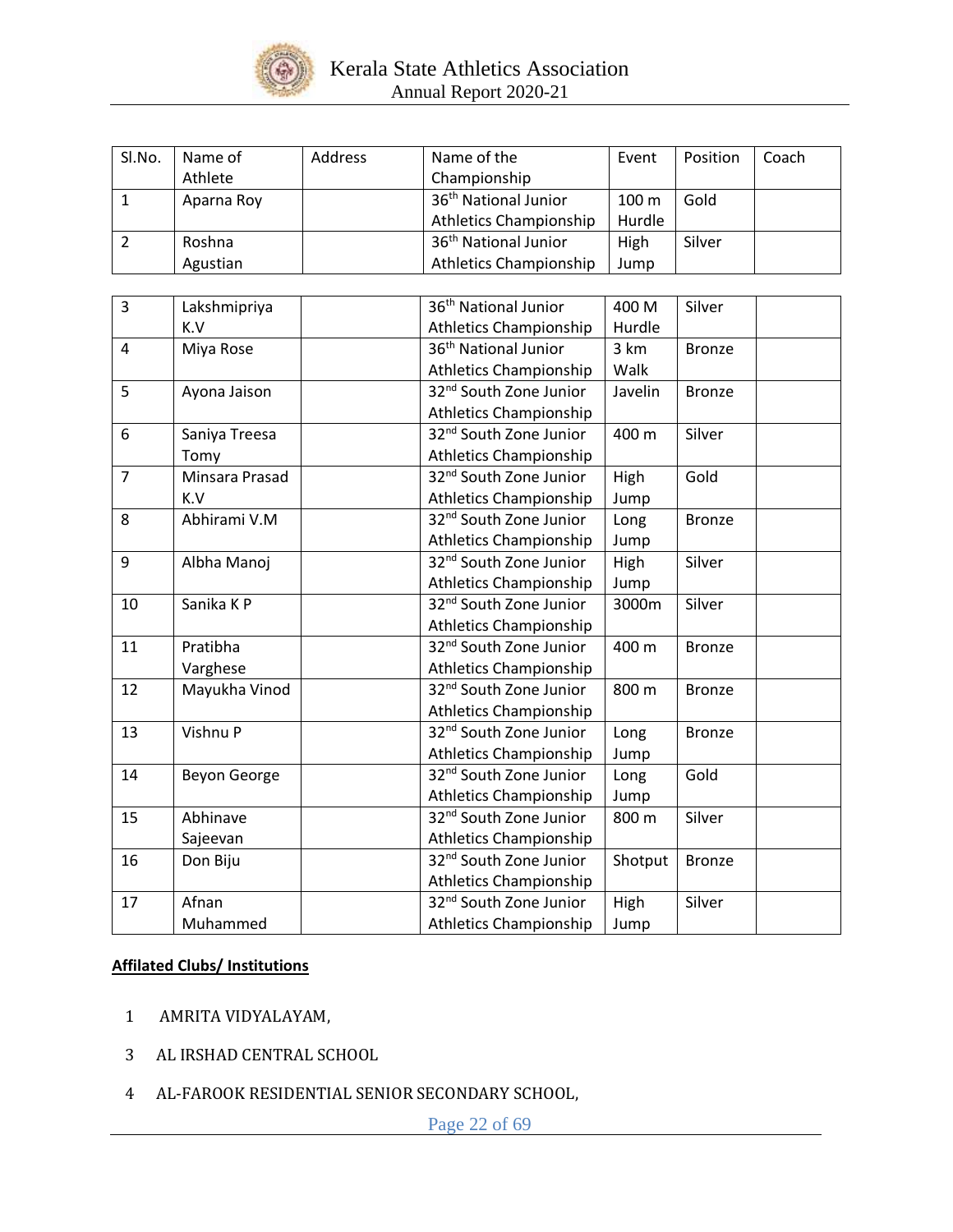

- AMRITA VIDYALAYAM KOYILANDY
- APEX INTERNATIONAL SCHOOL, ODUMBRA,
- AUXILIUM NAVA JYOTI SCHOOL, KUNNAMANGALAM
- BEELINE PUBLIC SCHOOL KUTTIKATTUR
- BHARATIYA VIDYA BHAVAN SCHOOL CHEVAYUR
- BHARATIYA VIDYA BHAVAN SCHOOL Permthuruthy
- BHARATIYA VIDYA BHAVAN, QUILANDY KENDRA
- CHAITHANIYA SPORTS CLUB KAKKAVAYAL
- CRESCENT ENGLISH SCHOOL, Kalaranthiri
- Dr. Ayathan Gopalan Memorial English Medium High School,
- GADHA PUBLIC SCHOOL ,POONOOR ,
- GGHSS KOYILANDI
- GHSS PUDUPPADY
- GOLDAN BUDS INSTITUTE OF ATHLETICS, KOZHIKODE
- GOVT. COLLEGE KODANCHERY
- GRAMIN SPORTS ACADEMY CHAKKITTAPARA
- Hi Tech Public School Vattoli
- HIMAYUTHUL HSS, CALICUT
- Jai Rani SABS Public School, Perambara
- KADALUNDI GRAMA PANCHAYATH SPORTS ACADEMY
- KAITHAPOIL SPORTS ACADEMY, KAITHAPOIL
- KALLANODE SPORTS ACADEMY, KALLANODE
- KATTIPPARA SPORTS ACADEMY, KATTIPPARA
- Kunnamangalam Sports Academy
- M J HSS ELETTIL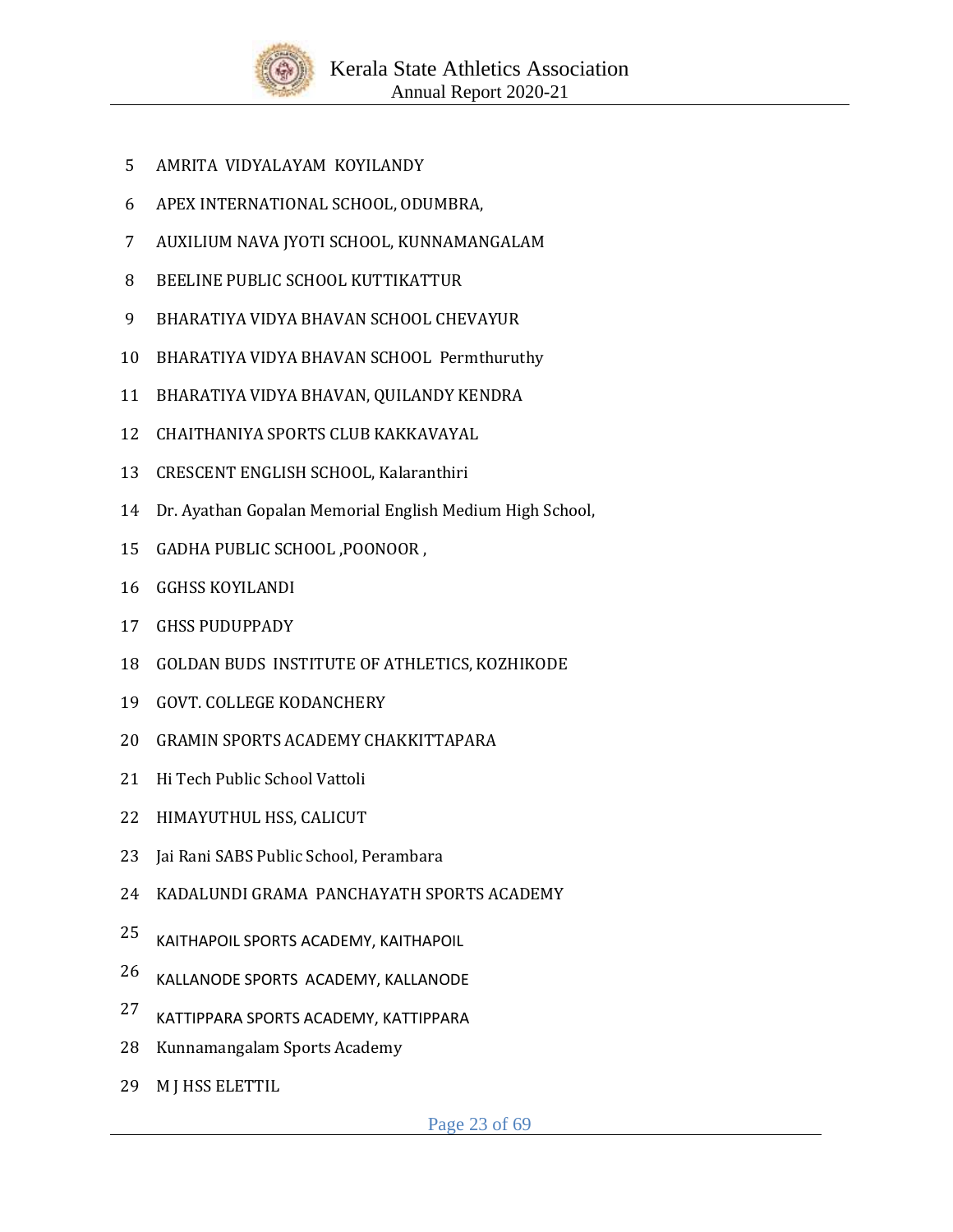

- M.S.S. PUBLIC SCHOOL
- MALABAR SPORTS ACADEMY PULLOORAMPARA
- MARKAZ GIRLS HSS KARANTHUR
- MGM HSS EANGAPUZHA
- MKHMMOVHSS FOR GIRLS MUKKAM
- MODEL TECHNICAL HIGHER SECONDARY SCHOOL OMASSERY
- MODEL TECHNICAL HSS NADAPURAM
- MODEL TECHNICAL HSS POONUR
- MODEL TECHNICAL HSS THAMARASSERY
- NAVAYUG ATHLETICS ACADEMY , KEEZHMADU
- PALLOTTI HILL PUBLIC SCHOOL MUKKAM.
- PANNUR SPORTS ACDEMY
- POILKAVE HSS,KOYLANDY
- POILKAVE U P SCHOOL
- PRESTIGE PUBLIC SCHOOL
- PUDPPADY DEEPTHI SPORTS ACADEMY
- PUDPPADY SPORTS ACADEMY
- RACHSS KADAMERY
- RARATH SPORTS ACADEMY
- RAILWAY SPORTS INSTITIUTE CALICUT
- SACRED HEART H.S.S THIRUVAMBADY
- Sacred Heart UP School Thiruvambady
- SAI CALICUT
- SILVER HILLS HS SCHOOL
- SMART INDIA, KODANCHERY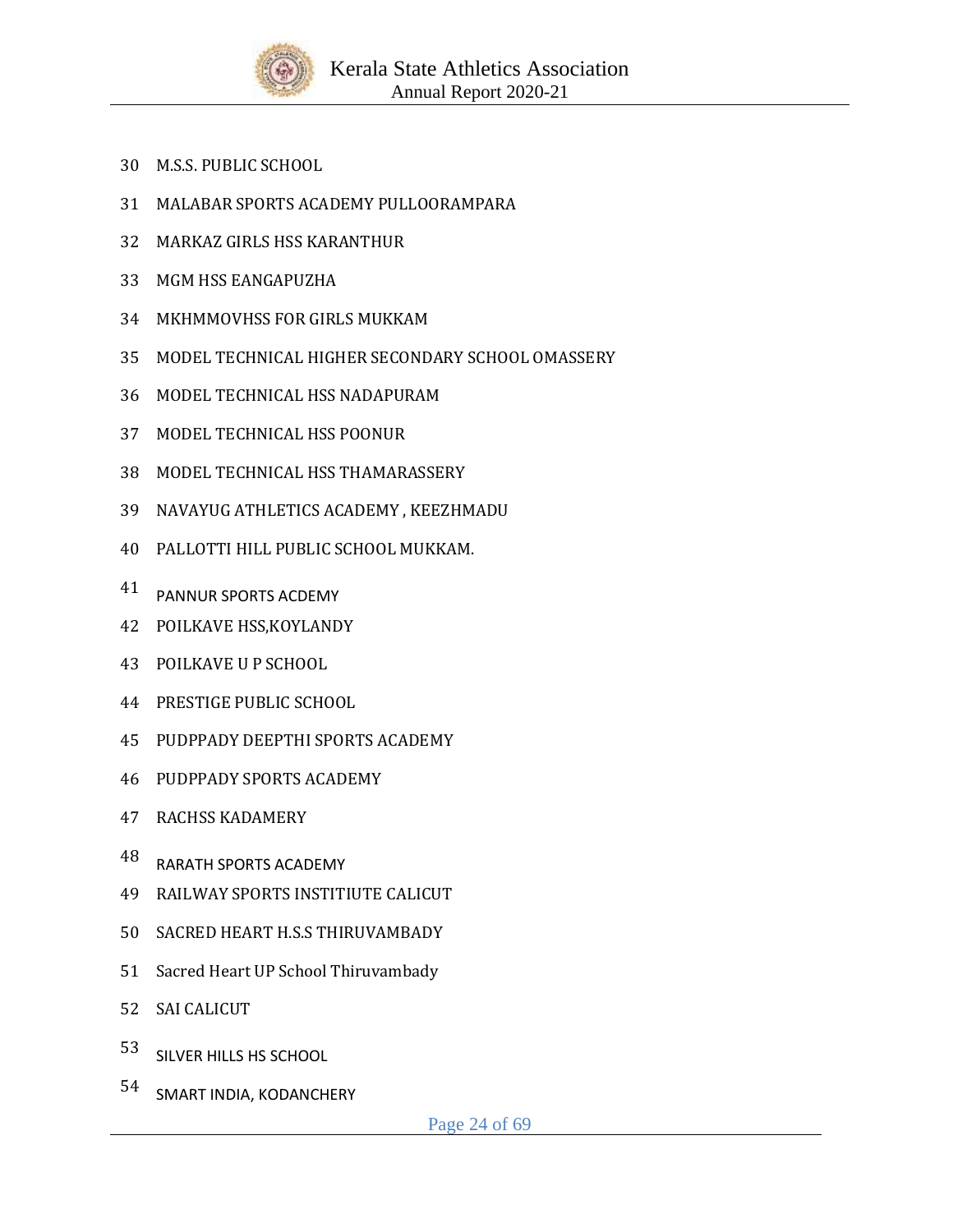

- 55 SPORTS ACADEMY NITC
- <sup>56</sup> ST. JOSEPH COLLEGE DEVAGIRI
- 57 ST.JOSEPH S JUNIOR SCHOOL
- 58 ST.MARYS ENGLISH MEDIUM SCHOOL, CHEVARAMBALAM
- 59 ST. MEERS PUBLIC SCHOOL PERAMBARA
- 60 The White Schools, Perumanna
- 61 CAMPRIA
- 62 Umbichy Hajee HSS, Kadalundy
- 63 USHA RURAL COACHING CENTRE
- 64 USHA SCHOOL OF ATHLETICS
- 65 V. E. M. U P SCHOOL MEPPEYOOR
- 66 ZeeTech Computers College, Karanthur
- 67 Govt.Arts and Science College Kunnamangalam
- 68 ST. FRANCIS ENGLISH MEDIUM SCHOOL

Joseph K M Honorary Secretary

# **4. WAYANAD**

# **ANNUAL ACTIVITY REPORT FOR THE YEAR : 2020 -21**

------------------------------------------------------------------------------------------------------------------------------------------

### **(A) OFFICE BEARERS OF THE ASSOCIATION**

| Sl.No. | Position         | Name & Address     | Phone      | E mail id              |
|--------|------------------|--------------------|------------|------------------------|
|        |                  |                    | number     |                        |
|        | President        | Viajay K P, Vishnu | 9495032296 | vijaykp@gmail.com      |
|        |                  | Nivas, Muttil PO   |            |                        |
|        | <b>Secretary</b> | Looka Francis,     | 9847884242 | lookafrancis@gmail.com |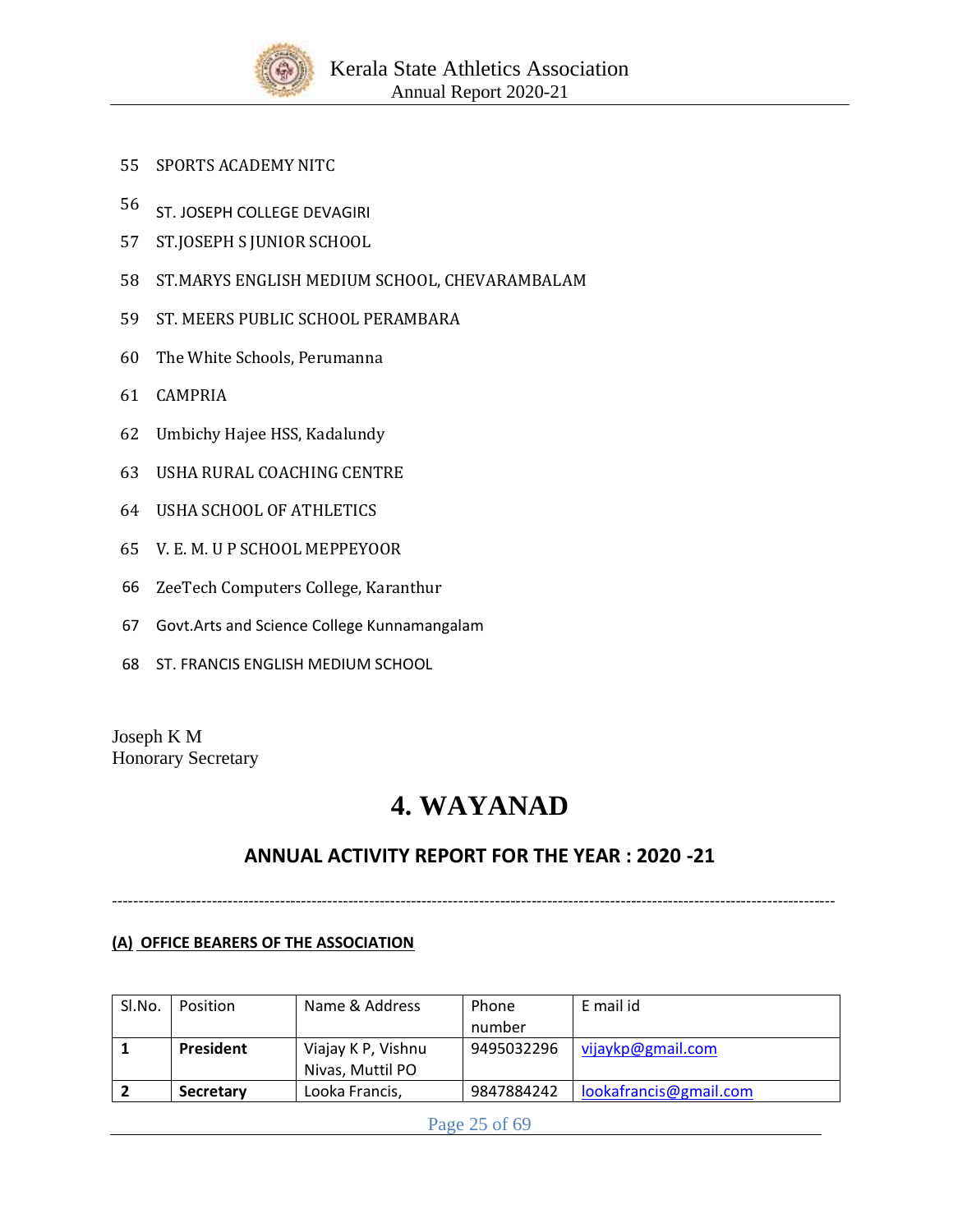

|                         |                       | Kalarikkal, Kainatty, |            |                                |
|-------------------------|-----------------------|-----------------------|------------|--------------------------------|
|                         |                       | Kalpetta North PO-    |            |                                |
|                         |                       | 673122                |            |                                |
| $\overline{\mathbf{3}}$ | <b>Treasurer</b>      | Sajeesh Mathew,       | 9447150226 | Sajeesh05mathew@gmail.com      |
|                         |                       | Panakkal House,       |            |                                |
|                         |                       | Amabalavayal PO       |            |                                |
|                         |                       | 673593                |            |                                |
| 4 (i)                   | Representative        | Biju Peter,           | 9961902544 | Bijupeter2021@gmail.com        |
|                         | to KSAA               | Chakkulathil House,   |            |                                |
|                         |                       | Thrissileri Post, Pin |            |                                |
|                         |                       | 670640                |            |                                |
| 4 (ii)                  |                       | Saji.K.V,             | 9947319203 | Kvsaji05@gmail.com             |
|                         |                       | Vallanamattathil      |            |                                |
|                         |                       | House, Kottarakunnu   |            |                                |
|                         |                       | PO-670730             |            |                                |
| 4 (iii)                 |                       | Bindu.N.K,            | 7559060854 | bindusunilkakkavayal@gmail.com |
|                         |                       | Kakkavayal House,     |            |                                |
|                         |                       | Kakkavayal PO,        |            |                                |
|                         |                       | 673122                |            |                                |
| 4 (iv)                  |                       |                       |            |                                |
| 5                       | Representative        | John AD,              | 9447432006 | adjohnarakkaparambil@gmail.com |
|                         | to District           | Arakkaparambil        |            |                                |
|                         | <b>Sports Council</b> | House, Chennalodu     |            |                                |
|                         |                       | Post, 673122          |            |                                |
| 6(i)                    | Representative        | Yoyaki V.V,           | 9495366895 | vvyoyaki@gmail.com             |
|                         | to District           | Vadakkamattathil      |            |                                |
|                         | <b>Olympic Assn.</b>  | House,                |            |                                |
|                         |                       | Cheerankunnu,         |            |                                |
|                         |                       | Meenangadi PO         |            |                                |
| 6 (ii)                  |                       | Viajay K P, Vishnu    | 9495032296 | vijaykp@gmail.com              |
|                         |                       | Nivas, Muttil PO      |            |                                |
| 6 (iii)                 |                       | Looka Francis,        | 9847884242 | lookafrancis@gmail.com         |
|                         |                       | Kalarikkal, Kainatty, |            |                                |
|                         |                       | Kalpetta North PO-    |            |                                |
|                         |                       | 673122                |            |                                |

## **(b) When was the last election of your Association held :**

## **(A) DETAILS OF THE DISTRICT CHAMPIONSHIPS ORGANISED (SENIOR / JUNIOR)**

| SI.No. | Name of the Meet | Venue | Dates |              | No. of |
|--------|------------------|-------|-------|--------------|--------|
|        |                  |       |       | Participants |        |
|        |                  |       |       | Male         | Female |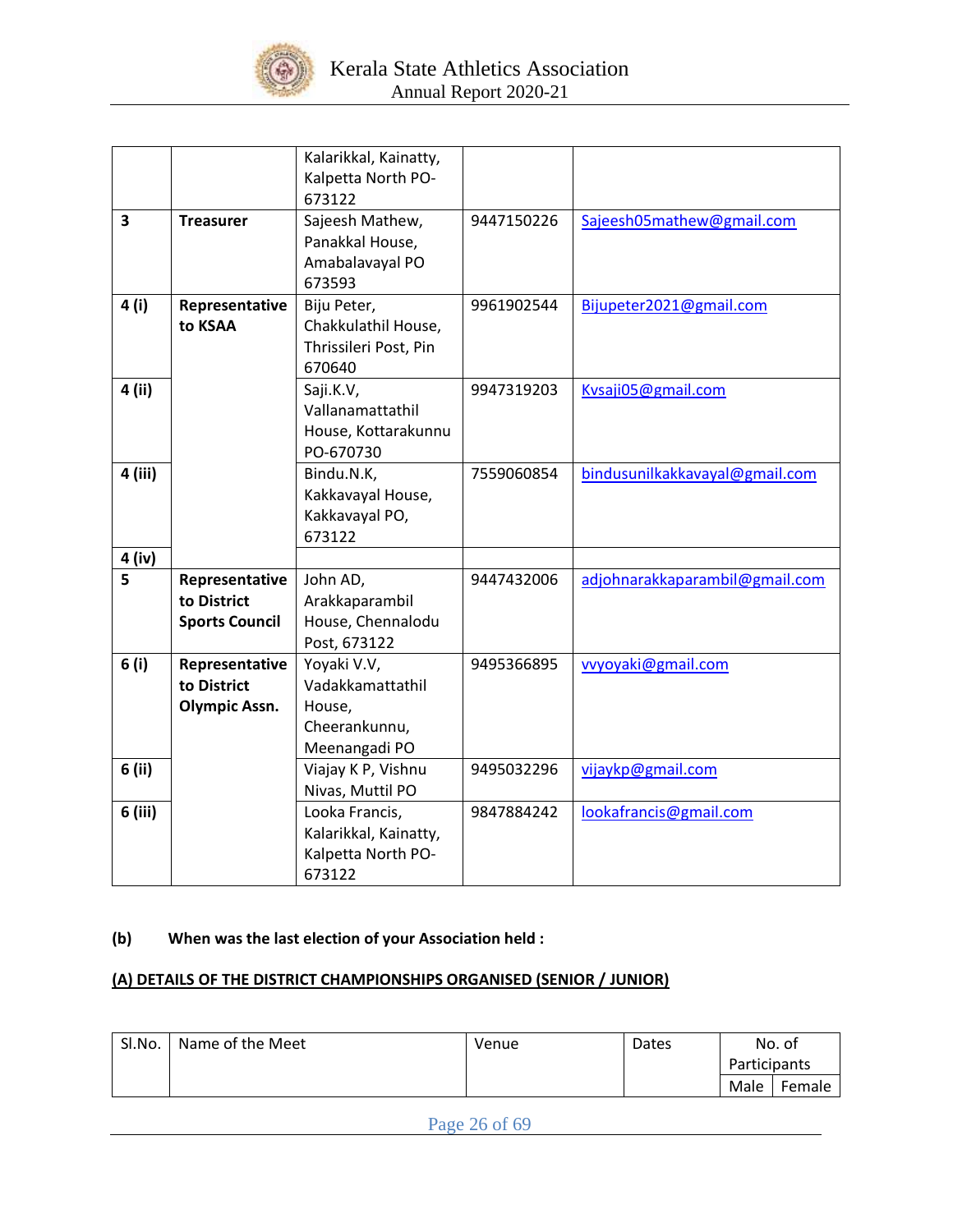

| 01 | District Junior & Senior Athletics | <b>GVHSS Mtdv</b> | $06-02-$   | 21E<br>213 | 105 |
|----|------------------------------------|-------------------|------------|------------|-----|
|    | Championship                       |                   | 2021 to 7- |            |     |
|    |                                    |                   | 02-2021    |            |     |

### **(B) PARTICIPATION IN VARIOUS STATE MEETS (SENIORS / JUNIORS)**

|    | Name of Meet (s)                                         | No. of<br>participants |        | Modals Win |        |               |
|----|----------------------------------------------------------|------------------------|--------|------------|--------|---------------|
|    |                                                          |                        |        |            |        |               |
|    |                                                          | Male                   | Female | Gold       | Sliver | <b>Bronze</b> |
| 01 | <b>State Athletics Junior &amp; Senior Championships</b> | 39                     | 17     |            |        |               |
|    |                                                          |                        |        |            |        |               |

#### **(C) PARTICIPATION IN NATIONAL INTER DISTRICT MEET**

|    | Name of Meet                    | No. of<br>participants |        | Modals Win |        |               |
|----|---------------------------------|------------------------|--------|------------|--------|---------------|
|    |                                 | Male                   | Female | Gold       | Sliver | <b>Bronze</b> |
| 01 | <b>National Junior Meet</b>     |                        | Ψ      | U          |        |               |
| 02 | South Zone Junior Champion Ship |                        |        |            |        |               |

### **(C-i) DETAILS OF ATHLETES WON MEDALS IN NATIONAL/INTERNATIONAL CHAMPIONSHIPS**

| Sl.No. | Name of    | Address | Name of the     | Event | Position | Coach    |
|--------|------------|---------|-----------------|-------|----------|----------|
|        | Athlete    |         | Championship    |       |          |          |
| 01     | P.K.Vishnu | $- -$   | National Junior | Ball  |          | K.V Saji |
|        |            |         | Championship    | Throw |          |          |

### **Affiliated Clubs/ Institutions**

| SI.No. | Name and Address                                                                            |
|--------|---------------------------------------------------------------------------------------------|
| 1.     | Govt. Higher Secondary School Meenangady (hmghsmeenangady@gmail.com) P.O.Meeenangady        |
| 2.     | Govt. Higher Secondary School Kakkavayal (hmghsskakkavayal@gmail.com) P.O.Kakkavayal        |
| 3.     | Govt. Higher Secondary School Vaduvanchal (hmghssvdl@gmail.com) Vaduvanchal P.O             |
| 4.     | St. Joseph's Higher Secondary School Sulthan Bathery (stiosephsschool82@gmail.com) (Sby PO) |
| 5.     | St. Mary's English Medium School Pulpally (stmarysemsp@gmail.com Pulpally PO                |
| 6.     | K.M.M.Govt. I.T.I Kalpetta ( <i>itikalpetta@gmail.com</i> ) Maniangode Post,                |
| 7.     | N.M.S.M Govt. College Kalpetta (nmsmgck@gmail.com) Kalpetta Post                            |
| 8.     | S.K.M.J HSS Kalpetta (myschoolskmj@gmail.com) Kalpetta Post                                 |
| 9.     | M.C.F Public School Kalpetta (mcfkalpetta@gmail.com) Kalpetta North PO                      |
| 10.    | Sugandhagiri Arts & Sports Club (ppssgiri@gmail.com) Sugandagiri PO                         |
| 11.    | St. Mary's Arts & Sports Club Puzhamudi, (Tonny20@gmail.com) PO Puzhamudi                   |

Page 27 of 69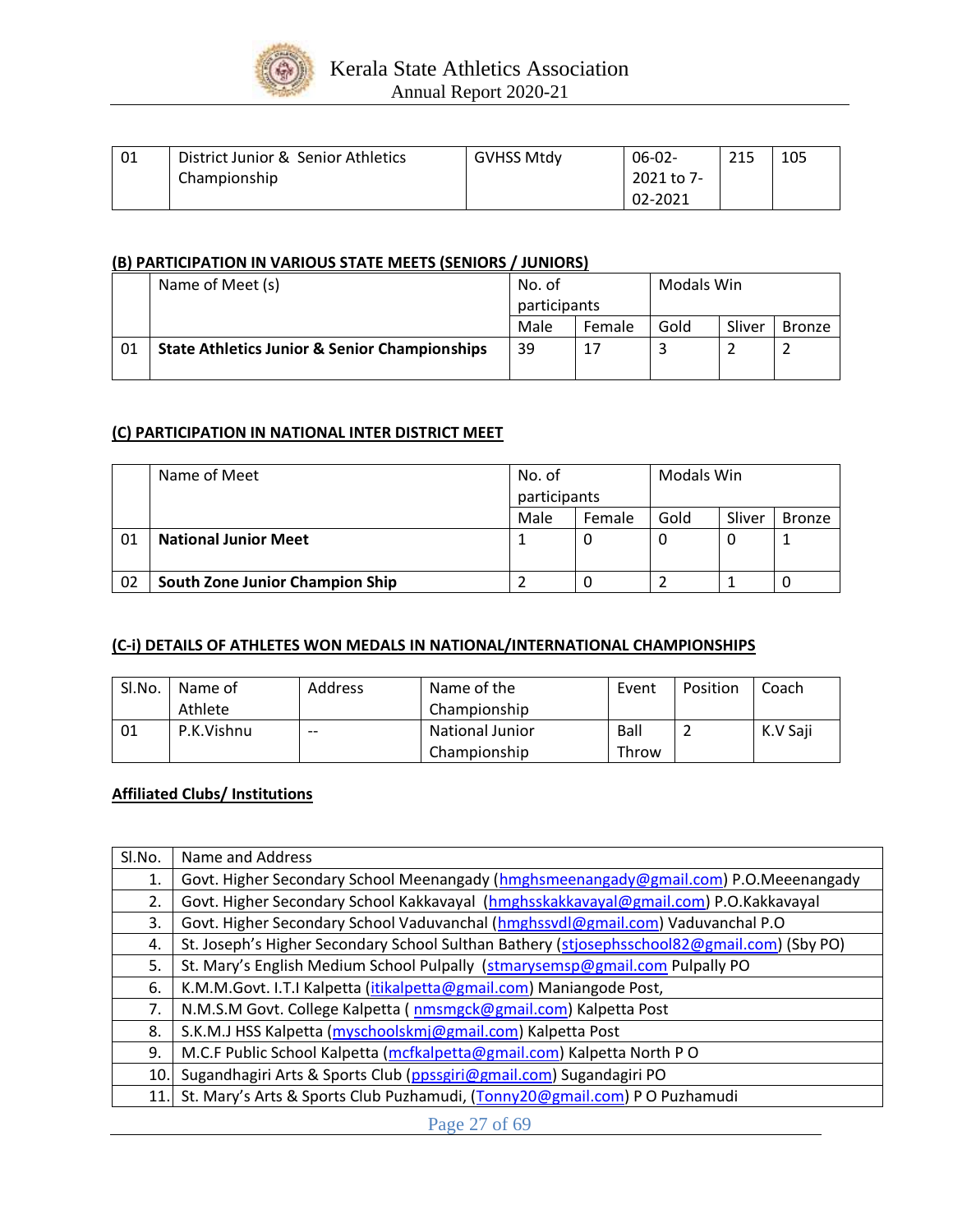

| 12.  | Recreation Club Chennalode (adjohnarakkaparambil@gmail.com) P O Chennalode                   |
|------|----------------------------------------------------------------------------------------------|
| 13.I | Wayanad Sports & Games Adventure Academy (lookafrancis@gmail.com) Kalpetta North PO          |
| 14.  | H.R.C Kakkavayal (vijaykp@gmail.com) Muttil PO                                               |
| 15.  | Centralized Sports Hostel Wayanad (dscwyd@gmail.com) Kalpetta North PO                       |
| 16.  | Blue Star Sports Club Meenangady (vyyoyaki@gmail.com) Meenangadi PO                          |
| 17.  | Pulpally Sports Academy Pulpally (Csajicp@gmail.com) Pulpally PO                             |
| 18.  | Mathrubhoomi Athletic Club Pallikinnu (louispcoach@gmail.com) Pallikunnu PO                  |
| 19.  | Athletic Academy Kartikulam (girishpg@gmail.com) Kattikulam PO                               |
| 20.  | W.O.H.S Pinangode (hmwohss@gmail.com) Pinangode PO                                           |
| 21.  | St. Rossellos's English Medium School Poomala, S.Bathery (strosselesschool@gmail.com) Sby PO |
| 22.  | W.M.O English Academy Muttil (wmoenglishacadamy@gmail.com) PO Muttil                         |
| 23.  | St. Anne's English Medium HSS, Vellamunda (stannesvellamunda@gmail.com) PO Vellamunda        |
| 24.  | Govt. Higher Secondary School Edathana (hmgthss@gmail.com) PO Porur, 670644                  |
| 25.  | WAAC Thrissilery (bijupeter2021@gmail.com) Thrissilery PO                                    |
| 26.  | Govt. HSS Valeri (ghssvaleri@gmail.com) PO Valeri                                            |
| 27.  | Dolphin Swimming Club, Kavumannam (amaljosephwyanad321@gmail.com) PO Puzhamudi               |
| 28.  | Amritha Vidyalaya Mananthavady (avivdy@gmail.com) Mananthavady PO                            |
| 29.  | St. Joseph's Girls HSS, Meppadi (stjosephshsmdy@gmail.com) PO Meppadi                        |
| 30.  | Nirmala Matha Public School, S.Bathery (nirmalamathaschool@gmail.com) PO Kuppadi             |
| 31.  | College of Dairy Science and Technology, Pookode Vythiri (vinay@kvasu.ac.in) Lakkidi PO      |
| 32.  | Fr. GKMHSS Kaniyaram, Mananthavady (gkmhskaniyaram@gmail.com) Mndy PO                        |
| 33.  | WMO English Medium School S.Bathery (wmoenglish@rediffmail.com) Sby PO                       |
| 34.  | Green Mount English Medium HS Padinharathara (wmogmis@gmail.com) PO Padinjarathara           |
| 35.  | Govt. H.S.School Arrattuthara (hm@gmail.com) PO Arattuthara                                  |
| 36.  | Marymatha Arts and Science College, Mndy (mmcmntdy@gmail.com) PO Ondayangadi                 |
| 37.  | Govt. Technical HS School Dwaraka, Mndy (thsmanantahvady@gmail.com) PO Dwaraka               |
| 38.  | College of Veterinary & Animal Sciences Pookode, Vythiri.(pepkd@kvasu.ac.in) Lakkidi PO      |
| 39.  | Upasana Sports Club Kazhukkalody (sibilkalarikkal2020@gmail.com) PO Eachom                   |
| 40.  | Padmaprabha Grandalayam Kainatty hareesheachom@gmail.com) Kalpetta North PO                  |
| 41.  | Hunters Arts & Sports Club Pilakkavu (shmeenck07@gmail.com) PO Pilakkavu                     |
| 42.  | Thalakkal Chandu Sports Club, Vilambukandam (athulkumar1997@gmail.com) Eachome PO            |

Looka Francis Honorary Secretary

# **5. PALAKKAD**

# **(A) OFFICE BEARERS OF THE ASSOCIATION**

| Sl.No | Position  | Name & Address | Phone<br>number | E mail id             |
|-------|-----------|----------------|-----------------|-----------------------|
|       | President | C.HARIDAS.     | 9447066238      | arjungoeson@gmail.com |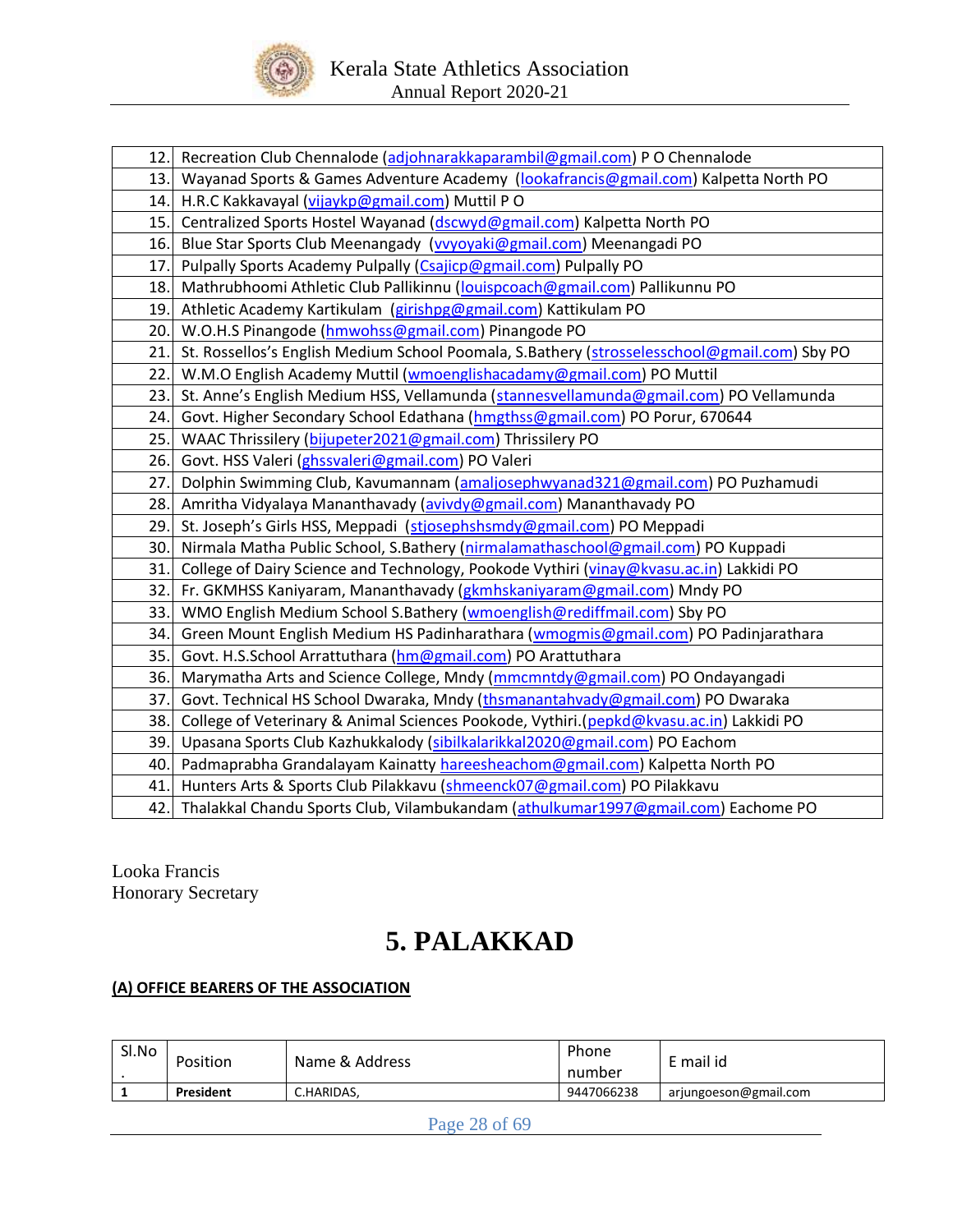

|              |                                      | "HARISREE"                                            |            |                                |
|--------------|--------------------------------------|-------------------------------------------------------|------------|--------------------------------|
|              |                                      | MYTHRY COLONEY, KARINGARAPULLU P.O<br>PALAKKAD 678599 |            |                                |
|              |                                      | M. RAMACHANDRAN,'                                     |            |                                |
| $\mathbf{2}$ | Secretary                            | <b>MUTHIYIL HOUSE"</b>                                | 9995345802 | ram.muthiyil@gmail.com         |
|              |                                      | KALLEKULANGARA, PALAKKAD 678009                       |            |                                |
|              |                                      | M. PRASANNAKUMAR,                                     |            |                                |
|              |                                      | PALLIKKAD HOUSE                                       |            |                                |
| 3            | <b>Treasurer</b>                     | PARUVASSERY P.O                                       | 9288182388 | mnkmathletics@gmail.com        |
|              |                                      | PALAKKAD 678686                                       |            |                                |
|              |                                      | M. RAMACHANDRAN,'                                     |            |                                |
| 4 (i)        |                                      | <b>MUTHIYIL HOUSE"</b>                                | 9995345802 | ram.muthiyil@gmail.com         |
|              |                                      | KALLEKULANGARA, PALAKKAD 678009                       |            |                                |
|              |                                      | C.HARIDAS,                                            |            |                                |
| 4 (ii)       |                                      | "HARISREE"                                            | 9447066238 | arjungoeson@gmail.com          |
|              |                                      | MYTHRY COLONEY, KARINGARAPULLU P.O                    |            |                                |
|              | Representative                       | PALAKKAD 678599                                       |            |                                |
|              | to KSAA                              | U.HARIDAS,                                            |            |                                |
| 4 (iii)      |                                      | "SREELAKAM" CHORAMKULAM                               | 7907266486 | uharidasin@yahoo.co.uk         |
|              |                                      | CHITTALENCHERRY P.OPALAKKAD                           |            |                                |
|              |                                      | PIN 678704,                                           |            |                                |
|              |                                      | MAYA.K                                                |            |                                |
| 4 (iv)       |                                      | PRANAVAM                                              | 9745432110 | mayasajith@gmail.com           |
|              |                                      | AISWARYA GARDENS EAST MANISSERY,                      |            |                                |
|              |                                      | OTTAPALAM 679521                                      |            |                                |
|              |                                      | P.R ASHOKAN                                           |            |                                |
| 5            | Representative<br>to District Sports | PALLIKKAD HOUSE<br>PARUVASSERY P.O.                   | 9447346115 | Ashokanpr115@gmail.com         |
|              | Council                              | PALAKKAD 678686                                       |            |                                |
|              |                                      |                                                       |            |                                |
|              |                                      | M. RAMACHANDRAN,'                                     |            |                                |
| 6 (i)        |                                      | MUTHIYIL HOUSE"                                       | 9995345802 | ram.muthiyil@gmail.com         |
|              |                                      | KALLEKULANGARA, PALAKKAD 678009                       |            |                                |
|              |                                      | C.HARIDAS,                                            |            |                                |
| 6 (ii)       | Representative                       | "HARISREE"                                            |            |                                |
|              | to District                          | MYTHRY COLONEY, KARINGARAPULLU P.O                    | 9447066238 | arjungoeson@gmail.com          |
|              | <b>Olympic Assn.</b>                 | PALAKKAD 678599                                       |            |                                |
|              |                                      | Adv.V.V. VIJAYAN                                      |            |                                |
| 6 (iii)      |                                      | GURUPRASADAM, VADAKKENCHERRY, PO                      | 9846471133 | vvvijayanadvocate123@gmail.com |
|              |                                      | PALAKKAD                                              |            |                                |

## **(b) Last election of the Association held :27/11/2020**

## **(A) DETAILS OF THE DISTRICT CHAMPIONSHIPS ORGANISED (SENIOR / JUNIOR)**

| SI.No. | Name of the Meet                           | Venue                      | Dates                 | No. of<br>Participants |        |
|--------|--------------------------------------------|----------------------------|-----------------------|------------------------|--------|
|        |                                            |                            |                       | Male                   | Female |
|        | 60 <sup>th</sup> Senior & Junior Athletics | <b>Medical College</b>     | $2nd$ , $3rd$ & $9th$ |                        |        |
|        | Championship 2020                          | <b>Grounds &amp; Mercy</b> | February              | 458                    | 155    |
|        |                                            | college Grounds            | 2021                  |                        |        |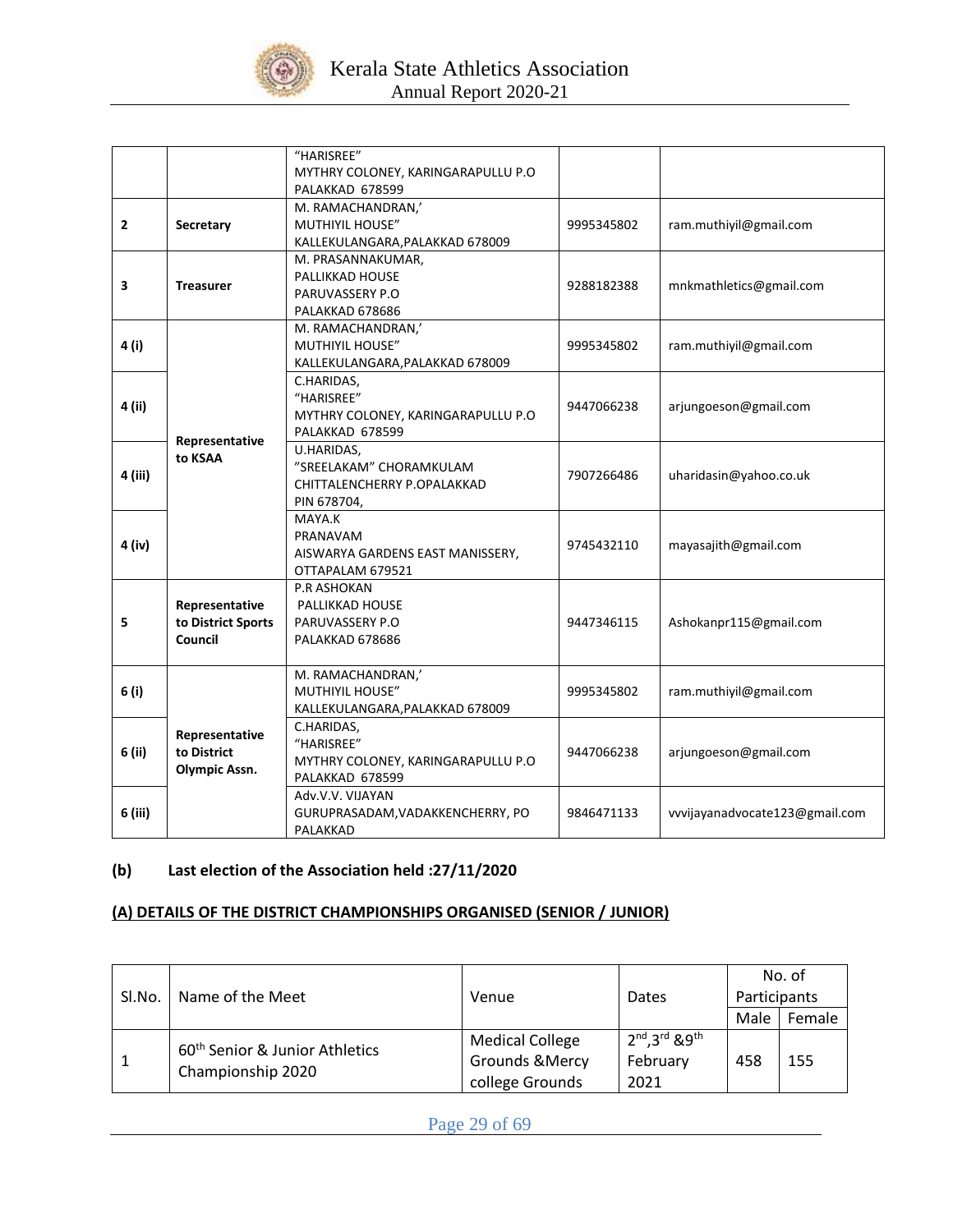

| District Mini meet 2020                              | <b>Medical College</b><br>Grounds | 28thfebruary<br>2021 |     | 175 |
|------------------------------------------------------|-----------------------------------|----------------------|-----|-----|
| <b>DISTRICT CROSS COUNTRY</b><br><b>CHAMPIONSHIP</b> | MALAMPUZHA                        | 30/1/2021            | 120 | 65  |

### **(B) PARTICIPATION IN VARIOUS STATE MEETS (SENIORS / JUNIORS)**

|                | Name of Meet (s)                                                                 | No. of<br>participants |        | Modals Win |             |               |  |
|----------------|----------------------------------------------------------------------------------|------------------------|--------|------------|-------------|---------------|--|
|                | Male                                                                             |                        | Female | Gold       | Sliver      | <b>Bronze</b> |  |
| 1              | 64th Junior State Athletics championship 2020                                    | 120                    | 88     | $20+3(23)$ | $13+11(24)$ | $9+11(20)$    |  |
| $\overline{2}$ | Dr. Tony Daniel Memorial 64th Kerala State<br>Senior Athletics Championship 2020 | 30                     | 12     | $4+2(6)$   | $2+2(4)$    | $3+0(3)$      |  |
| 3              | 25TH STATE, CROSS COUNTRY CHAMPIONSHIP                                           | 24                     | 22     | 2          | 3           |               |  |

#### **(C) PARTICIPATION IN NATIONAL INTER DISTRICT MEET**

| Name of Meet       | No. of participants |        | Modals Win |        |        |  |
|--------------------|---------------------|--------|------------|--------|--------|--|
|                    | Male                | Female | Gold       | Sliver | Bronze |  |
| Meet not conducted |                     |        |            |        |        |  |

### **(C-i) DETAILS OF ATHLETES WON MEDALS IN NATIONAL/INTERNATIONAL CHAMPIONSHIPS**

| SI.<br>N     | Name of Athlete                     | Address                                                                   | Name of the<br>Championship                     | Event      | Position     | Coach            |
|--------------|-------------------------------------|---------------------------------------------------------------------------|-------------------------------------------------|------------|--------------|------------------|
| 0.           |                                     |                                                                           |                                                 |            |              |                  |
| $\mathbf{1}$ | SAI NANDANA                         | <b>THCHEKUNNATH</b><br><b>HOUSE PULASSERY</b><br>P.O PKD 679307           | 36 <sup>th</sup> Junior<br>National<br>Guwahati | $LJ$ G14   | <b>FIRST</b> | <b>HARIDEVAN</b> |
|              |                                     | 9846596740                                                                |                                                 |            |              |                  |
| 2            | <b>ABHINAND</b><br><b>SURENDRAN</b> | KALLEKKAD<br>HOUSE, KOTTAYI<br>P.0678572<br>9744196951                    | 36 <sup>th</sup> Junior<br>National<br>Guwahati | LJ(B18)    | <b>FIRST</b> | ANILKUMAR        |
| 3            | ABDUL RAZAK C.R                     | CHERAMKULANGARA<br>HOUSE,<br><b>PARITHIPULLY PKD</b><br>678753-9746245190 | 36 <sup>th</sup> Junior<br>National<br>Guwahati | 400M(B20)  | <b>FIRST</b> | <b>SURNDRAN</b>  |
| 4            | VISHNUPRIYA J                       | <b>MUTHIRAMPALLAM</b><br>HOUSE.EALAPULLY<br>PALAKKAD 678620<br>8157973129 | 36 <sup>th</sup> Junior<br>National<br>Guwahati | 400MH(G20) | <b>FIRST</b> | C.HARIDAS        |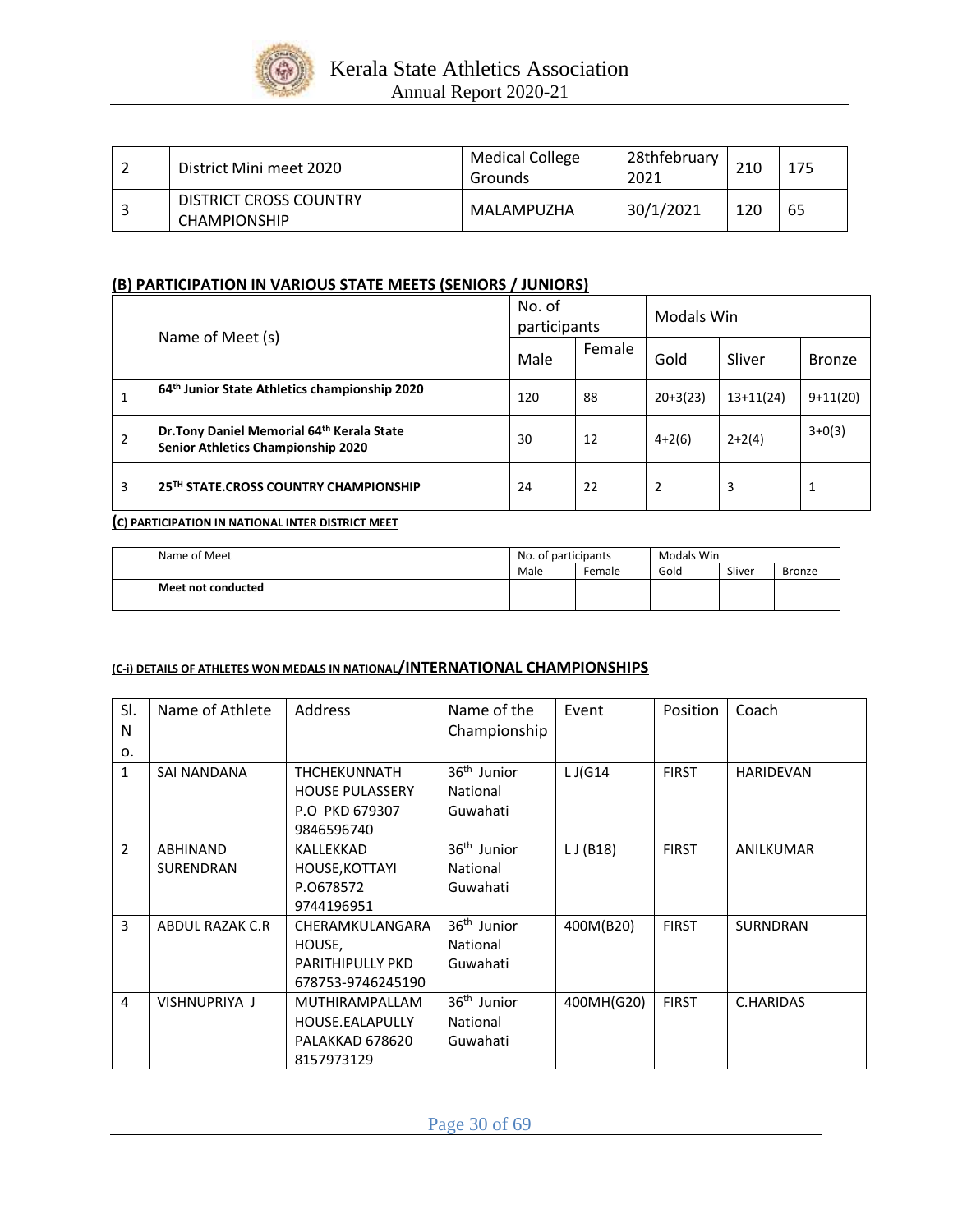

| 5              | AYUSHKRISHNA          | <b>VAKKODE HOUSE,</b>  | 36 <sup>th</sup> Junior | 60M(B14)  | <b>SECOND</b> | ARAVINDAKSHNAN  |
|----------------|-----------------------|------------------------|-------------------------|-----------|---------------|-----------------|
|                |                       | <b>CHITTUR P.O PKD</b> | National                |           |               |                 |
|                |                       | 678101 7994697723      | Guwahati                |           |               |                 |
|                |                       |                        |                         |           |               |                 |
| 6              | RIJOY.J               | <b>VELUR HOUSE,</b>    | 36 <sup>th</sup> Junior | 1500(B18) | <b>SECOND</b> | ARAVINDAKSHNAN  |
|                |                       | <b>KOBALATHARA</b>     | National                |           |               |                 |
|                |                       | KANNIMARI CHITTUR      | Guwahati                |           |               |                 |
|                |                       | 678534                 |                         |           |               |                 |
|                |                       | 9847829141             |                         |           |               |                 |
|                |                       |                        |                         |           |               |                 |
| $\overline{7}$ | SREESANKAR.M          | KALATHIL HOUSE,        | <b>FEDERATION</b>       | $\sqcup$  | <b>FIRST</b>  | S. MURALI       |
|                |                       | MURIKAVU, WEST         | <b>CUP SENIOR</b>       |           |               |                 |
|                |                       | YAKKARA, PALAKKAD      |                         |           |               |                 |
|                |                       |                        |                         |           |               |                 |
| 8              | <b>SURYAJITH R.K.</b> | <b>THEJUS HOUSE</b>    | <b>FEDERATION</b>       | 400MH     | <b>SECOND</b> | C. HARIDAS      |
|                |                       | MURUKAVU, WEST         | <b>CUP JUNIOR</b>       |           |               |                 |
|                |                       | YAKKARA, PKD.          |                         |           |               |                 |
|                |                       | 7510205744             |                         |           |               |                 |
| 9              | <b>VISHNUPRIYA J</b>  | <b>MUTHIRAMPALLAM</b>  | <b>FEDERATION</b>       | 400MH     | <b>FIRST</b>  | C.HARIDAS       |
|                |                       | HOUSE.EALAPULLY        | <b>CUP JUNIOR</b>       |           |               |                 |
|                |                       | PALAKKAD 678620        |                         |           |               |                 |
|                |                       | 8157973129             |                         |           |               |                 |
| 10             | AKHILKUMAR C.D        | CHERAKKATTUPARA        | <b>FEDERATION</b>       | T.J       | <b>THIRD</b>  | <b>NS SIJIN</b> |
|                |                       | MBU HOUSE,             | <b>CUP JUNIOR</b>       |           |               |                 |
|                |                       | NOCHIPULLY,            |                         |           |               |                 |
|                |                       | <b>MUNDUR PALAKKAD</b> |                         |           |               |                 |
|                |                       |                        |                         |           |               |                 |

## **List of Affiliated Clubs/Institutions**

- 1 AKNMMAM HS KATTUKULAM
- 2 ALP SCHOOL, PADUR
- 3 ARTS &SPORTS CLUB THOTTAPURA
- 4 ARTS AND SPORTS CLUB KADAMPZHIPURAM
- 5 ASIAN ATHLETICS CLUB PALAKKAD
- 6 ASSISI E M H S S KANJIKODE
- 7 ATHLETIC CLUB, KANJIKODE
- 8 ATHLETIC CLUB, MUNDUR
- 9 ATHLETIC CLUB, PALAKKAD
- 10 BATHANI ENGLISH MEDIUM SCHOOL, VATTALAKHI
- 11 BHAVANS VIDHYA MANDIR CHITHALI
- 12 BHAVANS VIDYA MANDIR
- 13 BOCCA JUNIORS ATHLETIC CLUB,MUNDUR
- 14 BSS GURUKULAM HSS ALATHUR
- 15 BSS HSS Kollengode
- 16 C A P SCHOOL THIRUVIZHAMKUNNAU
- 17 CFD ATHLETIC CLUB
- 18 CFDHSS MATHUR
- 19 COMMON WEALTH ATHLETICS CLUB PALAKKAD
- 20 CORDOVA INTERNATIONAL SCHOOL,PIRAYIRI
- 21 DAINAMOS CLU, VADAKKENCHERRY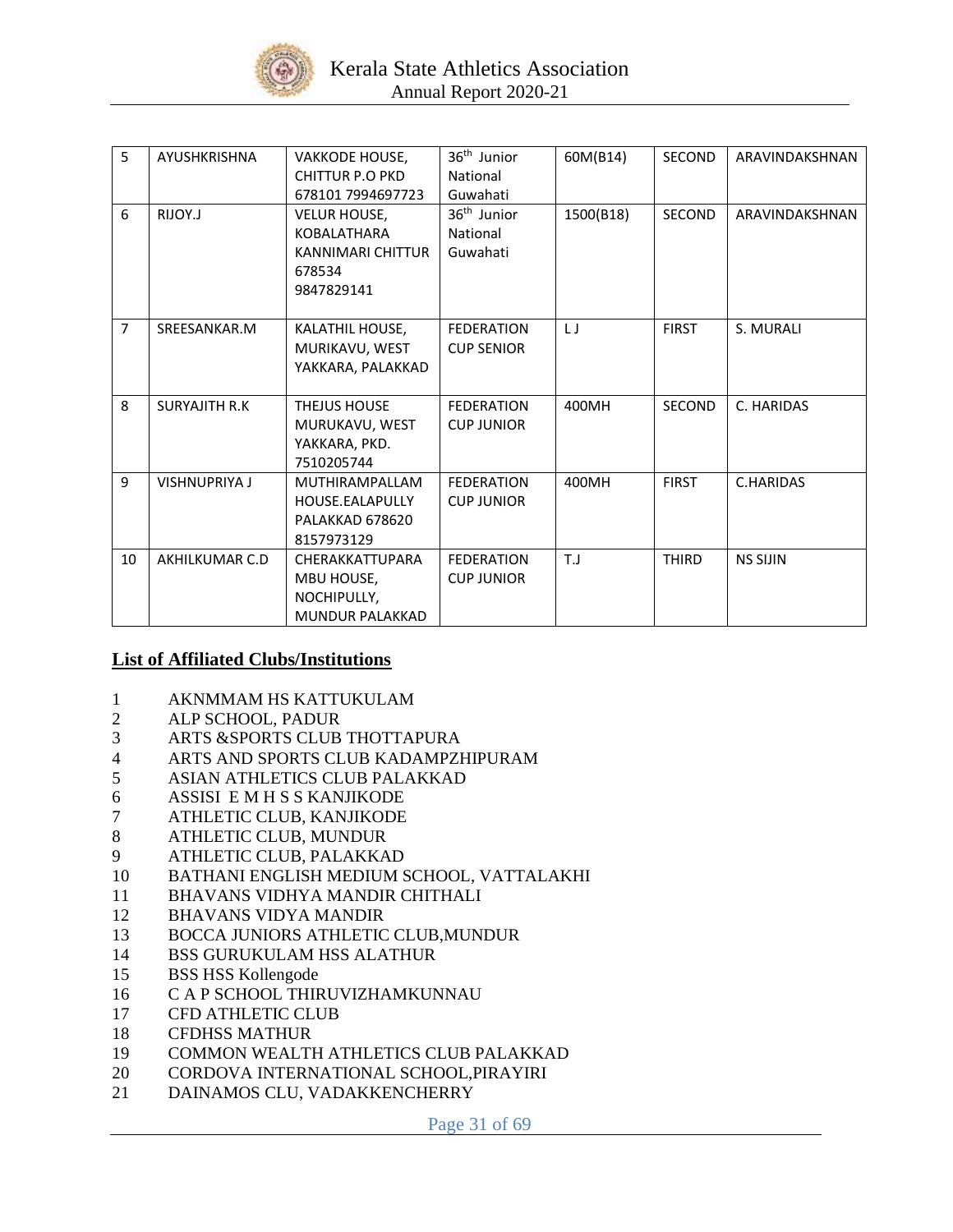

- Dainazy sports club
- FLAME CLUB, KANJIKODE
- FRIENDS ARTS AND SPORTS CLUB, PULIKKATHARA
- FRIENDS SPORTS CLUB ,PALLIMUKKU
- Gangothri English Medium School
- GBUP SCHOOL EATHANNUR
- GHS Bemmanur
- GHSS EARIMAYUR,
- GHSS KADAMBUR
- GHSS KOTTAYI
- Govt Arts And Science College Kozhinjampara
- GOVT. COLLEGE CHITTUR
- GOVT. HSS MUTHALAMADA
- Grace athletic academy
- GVHSS ALANALLUR
- GVHSS CHERUPLSSERY
- GVHSS KOPPAM
- GVHSS PATHIRIPPALA
- H S S MUNDUR,
- HSS CHALAVARA
- I IT PALAKKAD
- I T I MALAMPUZHA
- JANATHA SPORT CLUB NADUVATTOM
- JANATHA SPORTS CLUB VATTAMBALAM
- JAWAHAR NAVODAYA VIDYALAYA, MALAMPUZHA
- K K Premachandran Memorial Athletics Club
- KALLADI ATHLETICSACADEMY, KUMARAMPUTHUR
- KALLADI E.M SCHOOL, KUMARAMPUTHUR
- KALLADI HSS KUMARAMPUTHUR
- KIRANAM SPORTS CLUB, MANNARKKAD
- KRISHNA ENGLISH MEDIUM SCHOOL, KONGAD
- M M U P SCHOOL PETTUKARIKULAMBU
- MERCY COLLEGE, PALAKKAD
- MES COLLEGE MANNARKKAD
- MILKHA SPORTS CLUB, ONGALLUR
- MNKMATHLETIC ACADEMY
- MODEL HSS PEZHUMKARA, PALAKKAD
- Mount Seena Public School
- NAVEENA VAYANASALA CHITTALENCHERRY
- NEW STAR SPORTS CLUB, CHUNGAM
- NILGIRI PUBLIC SCHOOL, ELAPPULLY
- Nk sports edathara palakkad
- NSS COLLEGE OTTAPALAM
- OLYMPIC ATHLETIC CLUB PALAKKAD
- Paadashaala English Medium School
- PALAKKAD HEALTH CLUB
- PARLI HSS, PARLI
- PRAVEENCHACKO SPORTS ACADAMY, MANNARKKAD
- PRC CLUB NOCHULLI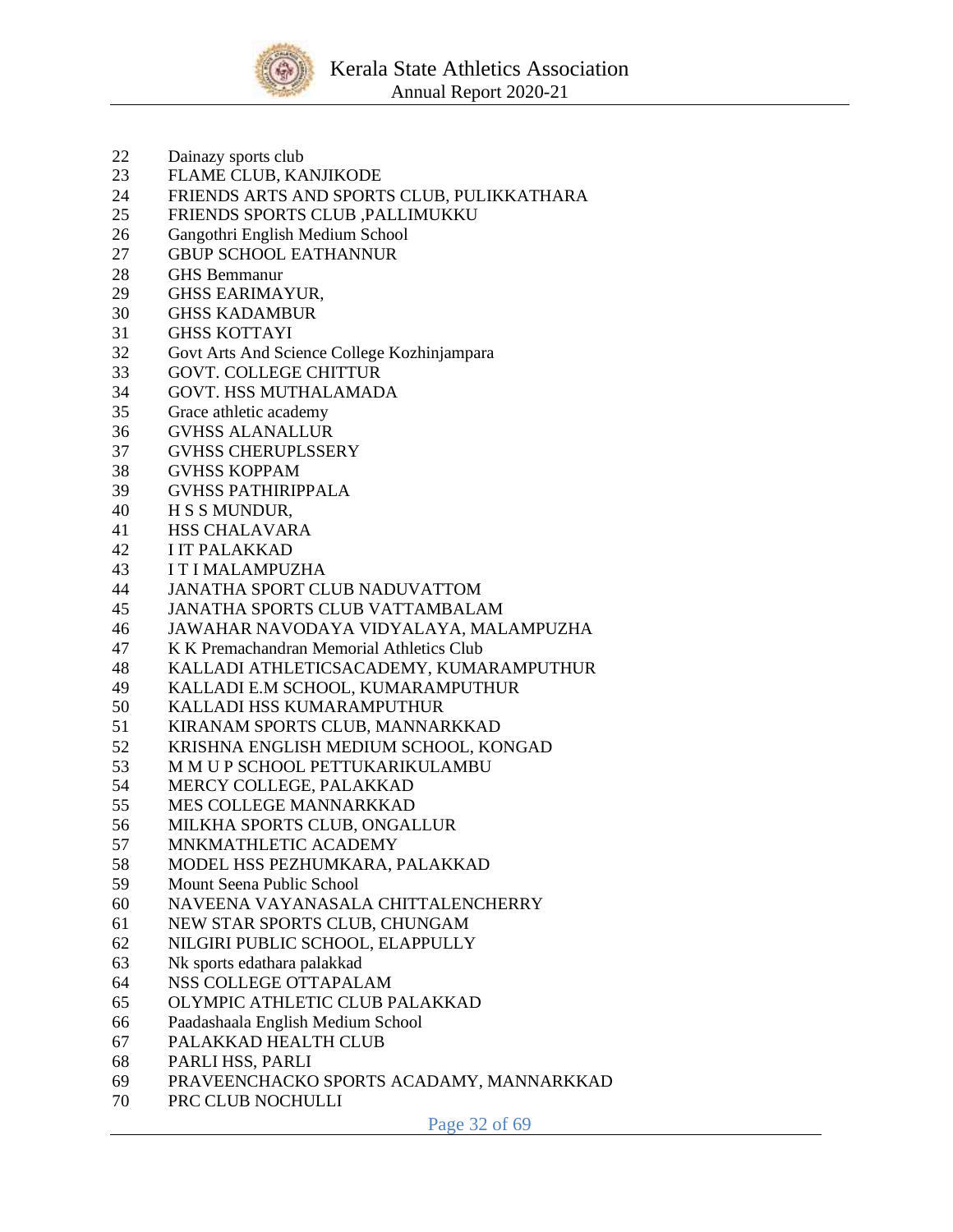

- PULARI SPORTS CLUB VATTAMBALAM
- RAILWAY HSS OLAVAKKOD
- RETD.EXCISE STAFF RECREATION CLUB, PALAKKAD
- S.STARS ATHLETIC ACADEMY,PALAKKAD
- SABARI CENTRAL SCHOOL, CHERUPLASSERY
- SANGEETHA ARTS&SPORTS CLUB KUNDAMANGALAM
- Shalom Residential Public school
- SHORANUR ATHLETIC CLUB. SHORANUR
- Southern Railway Institute ,palakkad.
- SPARK ATHLETIC CLUB KOLLENGODE
- SREE AYYAPPA EDUCATIONAL INSTITUTION
- SREE KRISHNA High SCHOOL, NALEPILLY
- SREE NARAYANA PUBLIC SCHOOL, KOLLENHODE
- SREE NARAYANA PUBLIC SCHOOL, VALLIYODE.
- St Raphaels cathedral school palakkad
- St.Dominic CEM school.Mannarkkad
- ST.FANCIES SCHOOL, MANNARKKAD
- ST.MARYS PUBLIC SCHOOL, MANGALAMDAM
- STAFF RECREATION CLUB,MALAMPUZHA
- SURYA ARTS& SPORTS CLUB, KOLPADAM
- Suryakiran Athlete club
- TRK SPORTS ACADEMY,VANIYAMKULAM
- TRKHSS VANIYAKKULAM
- VATTAMBALAM SPORTS ACADEMY
- VICTORIA SPORTS FUNDATION
- VIRNDHAVAN SPORTS CLUB, CHITTALLENCHERRY
- VYASAVIDHYA PEETHOM,KALLEKKAD
- YOUNGSTERS CLUB CHITTUR
- YUVA ARTS SPORTS WELFAIR CLUB
- YUVAKENDRA SPORTS CLUB VATTAMBALAM
- YUVAKSHATRA INSTITUTE OF MANAGEMENT STUDIES

M Ramachandran Honorary Secretary

# **6. MALAPPURAM**

# **ANNUAL ACTIVITY REPORT FOR THE YEAR : 2020 -21**

------------------------------------------------------------------------------------------------------------------------------------------

### **(A) OFFICE BEARERS OF THE ASSOCIATION**

| SI.No.<br>Position<br>Name & Address | .<br>Phone number<br>mail id |  |
|--------------------------------------|------------------------------|--|
|--------------------------------------|------------------------------|--|

Page 33 of 69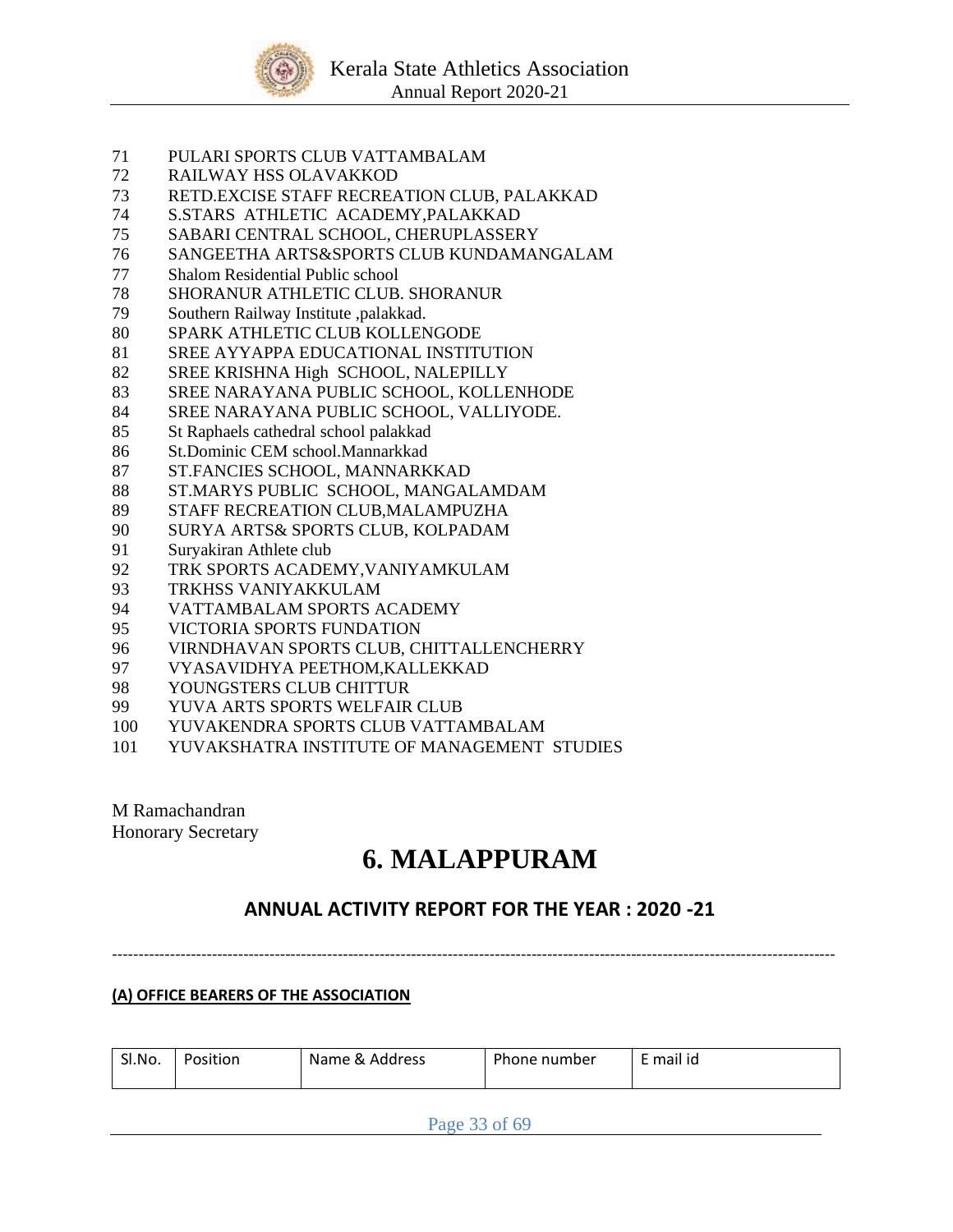

| $\mathbf{1}$            | <b>President</b>                                       | K Majeed Ideal         | 9447383611 | idealmajeed@gmail.com   |
|-------------------------|--------------------------------------------------------|------------------------|------------|-------------------------|
| $\overline{2}$          | Secretary                                              | K.K. Raveendran        | 9446241750 | kkrcltnari@gmail.com    |
| $\overline{\mathbf{3}}$ | <b>Treasurer</b>                                       | Abdul Khadar           | 9946611689 | bappudulfukar@gmail.com |
| 4 (i)                   | Representative<br>to KSAA                              | Prof. Velayudhan Kutty | 9447165165 | mvkutty@gmail.com       |
| 4 (ii)                  |                                                        | Ashique Kainikkara     | 9847002828 | mail@ashique.in         |
| 4 (iii)                 |                                                        | Thasni E               | 9846329018 | thesnishereef@gmail.com |
| 4 (iv)                  |                                                        | K.K. Raveendran        |            |                         |
| 5                       | Representative<br>to District<br><b>Sports Council</b> | K.K. Raveendran        |            |                         |
| 6(i)                    | Representative<br>to District                          | Hrishikesh Kumar       | 9539147725 |                         |
| 6 (ii)                  | <b>Olympic Assn.</b>                                   | Sudheer V P            | 7012741432 |                         |
| 6 (iii)                 |                                                        | Prajeesh K             | 7907218372 |                         |

# **(b) Last election of the Association held :**

### **(A) DETAILS OF THE DISTRICT CHAMPIONSHIPS ORGANISED (SENIOR / JUNIOR)**

| Sl.No.         | Name of the Meet              | Venue                     | Dates         | No. of       |        |
|----------------|-------------------------------|---------------------------|---------------|--------------|--------|
|                |                               |                           |               | Participants |        |
|                |                               |                           |               |              |        |
|                |                               |                           |               | Male         | Female |
|                |                               |                           |               |              |        |
| 1              | Junior Athletic Championship  | <b>Calicut University</b> | Feb.10,11     | 642          | 591    |
| $\overline{2}$ | State Junior Championship     | <b>Calicut University</b> | Feb. 17-20    |              | 1627   |
| 3              | Soth Zone Championship        | <b>Calicut University</b> | Feb. 26,27,28 | 751          |        |
| 4              | <b>District Cross Country</b> | <b>KHMHSS Alathiyoor</b>  | 25.01.21      | 157          | 111    |

## **(B) PARTICIPATION IN VARIOUS STATE MEETS (SENIORS / JUNIORS)**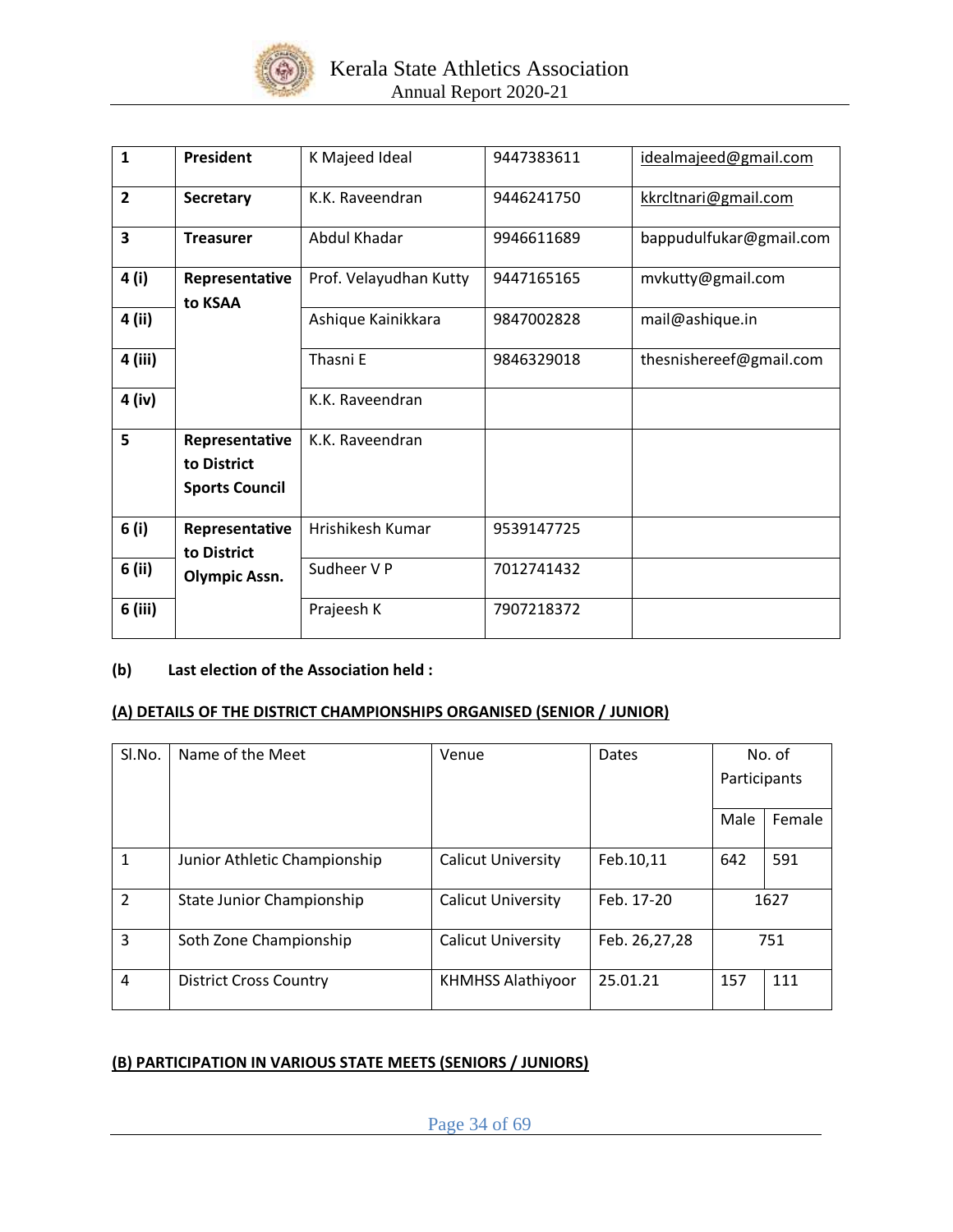

|   | Name of Meet (s)           | No. of       |        | <b>Modals Win</b> |        |               |  |
|---|----------------------------|--------------|--------|-------------------|--------|---------------|--|
|   |                            | participants |        |                   |        |               |  |
|   |                            | Male         | Female | Gold              | Sliver | <b>Bronze</b> |  |
| 1 | State Junior Championship  | 111          | 109    | 6                 | 11     | 9             |  |
| 2 | <b>State Cross Country</b> | 14           | 9      |                   |        |               |  |

### **(C) PARTICIPATION IN NATIONAL INTER DISTRICT MEET**

| Name of Meet                                | No. of<br>participants |        | Modals Win |        |               |
|---------------------------------------------|------------------------|--------|------------|--------|---------------|
|                                             | Male                   | Female | Gold       | Sliver | <b>Bronze</b> |
| <b>National Inter District Championship</b> |                        |        |            |        |               |
| did not conducted                           |                        |        |            |        |               |

### **(C-i) DETAILS OF ATHLETES WON MEDALS IN NATIONAL/INTERNATIONAL CHAMPIONSHIPS**

| SI.<br>No. | Name of Athlete  | Address                               | Name of the<br>Championship              | Event         | Position | Coach               |
|------------|------------------|---------------------------------------|------------------------------------------|---------------|----------|---------------------|
|            | Muhammed Hanan V | Kairos Sports<br><b>Academy Tanur</b> | Junior National<br>Championship-<br>Asam | 110<br>Hurdle | First    | Muhamme<br>d Arshad |

### **List of Affiliated Clubs/ Institutions**

- 1 Ideal Ehss. Kadakkasseri, Thavanoor
- 2 Deira Sports Academy, Thavanoor
- 3 Center For Physical Education, Calicut University
- 4 KHMHSS Valakkulam, Valakkulam
- 5 GHSS Peruvallur
- 6 CM HSS, Pokkolathur.
- 7 Stmary's Hss. Pariyappuram
- 8 Fishermans Arts And Sports Club, Thanur
- 9 Navamukunda Sports Academy, Thirunnavaya
- 10 PHSS Pandallur
- 11 Marian Sports Academy, Pariyappuram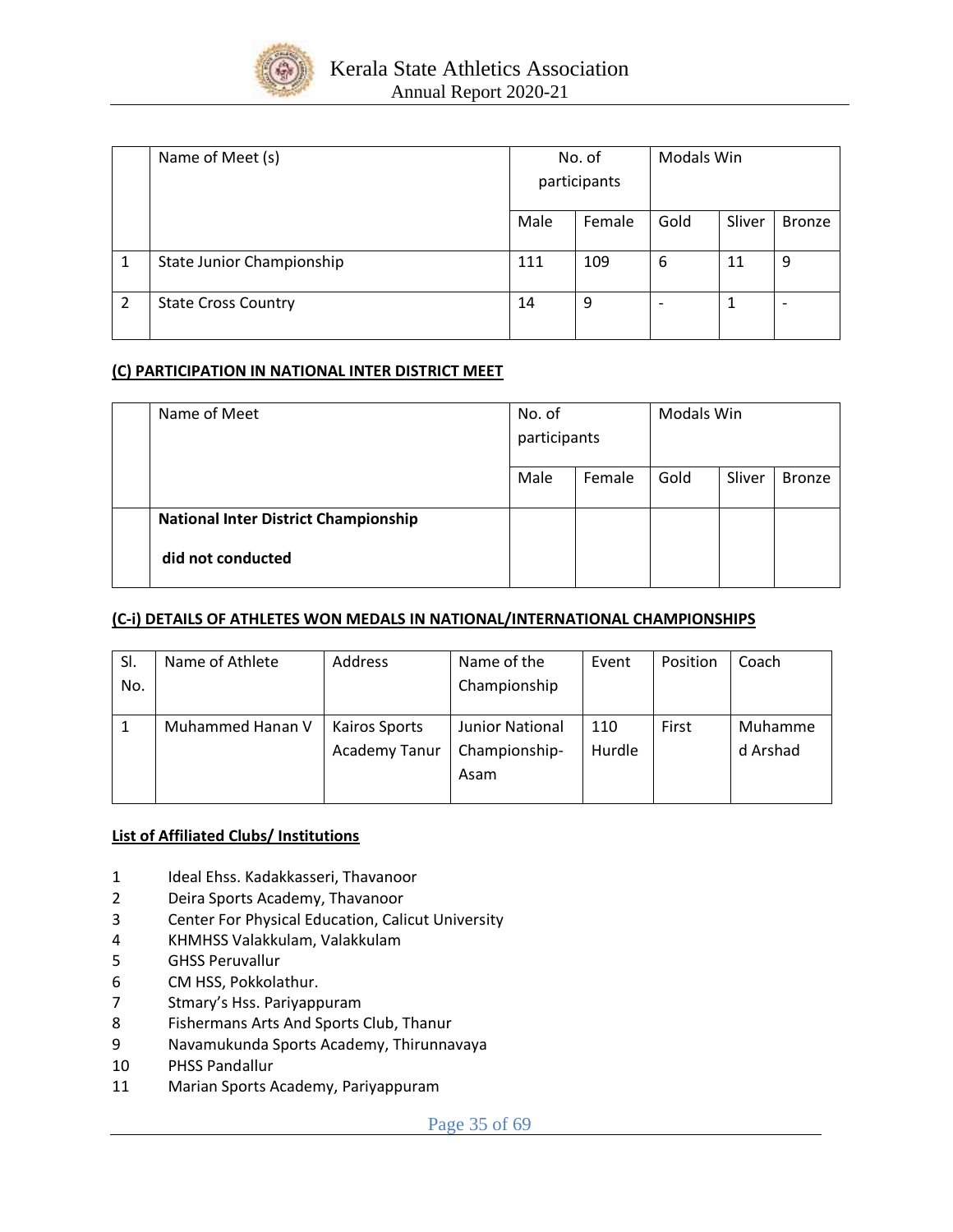

- Professional Sports Academy, Thavanoor
- IUHSS Parappur
- PSMO College, Tirurangadi
- Town Team Chendapuraya, A R Nagar
- MVMHSS Valayamkulam
- Marthoma College, Chungathara
- GHSS Kuzhimanna, Kondotty
- St Joseph English Medium, Puthanangadi
- Silver Mound International School, Tirur
- MEASS College, Areacode
- Ansar EHSS Valavannur
- EMEA College Of Arts And Science. Kondotty
- TMG College, Tirur
- Micemhss School, Cherukara, Panthaloor
- Novel International School, Pulikkal
- Safa English School, Valanchery
- MES Secondary School, Puthanathani
- Tirur Athletic Club, Tirur
- Ideal College Of Advanced Studies, Thavanoor
- Vandana Sports Club, Thavanoor
- Dufukar Cultural Centre, Puthanathani
- HSMEM School, Thanur
- Vysa Vidyanikethan, Ariyallur
- Sports Promotion Academy, Manjeri
- Talent Arts And Sports Club, Kondotty
- MEMS English Medium School, Villu niyal, Thenipam
- GEMS Public School, Kooriyad
- Mes Kvm College, Valancheri
- Fee Vess Public School, Nilambur
- Edappal Sports Academy, Edappal
- AMMHSS Pulikkal
- Green Valley Academy, Manjeri
- MSIHSS Kundoor
- Soles Of Perinthalmanna
- MTM College, Edappal
- Presentation Perinthalmanna
- Thavanur Sports Academy
- MSMHSS Kallingalparamba
- KHMHSS Alathiyoor
- CHMHSS Kavanoor
- Sports Sphed Manjeri
- GHSS Chelari, Chelari
- Cresent School Ozukoor
- Malabar College, Vengara
- MVMRHSS Valayamkulam
- Floriat International School, Manjeri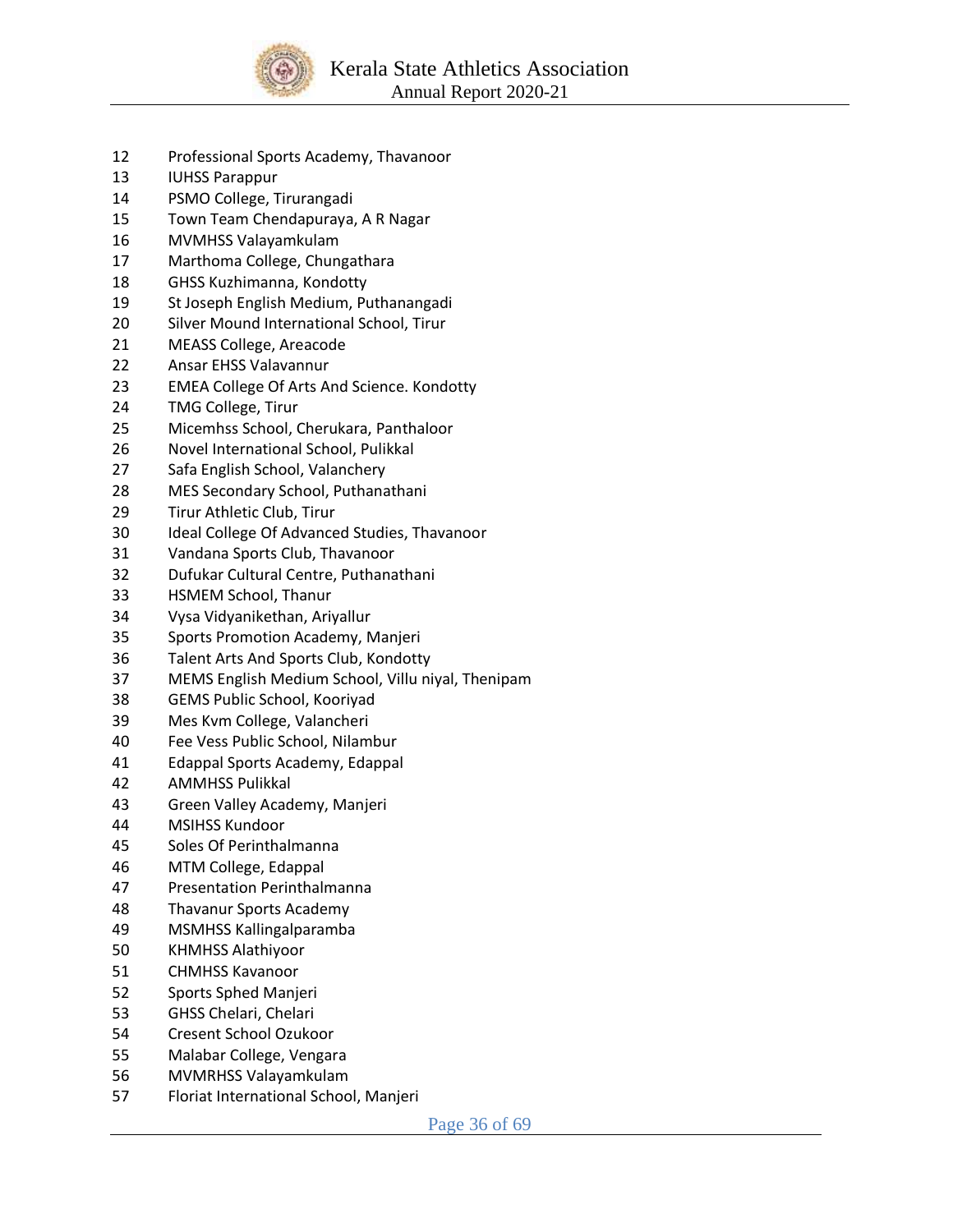

- 58 Kairos Sports Academy, Tanur
- 59 MES Puthanathani , Puthanathani
- 60 Sat Tirur
- 61 AJ Sports Accadami Malappuram
- 62 Primier Club Perinthalmanna
- 63 Walker's Club Parappanad
- 64 N.M.H.S. Sports Accadami Chelambra
- 65 Emerging Club Thavanur
- 66 District Police Malappuram
- 67 MES College Mampad
- 68 Hidayath Sports Accadami Manjeri
- 69 Y.J.K.S.Sports Accadamy,
- 70 Vadakkangara Arts And Sports Club

Raveendran K K Honorary Secretary

# **7. THRISSUR**

# **ANNUAL ACTIVITY REPORT FOR THE YEAR : 2020 -21**

### **(A) OFFICE BEARERS OF THE ASSOCIATION**

| SI.No.  | Position              | Name & Address    | Phone      | E mail id                           |
|---------|-----------------------|-------------------|------------|-------------------------------------|
|         |                       |                   | number     |                                     |
| 1       | President             | Prof. E. U. Rajan | 9847186622 | rajaneu@gmail.com                   |
| 2       | <b>Secretary</b>      | Venugopalan C.R.  | 9446760740 | cr.venugopal.venugopal901@gmail.com |
| 3       | <b>Treasurer</b>      | Hemalatha V.      | 9446180024 | hemasreejith2@gmail.com             |
| 4 (i)   | Representative        | Prof.             | 9447352488 | chemmaramnarayanan53@gmail.com      |
|         | to KSAA               | P.M.Narayanan     |            |                                     |
|         |                       | Namboodiri        |            |                                     |
| 4 (ii)  |                       | Dr.Stalin Raphel  | 9846565374 | stalinraphel@gmail.com              |
| 4 (iii) |                       | Hemalatha V.      | 9446180024 | hemasreejith2@gmail.com             |
| 4 (iv)  |                       | Venugopalan C. R. | 9446760740 | cr.venugopal.venugopal901@gmail.com |
| 5       | Representative        | Rajan Joseph      | 8547076670 | rajancoach@gmail.com                |
|         | to District           |                   |            |                                     |
|         | <b>Sports Council</b> |                   |            |                                     |
| 6(i)    | Representative        | Dr.Stalin Raphel  | 9846565374 | stalinraphel@gmail.com              |
| 6 (ii)  | to District           | Prof. E. U. Rajan | 9847186622 | rajaneu@gmail.com                   |
| 6 (iii) | <b>Olympic Assn.</b>  | Venugopalan C. R. | 9446760740 | cr.venugopal.venugopal901@gmail.com |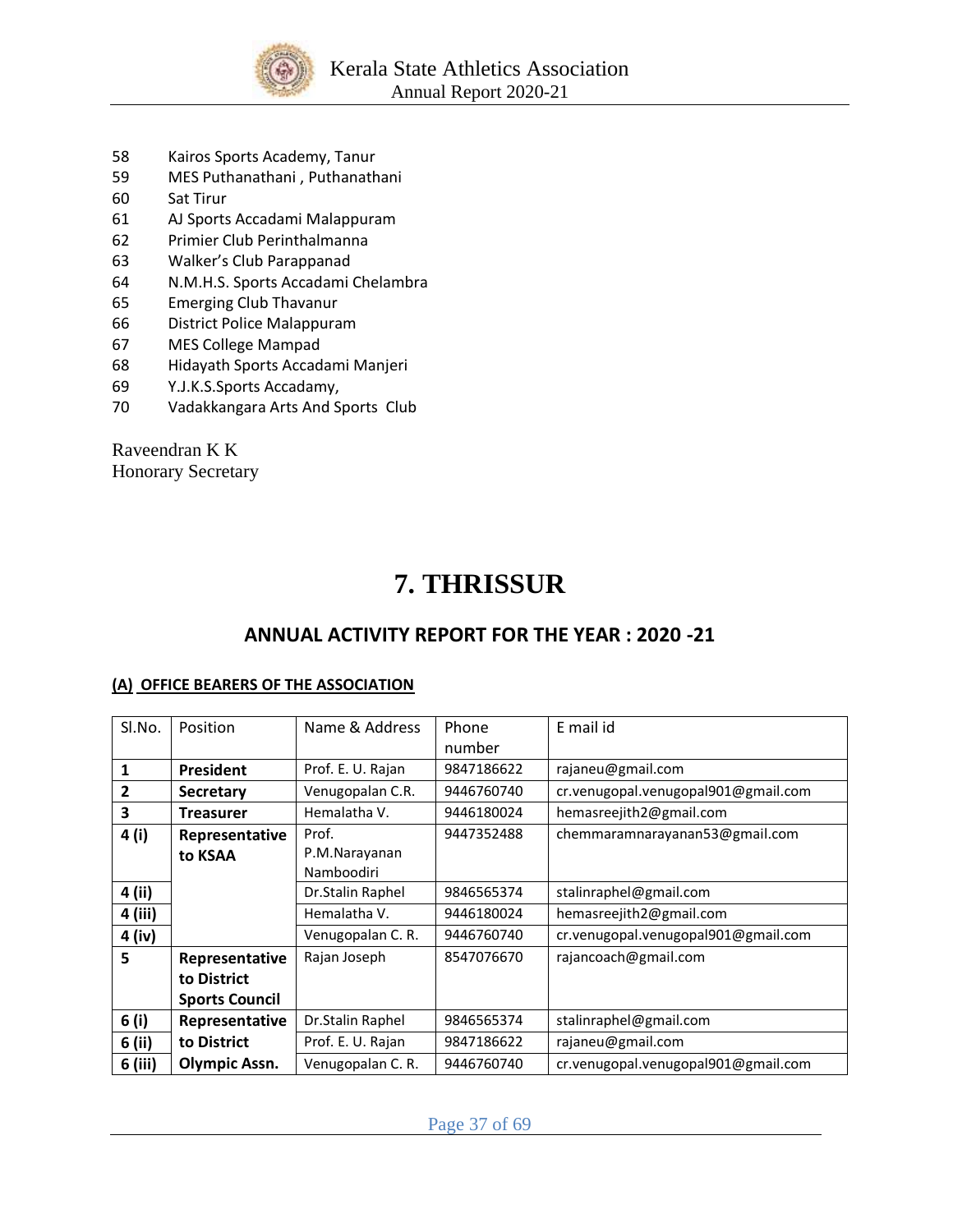

# **(b) Last election of the Association held : 18th November 2020**

### **(A) DETAILS OF THE DISTRICT CHAMPIONSHIPS ORGANISED (SENIOR / JUNIOR)**

| SI.No. | Name of the Meet                                 | Venue               | Dates                    | No. of       |        |
|--------|--------------------------------------------------|---------------------|--------------------------|--------------|--------|
|        |                                                  |                     |                          | Participants |        |
|        |                                                  |                     |                          | Male         | Female |
|        | 64 <sup>th</sup> Thrissur District Athletic      | Sreekrishna         | 11, 12                   | 200          | 100    |
|        | Championship                                     | College, Guruvayur. | February2021             |              |        |
|        | 25 <sup>th</sup> Thrissur District Cross Country | <b>Thrissur</b>     | 2 <sup>nd</sup> February | 20           | 15     |
|        | Championship                                     |                     | 2021                     |              |        |

#### **(B) PARTICIPATION IN VARIOUS STATE MEETS (SENIORS / JUNIORS)**

|    | Name of Meet (s)                                         | No. of       |        | Modals Win |        |               |
|----|----------------------------------------------------------|--------------|--------|------------|--------|---------------|
|    |                                                          | participants |        |            |        |               |
|    |                                                          | Male         | Female | Gold       | Sliver | <b>Bronze</b> |
|    | 64 <sup>th</sup> State Athletic Championship             | 85           | 65     | 3          | 3      | 5             |
|    | Girls under 20 Overall Champions)                        |              |        |            |        |               |
| 2. | 22 <sup>nd</sup> South Zone Junior Athletic Championship | 91           | 85     | 12         |        | 3             |
| 3  | <b>State Cross Country Championship</b>                  |              |        |            |        |               |

### **(C) PARTICIPATION IN NATIONAL INTER DISTRICT MEET**

| Name of Meet         | No. of       |        | Modals Win |        |               |
|----------------------|--------------|--------|------------|--------|---------------|
|                      | participants |        |            |        |               |
|                      | Male         | Female | Gold       | Sliver | <b>Bronze</b> |
| <b>Not conducted</b> |              |        |            |        |               |

#### **(C-i) DETAILS OF ATHLETES WON MEDALS IN NATIONAL/INTERNATIONAL CHAMPIONSHIPS**

| Sl.No. | Name of    | <b>Address</b> | Name of the            | Event            | Position | Coach     |
|--------|------------|----------------|------------------------|------------------|----------|-----------|
|        | Athlete    |                | Championship           |                  |          |           |
|        | Anjali PD  |                | Junior Fedaraction Cup | 100 <sub>m</sub> | Silver   | Sanoj V V |
|        |            |                | Bhopal                 |                  |          |           |
|        | Anjali PD  |                | South Zone Athletic    | 100 <sub>m</sub> | Gold     | Sanoj V V |
|        |            |                | Championship           |                  |          |           |
|        | Anjali PD  |                | South Zone Athletic    | $200 \text{ m}$  | Gold     | Sanoj V V |
|        |            |                | Championship           |                  |          |           |
|        | Ancy Sojan |                | Junior Federation Cup  | IJ               | Gold     | Sanoj V V |
|        |            |                | Bhopal                 |                  |          |           |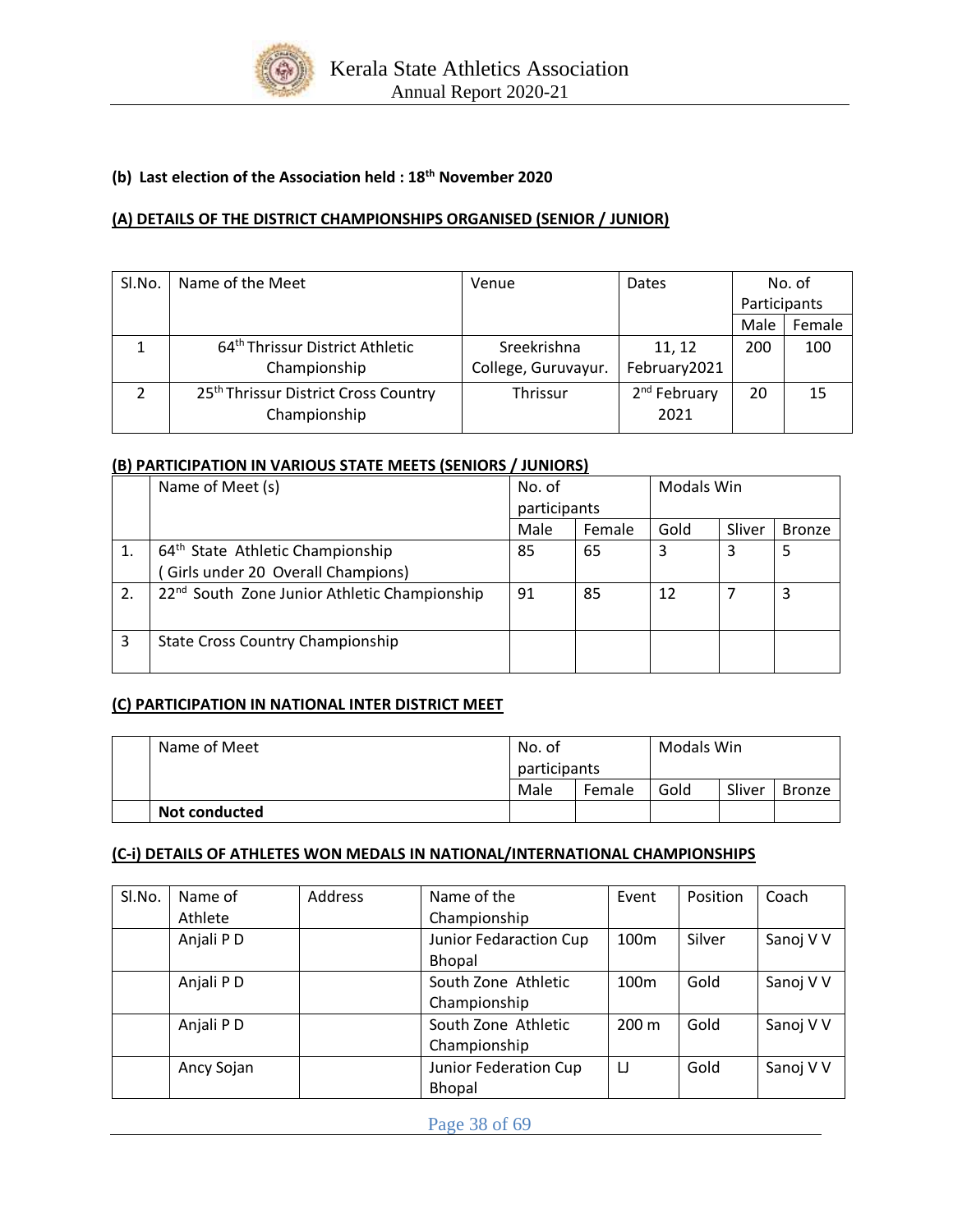

| Ancy Sojan    | Junior Federation Cup<br><b>Bhopal</b> | 200 m                              | Silver        | Sanoj V V |
|---------------|----------------------------------------|------------------------------------|---------------|-----------|
| Ancy Sojan    | Junior Athletic<br>Championship Assam  | IJ                                 | Gold          | Sanoj V V |
| Ancy Sojan    | Junior Athletic<br>Championship Assam  | 200 m                              | Gold          | Sanoj V V |
| Athulya P A   | South Zone Athletic<br>Championship    | HT.                                | Silver        | Sanoj V V |
| Athulya P A   | South Zone Athletic<br>Championship    | D <sub>T</sub>                     | <b>Bronze</b> | Sanoj V V |
| Anjali E S    | South Zone Athletic<br>Championship    | IJ                                 | Silver        | Sanoj V V |
| Ann Rose Tomy | Junior Fedaraction Cup                 | 100 <sub>m</sub><br><b>Hudles</b>  | Gold          | Sanoj V V |
| Ann Rose Tomy | South Zone Athletic<br>Championship    | 100 <sub>m</sub>                   | <b>Bronze</b> | Sanoj V V |
| Ann Rose Tomy |                                        | 100 <sub>m</sub><br><b>Hurdles</b> | <b>Bronze</b> | Sanoj V V |

# **List of Affiliated Clubs/ Institutions**

| $\mathbf{1}$ . | Chinmaya Vidyalaya, Kolazhy                     |
|----------------|-------------------------------------------------|
| $\mathcal{P}$  | Christ College, Irinjalakuda                    |
| 3              | Crescent Public School, Chalakudy               |
| 4              | CSM Central School, Thalikulam                  |
| 5              | Club's, Viyyur                                  |
| 6              | Dream's Club, Choondal                          |
| 7              | Friend's Club, Velur                            |
| 8              | Gokulam Public School, Guruvayur                |
| 9              | Govt Fisheries HSS, Nattika                     |
| 10             | Govt HSS, Erumapetty                            |
| 11             | Gurukulam Public School, Venginisserry          |
| 12             | Harisree Vidyanidhi, Punkunnam                  |
| 13             | ITI, Chalakudy                                  |
| 14             | <b>JIM Hines Athletic Club</b>                  |
| 15             | Kanimangalam Recreation Club                    |
| 16             | Kundukad Athletic club                          |
| 17             | NAPT, Thrissur                                  |
| 18             | Rovers Club, Thrissur                           |
| 19             | Sahrdaya college of Advanced Studies, Kodakkara |
| 20             | Sakthi Sports Club, Peringav                    |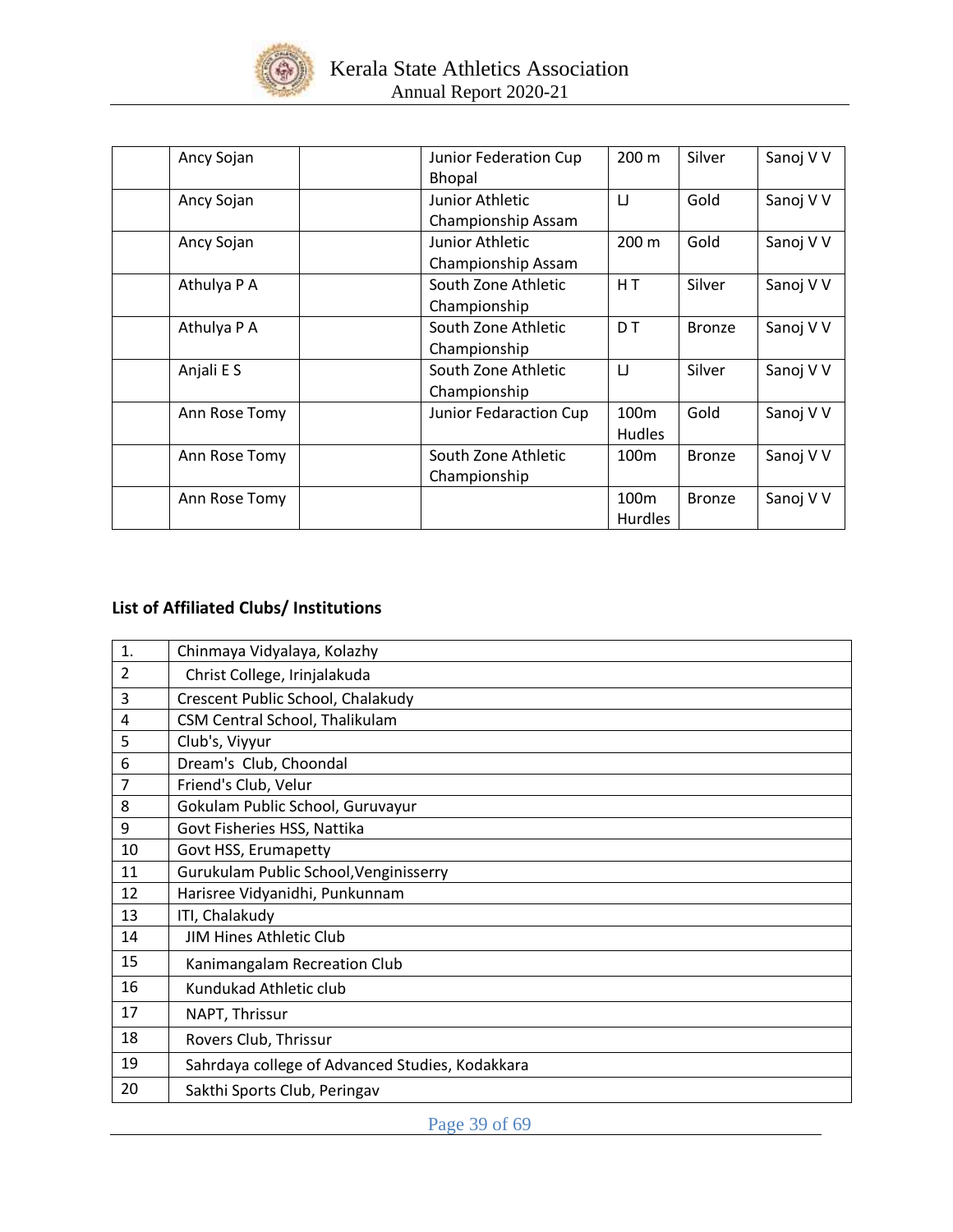

| 21 | Saraswathi Vidya Nikethan, Edavilang                      |
|----|-----------------------------------------------------------|
| 22 | Sparc's Parappur                                          |
| 23 | Sports Academy, Mambra                                    |
| 24 | Sports Authority of India, Thrissur                       |
| 25 | Sree Durga Vilasam HSS, Peramangalam                      |
| 26 | Sree Krishna College, Arikanniyur                         |
| 27 | Sree Krishna HSS, Guruvayur                               |
| 28 | Sree Ramakrishna Vidyanikethan Public School, Nandhikkara |
| 29 | Sri Vyasa NSS College, Wadakkancherry                     |
| 30 | St. Annes HSS, Kottappuram                                |
| 31 | St. Joseph's College, Irinjalakuda                        |
| 32 | St.Joseph's HSS, Meloor                                   |
| 33 | St. George High School, Pariyaram                         |
| 34 | St. Mary's College, Thrissur                              |
| 35 | St. Thomas College, Thrissur                              |
| 36 | St. Thomas CHSS, Thrissur                                 |
| 37 | Thalappily Athletic Club, Wadakkancherry                  |
| 38 | <b>Trichur Athletics Club</b>                             |
| 39 | Vidaya Vihar Central School, Kakkaassery                  |
| 40 | Vimala College, Thrissur                                  |
| 41 | XL Athletic Academy, Thrissur                             |
|    |                                                           |

Venugopalan C R Honorary Secretary

# **8. ERNAKULAM**

# **ANNUAL ACTIVITY REPORT FOR THE YEAR : 2020 -21**

### **(A) OFFICE BEARERS OF THE ASSOCIATION**

| SI.No. | Position  | Name & Address               | Phone number | E mail id               |
|--------|-----------|------------------------------|--------------|-------------------------|
|        | President | Sri. JAMES MATHEW,           | 9388800841   | md@silvertipsmunnar.com |
|        |           | Edackattukudiyil House,      |              |                         |
|        |           | Kozhipilly PO, Kothamangalam |              |                         |
|        |           | $-686691$                    |              |                         |
|        | Secretary | Sri JAIMON CJ,               | 9249584185   | jaimonjacob91@gmail.com |
|        |           | Chamakkalayil House, MC      |              |                         |
|        |           | Road, Perumbavoor PO         |              |                         |
|        |           | Pin 683542                   |              |                         |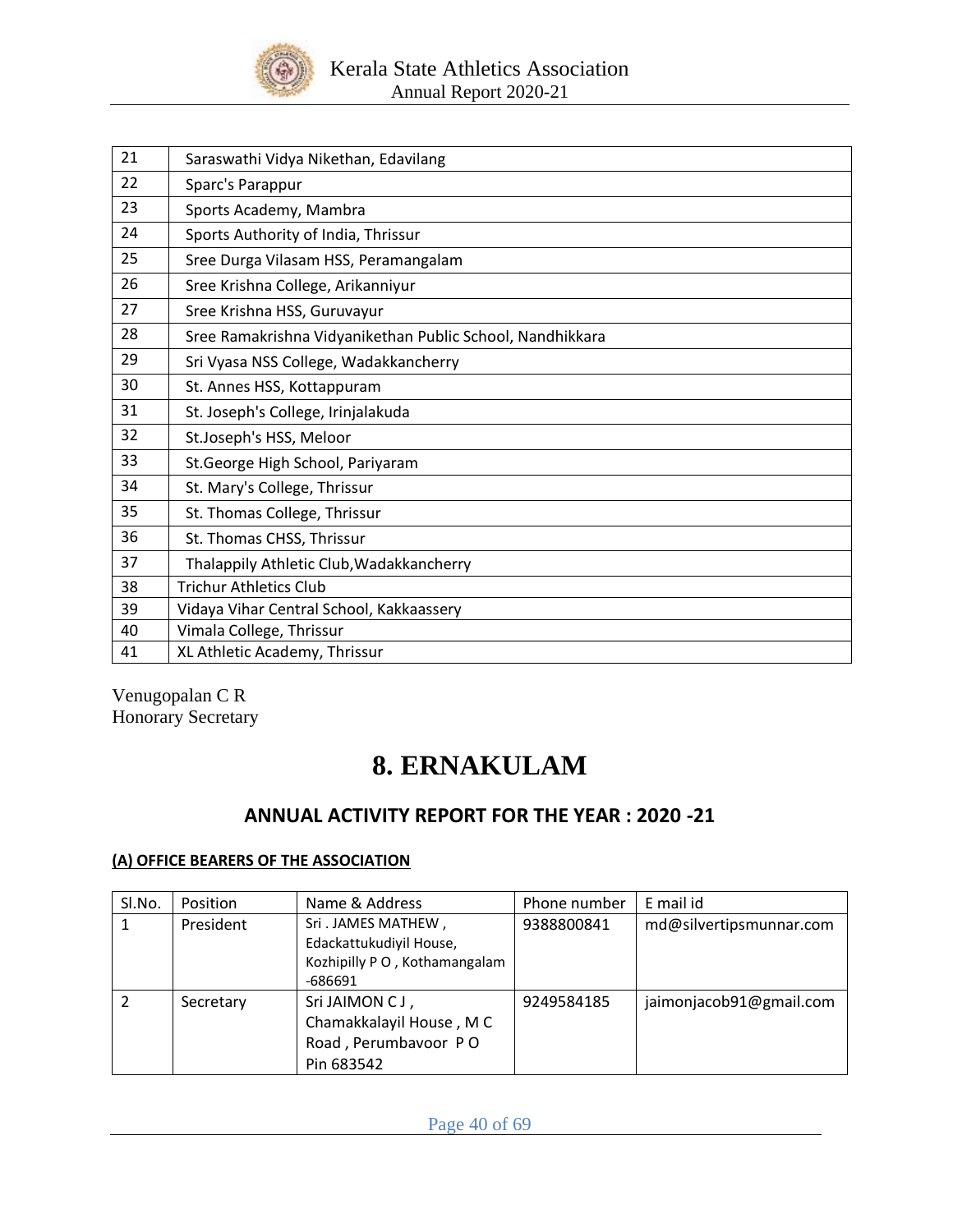

| $\overline{\mathbf{3}}$ | Treasurer                                              | Dr. CICILLY PEARLY<br>ALEX, Thycattu House,<br>11/1389C, Pyary Junction,<br>Thoppumpady, Kochi-5<br>682005 | 9447373958 | pearlyjohn@gmail.com    |
|-------------------------|--------------------------------------------------------|------------------------------------------------------------------------------------------------------------|------------|-------------------------|
| 4 (i)                   | Representative<br>to KSAA                              | Smt. Olympian Mercy<br>Kuttan<br>Peter Ashan Road,<br>Konthuruthy, Thevara, Kochi<br>$-682013$             | 9447530575 | mercykuttan@gmail.com   |
| 4 (ii)                  |                                                        | Sri P I BABU, Parekkara<br>House, Kothamangalam PO                                                         | 9895144318 | babusports@gmail.com    |
| $4$ (iii)               |                                                        | Sri. SOLAMAN ANTONY,<br>Naduvilaveettil House,<br>Nettoor P O, Ernakulam Pin:<br>682040                    | 9846020521 | solyant@gmail.com       |
| $4$ (iv)                |                                                        | Sri JAIMON CJ,<br>Chamakkalayil House, M C<br>Road, Perumbavoor PO<br>Pin 683542                           | 9249584185 | jaimonjacob91@gmail.com |
| 5                       | Representative<br>to District<br><b>Sports Council</b> | Sri JAIMON CJ,<br>Chamakkalayil House, M C<br>Road, Perumbavoor PO<br>Pin 683542                           | 9249584185 | jaimonjacob91@gmail.com |
| 6(i)                    | Representative<br>to District<br>Olympic Assn.         | Sri. SOLAMAN ANTONY,<br>Naduvilaveettil House,<br>Nettoor P O , Ernakulam Pin:<br>682040                   | 9846020521 | solyant@gmail.com       |
| 6 (ii)                  |                                                        | Dr. CICILLY PEARLY<br>ALEX, Thycattu House,<br>11/1389C, Pyary Junction,<br>Thoppumpady, Kochi-5<br>682005 | 9447373958 | pearlyjohn@gmail.com    |
| 6 (iii)                 |                                                        | Sri JAIMON CJ,<br>Chamakkalayil House, M C<br>Road, Perumbavoor PO<br>Pin 683542                           | 9249584185 | jaimonjacob91@gmail.com |

## **(b) Last election of the Association held :21st November-2020**

# **(A) DETAILS OF THE DISTRICT CHAMPIONSHIPS ORGANISED (SENIOR / JUNIOR)**

| SI.No. | Meet<br>Name of the | Venue | Dates | No. of           |
|--------|---------------------|-------|-------|------------------|
|        |                     |       |       | . .<br>ticipants |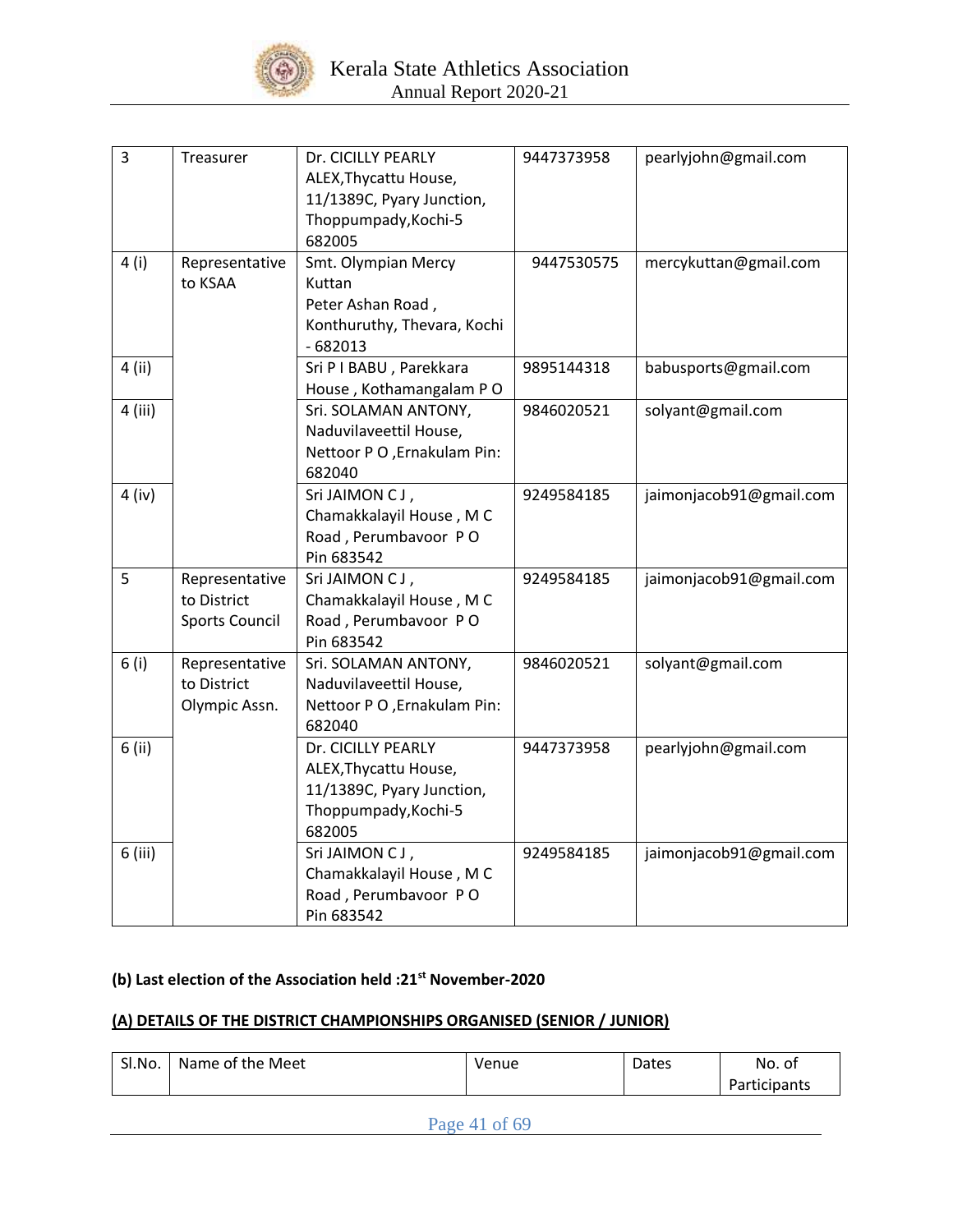

|                                    |                    |                | Male | Female |
|------------------------------------|--------------------|----------------|------|--------|
| Dr. Tony Daniel Memorial 64th      | MA College Stadium | $4th$ to $7th$ | 233  | 147    |
| Ernakulam District Senior & Junior | Kothamangalam      | February       |      |        |
| Athletics Championship -2021       | and Maharaja's     | 2021           |      |        |
|                                    | College Stadium    |                |      |        |

### **(B) PARTICIPATION IN VARIOUS STATE MEETS (SENIORS / JUNIORS)**

| Name of Meet (s)                                                                                                                                                                                                                       | No. of<br>participants |        | <b>Modals Win</b> |                |               |
|----------------------------------------------------------------------------------------------------------------------------------------------------------------------------------------------------------------------------------------|------------------------|--------|-------------------|----------------|---------------|
|                                                                                                                                                                                                                                        | Male                   | Female |                   | Sliver         | <b>Bronze</b> |
| Dr. Tony Daniel Memorial 64th                                                                                                                                                                                                          | 25                     | 11     | 11                | 8              | 9             |
| Kerala state senior athletics championship 2020-21                                                                                                                                                                                     |                        |        |                   |                |               |
| 64 <sup>th</sup> Kerala State Junior Athletics Championship<br>2020-21                                                                                                                                                                 | 79                     | 64     | 19                | 24             | 18            |
| 25 <sup>th</sup> Kerala State Cross Country Championship<br>held at Thrissur on 7 <sup>th</sup> February- 2021                                                                                                                         | 23                     | 18     | $\Omega$          | $\overline{2}$ |               |
| <b>State Cross country individual position</b><br>Men section Anand Krishnan K won the Bronze<br>Junior Men Section Amith NV won the Gold Medal<br>Snobin Benny won the Silver Medal<br>Under 18 Girls Devika Ben won the Silver medal |                        |        | $\mathbf{1}$      | $\overline{2}$ |               |

### **(C) PARTICIPATION IN NATIONAL INTER DISTRICT MEET**

| Name of Meet       | No. of<br>participants<br>Male<br>Female |                          | Modals Win               |                          |               |
|--------------------|------------------------------------------|--------------------------|--------------------------|--------------------------|---------------|
|                    |                                          |                          | Gold                     | Sliver                   | <b>Bronze</b> |
| Meet not conducted | -                                        | $\overline{\phantom{0}}$ | $\overline{\phantom{0}}$ | $\overline{\phantom{0}}$ |               |

### **(C-i) DETAILS OF ATHLETES WON MEDALS IN NATIONAL CHAMPIONSHIPS**

| Sl.No. | Name of Athlete        | Category | South-Zone                | Event          | Position      | Coach        |
|--------|------------------------|----------|---------------------------|----------------|---------------|--------------|
|        | and Address            |          | <b>National Athletics</b> |                |               |              |
|        |                        |          | championship              |                |               |              |
|        |                        |          | 2020-21 held at           |                |               |              |
|        |                        |          | Calicut, Kerala           |                |               |              |
| 1      | <b>AMITH N V</b>       | BOYS20   | <b>MAR Basil HSS KLM</b>  | 5000M          | <b>Bronze</b> | Shibi Mathew |
| 2      | <b>DENIT PAUL BIJU</b> | BOYS20   | Mar Basil H S S, KLM      | 400MH          | <b>Bronze</b> | Shibi Mathew |
| 3      | JOSEPH TJ              | BOYS20   | CSH Ekm                   | IJ             | Silver        | Anoop Joseph |
|        | <b>VIGNESH R</b>       |          | MA College KLM            |                | Silver        | PIBABU       |
| 4      | <b>NAMBIAR</b>         | BOYS20   |                           | JT             |               |              |
| 5      | <b>ALBERTJOSE</b>      | BOYS20   | Mar Basil H S S KLM       | HJ.            | Silver        | Shibi Mathew |
| 6      | <b>HENIN ELIZABATH</b> | GIRLS 14 |                           | S <sub>P</sub> | <b>Bronze</b> | Shibi mathew |
| 7      | ANJIMA K C             | GIRLS 18 | <b>MA COLLEGE KLM</b>     | HJ             | Silver        | P p paul     |

Page 42 of 69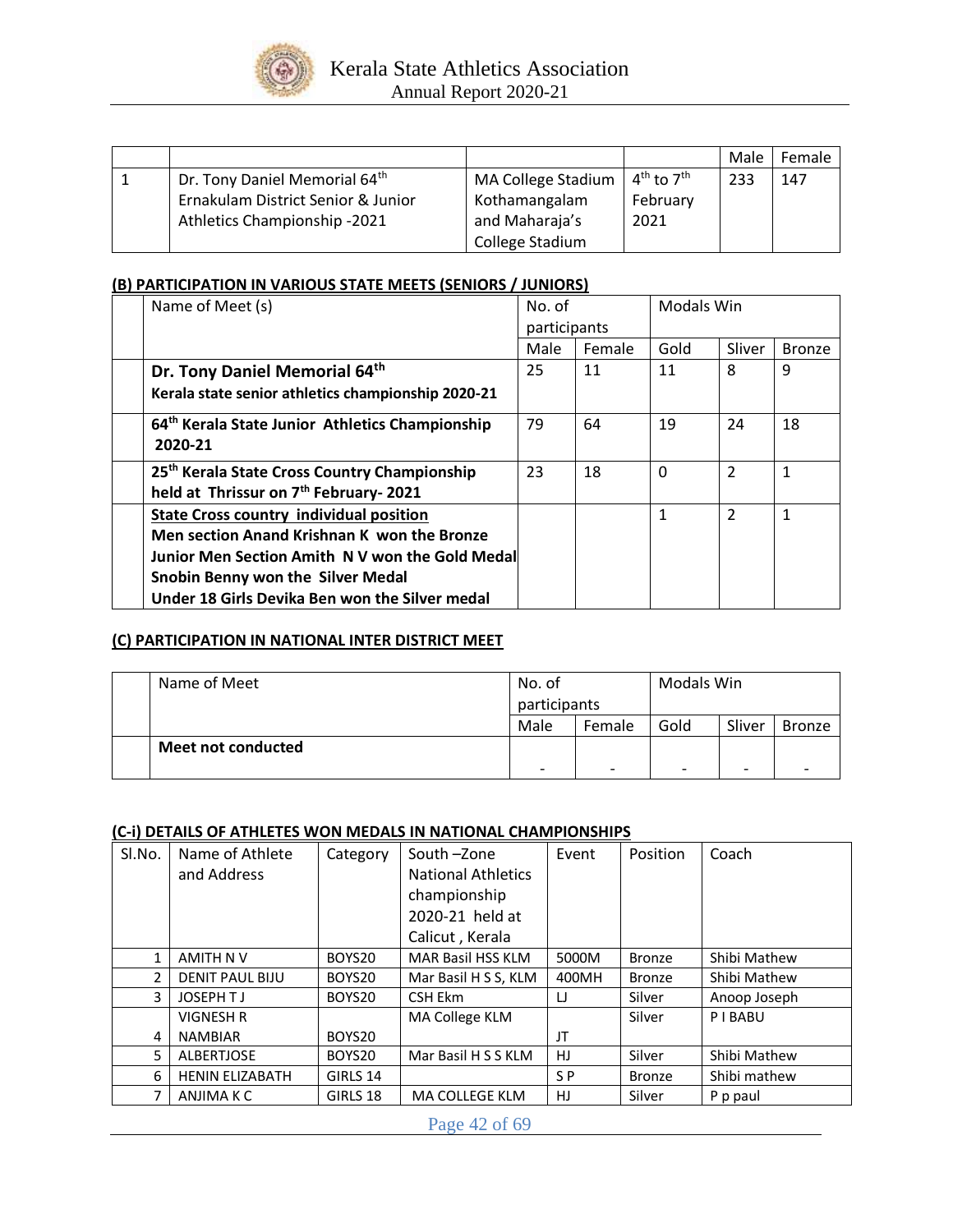

| <b>ROSE MARIYA</b>    |          |                      |           | <b>Bronze</b> | Shibi Mathew      |
|-----------------------|----------|----------------------|-----------|---------------|-------------------|
| <b>JOSEPH</b>         | GIRLS 18 | Mar Basil H S S KLM  | PV        |               |                   |
|                       |          | Chinmaya             |           | <b>Bronze</b> | P I Babu          |
| <b>GOPIKA SUNIL</b>   | GIRLS 18 | Thripunithura        | <b>SP</b> |               |                   |
| <b>BLESSY DEVASIA</b> | GIRLS 18 |                      | DT        | Silver        | P I Babu          |
| <b>GAYATHRY</b>       |          | M A College,         |           | Silver        | M A George        |
| <b>SIVAKUMAR</b>      | GIRLS 20 | Kothamangalam        | HJ        |               |                   |
| <b>GAYATHRY</b>       |          | M A College,         |           | Silver        | M A George        |
| <b>SIVAKUMAR</b>      | GIRLS 20 | Kothamangalam        | TJ        |               |                   |
| <b>ARATHY A NAIR</b>  |          | Mar basil h s s,     |           | Silver        | Shibi mathew      |
|                       | GIRLS20  | Kothamangalam        | PV        |               |                   |
| <b>KESSIA MARIAM</b>  |          | M A College,         |           |               | P I Babu          |
| <b>BENNY</b>          | GIRLS 20 | Kothamangalam        | HT        | Gold          |                   |
| <b>KESSIA MARIAM</b>  |          | M A College,         |           | Silver        | P I Babu          |
| <b>BENNY</b>          | GIRLS 20 | Kothamangalam        | <b>SP</b> |               |                   |
| THALEETHA KUMMI       |          | St. Peter's College, |           | Silver        | C J Jain          |
| <b>SUNIL</b>          | GIRLS 20 | Kolenchery           | JT        |               |                   |
|                       |          | Mercy Kuttan         |           |               | Smt. Mercy Kuttan |
| <b>ADITHYAPS</b>      | GIRLS 18 | Athletics academy    | <b>TJ</b> | Gold          |                   |
| <b>ANAND MANOJ</b>    | BOYS 18  | Mar Basil H S S KLM  | P V       | Silver        | Shibi Mathew      |
|                       |          | M A College,         |           |               | P I Babu          |
| <b>JIBIN THOMAS</b>   | BOYS 20  | Kothamangalam        | JT        | Gold          |                   |
| 12<br>14<br>15<br>16  |          |                      |           |               |                   |

List of Affiliated Units

- 1 Bhavans Adarsha Vidyalaya, Kakkanad
- 2 Chinmaya Vidyalaya, Thripunithura
- 3 Bhavan's Vidya Mandir Kunnara P O, Eroor
- 4 Maveli Club , St. Xavier's College , Aluva
- 5 City Athletics Club, H No 23/2030 Cherukulam Road, Palluruthy.
- 6 Chinmaya Vidyalaya ,Vaduthala
- 7 Bhavans Munshi Vidyasramam ,Thiruvamkulam
- 8 Mercy Kuttan Athletics Academy
- 9 Bhavan's Varuna Vidyalaya,Thrikkakara
- 10 BVM , Girinagar.
- 11 M A College , Kothamangalam
- 12 Mar Basil HSS , Kothamangalam
- 13 Mathirappilly School Athletics Trust
- 14 Navdarsan Sports Academy, Ernakulam
- 15 SMHSS, Cherai.
- 16 St. Teresa's College Autonamous , Ernakulam
- 17 Angamaly-Thuravoor Sports Academy , Thuravoor
- 18 Anita Public School (ICSE) Thannipuzha
- 19 BVHSS Sports Academy , Nayarambalam
- 20 Cochin Gymnasium, Mattancherry
- 21 Guardian Angels Public School , Manjummel -
- 22 M A International school , Kothamangalam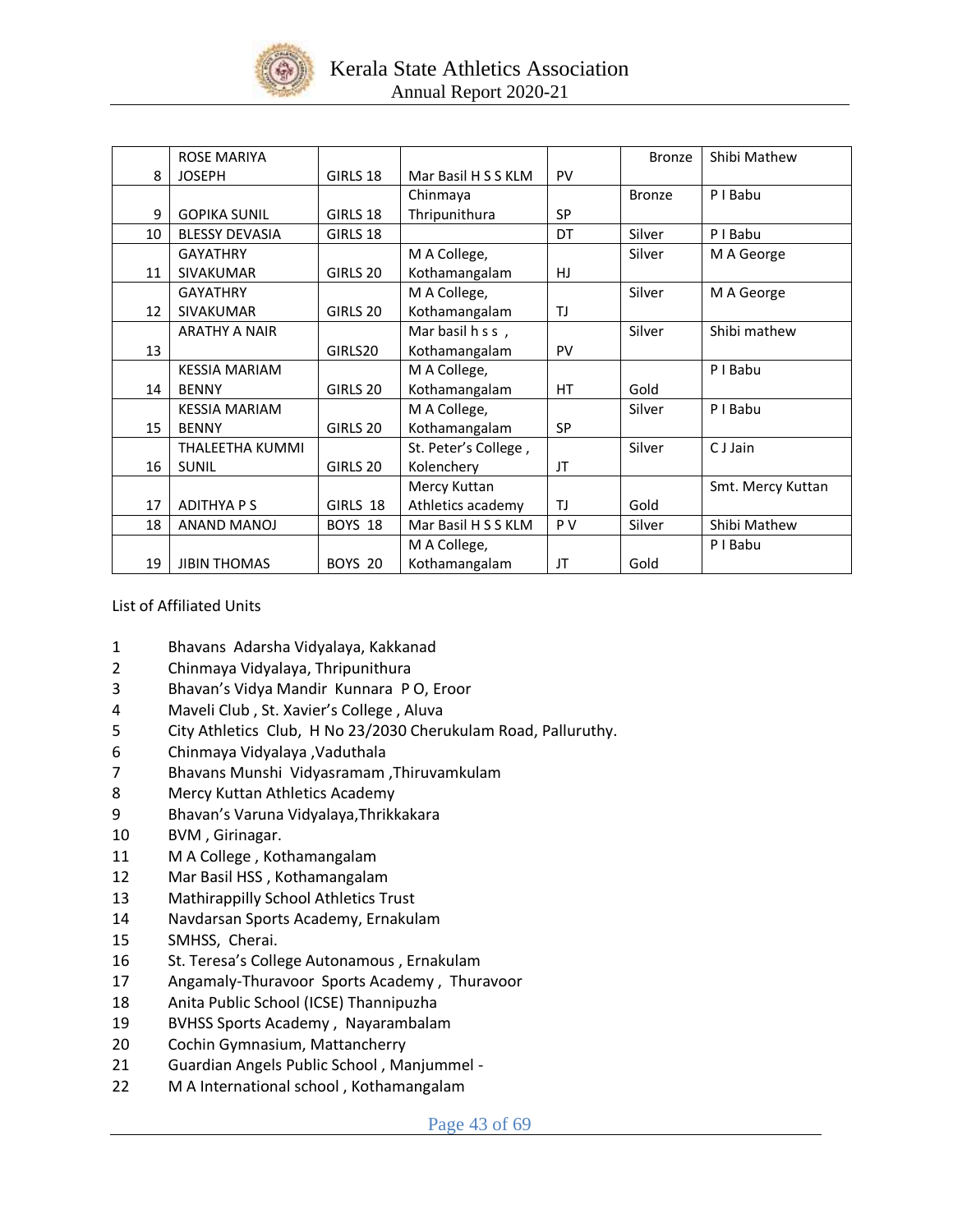

- 23 Perumbavoor Athletic Club
- 24 District Sports Academy Panampilly Nager.
- 25 Vocational Higher Secondary School , Maneed
- 26 Holy Infants Boys High school Varapuzha
- 27 Mar Athanasius Sports Academy , Kothamangalam
- 28 St. Stephens HSS Keerampara, Chelad
- 29 Vikas Nagar Residents Association East Marady
- 30 St, Xaviers College for Women, Aluva
- 31 St. Peter's College , Kolenchery
- 32 St. Teresa's Convent GHSS, Ernakulam
- 33 St. Peter's College sports Academy ,Kolenchery
- 34 Crying Babies Club Ernakulam
- 35 Maharaja's College ,Cochin.

Jaimon C J Honorary Secretary

# **9. KOTTAYAM**

# **ANNUAL ACTIVITY REPORT FOR THE YEAR: 2020 -21**

## **(A) OFFICE BEARERS OF THE ASSOCIATION**

| SL.NO.       | <b>POSITION</b>  | NAME & ADDRESS            | <b>PHONE</b>  | E mail id                |
|--------------|------------------|---------------------------|---------------|--------------------------|
|              |                  |                           | <b>NUMBER</b> |                          |
| 1            | <b>PRESIDENT</b> | <b>PROF.PRAVEEN</b>       | 9446665402    | praveenthariyan@gmail.co |
|              |                  | THARIYAN, KATTICARAN      |               | m                        |
|              |                  | [H] THAMPALAKADU P.O      |               |                          |
|              |                  | <b>PONKUNNAM</b>          |               |                          |
|              |                  | KOTTAYAM [DT],            |               |                          |
|              |                  | 686506                    |               |                          |
| $\mathbf{2}$ | <b>SECRETARY</b> | DR.THANKACHAN             | 9895062630    | thankachan8mathew@gm     |
|              |                  | <b>MATHEW PERUMPALLIL</b> |               | ail.com                  |
|              |                  | [H]                       |               |                          |
|              |                  | KAROORP.O, PALA           |               |                          |
|              |                  | KOTTAYAM [DT],686575      |               |                          |
| 3            | <b>TREASURER</b> | <b>ROY SCARIA</b>         | 9447910579    | royscaria2014@gmail.com  |
|              |                  |                           |               |                          |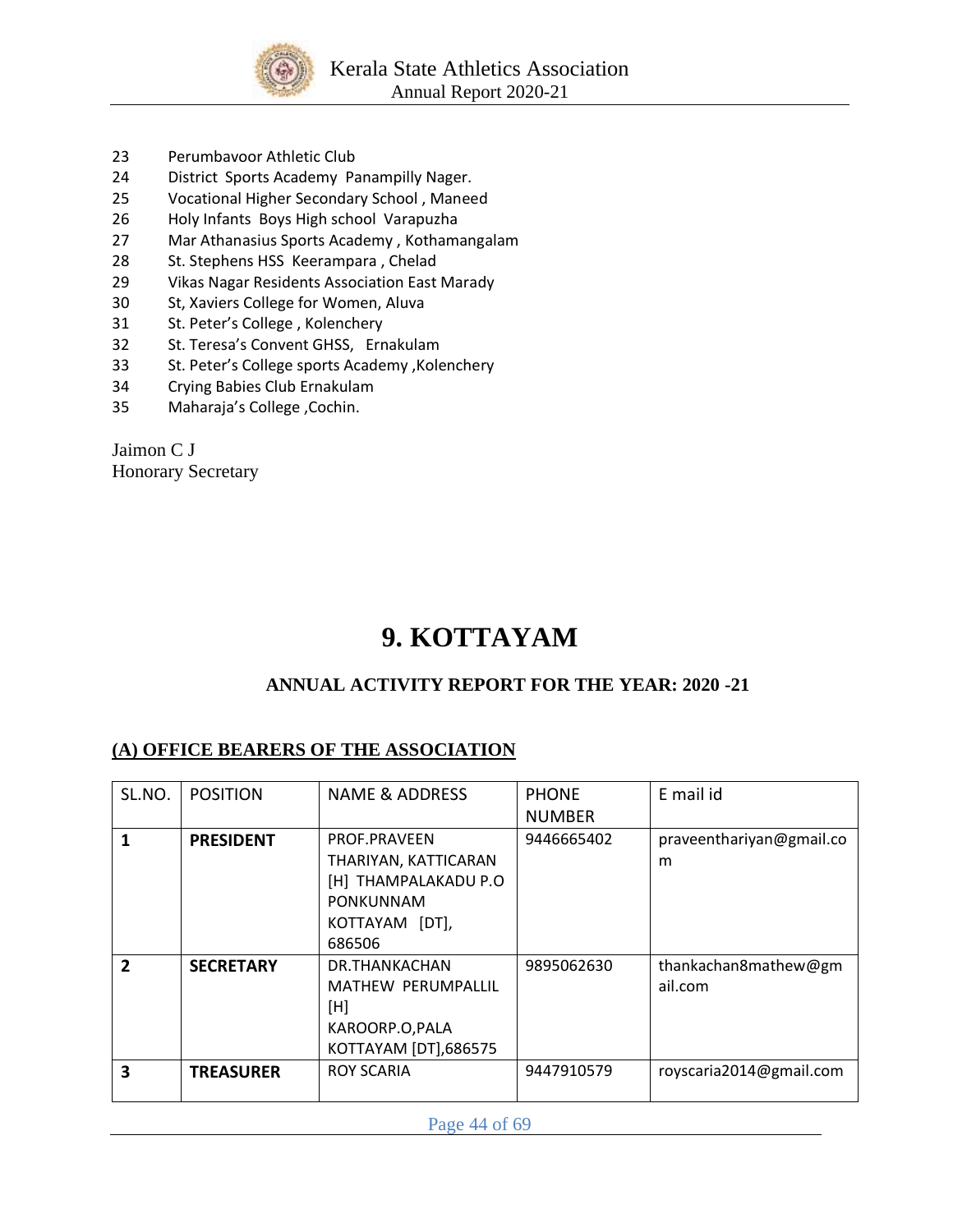

|           |                       | PLAPPALLIL [H]            |            |                          |
|-----------|-----------------------|---------------------------|------------|--------------------------|
|           |                       | <b>BHARANAGANAM PO</b>    |            |                          |
|           |                       | 686578                    |            |                          |
| 4(1)      | <b>REPRESENTATI</b>   | DR. JIMMY JOSEPH          | 9447230990 | jimmysports7@gmail.com   |
|           | <b>VE TO KSAA</b>     | MADATHIL[H]               |            |                          |
|           |                       | <b>VALLICHARAPO PALA</b>  |            |                          |
|           |                       | 686574                    |            |                          |
| 4 (II)    |                       | DR. V.C ALEX THAYIL [H]   | 9447043753 | mellualexthayil@gmail.co |
|           |                       | PALA PO                   |            | m                        |
|           |                       | 686575                    |            |                          |
| 5         | <b>REPRESENTATI</b>   | <b>DR. BOBEN FRANCIS</b>  | 9447141878 | bobenmkunnel@gmail.co    |
|           | <b>VE TO DISTRICT</b> | MANJAKUNNEL[H]            |            | m                        |
|           | <b>SPORTS</b>         | <b>MUNDANKAL PO PALA</b>  |            |                          |
|           | <b>COUNCIL</b>        | 686574                    |            |                          |
| 6(1)      | <b>REPRESENTATI</b>   | DR.THANKACHAN             | 9895062630 | thankachan8mathew@gm     |
|           | <b>VE TO DISTRICT</b> | <b>MATHEW PERUMPALLIL</b> |            | ail.com                  |
|           | <b>OLYMPIC ASSN.</b>  | [H]                       |            |                          |
|           |                       | KAROORP.O, PALA           |            |                          |
|           |                       | KOTTAYAM [DT],686575      |            |                          |
| 6(11)     |                       | <b>ROY SCARIA</b>         | 9447910579 | royscaria2014@gmail.com  |
|           |                       | PLAPPALLIL [H]            |            |                          |
|           |                       | <b>BHARANAGANAM PO</b>    |            |                          |
|           |                       | 686578                    |            |                          |
| $6$ (III) |                       | PROF.PRAVEEN              | 9446665402 | praveenthariyan@gmail.co |
|           |                       | THARIYAN, KATTICARAN      |            | m                        |
|           |                       | [H] THAMPALAKADU P.O      |            |                          |
|           |                       | PONKUNNAM                 |            |                          |
|           |                       | KOTTAYAM [DT],            |            |                          |
|           |                       | 686506                    |            |                          |

# **(b) Last election of the Association held: 25/11/2020**

## **(A) DETAILS OF THE DISTRICT CHAMPIONSHIPS ORGANISED (SENIOR / JUNIOR)**

| SI.No. | Name of the Meet         | Venue               | Dates                  |              | No. of |
|--------|--------------------------|---------------------|------------------------|--------------|--------|
|        |                          |                     |                        | Participants |        |
|        |                          |                     |                        | Male         | Female |
|        | KOTTAYAM DISTRICT SENIOR | MUNICIPAL           | $9TH$ FEB              | 98           | 86     |
|        | ATHLETIC CHAMPIONSHIP    | <b>SYNTHETIC</b>    | $11$ <sup>TH</sup> FEB |              |        |
|        |                          | <b>STADIUM PALA</b> | 2021                   |              |        |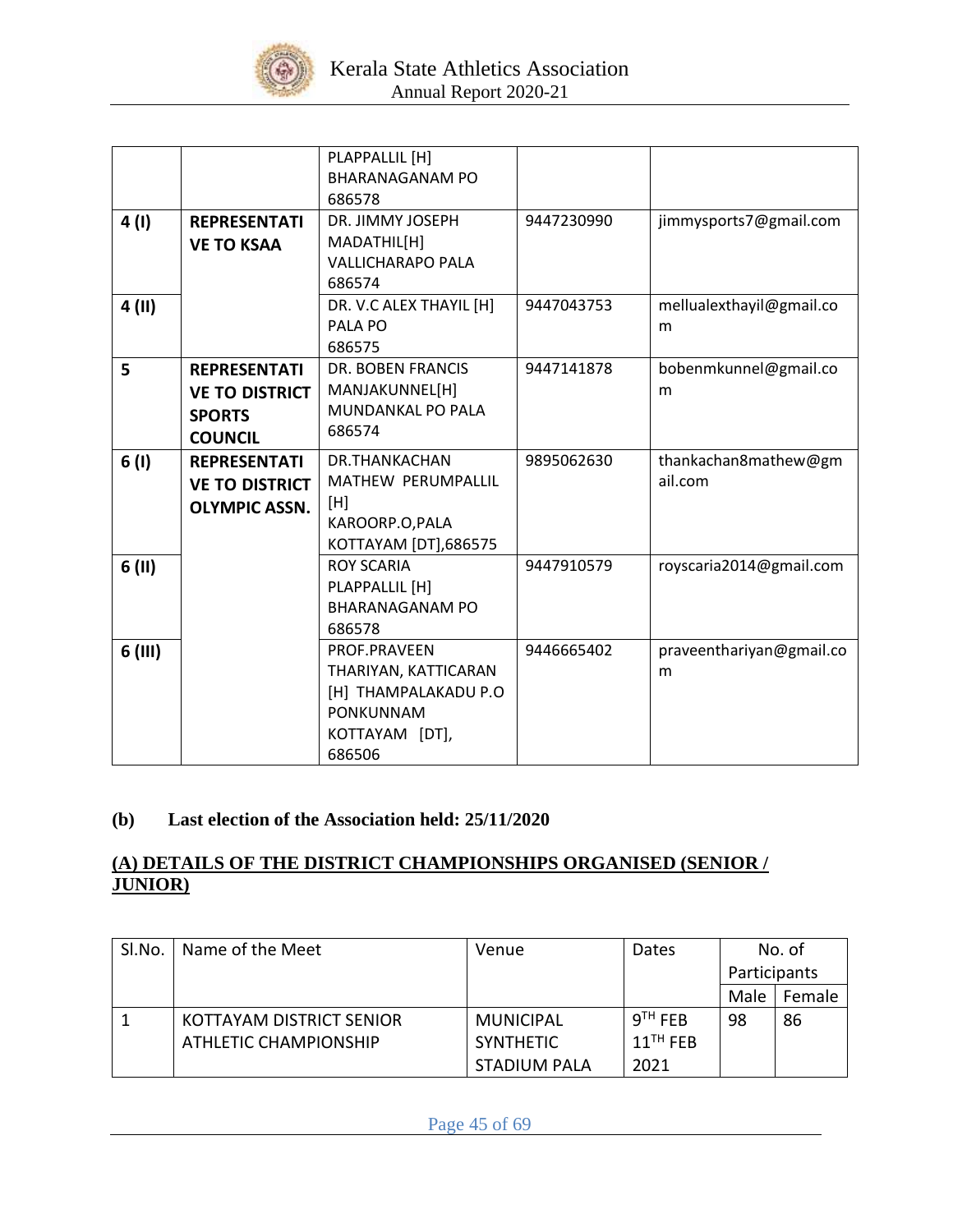

| ∽ | KOTTAYAM DISTRICT JUNIOR | <b>MUNICIPAL</b> | $9TH$ FEB              | 220 | 21C |
|---|--------------------------|------------------|------------------------|-----|-----|
|   | ATHLETIC CHAMPIONSHIP    | <b>SYNTHETIC</b> | $11$ <sup>TH</sup> FEB |     |     |
|   |                          | STADIUM PALA     | 2021                   |     |     |

## **(B) PARTICIPATION IN VARIOUS STATE MEETS (SENIORS / JUNIORS)**

|                | Name of Meet (s)                                                                                | No. of       |       | <b>Medals Win</b> |                         |                         |
|----------------|-------------------------------------------------------------------------------------------------|--------------|-------|-------------------|-------------------------|-------------------------|
|                |                                                                                                 | participants |       |                   |                         |                         |
|                |                                                                                                 | Male         | Femal | Gold              | Sliver                  | <b>Bronze</b>           |
|                |                                                                                                 |              | e     |                   |                         |                         |
| 1              | 64TH DR. TONY DANIEL MEMORIAL 15<br>KERALA STATE SENIOR ATHLETICS<br><b>CHAMPIONSHIP - 2021</b> |              | 37    | 9                 | 14                      | 7                       |
| $\overline{2}$ | <b>64TH KERALA STATE JUNIOR ATHLE 71</b><br><b>CHAMPIONSHIP - 2021</b>                          |              | 59    | 13                | 15                      | 11                      |
| 3              | <b>KERALA STATE CROSS COUNTRY</b><br><b>CHAMPIONSHIP - 2021</b>                                 | 22           | 18    | Women-<br>GOLD    | $G-20$<br><b>SILVER</b> | $G-16$<br><b>BRONZE</b> |

# **(C) PARTICIPATION IN NATIONAL INTER DISTRICT MEET**

| Name of Meet                          | No. of       |        | <b>Modals Win</b> |       |              |
|---------------------------------------|--------------|--------|-------------------|-------|--------------|
|                                       | participants |        |                   |       |              |
|                                       | Male         | Female | Gold              | Slive | <b>Bronz</b> |
|                                       |              |        |                   |       | e            |
| NATIONAL INTER DISTRICT MEET NOT HELD |              |        |                   |       |              |

# **(C-i) DETAILS OF ATHLETES WON MEDALS IN NATIONAL/INTERNATIONAL CHAMPIONSHIPS**

| SI.N     | Name of             | Address             | Name of the     | Even | Position    | Coach             |
|----------|---------------------|---------------------|-----------------|------|-------------|-------------------|
| $\Omega$ | Athlete             |                     | Championsh      |      |             |                   |
|          |                     |                     | ip              |      |             |                   |
|          | ATHUL RAJ K         | <b>JUMPS</b>        | SOUTH           | PV   | GOLD        | K.P               |
|          |                     | <b>ACADEMY PALA</b> | ZONE            |      |             | SATHEESHKUMAR     |
|          |                     |                     | <b>NATIONAL</b> |      |             |                   |
|          | <b>ALPHONSA</b>     | <b>PALA SPORTS</b>  | <b>SOUTH</b>    | 60   | <b>GOLD</b> | <b>AJIMON K.S</b> |
|          | <b>TREESA TERIN</b> | <b>ACADEMY</b>      | <b>ZONE</b>     |      |             |                   |
|          |                     |                     | <b>NATIONAL</b> |      |             |                   |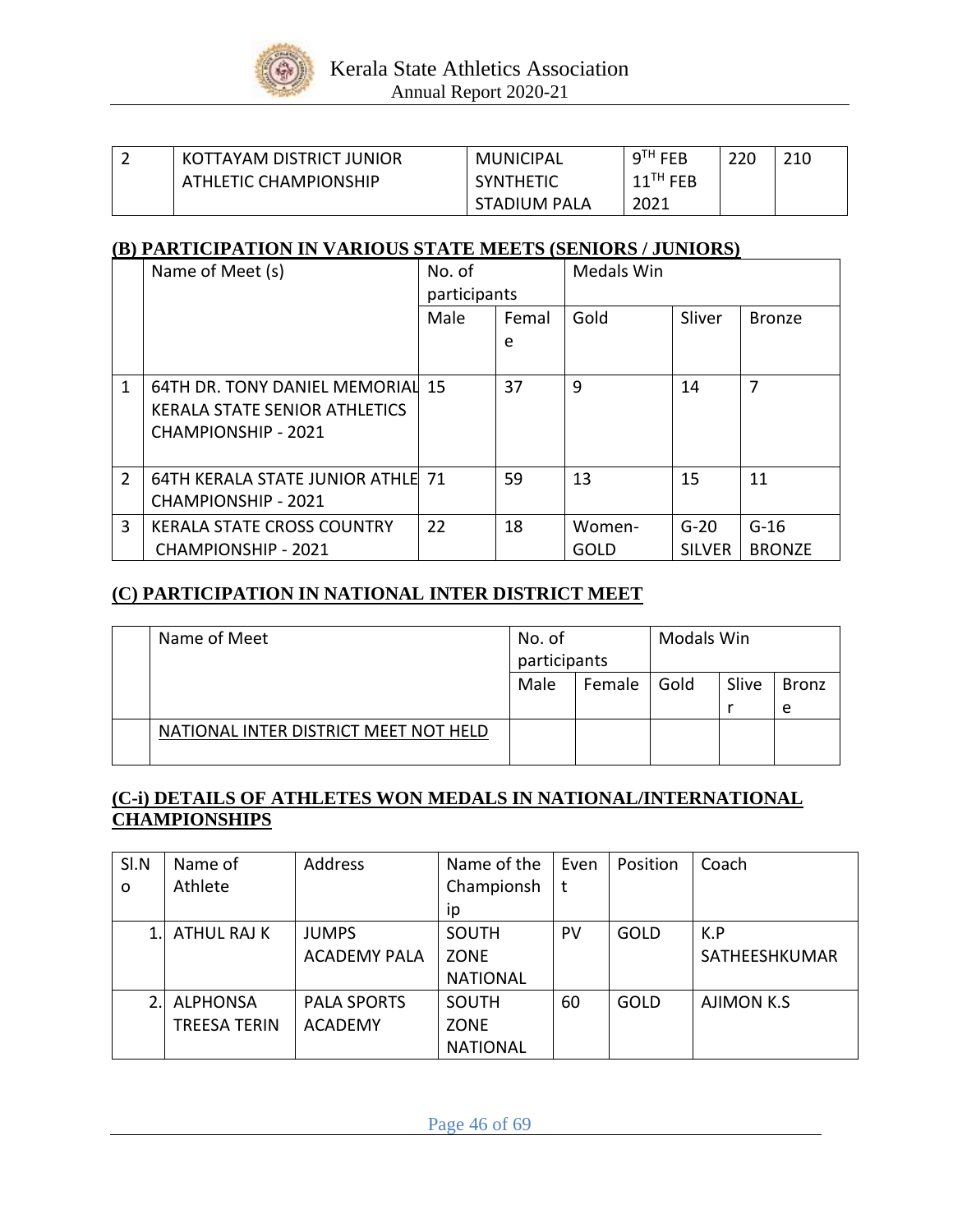

| 3. | SANDRAMOL<br>SABU | WMC THOMAS<br><b>MASH SPORTS</b><br><b>ACADEMY</b><br><b>POONJAR</b> | <b>SOUTH</b><br><b>ZONE</b><br><b>NATIONAL</b> | 100  | <b>SILVER</b> | K.P THOMAS                     |
|----|-------------------|----------------------------------------------------------------------|------------------------------------------------|------|---------------|--------------------------------|
| 4. | AKHILA M.R        | <b>ALPHONSA</b><br><b>COLLEGE PALA</b>                               | SOUTH<br><b>ZONE</b><br><b>NATIONAL</b>        | 5000 | <b>BRONZE</b> | DR.THANKACHAN<br><b>MATHEW</b> |
| 5. | <b>MANOOP M</b>   | ST. DOMINIC'S<br><b>COLLEGE</b><br>KANJIRAPALLY                      | SOUTH<br><b>ZONE</b><br><b>NATIONAL</b>        | 400  | <b>BRONZE</b> | <b>BAIJU JOSEPH</b>            |
| 6. | SANDRAMOL<br>SABU | WMC THOMAS<br><b>MASH SPORTS</b><br><b>ACADEMY</b><br><b>POONJAR</b> | <b>SOUTH</b><br><b>ZONE</b><br><b>NATIONAL</b> | 300  | <b>BRONZE</b> | K.P THOMAS                     |

# **List os affiliated units**

- 1. ALPHONSA COLLEGE PALA
- 2. ALPHONSA ATHLETICS ACADEMY PALA
- 3. ASSUMPTION COLLEGE CHANGANACHERRY
- 4. ASSUMPTION COMMUNITY COLLEGE CHANGANACHERRY
- 5. AAA CHANGANACHERRY
- 6. ST. SEBASTIAN'S H.S.S KADANAD
- 7. ST ALOYSIUS H S S ATHIRAMUZHA
- 8. LABOUR INDIA PUBLIC SCHOOL,MARANGATTUPILLY
- 9. ST. THOMAS HSS PALA
- 10. HOLY CROSS HSS CHERPUNKAL
- 11. ST JOSEPH'S ENGLISH MEDIUM SCHOOL, KEEZHOOR
- 12. JUBILEE ARTS & SPORTS CLUBKADAPLAMATTOM
- 13. MARY MATH PUBLIC SCHOOL KADAPLAMATTOM
- 14. SHGHS BHARANANGANAM
- 15. S.BHSS.CHANGANACHERRY
- 16. ATHLETICS CLUB KADAPLAMATTOM
- 17. ST.THOMAS COLLEGE PALA
- 18. SB COLLEGE,CHANGANACHERRY
- 19. GRACEY MEMORIAL HIGH SCHOOL.
- 20. ST. MARY'S GHSS PALA
- 21. SANTA MARIA PUBLIC SCHOOL & JUNIOR COLLEGE
- 22. ST. PETER'S HSS ,KURUMPANADOM
- 23. ST. DOMINIC'S H S S KANJIRAPALLY
- 24. ST.MARY'S G.H.S KANJIRAPALLY
- 25. ST. DOMINIC'S COLLEGE KANJIRAPALLY

Page 47 of 69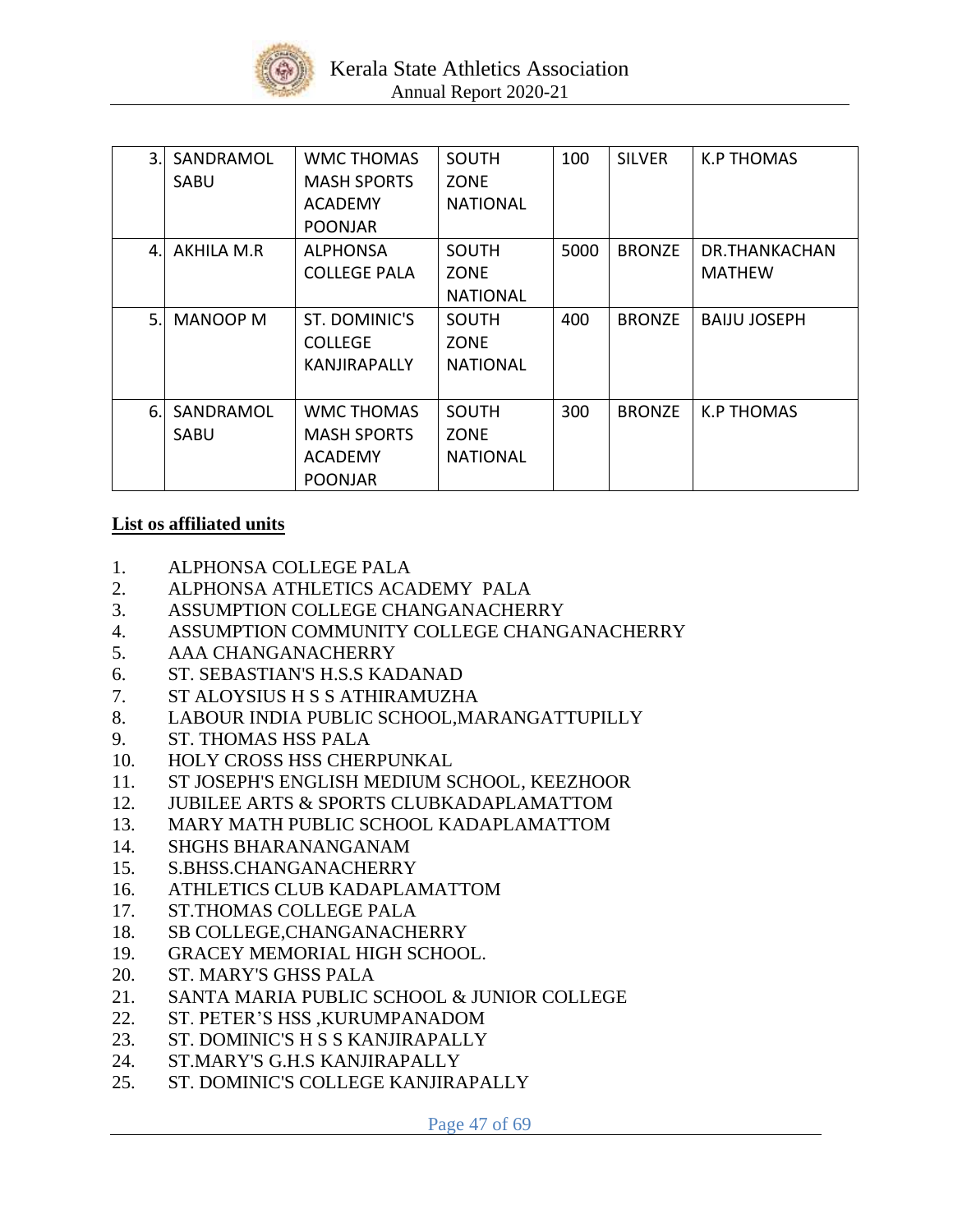

- 26. MDSHSS ,KOTTAYAM.
- 27. JUMPS ACADEMY PALA.
- 28. PALA SPORTS ACADEMY
- 29. C K M H S S KORUTHODU
- 30. WMC THOMAS MASH SPORTS ACADEMY POONJAR
- 31. SPORTS COACHING CENTRE PALA
- 32. ST.ANTONYS HSS PLASSANAL

Dr. Thankachan Mathew Honorary Secretary

# **10. IDUKKI**

# **ANNUAL ACTIVITY REPORT FOR THE YEAR : 2020 -21**

------------------------------------------------------------------------------------------------------------------------------------------

## **(A) OFFICE BEARERS OF THE ASSOCIATION**

### **(a) Please fill the table below.**

| SI.N           | Position         | Name & Address             | Phone      | E mail id                |
|----------------|------------------|----------------------------|------------|--------------------------|
| 0.             |                  |                            | number     |                          |
| $\mathbf{1}$   | <b>President</b> | P S Dominic.               | 9446224242 | dominicsanthigram@gmail. |
|                |                  | Pulikkel House, Santhigram |            | com                      |
|                |                  | P.O,Idukki                 |            |                          |
|                |                  |                            |            |                          |
|                |                  | Pallammackal House,        |            |                          |
|                |                  | Mammattickanam             |            |                          |
|                |                  | P.ORajakad.Idukki 685      |            |                          |
| $\overline{2}$ | <b>Secretary</b> | <b>Jitto Mathew</b>        | 9495909644 | jittooozhiyamannam@gmai  |
|                |                  | Oozhiyamannam House        |            | <u>l.com</u>             |
|                |                  | Erattayar P.O Idukki       |            |                          |
|                |                  |                            |            |                          |
| 3              | <b>Treasurer</b> | Shyju Chandrasekharan      | 9446137329 | shyjuspc1980@gmail.com   |
|                |                  | Pallammackal House,        |            |                          |
|                |                  | Mammattickanam P.O.        |            |                          |
|                |                  | Rajakad.Idukki             |            |                          |
| 4 (i)          | Representat      | <b>Jitto Mathew</b>        | 9495909644 | jittooozhiyamannam@gmai  |
|                | ive to KSAA      | Oozhiyamannam House        |            | <u>l.com</u>             |
|                |                  | Erattayar P.O Idukki       |            |                          |
|                |                  |                            |            |                          |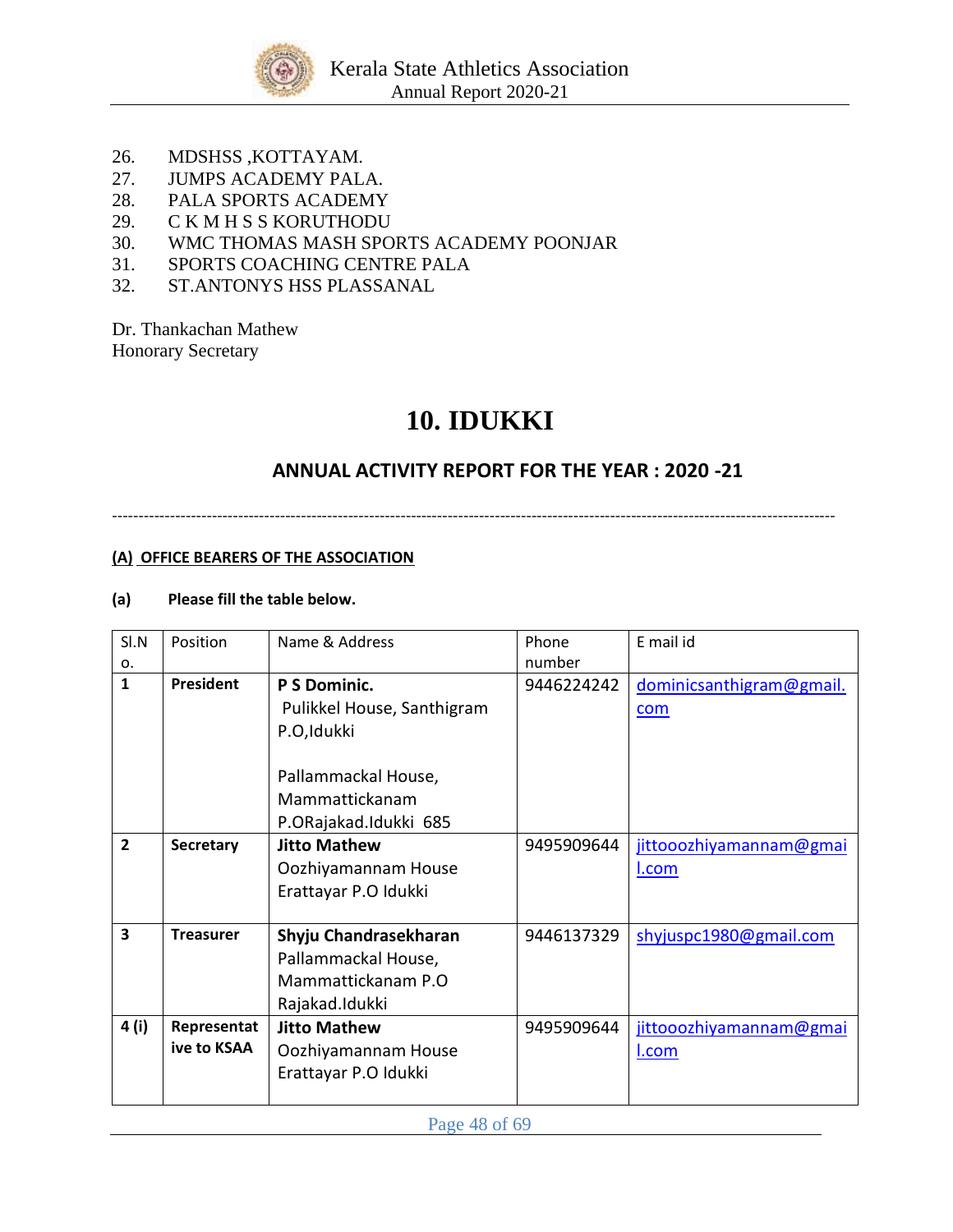

| 4 (ii) |                 | Nicy Joseph, PET             | 9447852472 | nicyjiss14@gmail.com       |
|--------|-----------------|------------------------------|------------|----------------------------|
|        |                 |                              |            |                            |
|        |                 | Kuriaummoottil House         |            |                            |
|        |                 | Kanjikuzhy P.O Idukki        |            |                            |
| 4      |                 | Shijo K K                    | 9446223555 | shijokkup@gmail.co         |
| (iii)  |                 | Kadalackal House,            |            | m                          |
|        |                 | Upputhodu P.O Idukki         |            |                            |
| 4      |                 | <b>Joy Thomas</b>            | 9961812002 | joythomasmani@gmail.co     |
| (iv)   |                 | Perunnaparambil House,       |            | m                          |
|        |                 | Rajamudy P.O, Idukki         |            |                            |
| 5      | Representat     | <b>P S Dominic</b>           | 9446224242 | dominicsanthigram@gmail.   |
|        | ive to          |                              |            | com                        |
|        | <b>District</b> | Pulikkel House, Santhigram   |            |                            |
|        | <b>Sports</b>   | P.O,Idukki                   |            |                            |
|        | <b>Council</b>  |                              |            |                            |
| 6 (i)  | Representat     | <b>Jitto Mathew</b>          | 9495909644 | jittooozhiyamannam@gmai    |
|        | ive to          | Oozhiyamannam House          |            | I.com                      |
|        | <b>District</b> | Erattayar P.O Idukki         |            |                            |
| 6 (ii) | Olympic         | <b>Shjio P Scaria</b>        | 9495470303 | shijoscariapulickalakath@g |
|        | Assn.           | Pulickalakath House, Adimaly |            | mail.com                   |
|        |                 | P.O Idukki                   |            |                            |
|        |                 |                              |            |                            |
| 6      |                 | <b>Binu Thomas</b>           | 9947770574 | binuthomas567@gmail.co     |
| (iii)  |                 | Nedumpallil House Kochera    |            | m                          |
|        |                 | P.O Idukki                   |            |                            |

# **(b) Last election of the Association held :07-11-2020**

#### **(A) DETAILS OF THE DISTRICT CHAMPIONSHIPS ORGANISED (SENIOR / JUNIOR)**

| Sl.No. | Name of the Meet | Venue | Dates |              | No. of |
|--------|------------------|-------|-------|--------------|--------|
|        |                  |       |       | Participants |        |
|        |                  |       |       | Male         | Female |
|        | Not organized    |       |       |              |        |

### **(B) PARTICIPATION IN VARIOUS STATE MEETS (SENIORS / JUNIORS)**

| Name of Meet (s)                          | No. of       |        | Modals Win |        |               |
|-------------------------------------------|--------------|--------|------------|--------|---------------|
|                                           | participants |        |            |        |               |
|                                           | Male         | Female | Gold       | Sliver | <b>Bronze</b> |
| Kerala state cross country championship   | 24           | 8      |            |        |               |
| Kerala state junior athletic championship | 56           | 11     |            |        |               |
| Kerala state senior athletic championship | 23           |        |            |        |               |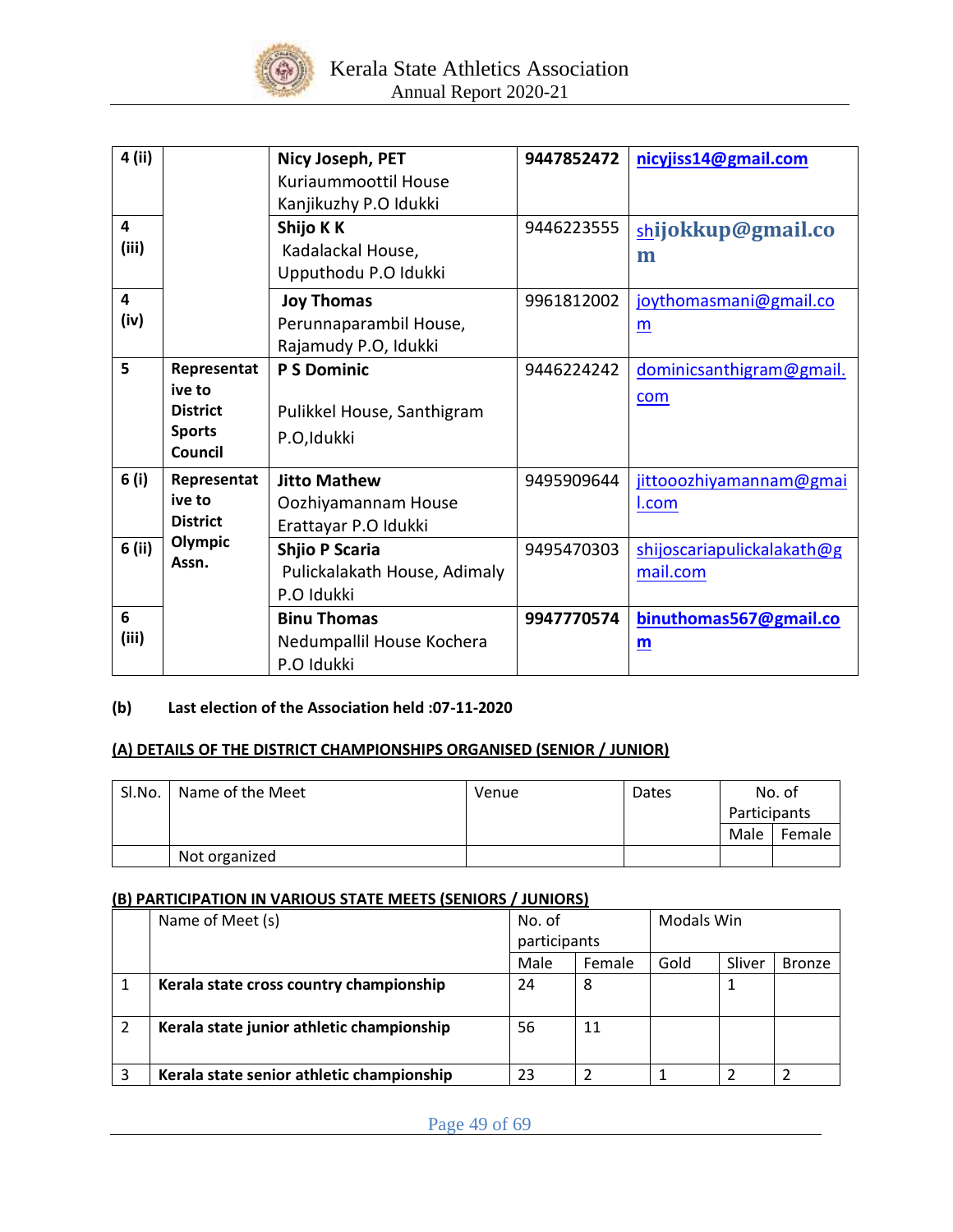

#### **(C) PARTICIPATION IN NATIONAL INTER DISTRICT MEET**

| Name of Meet       | No. of<br>participants |        | Modals Win |        |        |
|--------------------|------------------------|--------|------------|--------|--------|
|                    |                        |        |            |        |        |
|                    | Male                   | Female | Gold       | Sliver | Bronze |
| Meet not conducted |                        |        |            |        |        |

#### **List of affiliated Units**

- Athletic Club, Erattayar Erattayar P.O
- Athletic Club, Marykulam Ayyappankovil P.O
- Christhu Jyothi Public School, Rajakkad Rajakkad P.O
- CRHS Valiyathovala Valiyathovala P.O
- DAS Nedumkandam Nedumkandam P.O
- GHSS Rajakkad Rajakkad P.O
- GHSS Kallar MundiyerummaP.o
- GVHSS Moolamattom Arakkulam P.O
- GVHSS Kumily Kumily P.O
- Jai Matha Public School Marayoor Marayoor P.O
- KAS Club Kattappana Kattappana South P.O
- M.K. Lookose Sport Foundation, Karimkunnam Karimkunnam P.O
- SM HSS Vellaramkunnu Vellaramkunnu P.O
- SN HSS Nangicity Kanjikuzhy P.O
- SNMV HSS VannapuramVannapuram P.O
- SJAHER Moolamattom Arakulam P.O
- SJ HSS Vellayamkudy Vellayamkudy P.O
- SNVHSS NR City NR City P.O
- ST.George Clubs, Vazhathope Idukki Colony P.O
- SPHSS Upputhara Upputhara P.O
- St.George Athletic Club Kattappana Kattappana P.O
- ST.Thomas HS PunnayarKanjikuzhy P.O
- SXHSS, Chemmannar Chemmannar P.O
- Vijayamatha Public School Thookupalam Thookupalam P.O
- SGHSS Kattappana Kattappana South P.O
- GHSS Amaravathy Amaravathy P.O
- 27 Grace Garden Public School Ayyappankovil Ayyappankovil. P.O
- 28 Highrange Sports Academy, Peruvanthanam Peruvanthanam P.O
- Pavanathma College, Murikassery Murikassery
- ST Sebastian's HS Pottankadu Pottankadu P.O
- Viswadeepthi Public School Adimali Adimali P.O
- ST. Thomas Athletic Club Thankamany Thankamany P.O
- STHSS Thankamany Thankamany P.O
- SMHSS Marykulam Marykulam P.O
- SMHSS Murickassery Murickassery P.O
- DHS Kuzhitholu Kuzhitholu P.O
- MESHSS Amayar Vandanmedu P.O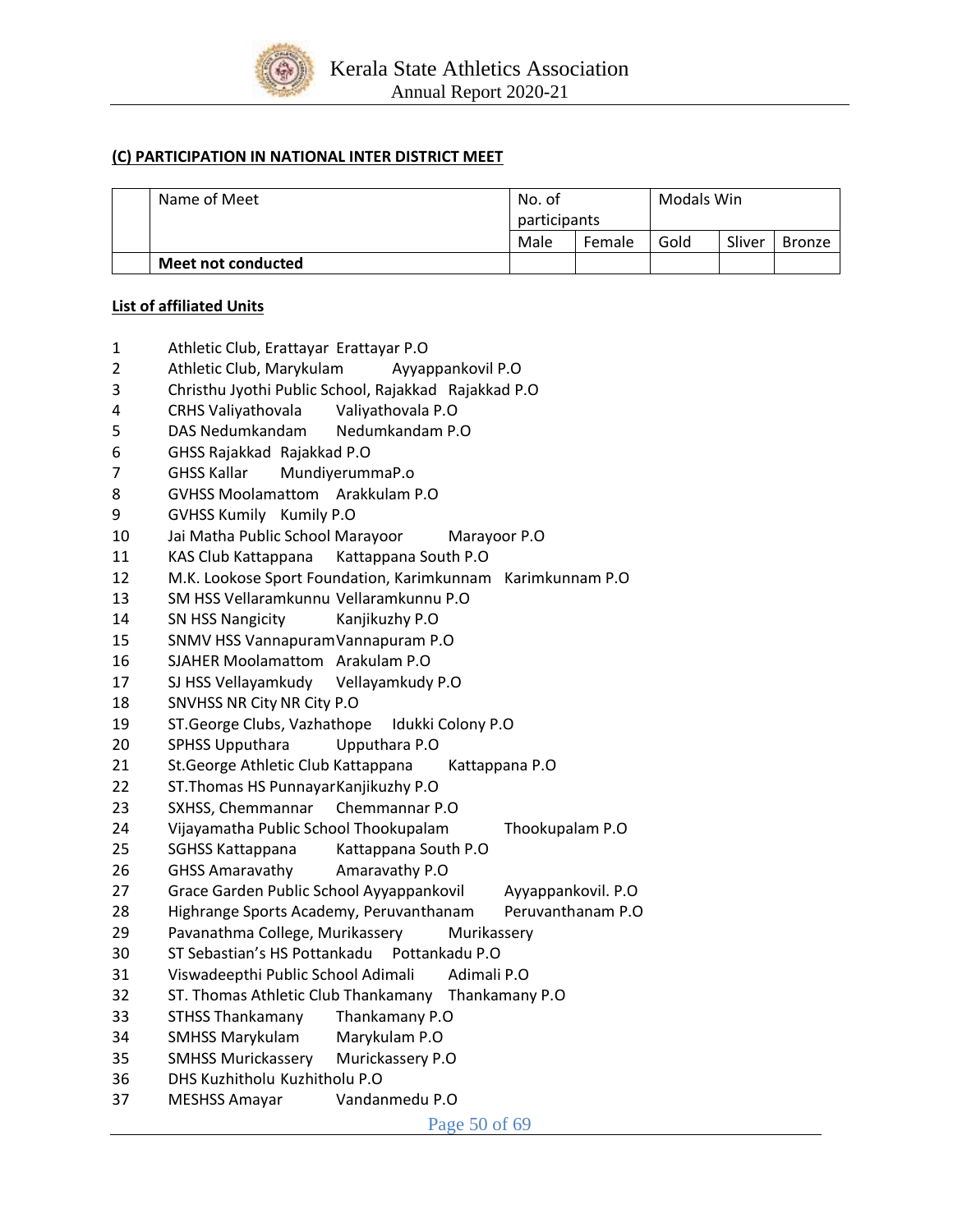

- 38 Calvary Sports Hostel Calvary Mount Calvary Mount P.O
- 39 De Paul International Residential School Pushpagiri Udhayagiri P.O
- 40 Mar Baselious Christian College of Engineering and Technology perumadu Perumadu P.O
- 41 SGHSS Parathode Kambilikandam P.O
- 42 ST Mary's Central School Rajakumari Rajakumari P.O
- 43 Vijayamatha Public School Kallupalam Udumpanchola P.O
- 44 GEM HS Shanthigram Shanthigram P.O
- 45 Christ College Puliyanmala Puliyanmala P.O
- 46 STHSS Erattayar
- 47 ST. Joseph LPS Kallarkutty

Jitto Mathew Honorary Secretary

# **11. ALAPPUZHA**

# **ANNUAL ACTIVITY REPORT FOR THE YEAR 2020-2021**

### **(A) OFFICE BEARS OF THE ASSOCIATION**

| SI.            | position  | Name&Addres                    | Phone      | Email id           |
|----------------|-----------|--------------------------------|------------|--------------------|
| no             |           |                                | unmber     |                    |
| $\mathbf{1}$   | President | MANOJLAL K J kunnathuveli      | 9446835574 | Manojlal1869@gmail |
|                |           | mayithara PO Cherthala         |            | .com               |
| $\overline{2}$ | Secretary | K K PRATHAPAN Kollaseri veli   | 9946745960 | Prathapankk8@gmail |
|                |           | Mayithara P O Cherthala        |            |                    |
| 3              | Treasurer | DIVINE C Divyjyothi cmc 11     | 9446453726 | divinearyamadam@g  |
|                |           | Cherthala p o                  |            | mail.com           |
| 4(1)           | R - KSAA  | K K PRATHAPAN Kollaseri veli   | 9946745960 | Prathapankk8@gmail |
|                |           | Mayithara P O Cherthala        |            |                    |
| 4(2)           | R-KSAA    | <b>B ULLAS. PUNARATHAM</b>     | 9446481611 | ullasbu@gmail.com  |
|                |           | Mayithara PO Cherthala         |            |                    |
| 4(3)           | R-KSAA    | AUGUSTINE N J .Nediyampurackal | 9539488119 | adwinauqustine@gm  |
|                |           | Maraikulam North PO            |            | ail.com            |
| 4(4)           | R-KSAA    | REMADEVI G S . Sankaranandam   | 9400272482 | Remadevigs1968@g   |
|                |           | Varanam P O Cherthala          |            | mail.com           |
| 5              | R-DSC     | K K PRATHAPAN Kollaseri veli   | 9946745960 | Prathapankk8@gmail |
|                |           | Mayithara P O Cherthala        |            |                    |
| 6(1)           | R-DOA     | MANOJLAL K J kunnathuveli      | 9446835574 | Manojlal1869@gmail |
|                |           | mayithara PO Cherthala         |            | .com               |
| 6(2)           | R-DOA     | SAVINAYAN V Mattathil S N      | 9961412357 | saanusavinayanv@g  |
|                |           | Puram P O Cherthala            |            | mail.com           |

Page 51 of 69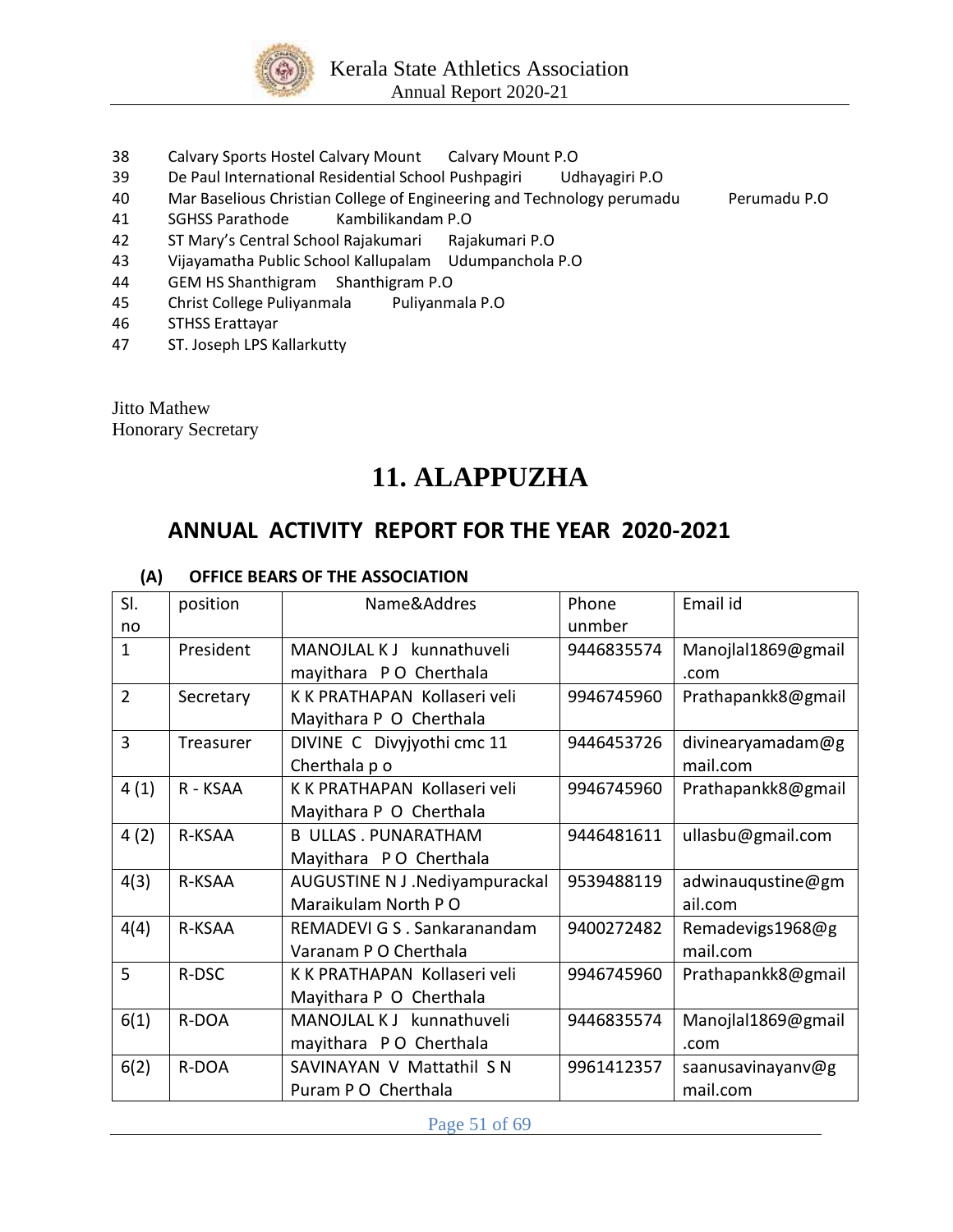

| 6(3) | R-DOA | SAJEEVAN R Madachirayil S N | 8606248352 |  |
|------|-------|-----------------------------|------------|--|
|      |       | Puram P O Cherthala         |            |  |

(b) Last election held: 22/11/2020.

### **(A) DETAILS OF THE DISTRICT CHAMPIONSHIPS ORGANISE**

| <b>SI</b> | Name of the meet        | Venue                | Dates               | Girls | <b>Boys</b> |
|-----------|-------------------------|----------------------|---------------------|-------|-------------|
| .no       |                         |                      |                     |       |             |
|           |                         |                      |                     |       |             |
|           | Junior Selection trials | S N College Cherthla | 9/1/2021to10/1/2021 | 56    | 97          |
|           | Junior&Senior Meet      | S N College Cherthla | 6/2/2021to7/2/2021  | 58    | 166         |
|           |                         |                      |                     |       |             |

### (B) **VARIOUS PARTICIPATION OF THE STATE MEETS**

| <b>SI</b> | Name of the meet     | Male | Female | Gold | Sliver | <b>Bronz</b> |
|-----------|----------------------|------|--------|------|--------|--------------|
| no        |                      |      |        |      |        |              |
|           | Youth Meet           |      |        |      |        |              |
|           | Senior meet          | 17   | 8      |      |        |              |
|           | Inter District Club  |      |        |      |        |              |
|           | Junior               | 77   | 48     | 4    |        |              |
|           | <b>Cross Country</b> |      |        |      |        |              |

### **(C) PARTICIPATION IN NATIONAL INTER DISTRICT MEET**

| Meet<br>Name.<br>0t | Male | Female | Gold<br>$\sim$ | $\sim$ $\cdot$<br>Sliver | <b>Bronz</b> |
|---------------------|------|--------|----------------|--------------------------|--------------|
| $\bullet$ 1<br>nil  |      |        |                |                          |              |

### **List of Affiliated Units**

- 1 GOVT D V H S S CHARAMANGALAM
- 2 LEO ATHLETIC ACADAMY
- 3 A B V H S S MUHAMMA
- 4 BISHOP HODGESH S S MAVELIKARA
- 5 BROTHERS ATHELETIC CLUB
- 6 CHERTHALA ATHELETIC CLUB
- 7 H S KANDAMANGALAM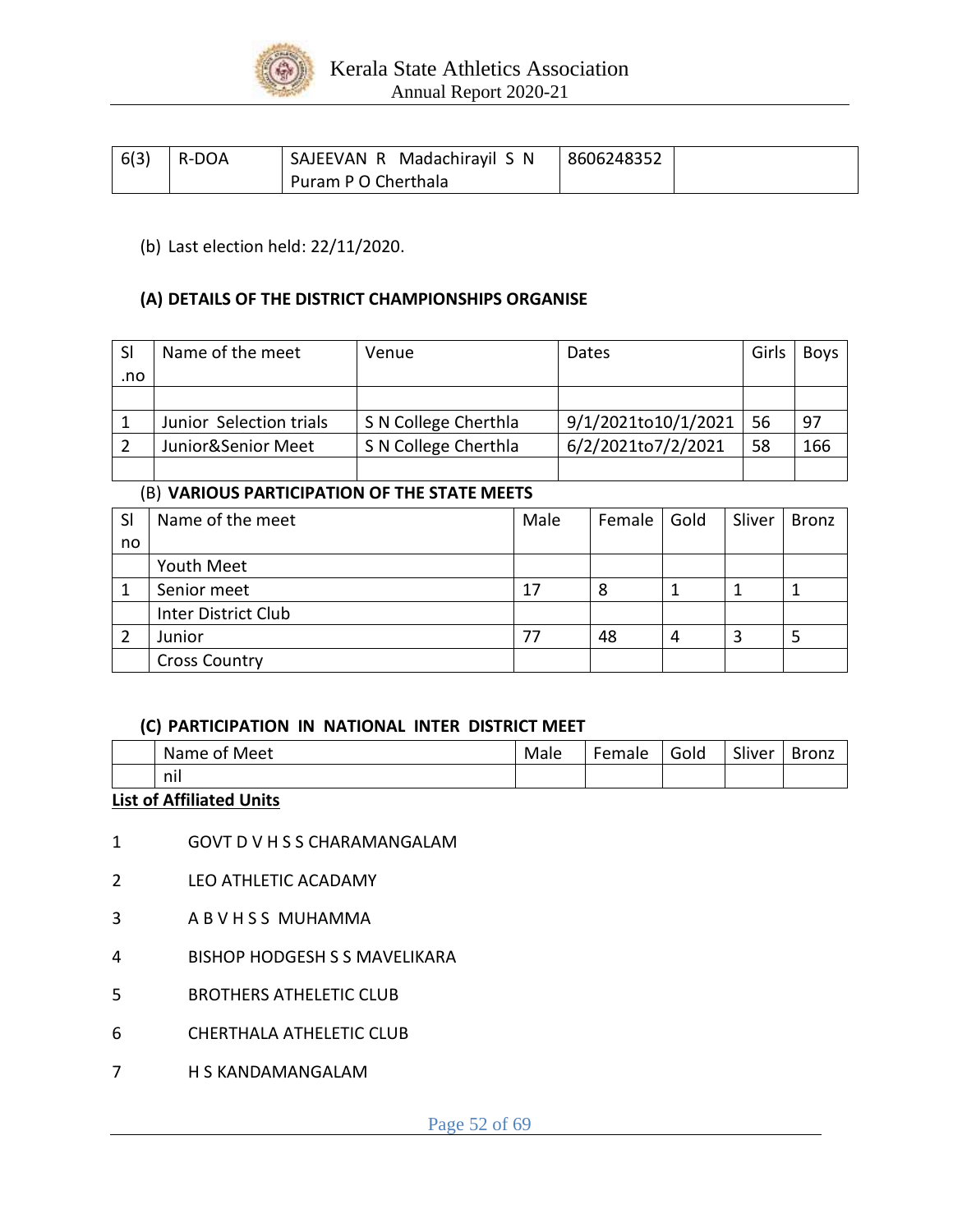

- S N H S S SREEKANDASWARAM
- MATHA SENIOR SECON, SCHOOL
- PRATHIBHA SPORTS CLUB
- S F A H S S ARTHUNKAL
- S N COLLEGE CHERTHALA
- G H S L P S KALAVOOR
- S N M M G H S S S L PURAM
- 15 P S D T MUHAMMA
- GOVT COLLEGE AMBALA PUZHA
- 17 S D V G H S S ALAPPUZHA
- S P K D V KAVUNKAL
- OUR LADY OF MERCY AROOR
- SREE SANKARA E M SCHOOL
- ST ANNS PUBLIC SCHOOL
- S K T H S CHARAMANGALAM
- ST AUGUSTIN'S H S MARARIKULAM
- CHERUPUSHPAM BETHANYSCHOOL
- ST JOSEPH PUBLIC SCHOOL
- ST JOHNS H S S MATTOM
- ST MICHAELS COLLEGE
- CITY TRACK ALAPPUZHA
- 29 LUTHERN H S S ARYAD
- 30 V H S S KANICHUKULANGARA
- BRIGHT PATANAKAD
- SCU G H S S PATANAKAD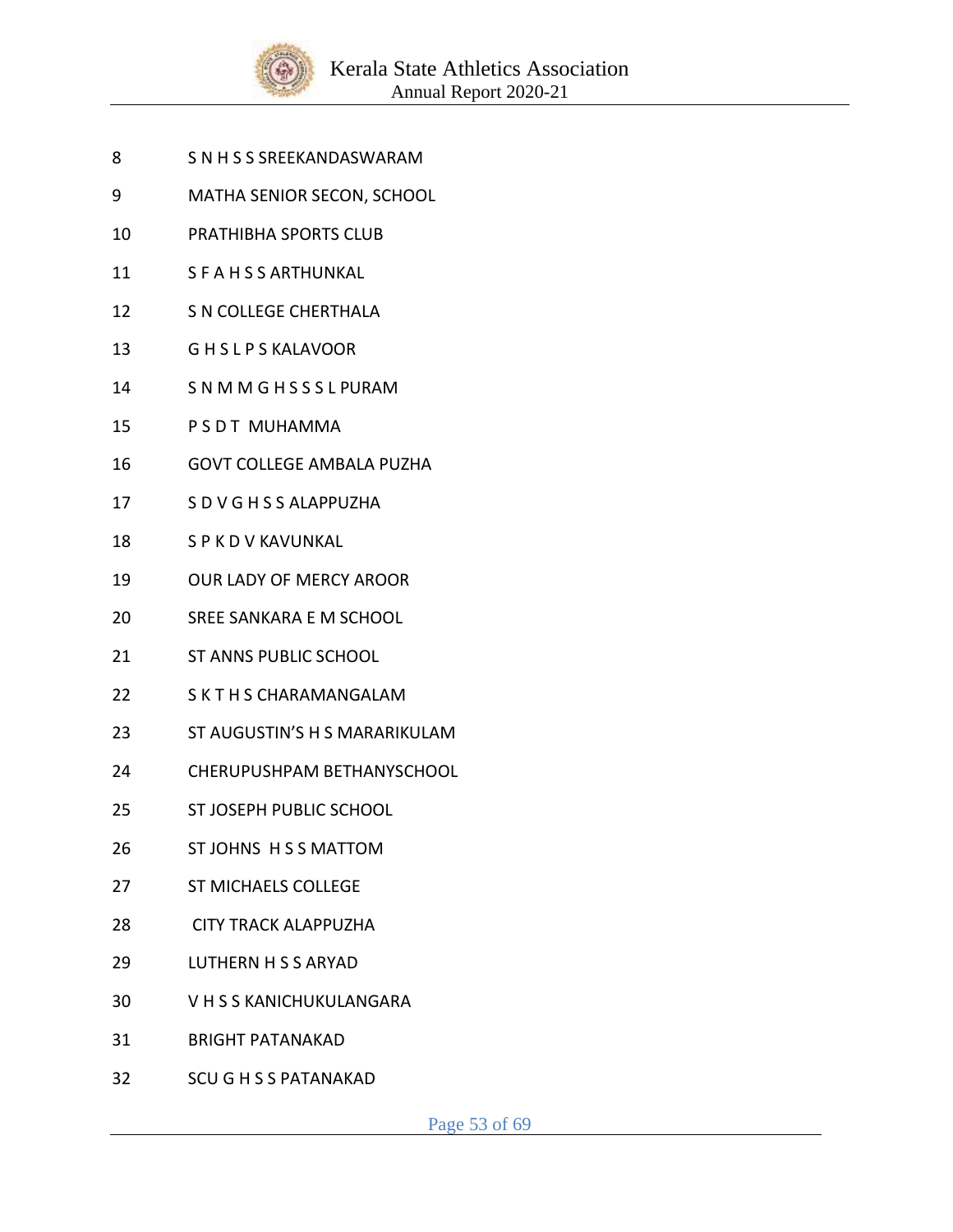

- 33 CLIQUES SPORTS ACADEMY
- 34 K E CARMEL E M SCHOOLMUHAMMA
- 35 D V A C CHARAMANGALAM
- 36 Y C S C KARUVA
- 37 V N S S S N TRUST SCHOOL
- 38 SREE GOKULAM S N G M
- 39 FIT FOR LIFE ACADEMY
- 40 G U P S THAMPAKACHUVADU
- 41 DISHA SPORTS ACADEMY
- 42 BISHOPMOORE VIDHAPIDOM
- 43 V J H S S NADUVATHUNAGAR
- 44 C M S L P S MUHAMMA
- 45 CARMEL SIXES MUHAMMA
- 46 GOVT H S S THIRUNELLUR
- 47 SARADHI CENTRE FOR EXECELANCE

Prathapan K K Honorary Secretary

# **12. PATHANAMTHITTA**

| Sl.No. | Position  | Name & Address            | Phone      | E mail id                  |
|--------|-----------|---------------------------|------------|----------------------------|
|        |           |                           | number     |                            |
|        | President | CHANDRASEKHARAN           | 9447400866 | kcpillai11@gmail.com       |
|        |           | PILLAI.K                  |            |                            |
|        | Secretary | ABRAHAM K JOSEPH          | 9495312225 | abrahamkjoe@gmail.com      |
|        | Treasurer | <b>MATHEW T GEORGE</b>    | 9747463818 | mathewgeorge1967@gmail.com |
| 4 (i)  |           | Chandrasekharan pillai. K | 9447400866 | kcpillai11@gmail.com       |

### **(**A) OFFICE BEARERS OF THE ASSOCIATION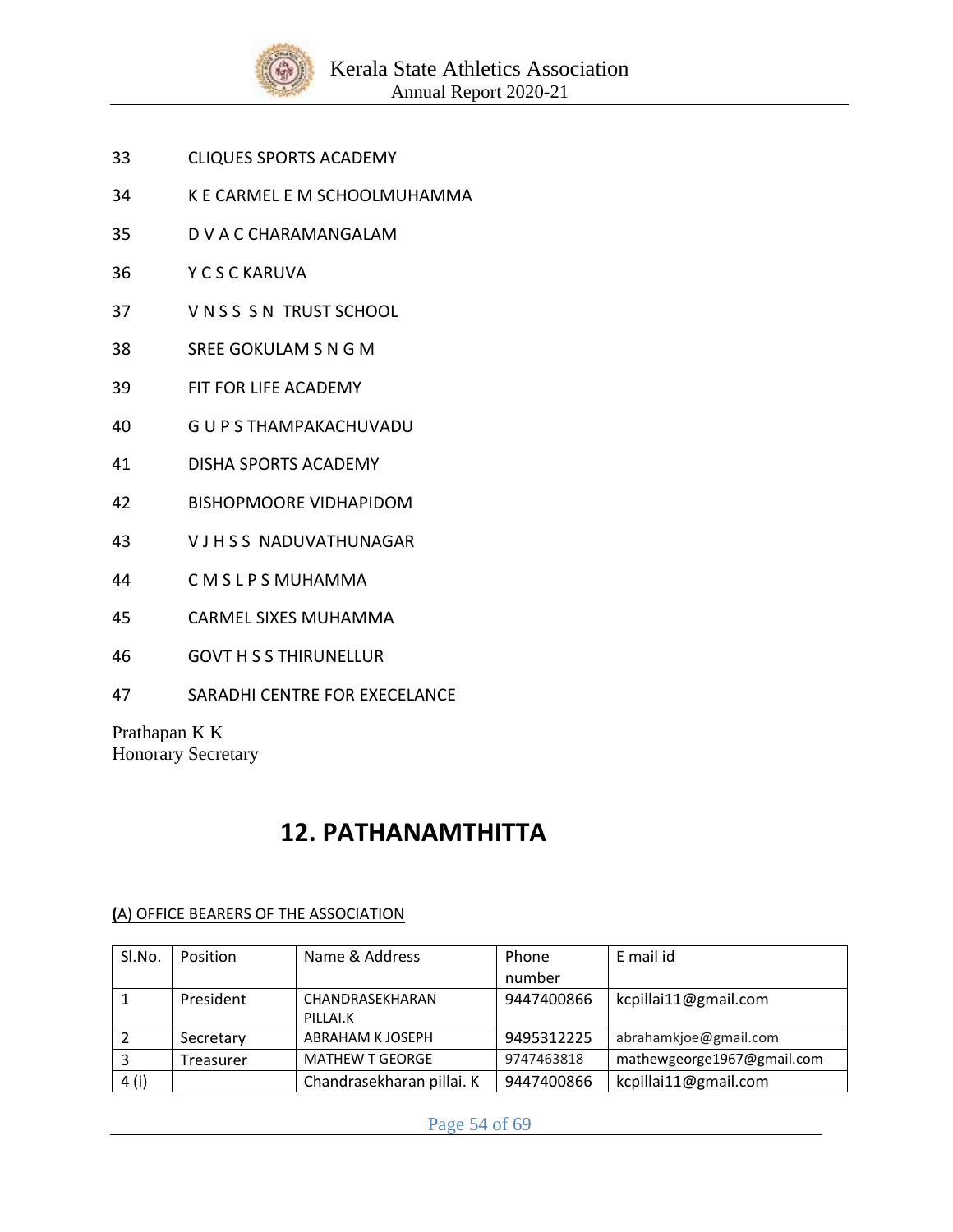

| 4 (ii)    | Representative        | Abraham K joseph          | 9495312225 | abrahamkjoe@gmail.com       |
|-----------|-----------------------|---------------------------|------------|-----------------------------|
| $4$ (iii) | to KSAA               | Mathew T.George           | 9747463818 | mathewgeorge1967@gmail.com  |
| $4$ (iv)  |                       | Minikumari Amma.V         | 9446638715 | Minik0466@gmail.com         |
| 5         | Representative        | Prof: Krishna Pillai K    | 9447096074 | kkrishnapillai@gmail.com    |
|           | to District           |                           |            |                             |
|           | <b>Sports Council</b> |                           |            |                             |
| 6(i)      | Representative        | Chandrasekharan pillai. K | 9447400866 | kcpillai11@gmail.com        |
| $6$ (ii)  | to District           | Abraham K joseph          | 9495312225 | abrahamkjoe@gmail.com       |
| $6$ (iii) | Olympic Assn.         | George Binuraj            | 9447866342 | Georgebinuraj1974@gmail.com |

(b) Last election of the Association held :

### (A) DETAILS OF THE DISTRICT CHAMPIONSHIPS ORGANISED (SENIOR / JUNIOR)

| Sl.No.         | Name of the Meet                      | Venue          | Dates      | No. of       |        |
|----------------|---------------------------------------|----------------|------------|--------------|--------|
|                |                                       |                |            | Participants |        |
|                |                                       |                |            | Male         | Female |
|                | District Senior Athletics meet 2020   | Dist: Stadium, | Feb: 12 &  | 82           | 58     |
|                |                                       | Pathanamthitta | 13 of 2021 |              |        |
| $\mathfrak{p}$ | District Junior Athletics meet 2020   | Dist: Stadium, | Feb: 12 &  | 142          | 94     |
|                |                                       | Pathanamthitta | 13 of 2021 |              |        |
| 3              | Dist: Cross Country Championship 2020 | pathanamthitta | 31/01/2021 | 24           | 15     |
|                |                                       |                |            |              |        |

#### (B) PARTICIPATION IN VARIOUS STATE MEETS (SENIORS / JUNIORS)

|                | Name of Meet (s)                                  |              | No. of |      | Modals Win |               |
|----------------|---------------------------------------------------|--------------|--------|------|------------|---------------|
|                |                                                   | participants |        |      |            |               |
|                |                                                   | Male         | Female | Gold | Sliver     | <b>Bronze</b> |
|                | Dr. Tony Daniel Memorial 64th Kerala State senior | 18           | 08     |      | O          |               |
|                | Athletics Championship 2020                       |              |        |      |            |               |
| $\mathfrak{p}$ | 64th Kerala State Junior Athletics                | 34           | 18     | 2    |            |               |
|                | Championship 2020                                 |              |        |      |            |               |
| 3              | 25th Kerala state cross country championship 2020 |              | 04     |      | 0          | 0             |
|                |                                                   |              |        |      |            |               |

#### (C) PARTICIPATION IN NATIONAL INTER DISTRICT MEET

| Name of Meet                                         | No. of       |        | Modals Win |        |               |
|------------------------------------------------------|--------------|--------|------------|--------|---------------|
|                                                      | participants |        |            |        |               |
|                                                      | Male         | Female | Gold       | Sliver | <b>Bronze</b> |
| No participation due to no competition during 2020 0 |              | C      |            |        |               |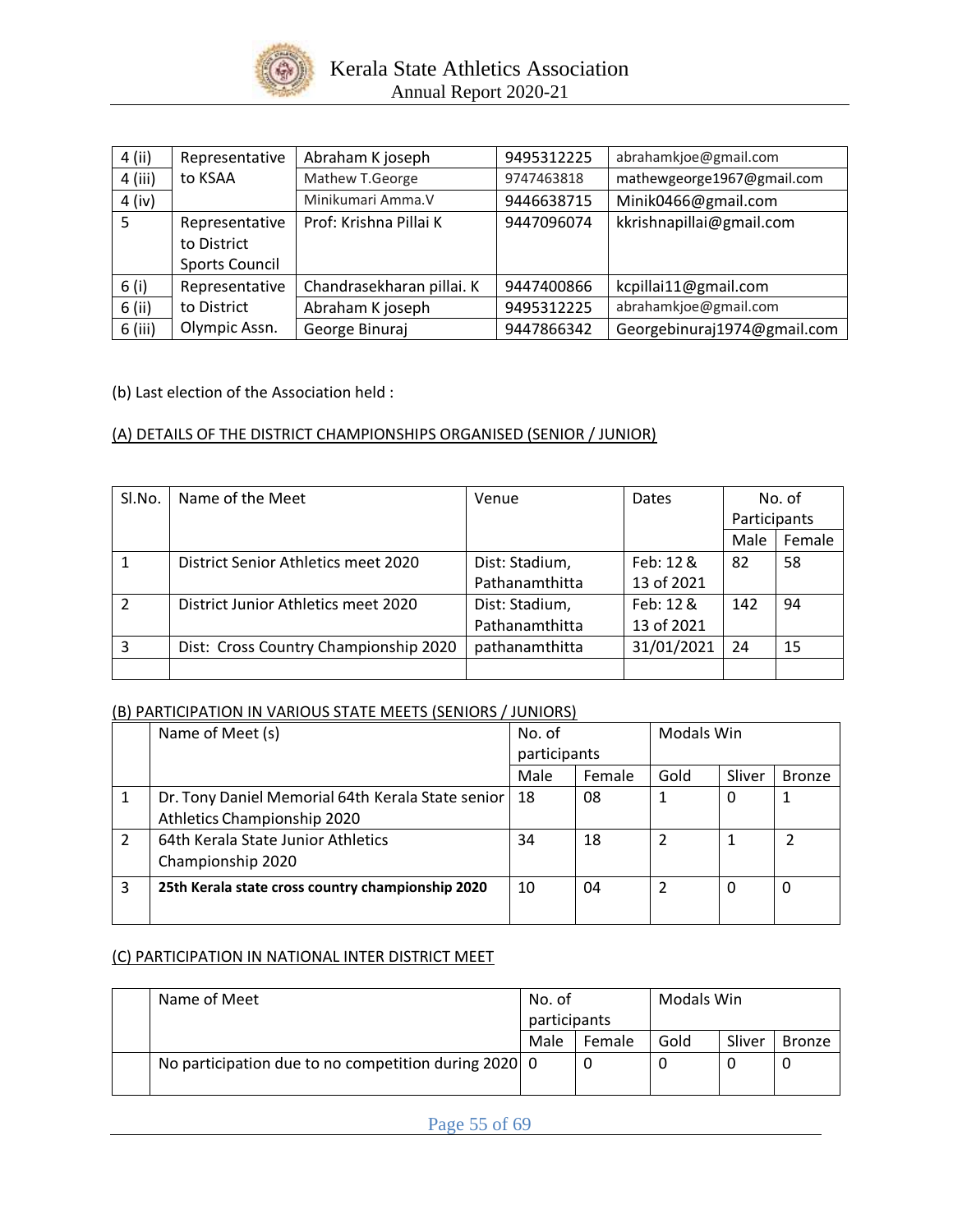

### (C-i) DETAILS OF ATHLETES WON MEDALS IN NATIONAL/INTERNATIONAL CHAMPIONSHIPS

| Sl.No. | Name of             | Address                                                      | Name of the                                                                      | Event        | Position | Coach            |
|--------|---------------------|--------------------------------------------------------------|----------------------------------------------------------------------------------|--------------|----------|------------------|
|        | Athlete             |                                                              | Championship                                                                     |              |          |                  |
|        | <b>BHARATHRAJ B</b> | Biju nivas,<br>edappavoor,<br>ayiroor(PO),<br>Pathanamthitta | 36 <sup>th</sup> National junior<br>athletics championship<br>at Guwahati, Assam | High<br>Jump | Second   | Aneesh<br>Thomas |
|        |                     |                                                              |                                                                                  |              |          |                  |

### **List of Affiliated Units**

- Sports Coaching Centre, Thiruvalla.
- St. Johns H.S,S., Eraviperoor
- T.M.G.H.S.S., Peringanadu, Adoor
- Gurukulam, H.S., Edakkulam
- Y.M.C.A., Pathanamthitta
- Mar Thoma H.S.S.Pathanamthitta
- Thiruvalla Coaching Centre, Thiruvalla.
- Ebenezer High School, Ranni
- Government H.S.S., Konni.
- Centralised Sports Hostel, Thiruvalla
- Republican H.S.S., Konni
- Netaji H.S.S., Pramadom
- Amrutha H. S. S., Konni
- St. George VHSS, Attachackal
- Anjali Sports Club, Elanthoor
- Veterans Athletic Club, Pathanamthitta
- N.S.S. Athletic Club, Pandalam
- Santhosh Club, Pathanamthitta
- S.C. H.S.S., Ranni
- Arya Barathy H.S, Omalloor
- Catholicate H.S.S., Pathanamthitta
- M.V.Chandy Athletics Club, Pathanamthitta
- Newman Public School , Mangad.
- St: George Mount HS Kaipattoor
- Navajeevan Sports Club, Mekkozhoor
- B.A.M. College, Thurithicadu .
- MSC HS, Thannithode
- Government H.S.S., Omalloor
- Athletics Club, Angamoozhy.
- SVHSS, Pullad
- T.T.T.M. V.H.S.S., Vadasserkkara
- St. Thomas H.S., Kadambanad
- Holy Angels EHSS, Adoor.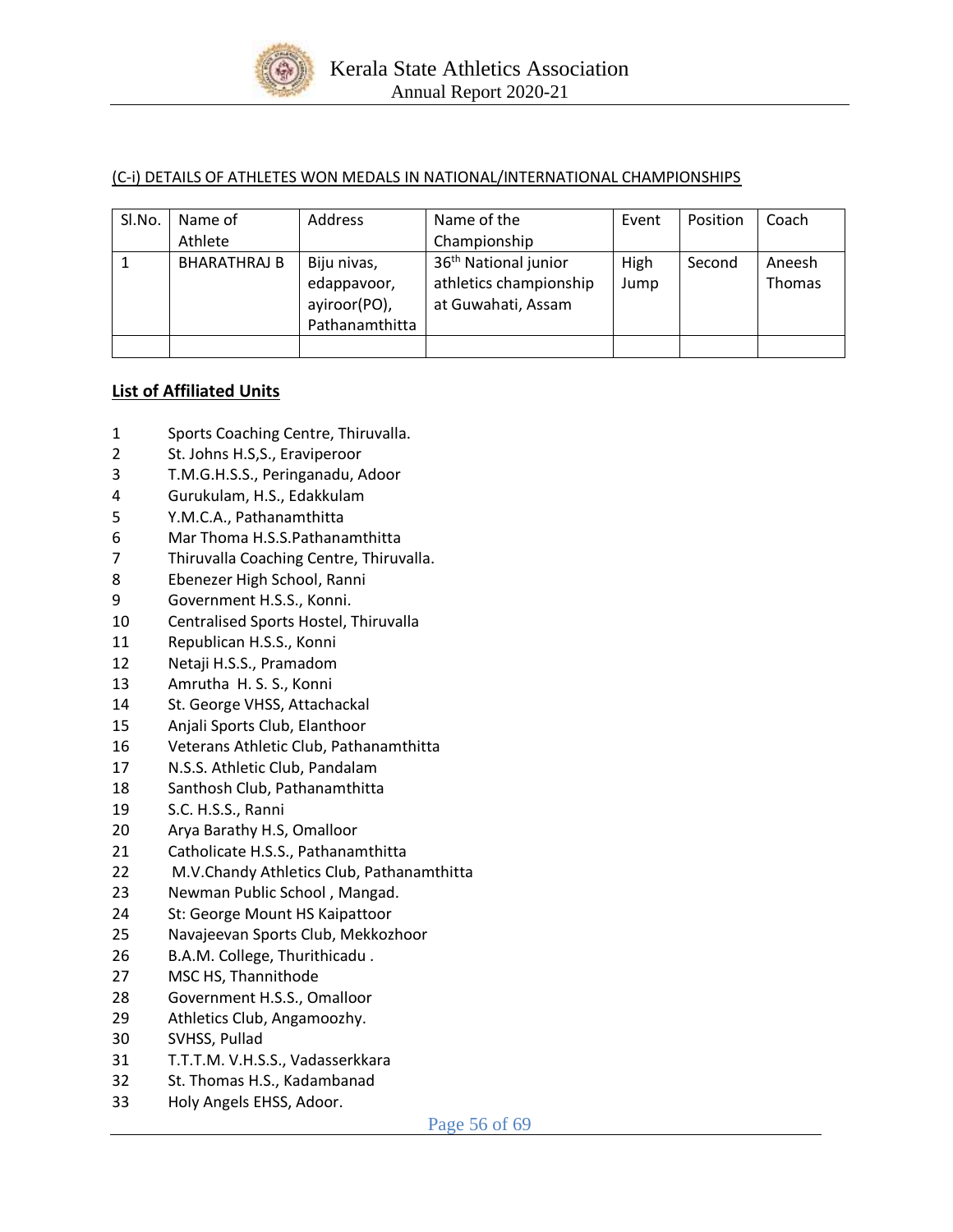

- 34 S.H. H.S.S., Mylapra
- 35 St: Marys GHS Kozhenchery
- 36 S. N. Public School, Konni
- 37 K.R.P.. M.H.S.S., Seethathodu
- 38 NSS Athletic Club, Perumpulickal,
- 39 SNDP HSS, Venkurinji
- 40 Govt. H.S.S., Thengamom
- 41 MRHSS Vadasserikara
- 42 JMPHSS, Malayalapuzha
- 43 SBHSS, Vennikulam
- 44 YMCA, Nannuvakadu
- 45 Govt: H.S.S., Kadammanitta
- 46 Padmasree Public School, Enathu.
- 47 Holy Angels Model School, Pathanamthitta.
- 48 SVGV HSS, Kidanganur.
- 49 Govt. HSS, Chittar
- 50 ST: Marys MMGHSS, Adoor
- 51 PSVPM HSS, Konni.
- 52 Youngsters club, pathanamthitta
- 53 Govt: HSS. Pathanamthitta.
- 54 Javahar Navodaya Vidyalaya, Vechoochira
- 55 Athletics Sports Club , Konni
- 56 Christhuraja public school, Chungappara.

Abraham K Joseph Honorary Secretary

# **13. KOLLAM**

### **(A) OFFICE BEARERS OF THE ASSOCIATION**

| SI.No.                  | <b>Position</b>  | <b>Name &amp; Address</b>         | Phone      | E mail id          |
|-------------------------|------------------|-----------------------------------|------------|--------------------|
|                         |                  |                                   | number     |                    |
| 1                       | President        | S. Devarajan                      |            |                    |
|                         |                  | Paruthivila House, R. O. Junction | 9447073382 | devarajanragam     |
|                         |                  | Anchal P. O. - 691306             |            | @gmail.com         |
| $\overline{\mathbf{z}}$ | <b>Secretary</b> | M. Edward                         |            |                    |
|                         |                  | Mathew Dale, VNR Nagar - 139      | 9496535524 | edwardmathew66     |
|                         |                  | Eravipuram - 69011                |            | @gmail.com         |
| 3                       | <b>Treasurer</b> | Santhoshkumar, K                  |            |                    |
|                         |                  | Oruma Nagar 205, Thattamala P     | 9446350287 | santhoshsreemoolam |
|                         |                  | $\Omega$                          |            | @gmail.com         |
|                         |                  | Kollam - 691020                   |            |                    |
| 4 (i)                   | Representative   | M. Edward                         |            |                    |
|                         | to KSAA          | Mathew Dale, VNR Nagar - 139      | 9496535524 | edwardmathew66     |
|                         |                  | Eravipuram - 69011                |            | @gmail.com         |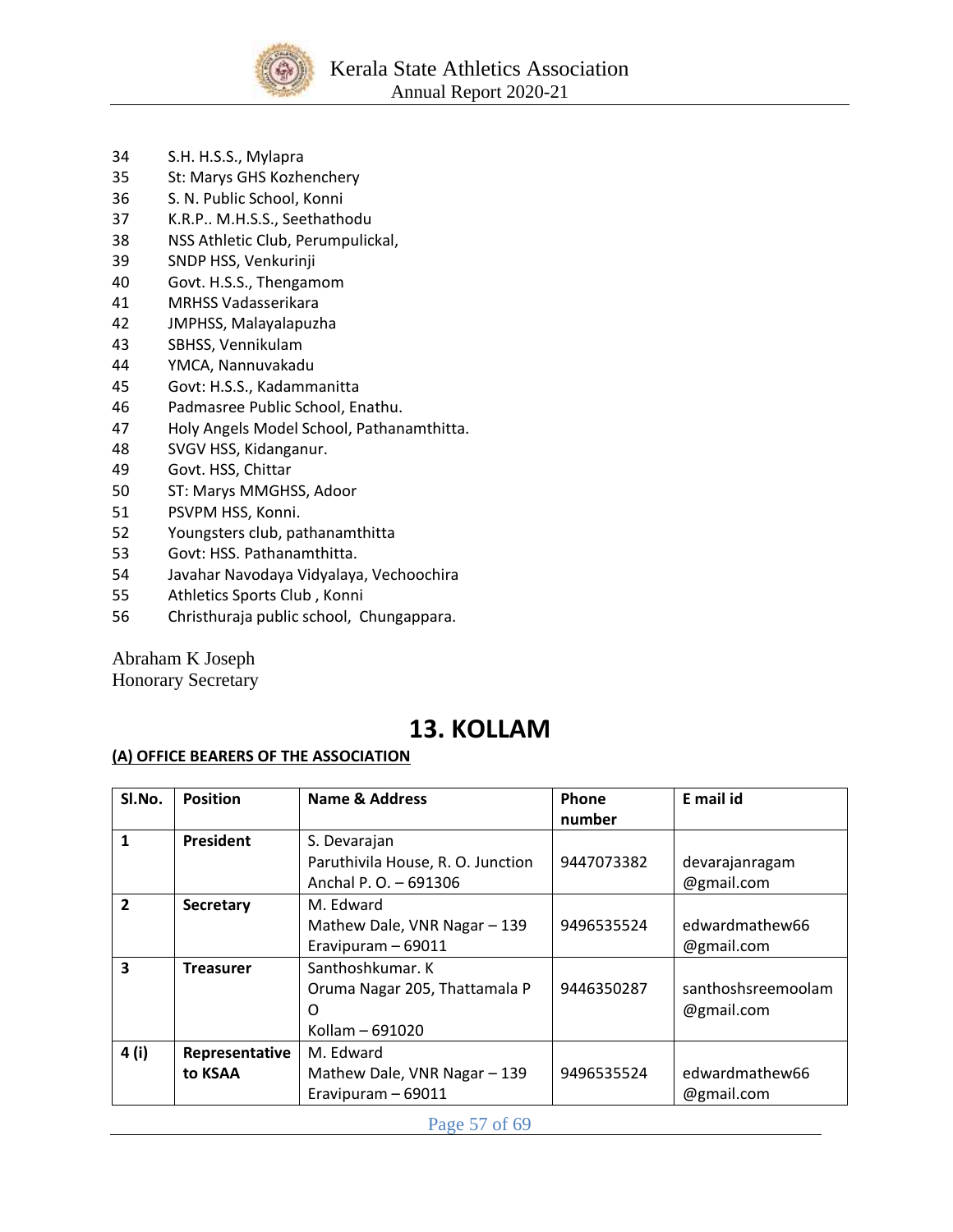

| 4 (ii)  |                       | Prof. B. Raju                  |            |                       |
|---------|-----------------------|--------------------------------|------------|-----------------------|
|         |                       | KNRA-56, Thengazhisseril       | 9447204914 | bhuvaraj777           |
|         |                       | Koottikkada PO                 |            | @gmail.com            |
|         |                       | Thattamala, Kollam - 691020    |            |                       |
| 4 (iii) |                       | Anilkumar. M                   |            |                       |
|         |                       | Puliyathu House                | 947304723  | anilkumarhssm         |
|         |                       | Mayyanad P O, Kollam - 691303  |            | @gmail.com            |
| 4 (iv)  |                       | Deepa Sunil                    |            |                       |
|         |                       | Edappakonathu Veedu            | 9497811840 | deepasunilparu        |
|         |                       | Odanavattam P O, Kottarakkara  |            | @gmail.com            |
| 5       | Representative        | Anilkumar. M                   |            |                       |
|         | to District           | Puliyathu House                | 947304723  | anilkumarhssm         |
|         | <b>Sports Council</b> | Mayyanad P O, Kollam - 691303  |            | @gmail.com            |
| 6(i)    | Representative        | Jairaj. J                      |            |                       |
|         | to District           | Harichandhanam                 | 9446966326 | jairaj.sree@gmail.com |
|         | <b>Olympic Assn.</b>  | Ayathil P O, Kollam - 691021   |            |                       |
| 6 (ii)  |                       | Ajayakumar. H                  |            |                       |
|         |                       | Greeshmam, Thazham Middle      | 7012253730 | Ajayakumar5ghs        |
|         |                       | Chathannoor, Kollam - 691372   |            | @gmail.com            |
| 6 (iii) |                       | Noufal. M                      |            |                       |
|         |                       | Shameer Manzil,                | 9995995848 | naufal.ctnr           |
|         |                       | Chathannoor P O, Kollam 691572 |            | @gmail.com            |

## **(b) Last election of the Association held : 8/11/2020**

# **(A) DETAILS OF THE DISTRICT CHAMPIONSHIPS ORGANISED (SENIOR / JUNIOR)**

| Sl.No. | Name of the Meet           | Venue         | <b>Dates</b>   |                     | No. of |
|--------|----------------------------|---------------|----------------|---------------------|--------|
|        |                            |               |                | <b>Participants</b> |        |
|        |                            |               |                | Male                | Female |
| 工.     | Dist. Senior Athletic Meet | L.B. Stadium  | 12-02-21       | 76                  | 32     |
|        | Dist. Junior Athletic Meet | L.B. Stadium  | 13.02-21       | 321                 | 158    |
| 3.     | Dist. Cross Country        | L. B. Stadium | $01 - 02 - 21$ | 20                  | 11     |

#### **(B) PARTICIPATION IN VARIOUS STATE MEETS (SENIORS / JUNIORS)**

|    |                                                | No. of participants |        | <b>Modals Win</b> |               |               |
|----|------------------------------------------------|---------------------|--------|-------------------|---------------|---------------|
|    | Name of Meet (s)                               |                     |        |                   |               |               |
|    |                                                | <b>Male</b>         | Female | Gold              | <b>Sliver</b> | <b>Bronze</b> |
|    | Kerala State Senior Athletic Championship 2021 | 24                  | 15     |                   |               |               |
| 2. | Kerala State Junior Athletic Championship 2021 | 68                  | 40     |                   |               |               |

### **(C) PARTICIPATION IN NATIONAL INTER DISTRICT MEET**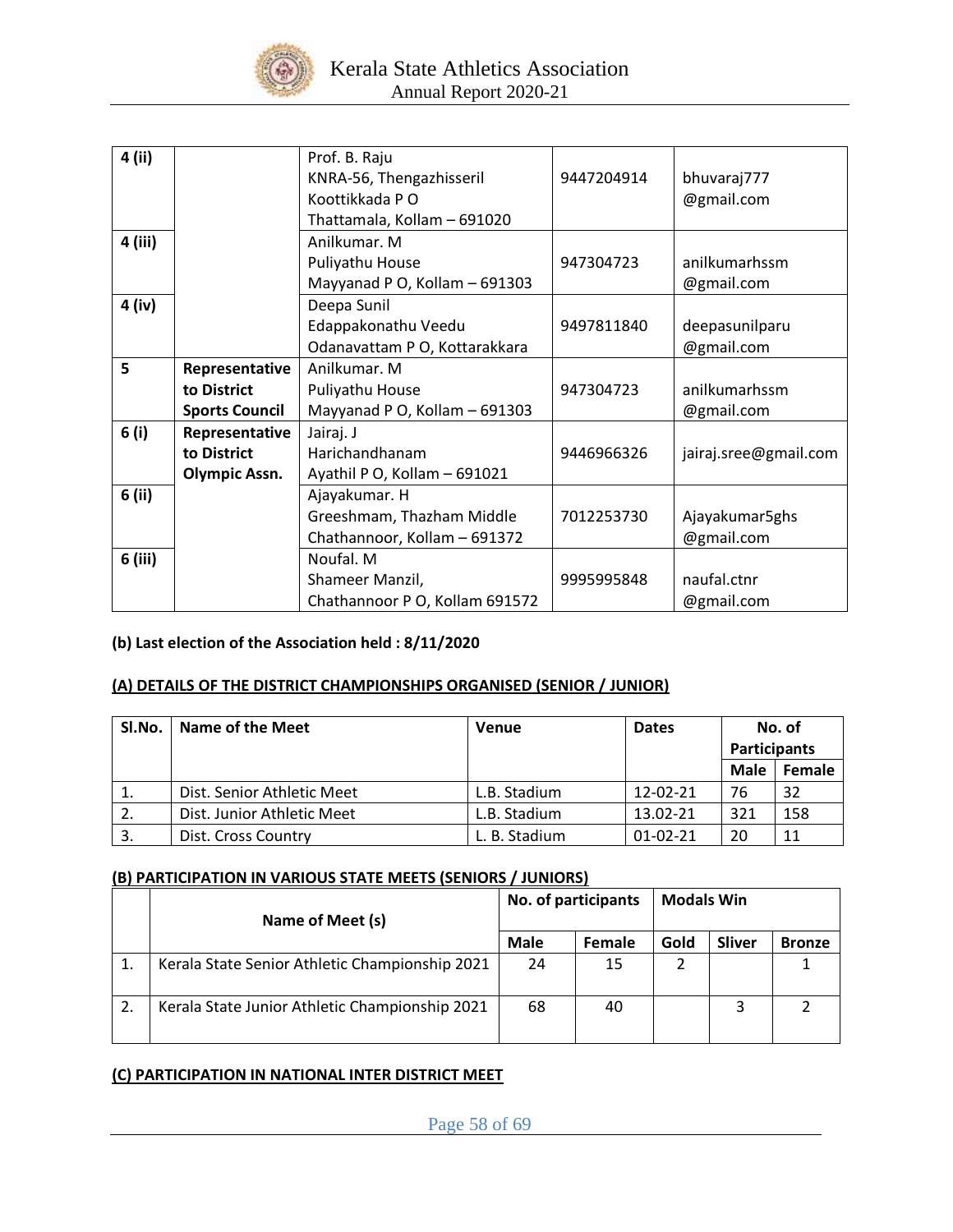

| <b>Name of Meet</b>       | No. of participants |  | <b>Modals Win</b> |               |               |
|---------------------------|---------------------|--|-------------------|---------------|---------------|
|                           | Male<br>Female      |  | Gold              | <b>Sliver</b> | <b>Bronze</b> |
| <b>Meet not conducted</b> |                     |  |                   |               |               |

#### **(C-i) DETAILS OF ATHLETES WON MEDALS IN NATIONAL/INTERNATIONAL CHAMPIONSHIPS**

| Sl.No. | Name of<br>Athlete | Address | Name of the<br>Championship | Event | Position | Coach |
|--------|--------------------|---------|-----------------------------|-------|----------|-------|
|        |                    | NIL     |                             |       |          |       |

#### **List of Affiliated Units**

- 1. S. N. College, Punalur
- 2. Govt. H. S. Uliyanad
- 3. Govt. H. S. Pooyappally
- 4. Sai, Kollam
- 5. Centralized Hostel, Kollam
- 6. Sri. Gurudev Central School
- 7. Talent Sports Club
- 8. M. K. L. M. H. S. Kannanalloor
- 9. Govt. H. S. Vellamanal
- 10. Christ Raj H. S. S. Kollam
- 11. Jnanodayam Library & Sports Club
- 12. Top Touch Sports Training Centre
- 13. S. N. D. P. Y. H. S., Neeravil
- 14. M. D. H. S. S. Pathanapuram
- 15. College of Arts & Technology, Mayyanad
- 16. Mayyanad H. S. S.
- 17. Vimala Central School, Karamcode
- 18. St. Goretti H. S. S. Punalur
- 19. Drona Sports Club, Punalur
- 20. Govt. Boys H. S. S. Kollam
- 21. St. John's College, Anchal
- 22. Govt. V. H. S. S. Eravipuram
- 23. Bishop Jerome Institute
- 24. Quilon Athletic Club
- 25. Infant Jesus Youth Club
- 26. Zellus Sports Club, Koottikada
- 27. Shalimar Sports Club, Mayyanad
- 28. Athulya Sports Club, Thattamala
- 29. Socket Sports Club, Kollam
- 30. C. R. C. Vady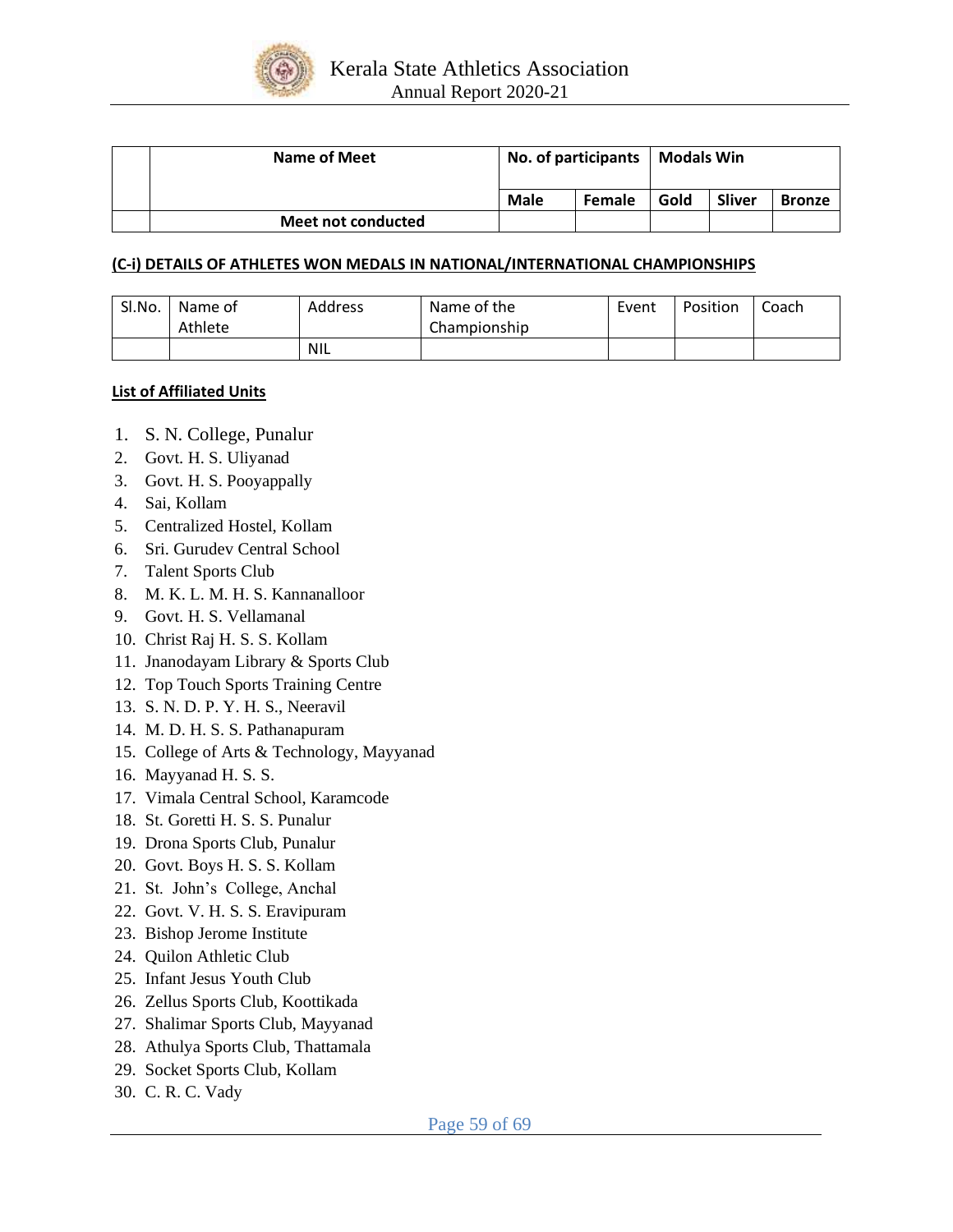

- 31. S. N. M. G. H. S., Kottiyam
- 32. Vidyarambam, Thattamala
- 33. Govt. H. S. S. Chathannoor
- 34. S. N. Public School
- 35. Deepthi Sports Club
- 36. B. H. S. S. Punalur
- 37. N. S. S. Chathannoor
- 38. S. N. Trust H. S. S. Chathannoor
- 39. S. N. V. G. H. S. Paravoor
- 40. Sports Club, Prakulam
- 41. Help Academy

M. Edward

Honorary Secretary

# **14. THIRUVANANTHAPURAM**

# **(A) OFFICE BEARERS OF THE ASSOCIATION**

| <b>SL</b>      |                 |                                | <b>PHONE</b>  |                             |
|----------------|-----------------|--------------------------------|---------------|-----------------------------|
| <b>NO</b>      | <b>POSITION</b> | <b>NAME &amp; ADDRESS</b>      | <b>NUMBER</b> | <b>E MAIL ID</b>            |
|                |                 | Dr.George Thomas               |               |                             |
|                |                 | Mulayara veedu                 | 9447117555    | rejimulayara @g mail,com    |
| 1              | President       | Hose no. 20<br>Oorampallil     |               |                             |
|                |                 | Mundaaikal west Kollam         |               |                             |
|                |                 | K Ramachandran                 |               |                             |
| $\overline{2}$ | Secretary       | Arsha Bhavan PRA 95            | 9495825886    | krcraman2016@gmail.com      |
|                |                 | Erappukuzhy, Kudappanakunnu PO | 8075877584    |                             |
|                |                 | M Cleetus                      |               |                             |
| 3              | Treasurer       | SAP Flat No L 87               |               |                             |
|                |                 | Peroorkada PO                  | 98474278585   | cleetus6102@gmail.com       |
|                |                 | Thiruvananthapuram             |               |                             |
|                |                 | George Thomas                  |               |                             |
| 4(1)           | Rep:to          | Mulayara veedu                 |               |                             |
|                | <b>KSAA</b>     | Hose no. 20<br>Oorampallil     | 9447117555    | rejimulayara @g mail,com    |
|                |                 | Mundaaikal west Kollam         |               |                             |
|                |                 | K I GopalakrishnaPillai        |               |                             |
| (2)            |                 | Sreerekha Jeevan Nagar         | 9447557345    | ki.gkpillai@gmail.com       |
|                |                 | Pottakuzhi, Pattom PO          |               |                             |
|                |                 | Sherly John                    |               |                             |
| (3)            |                 | Thiruhridaya vilasam           | 9847418624    | rohithtravels2012@gmail.com |
|                |                 | TC 6/120, ANRA -19             |               |                             |
|                |                 | Vattiyoorkavu TVPm             |               |                             |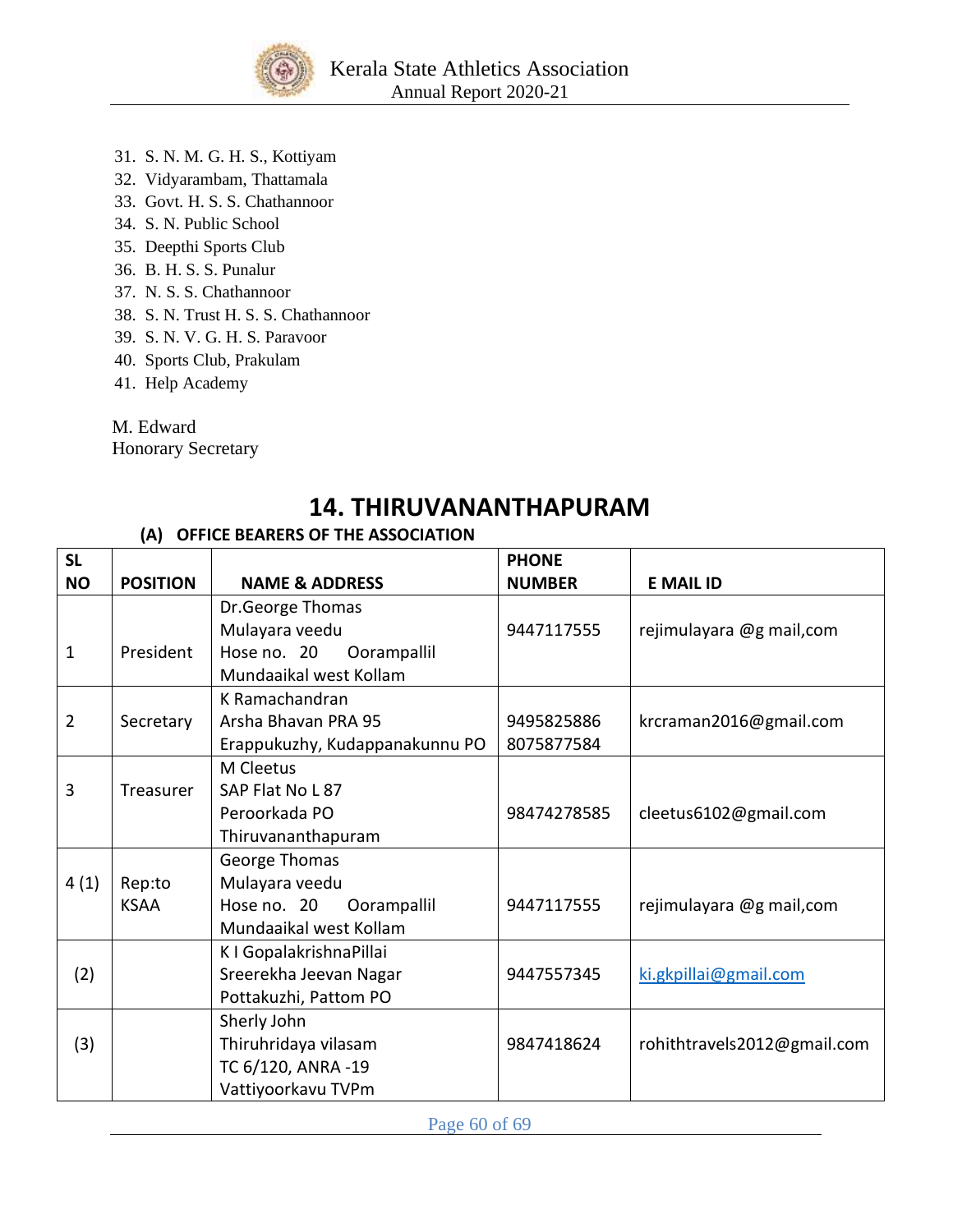

| (4)  |                       | K Ramachandran<br>Arsha Bhavan PRA 95<br>Erappukuzhy, Kudappanakunnu PO | 9495825886 | krcraman2016@gmail.com |
|------|-----------------------|-------------------------------------------------------------------------|------------|------------------------|
| 5    |                       | C Ramachandran Nair<br>Revathy TC 3/1521-1                              |            |                        |
|      | Rep: to<br><b>DSC</b> | Lekshmi Nagar A-18 Pattom                                               | 9495192189 | grmagi1985@gmail.com   |
|      |                       | Kesavadasapuram                                                         |            |                        |
|      |                       | K Krishnamoorthy                                                        |            |                        |
| 6(1) | Rep: DOA              | Krishna vilasm                                                          | 9446023483 | kkmoorthy @gmail.com   |
|      |                       | Avanavancheri Attingal                                                  |            |                        |
| (2)  |                       | K I Gopalakrishna Pilaai                                                |            |                        |
|      |                       | Sreerekha Jeevan Nagar                                                  | 9447557345 | ki.gkpillai@gmail.com  |
|      |                       | Pottakuzhi Pattom PO                                                    |            |                        |
|      |                       | G Ramachandran Nair                                                     |            |                        |
| (3)  |                       | Athira, Pidaram, Thachottukavu                                          | 9447492638 | grnair8851@gmail.com   |
|      |                       | Malayinkeezhu P O, Trivanadrum                                          |            |                        |

## (b) Last election of the Association held: **21-11-2020**

# {A} DETAILS OF THE DISTRICT CHAMPIONSHIPS ORGANISED (SENIOR/JUNIOR)

| <b>SL</b>      | Name of the Meet                  | Venue                | Dates      | No of<br>participants |             |
|----------------|-----------------------------------|----------------------|------------|-----------------------|-------------|
| <b>NO</b>      |                                   |                      |            |                       | Male Female |
| 1              | Junior Athletics selection trials | Chandrasekharan Nair | 10-01-2021 | 120                   | 95          |
|                |                                   | stadium              |            |                       |             |
| $\overline{2}$ | District Athletics Championship   | Chandrasekharan Nair | 12-13 Feb  | 178                   | 126         |
|                | (Junior and senior                | stadium<br>and       | 2021       |                       |             |
|                |                                   | Central stadium      |            |                       |             |

## (B)PARTICIPATION IN VARIOUS STATE MEETS (SENIORS/JUNIORS)

| <b>SL</b><br><b>NO</b> | Name of the Meet                                | No of participants |        | Medals Win |        |               |
|------------------------|-------------------------------------------------|--------------------|--------|------------|--------|---------------|
|                        |                                                 | Male               | Female | Gold       | Silver | <b>Bronze</b> |
| 1                      | Junior State Athletics Selection Trails held at | 14                 | 6      |            |        |               |
|                        | Thenjipalam Kozhikkode                          |                    |        |            |        |               |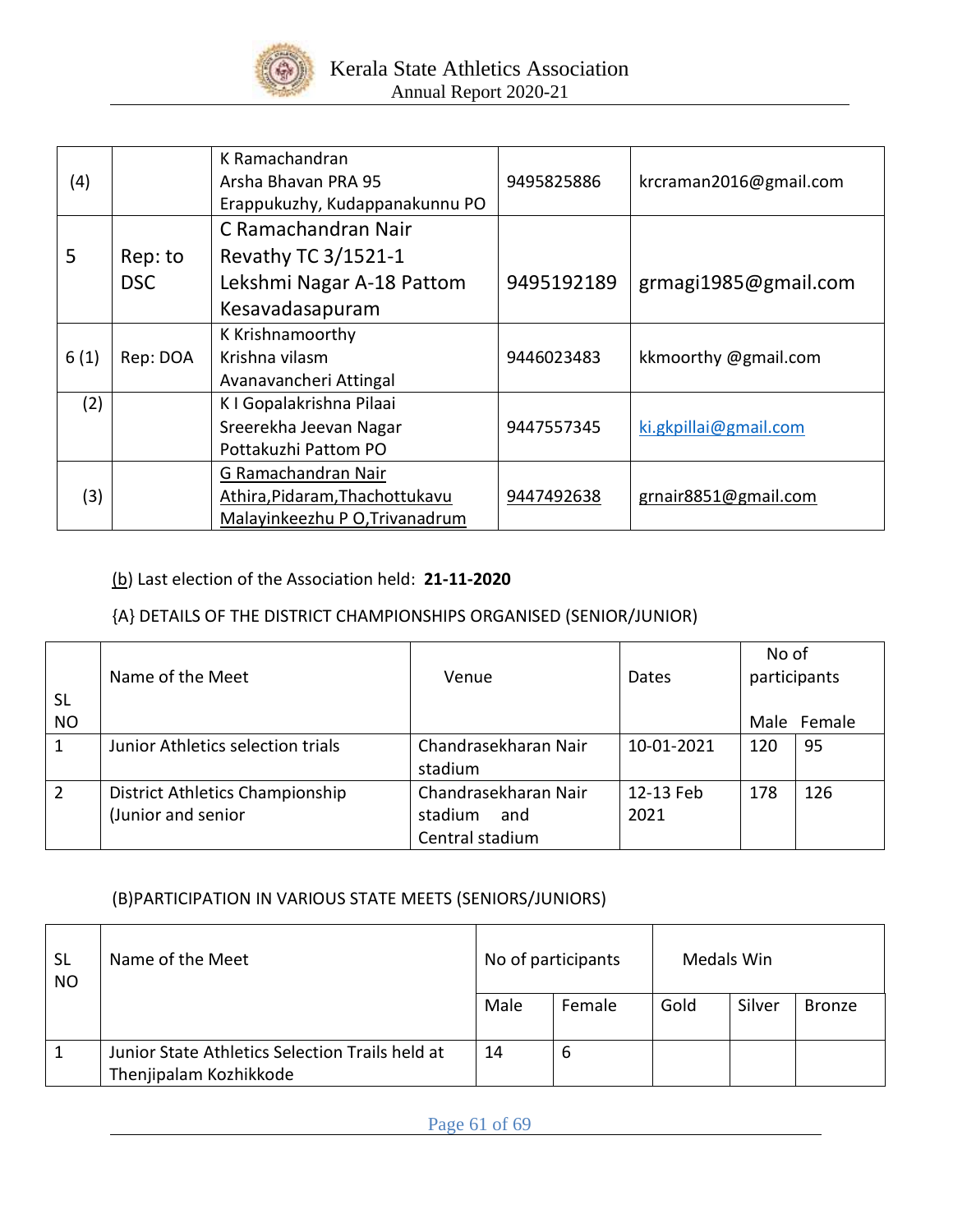

| State Athletics Championship Junior and |     |     |  |  |
|-----------------------------------------|-----|-----|--|--|
| Senior held at Thenjipalam Kozhikode    | 121 | - - |  |  |

### (C) PARTICIPATION IN NATIONAL INTER DISTRICT MEET**: Meet not conducted**

### (C-i) DETAILS OF ATHLETES WON MEDALS IN NATIONAL /INTERNATIONAL CHAMPIONSHIPS

| <b>SL</b>      | Name of       | <b>Address</b>         | Name of the                 | Event   | Position | Coach         |
|----------------|---------------|------------------------|-----------------------------|---------|----------|---------------|
| <b>NO</b>      | Athlete       |                        | Championship                |         |          |               |
| 1              | Indranathan   | Charuninna puthenkada  | 32 <sup>nd</sup> South zone | 800M    | 2nd      |               |
|                |               | Thirupuram             | Junior Meet                 |         |          | Subin G S     |
| $\overline{2}$ | Vidukrishna A | TC /31296              | 32 <sup>nd</sup> South Zone | Shotput | 4th      |               |
|                |               | Velikad Kathuveedu     | Junior                      |         |          | Santhoshkumar |
|                |               | Chakka, Pettah Po TVPm |                             |         |          |               |
| 3              |               | TRA 189                | 32 <sup>nd</sup> South Zone | 100M    | 3rd      |               |
|                | Abhijith J    | Sivergarden,           | Junior                      |         |          | <b>Vivek</b>  |
|                |               | Thittamangalam         |                             |         |          |               |
|                |               | Vattiyooykavu Po       |                             |         |          |               |

### **List of Affiliated Units**

- 1 G V Raja Sports School,Mylem ,Thiruvananthapuram
- 2 Mamoodu Brothers Sports Club, Erappukuzhi,Kudappanakkunnu,TVPM-43
- 3 Kudappanakkunnu Brothers club,Kudappanakkunnu Po,Thiruvananthapuram-695043
- 4 Shine college, Anthiyoorkonam,Malayinkeezhu PO,Thiruvananthapuram
- 5 Sooriya sports club,KudappankkunnuPo,Thiruvananthapuram-695043
- 6 Groundanssporting club,Attingal,Thiruvananthapuram
- 7 Viswadeepthi central school,Kattakada,CharuparaThiruvananthapuram
- 8 St. Thomas central School,Mukkolackal PO ,Thiruvananthapuram
- 9 Nehru youth club ,Vazhayila ,Peroorkada PO,Thiruvananthapuram
- 10 Federation of Residence Association,Malayinkeezhu,Thiruvananthapuram
- 11 Kudappanakkunnu youth club,Kudappankkunnu PO,Thiruvananthapuram-43
- 12 Pranthy Residence Assocition,Kudappanakkunnu PO,Thiruvananthauram=43
- 13 LNCPE Kariyavattom,Thiruvananthapuram
- 14 VSSC Central School,Pallithura,Thiruvananthapuram
- 15 Bharatheeya Vidhya bhavan,Manvila, pangapparaThiruvananthapuram
- 16 Kerala University,Sports Hostel
- 17 Moolayil Ahtletic Club,Anayara, Petah PO,Thiruvananthapuram
- 18 SAI,Kariyavattom,Thiruvananthapuram
- 19 Bharatheeya vidhyapeedam,Central school,Parassala,Thiruvananthapuram
- 20 City Athletics Club,Punnakkulam,Kottukal, Thiruvananthapuram
- 21 St.xaviers college ,Thumba,Thiruvananthapuram
- 22 NSS College for Women,Neeramankara,Thiruvananthapuram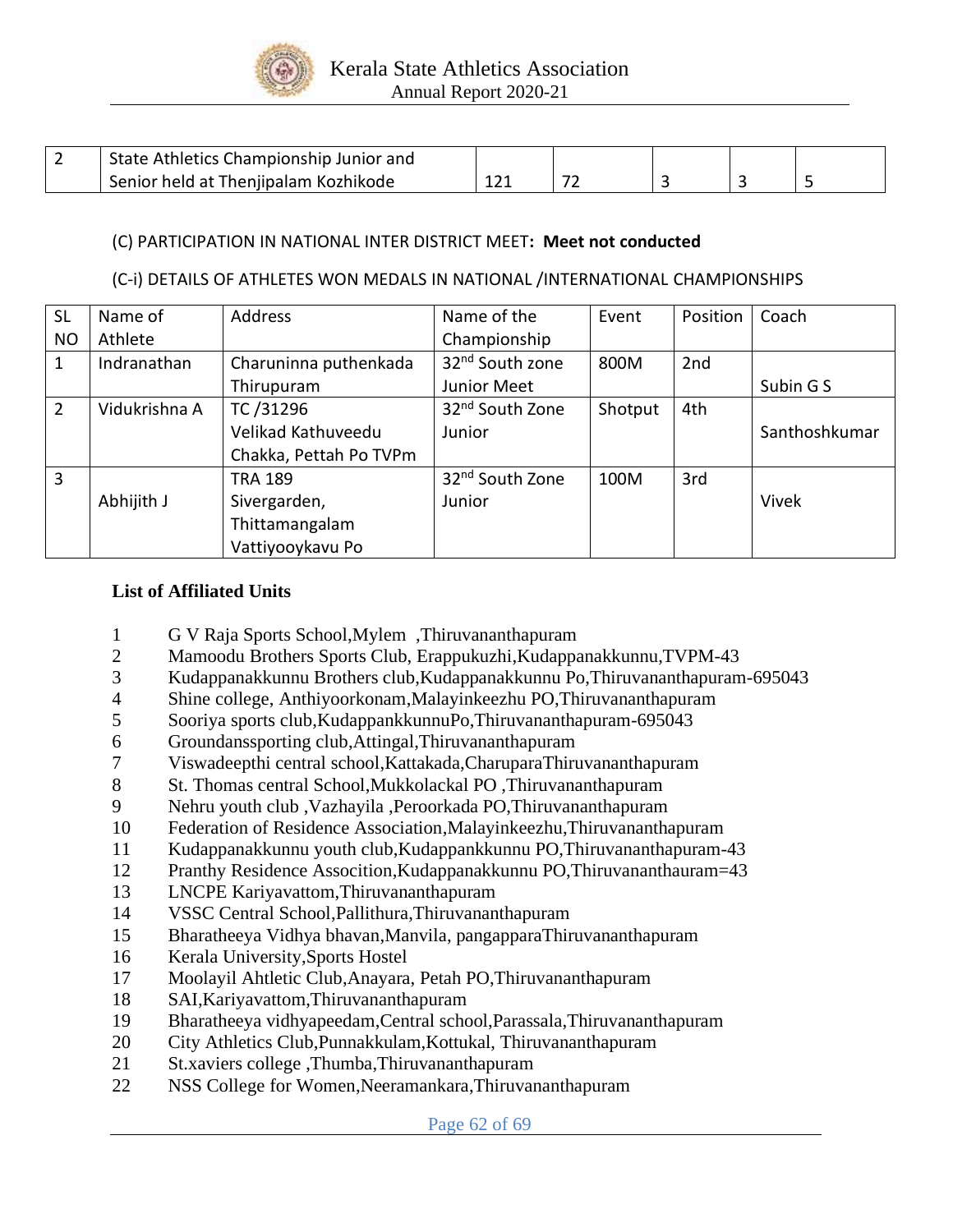

- 23 Alamcode Athletics Club,Attingal,Thiruvananthapuram
- 24 VTMNSS College ,Dhanuvachapuram,Thiruvananthapuram
- 25 Amrutha vidhyalayam,Kaimanam,NeeramankaraThiruvananthapuram
- 26 Sree Ayyankali memorial Govt. Model Residence School Vellayani,Thiruvananthapuram
- 27 Kerala Police Athletics Team,Thiruvananthapuram
- 28 Conkodia Lutheren. H. SS,Peroorkada Trivandrum
- 29 All Saints Public School, Chayam,Vithura PO Nedumangad, Trivandrum
- 30 Mahatmagandhi Memorial Model School, Varakala Trivandrum
- 31 Saraswathy Vidhyalayam School Keezharoor Trivandrum
- 32 Star Sports Club Erappukuzhy Kudapannakkunnu Trivandrum-43
- 33 Jagatha Sports Club ThachottukavuMalayinkizhu Po,Thiruvananthapuram
- 34 Nava Jyothi sports and arts club cheriyakolla.PO.,Thiruvananthapuram-695504
- 35 Kairali Sports Club,Pattom,Trivandrum
- 36 Challenge Sports Club Pippinmoodu, Sasthamangalam,Thirucvananthapuram
- 37 Naveen Sports and Arts Club Krishnanagar,Peroorkada,,Thiuvananthapuram
- 38 Red Star Sports Club, Melathumele, Vattiyoorkavu ,Trivandrum
- 39 Sai Krishna Public School Chenkel, Neyyanttinkara ,Trivandrum
- 40 Xaviour Institute of Management, Thumba ,Trivandrum 695506
- 41 Yuvagena Sangam Arts &Sports club, Kanjiramkulam, Trivandrum

Ramachandran K Honorary Secretary

# Expression of Gratitude

The Association takes this opportunity to place on record its appreciation on the commendable achievements of our athletes at the national as well as international levels. The determination of the athletes, positive attitude of the parents, dedication of Coaches, Officials and administrators, altogether can definitely dream for a higher goal.

I shall be failing my duties if I do not convey my sincere thanks to **Sri. Adille J Sumariwalla,** the energetic President and **Sri. Ravinder Choudhry,**the Secretary General of Athletics Federation of India for their valuable help and cooperation.

My respectful and sincere thanks to **Dr. Lalith K Bhanot**, Chairman, Planning, Coaching and Monitoring Committee, AFI for his valuable support and guidance.

The positive approach of our President **Dr. Anvar Ameen Chelat** was always a guiding factor in carrying out the activities of the Association. The Athletics fraternity in the state will remember his contribution with gratitude.

I always remember with gratitude the guidance and whole hearted support rendered by our Patron **Sri. Baby Mathew Somatheeram** in carrying out the activities of the association.

I was getting sincere support and guidance from all Office Bearers for which I am thankful to them. Special thanks are due to **Prof. M Velayudhan Kutty** and **Sri. M Ramachandran** for their support for performing my duties in befitting manner.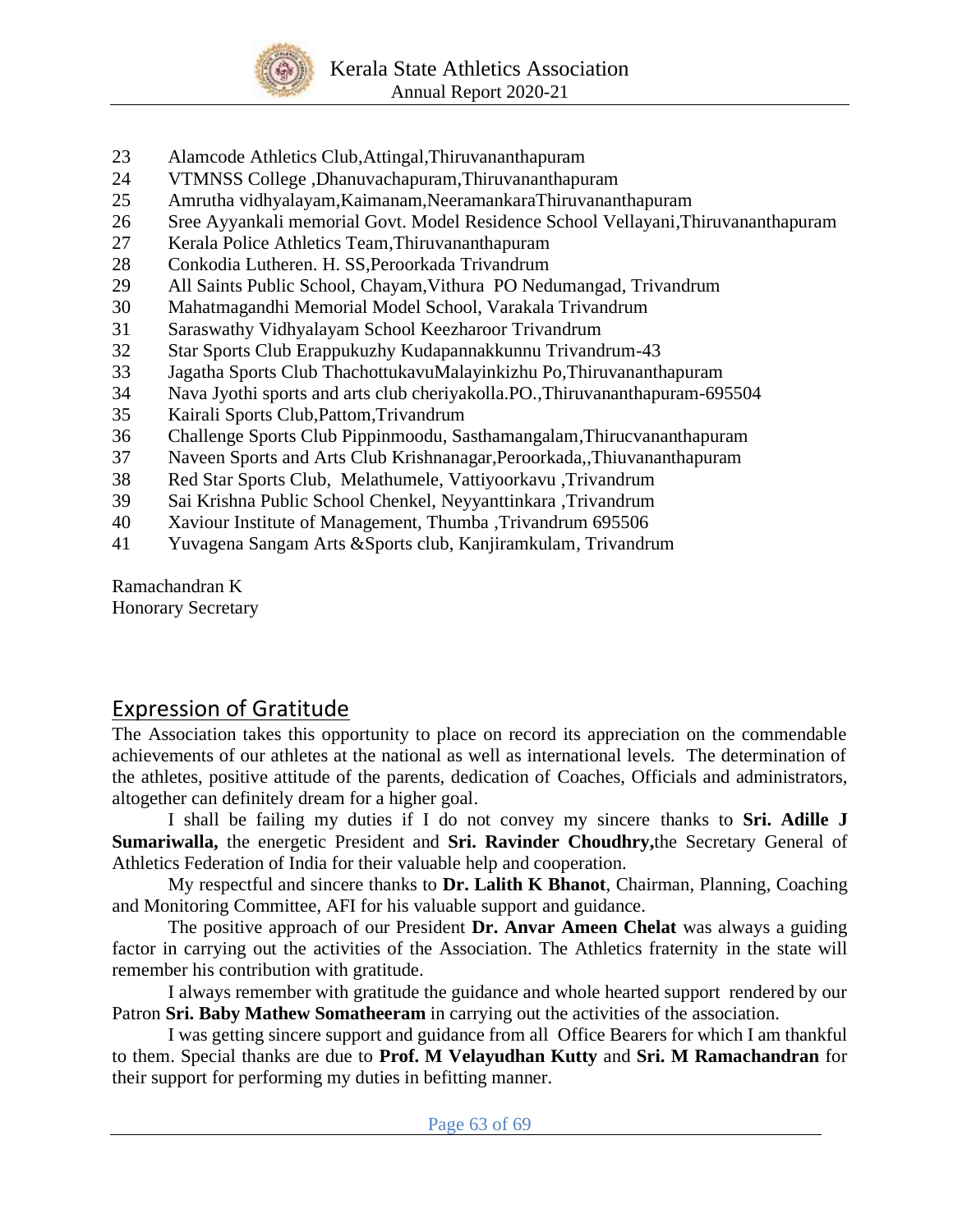

The support and guidance given by the Kerala State Sports Council is always remembered with gratitude. I place on record my sincere gratitude to **Smt. Olympian Mercy Kuttan**, President, Kerala State Sports Council for her timely advises, valuable support and positive approach for the promotion of athletics in our State.

The support given by the **Directorate of Sports and Youth Affairs, Government of Kerala** is always rembembered with gratitude.

We record our sincere thanks to the **Kerala Olympic Association** for the generous support and guidence given to us.

My sincere thanks to **Malappuram District Athletics Associations** for their support in conducting the South Zone Junior Athletics Championship & State Championships in a befitting manner. Sincere thanks to **Thrissur District Athletics Association** for conducting the State Cross Country Championship successfully.

Our thanks are due to Prof. Dr. M K Jayaraj, Honourable **Vice Chancellor, Dr. Satheesh E K, Registrar** and **Dr. Sakeer Hussain V P, Director of Physical Education**, University of Calicut for providing synthetic track and other facilities for the successful conduct of State and National Championships.

We record our sincere gratitude to our sponsors **M/S Impex Technologies, M/S Grand Hyper Market, M/S Focus Mall, M/S AAK Hyper Market, M/S Cosmos Sports** for the generous support given by which helped the Association to function in an effective manner.

I express my sincere thanks to the media visual as well as print for covering the events in an appropriate manner there by encouraging the athletes and educating the publicand also creating awareness about sports

Once again I thank one and all for the sincere support.

Sd/

# **Babu P I Honorary Secretary**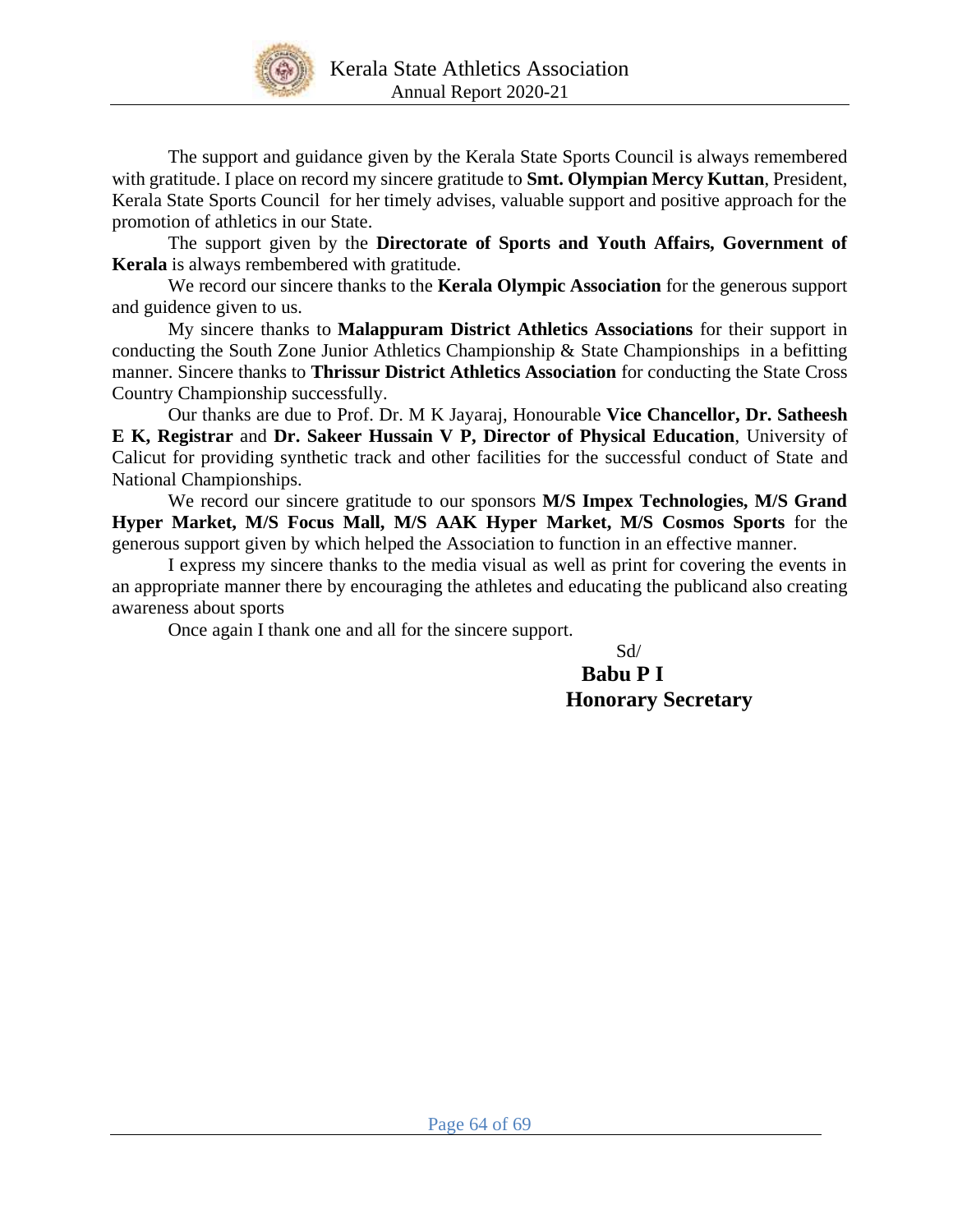



42/1378, KANJIRAMUKKIL BUILDING MARIYAKUTTY JOHN ROAD (KOMPARA) ERNAKULAM NORTH P.O., **KOCHI - 682 018, KERALA** PHONE: (Off) 0484 - 2395335 Mob: 94472 60531, 70122 90066 E-mail: cageorge.joseph@gmail.com

|--|

### **AUDITOR'S REPORT**

We have audited the Balance sheet of the KERALA STATE ATHLETICS ASSOCIATION as at 31<sup>st</sup> March 2021 and the Income and Expenditure Association to the late 31<sup>st</sup> March 2021 and the Income and Expenditure Account attached thereto for the year ended<br>31<sup>st</sup> March 2021 and renort that 31st March 2021 and report that:

Subject to the notes and accounts attached herewith, in our opinion and to the best of our information and according to the explanation given to use the studies information and according to the explanation given to us, the said accounts give a true and fair view: -

- a) In the case of Balance Sheet, of the state of affairs of the Association as on 31st March 2021
- b) In the case of Income and Expenditure Accounts, of the Excess Expenditure over Income for the vear ended on that date the year ended on that date.

We have obtained all the information and explanations, which to the best of our knowledge and belief were necessary for the purpose of our Audit belief were necessary for the purpose of our Audit.



Kochi-18 01/09/2021

Page 65 of 69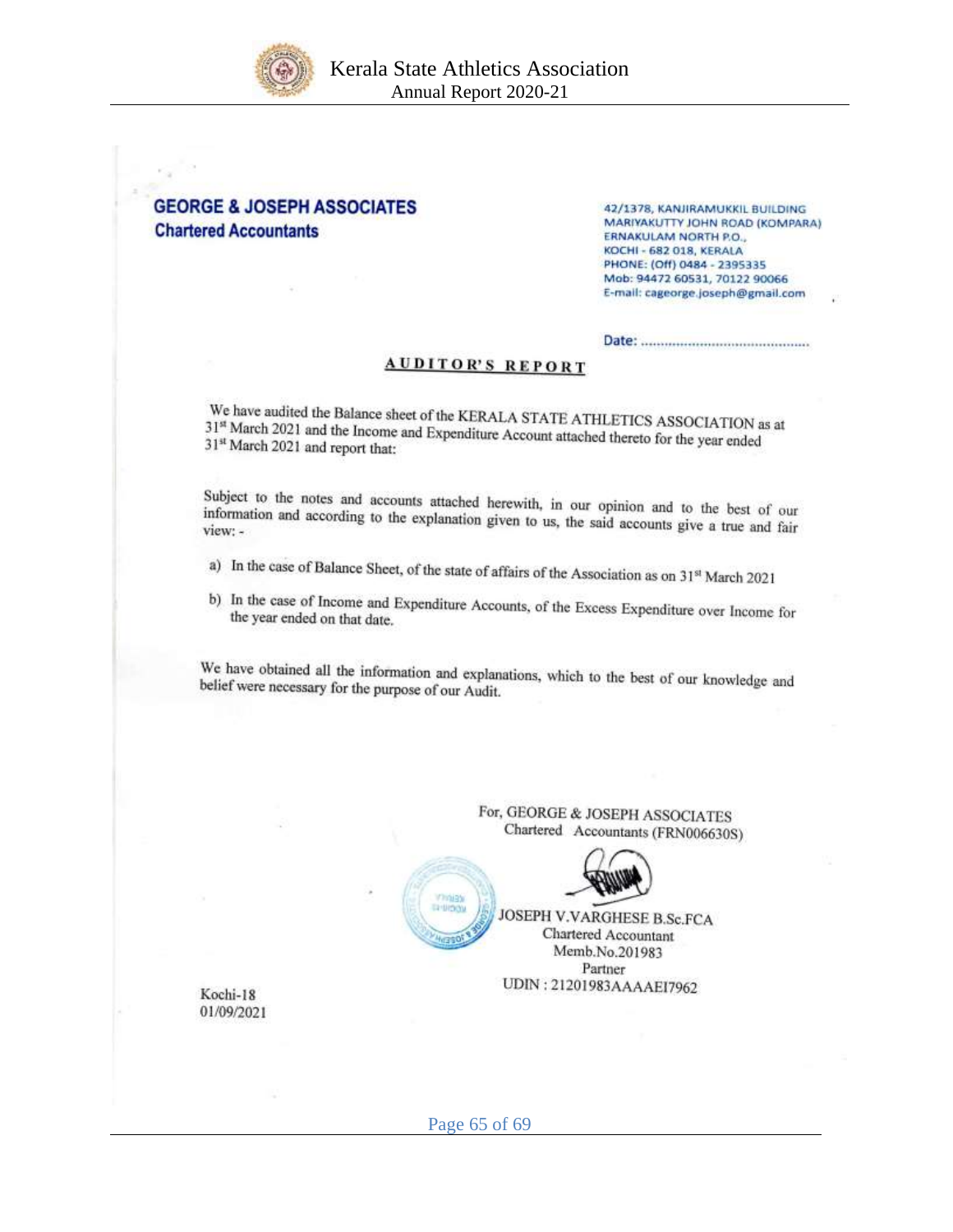

| <b>KERALA STATE ATHLETICS ASSOCIATION</b> |
|-------------------------------------------|
| <b>BALANCE SHEET AS ON 31.03.2021</b>     |

|                                                           | <b>AMOUNT</b> |                                                                                                         |                                                                                                                | <b>AMOUNT</b>          |
|-----------------------------------------------------------|---------------|---------------------------------------------------------------------------------------------------------|----------------------------------------------------------------------------------------------------------------|------------------------|
| 8,00,000<br>5,00,000<br>8,32,215<br>15,82,311<br>6,40,794 |               | <b>Fixed Asset</b><br>Computer & Printer<br>Less: Depreciation @40%<br><b>Electrical Fittings</b>       | 12<br>5.00<br>775                                                                                              | 697                    |
| 8,96,357<br>1,14,191                                      |               | Furniture & Equipment<br>Less:Depreciation @ 10%                                                        | 12,894<br>1,289.00                                                                                             | 11,605                 |
|                                                           |               | Software<br>Less: Depreciation @40%                                                                     | 369<br>148                                                                                                     | 221                    |
|                                                           |               | Kerala Sports Council<br>Cash At Bank-State Bank of India, Palakkad<br>State Bank of India , Trivandrum | 52,876<br>1,01,245                                                                                             | 15,89,126<br>1,54,121  |
|                                                           |               | <b>Opening Balance</b><br>Excess Expenditure over income                                                | 32,56,074<br>3,54,017                                                                                          | 36,10,091<br>53,65,868 |
|                                                           |               | 53,65,868                                                                                               | <b>ASSETS</b><br>Less:Depreciation @ 10%<br>53,65,868<br><b>Current Assets</b><br><b>General Fund</b><br>Total | 78.00                  |

#### For, KERALA STATE ATHLETICS ASSOCIATION





Dr. Anvar Ameen Chelat President

P.I Babu Secretary

M. Ramachandran Treasurer

KOCHI-18 01/09/2021

For, GEORGE & JOSEPH ASSOCIATES Chartered Accountants (FRN006630S)



JOSEPH.V.VARGHESE.B.Sc.FCA Chartered Accountant Memb.No.201983 Partner UDIN:21201983AAAAE17962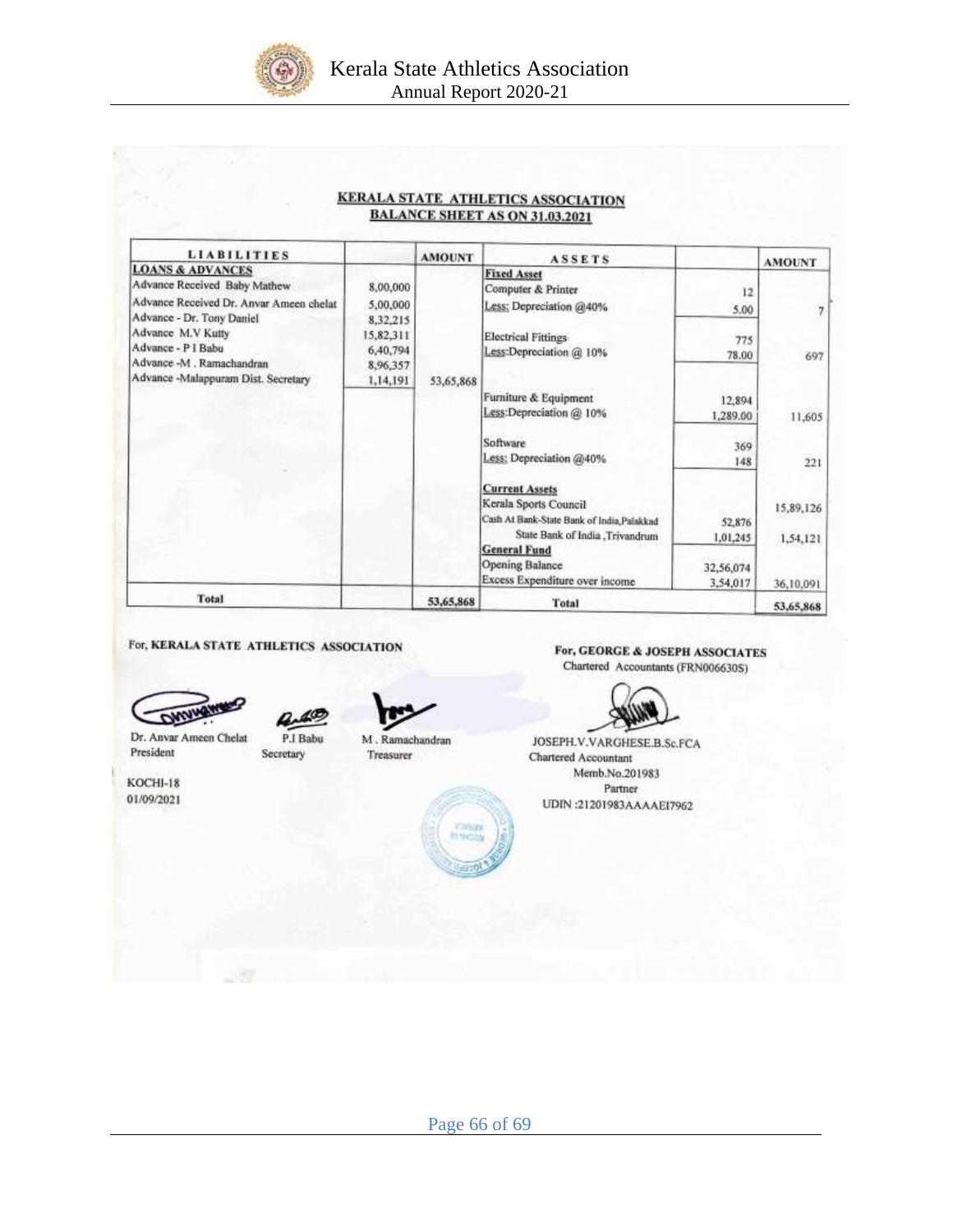

#### KERALA STATE ATHLETICS ASSOCIATION **INCOME AND EXPENDITURE FOR THE YEAR ENDED 31.03.2021**

| <b>EXPENDITURE</b>                              | <b>AMOUNT</b> | <b>INCOME</b>                                    | <b>AMOUNT</b> |
|-------------------------------------------------|---------------|--------------------------------------------------|---------------|
| State championship:                             |               | Grant Received from KSC                          | 13,40,562     |
| 64th Junior & Senior meet 2020                  | 5,73,897.00   | Athletes Registraion                             | 2,31,400.00   |
| 25th cross country championship                 | 35,700.00     | Affiliation Fee                                  | 14,000.00     |
| Selection Trails expenses                       | 1,47,351.00   | <b>Bank Interest:</b>                            |               |
| 32nd south zone championship 2020               | 14,09,256.00  | SBI Thiruvananthapuram                           | 4,033.00      |
| National Championship 2020:                     |               | <b>SBI Palakkad</b>                              | 2,023.00      |
| 36th National Junior Athletics                  | 3,81,400.00   | Contribution to Affil John Fund                  | 1,48,000.00   |
| 55th National Cross Country                     | 1,95,620.00   | Collection for Uniform                           | 1,99,657.00   |
| 18th Federation Cup                             | 58,250.00     | <b>CMDRF</b>                                     | 43,000.00     |
| 32nd south zone championship 2020 participation | 4,70,548.00   | Sponership for 32nd south zone championship 2020 | 13,38,750.00  |
| <b>Affiliation Fee AFI</b>                      | 1,000.00      |                                                  |               |
| Rent Expense                                    | 48.000.00     | Excess Expenditure over income                   | 3.54.017.00   |
| <b>Bank Charges</b>                             | 89.00         |                                                  |               |
| Audit Fee                                       | 14,280.00     |                                                  |               |
| Website Expense                                 | 11,800.00     |                                                  |               |
| Spectrum software Renewal                       | 1,500.00      |                                                  |               |
| Kerala Olympic Association affiliation          | 3,000.00      |                                                  |               |
| <b>Meeting Expenses</b>                         | 35,333.00     |                                                  |               |
| uniform expenditure                             | 1,99,657.00   |                                                  |               |
| <b>CMDRF</b>                                    | 42,000.00     |                                                  |               |
| Office Expenses                                 | 6,124.00      |                                                  |               |
| AFI Athletes Registration fee                   | 7,650.00      |                                                  |               |
| Ticket cancellation charges- Federation Cup     | 4,320.00      |                                                  |               |
| Affil John Fund paid                            | 27.147.00     |                                                  |               |
| Depreciation                                    | 1,520.00      |                                                  |               |
| <b>TOTAL</b>                                    | 36,75,442     | <b>TOTAL</b>                                     | 36,75,442     |



Page 67 of 69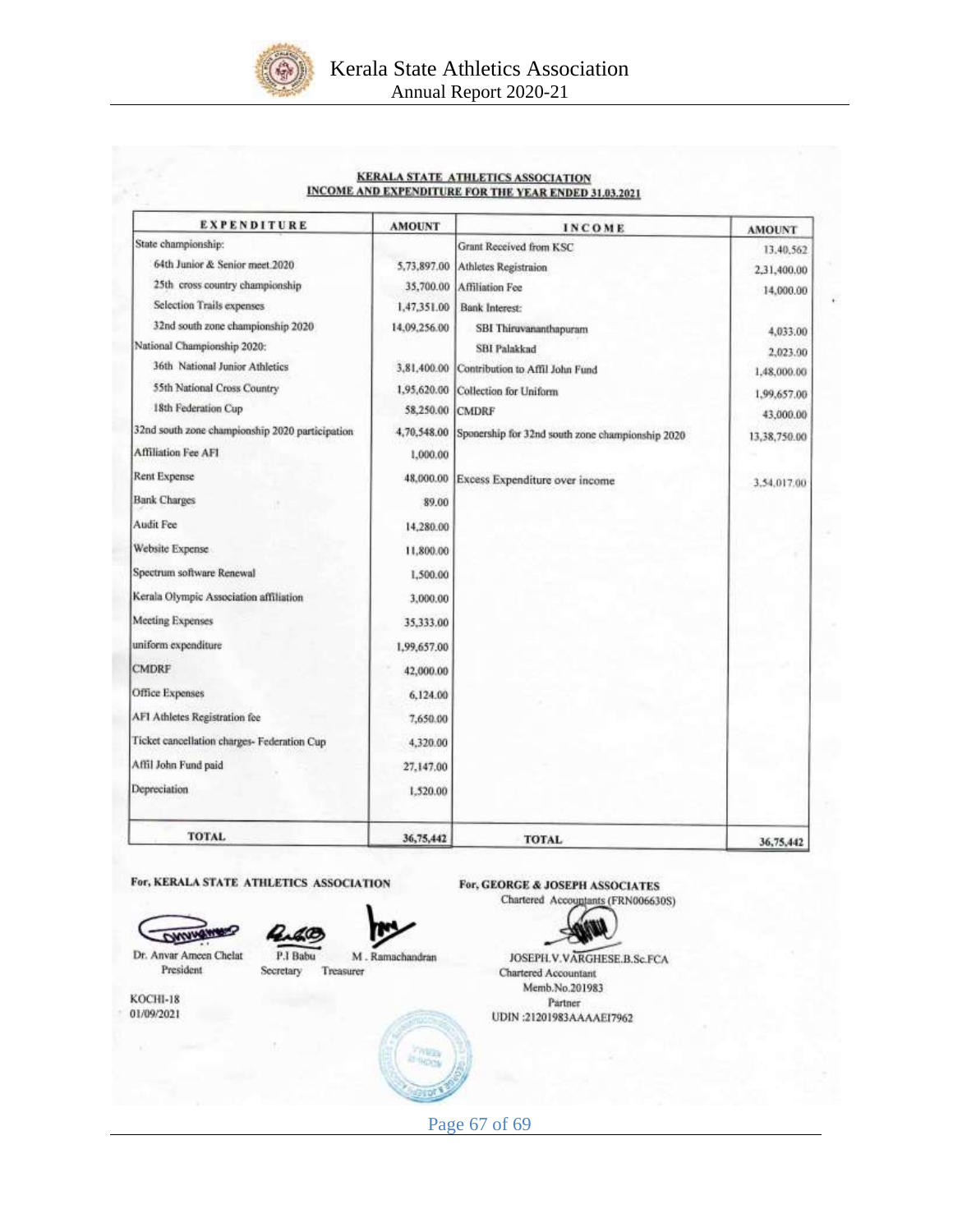

#### KERALA STATE ATHLETICS ASSOCIATION ND BANMENT ACCOUNT FOR THE VEAR ENDED 31.3.2021

| <b>RECEIPT</b>                                   | <b>AMOUNT</b> | <b>PAYMENT</b>                                     | <b>AMOUNT</b> |
|--------------------------------------------------|---------------|----------------------------------------------------|---------------|
| Opening balance:                                 |               | State championship:                                |               |
| Cash at Bank                                     |               | 64th Junior & Senior meet 2020                     | 5,73,897.00   |
| State Bank of India Palakkad                     | 1,72,853.00   | 25th cross country championship                    | 35,700.00     |
| State Bank of India , Trivandrum                 | 46,375.00     | Selection Trails expenses                          | 1,47,351.00   |
| Grand Received from Kerala State Sports Council  | 9,27,088.00   | 32nd south zone championship 2020                  | 14,09,256.00  |
| Athletes Registraion                             | 2,31,400.00   | National Championship 2020:                        |               |
| Bank Interest:                                   |               | 36th National Junior Athletics                     | 3,81,400.00   |
| SBI Thiruvananthapuram                           | 4,033.00      | 55th National Cross Country                        | 1,95,620.00   |
| <b>SBI Palakkad</b>                              | 2,023.00      | 18th Federation Cap                                | 58,250.00     |
| Advance Received:                                |               | 32nd south zone championship 2020 parti.           | 4,70,548.00   |
| President- Dr. Anvar Ameen chelat                |               | 5,00,000.00 Affil John Fund paid                   | 2,00,000.00   |
| Treasurer -M., Ramachandran                      |               | 4,24,923.00 Affiliation Fee AFI                    | 1,000.00      |
| Secretary -P I Babu                              |               | 1,34,603.00 Kerala Olympic Association affiliation | 3,000.00      |
| Malappuram Dist. Secretary                       |               | 1,14,191.00 Rent Expense                           | 48,000.00     |
| Contribution received for Affil John             | 1,48,000.00   | <b>Bank Charges</b>                                | 89.00         |
| Sponership for 32nd south zone championship 2020 | 13,38,750.00  | Audit Fee                                          | 14,280.00     |
| Affiliation Fee                                  |               | 14,000.00 Website Expense                          | 11,800.00     |
| Uniform Collection                               |               | 1,99,657.00 Spectrum Renewal                       | 1,500.00      |
| CMDRF                                            |               | 43,000.00 Meeting Expenses                         | 35,333.00     |
|                                                  |               | uniform Cost                                       | 1,99,657.00   |
|                                                  |               | CMDRF                                              | 42,000.00     |
|                                                  |               | Office expenses                                    | 6,124.00      |
|                                                  |               | AFI Athletes Registration fee                      | 7,650.00      |
|                                                  |               | Ticket cancellation charges- Federation Cup        | 4,320.00      |
|                                                  |               | Advance Refund to M. Ramachandran                  | 3,00,000.00   |
|                                                  |               | Closing balance:                                   |               |
|                                                  |               | Cash At Bank-State Bank of India, Palakkad         | 52,876.00     |
|                                                  |               | State Bank of India Trivandrum                     | 1,01,245.00   |
| TOTAL                                            | 43,00,896     | <b>TOTAL</b>                                       | 43,00,896     |

For, KERALA STATE ATHLETICS ASSOCIATION

P.I Babu

Secretary

DWWWAW

L

Dr. Anvar Ameen Chelat President

KOCHI-18

01/09/2021

M. Ramachandn Treasurer



JOSEPH V. VARGHESE B.Sc.FCA Chartered Accountant Memb.No.201983 Partner UDIN :21201983AAAAE17962

Page 68 of 69